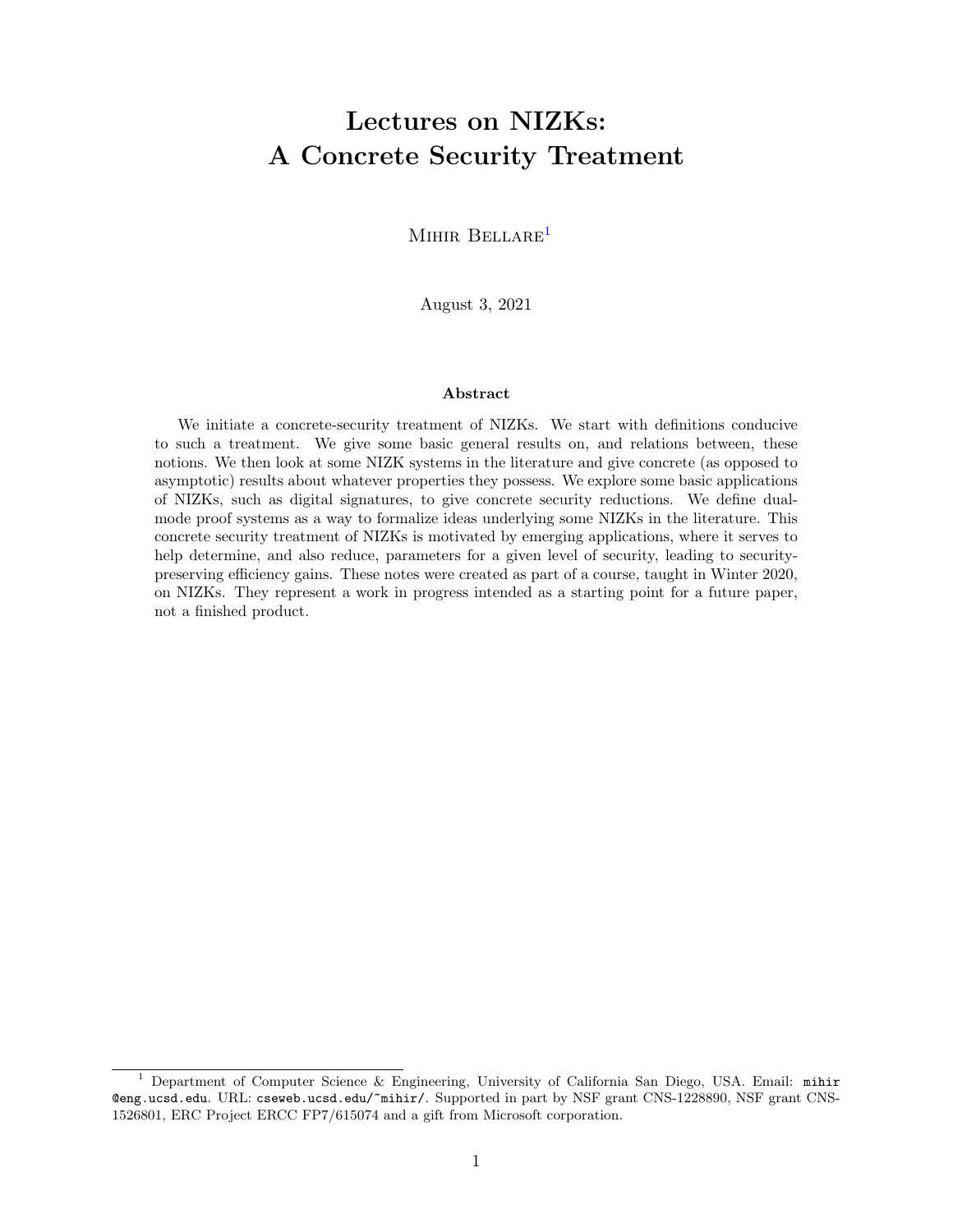| Contents |  |
|----------|--|
|----------|--|

| 1        | Introduction                                                                                                       | 4              |
|----------|--------------------------------------------------------------------------------------------------------------------|----------------|
| $\bf{2}$ | Asymptotic, concrete and blended security: An example                                                              | $\overline{4}$ |
|          | 2.1                                                                                                                | $\overline{5}$ |
|          | 2.2                                                                                                                | $\overline{5}$ |
|          | 2.3                                                                                                                | 7              |
|          | 2.4                                                                                                                | 8              |
| 3        | Preliminaries                                                                                                      | 9              |
| 4        | NIZK definitions and basic relations                                                                               | 15             |
|          | 4.1                                                                                                                | <b>15</b>      |
|          | 4.2                                                                                                                | <b>16</b>      |
|          | 4.3                                                                                                                | 18             |
|          | Simulation soundness and extractability: SND2/3, XT2/3<br>4.4                                                      | 19             |
|          | 4.5                                                                                                                | 23             |
|          | 4.6                                                                                                                | <b>23</b>      |
|          | 4.7                                                                                                                | 25             |
| 5        | Groups and bilinear maps                                                                                           | 28             |
| 6        | <b>Commitment from SUBD</b>                                                                                        | 31             |
| 7        | <b>NIZKs</b> from SUBD                                                                                             | 32             |
| 8        | <b>Signatures from NIZKs</b>                                                                                       | 39             |
|          | Signature definitions $\ldots \ldots \ldots \ldots \ldots \ldots \ldots \ldots \ldots \ldots \ldots \ldots$<br>8.1 | 39             |
|          | 8.2                                                                                                                | 39             |
|          | 8.3                                                                                                                | 42             |
|          | 8.4                                                                                                                | 44             |
| 9        | Asymmetric encryption from NIZKs                                                                                   | 46             |
|          | 9.1                                                                                                                | 46             |
|          | 9.2                                                                                                                | 47             |
|          | IND-CCA1 security of the NY scheme $\ldots \ldots \ldots \ldots \ldots \ldots \ldots \ldots \ldots$<br>9.3         | 47             |

| 10 Achieving simulation soundness |  |
|-----------------------------------|--|
|-----------------------------------|--|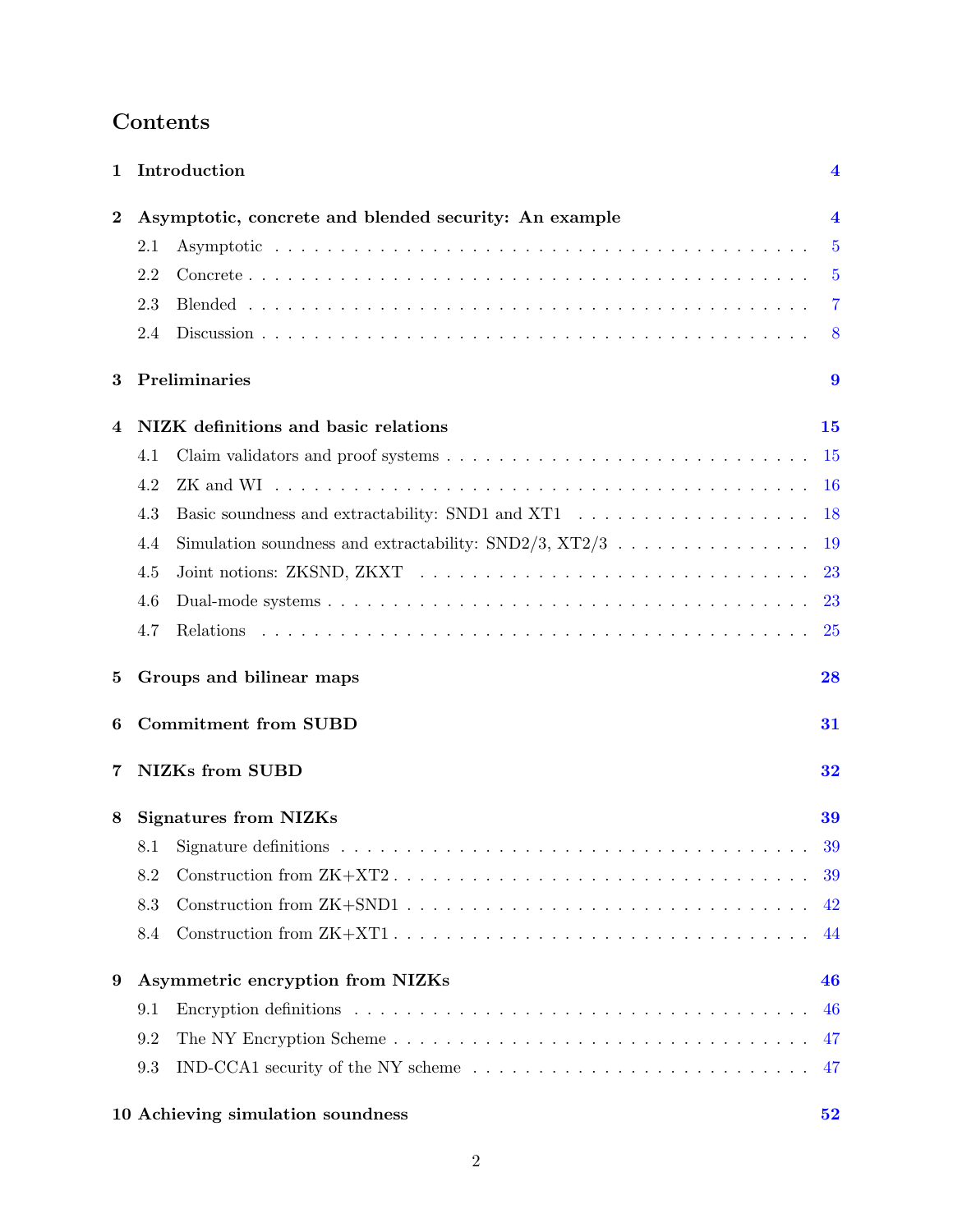| 11 Negative results about NIZKs     | 56 |
|-------------------------------------|----|
| 12 Sigma protocols                  | 58 |
| 13 NIZKs in the Random Oracle Model | 65 |
| 14 Acknowledgments                  | 69 |
| References                          | 69 |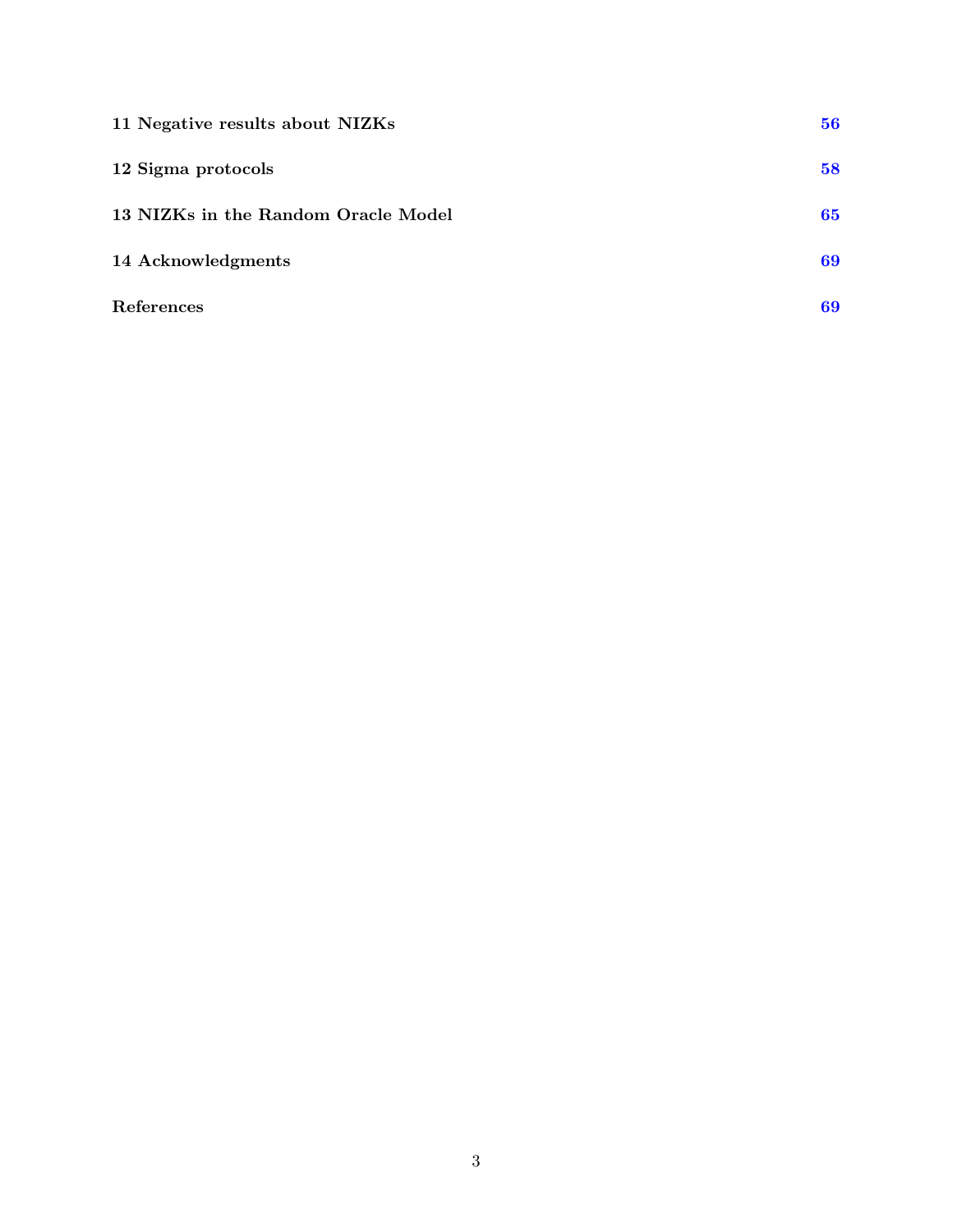# <span id="page-3-2"></span><span id="page-3-0"></span>1 Introduction

Non-interactive zero-knowledge (NIZK) systems are seeing increasing usage and application, making efficiency a target. But efficiency decoupled from security becomes nonsensical. The proper perspective is that we have some desired level of security (for example, 256 bits), for some set of goals (for example, soundness and zero-knowledge) and then want to minimize cost subject to staying at this level of security. To perform a design task like this in a rigorous way, we need quantitative metrics and results for NIZK security. This work initiates a treatment of NIZKs that provides this.

Zero-knowledge was introduced by [\[GMR89\]](#page-70-0). NIZKs were introduced by [\[BFM88,](#page-68-1) [BDSMP91\]](#page-68-2). (The latter paper is the definitive reference, fixing the many bugs in the former.) Many constructions [\[FLS99,](#page-69-0) [BY96,](#page-69-1) [KP98\]](#page-70-1) and applications [\[BG90,](#page-68-3) [DDN00\]](#page-69-2) followed. The treatment here was asymptotic. Security (for whatever notion) meant that polynomial-time adversaries have a success probability that is a negligible function of the security parameter. Such a treatment does not facilitate determining what setting of parameters provides some desired numeric level of security.

Applications have grown, fueling a search for efficient NIZKs. The Groth-Sahai framework [\[GS08\]](#page-70-2) is widely utilized. We are seeing both new protocols and their implementation [\[GS08,](#page-70-2) [Gro10,](#page-70-3) [BCTV14,](#page-68-4) [EG14\]](#page-69-3). Structure-preserving cryptography [\[AFG](#page-68-5)+10, [AGOT14,](#page-68-6) [Gro15\]](#page-70-4) was developed to allow these NIZKs to be used for efficient applications.

In these notes, we initiate a concrete security treatment of NIZKs. We return to the basic definitions and cast them via games and adversary advantage functions. We give quantitative results about relations between notions. We then cast some existing proof systems in this framework. And we look at the concrete security of reductions for applications that use NIZKs.

These notes are a work in progress, meant for a class I am teaching at UCSD in Winter 2020. They are in constant flux. Not only may things be added, but things can change. There will be mistakes, big and small.

In CSE207, the treatment was concrete. Students entering with only that background may not know what is an asymptotic treatment. No matter. For you, the current treatment of NIZKs may seem more natural.

There is some novelty in the definitions given here, as discussed further in Section [4.](#page-14-0) For example, we give joint definitions of ZK + soundness/extractability, allow multiple verification/extraction attempts, and formulate dual-mode NIZKs.

The notes include explicit Exercises. But they also include implicit ones, indicated sometimes just by the question "why?" somewhere in the text, prompting the reader to do the exercise of answering the question.

Comments, corrections, feedback, thoughts and suggestions, whether technical, historical or opinionated, are welcome.

# <span id="page-3-1"></span>2 Asymptotic, concrete and blended security: An example

This section introduces the reader to the asymptotic, concrete and blended settings for cryptographic definitions and proofs via a simple example. We define the OW (one-wayness) and PR (pseudo-randomness) security of a function, and show that the latter (under some conditions)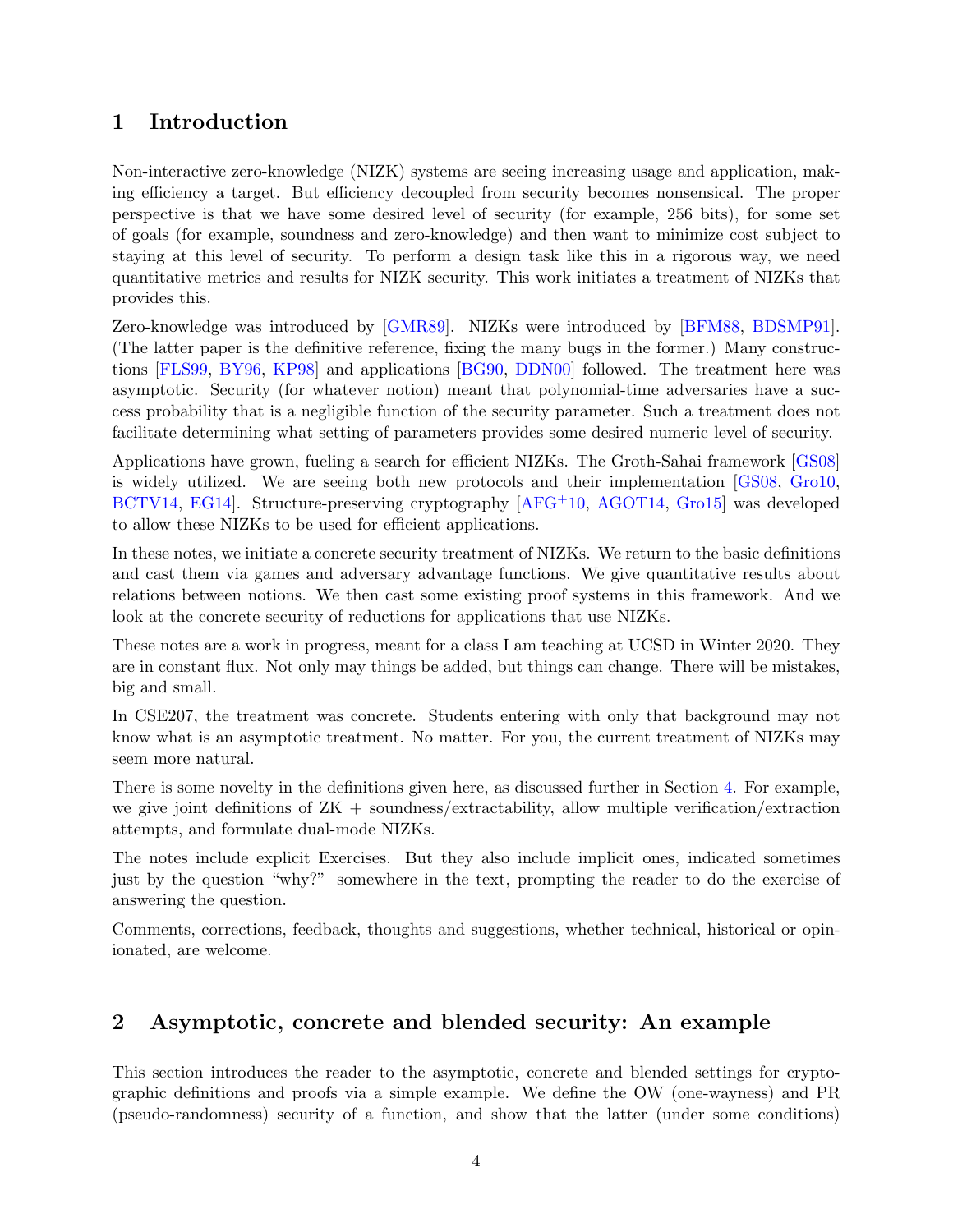implies the former.

#### <span id="page-4-0"></span>2.1 Asymptotic

A function  $\nu: \mathbb{N} \to \mathbb{N}$  is negligible if for every positive polynomial  $p: \mathbb{N} \to \mathbb{R}$  there is a  $\lambda_p \in \mathbb{N}$  such that  $\nu(\lambda) \leq 1/p(\lambda)$  for all  $\lambda \geq \lambda_p$ . "PT" stands for "polynomial time." By  $1^{\lambda}$  we denote the unary representation of the integer security parameter  $\lambda \in \mathbb{N}$ .

A generator is a PT deterministic algorithm G that takes  $1^{\lambda}$  and an input  $X \in \{0,1\}^{\mathsf{G},\text{il}(1^{\lambda})}$  to return an output  $\mathsf{G}(1^{\lambda}, X) \in \{0, 1\}^{\mathsf{G}.\mathsf{ol}(1^{\lambda})}$ . Here  $\mathsf{G}.i$ ,  $\mathsf{G}.i$ ,  $\mathbb{N} \to \mathbb{N}$  are PT deterministic functions determining the input and output lengths. We say that G is OW-secure (OW stands for "One-Way") if for every PT adversary I the function

$$
\Pr\left[\,\mathsf{G}(1^{\lambda}, X') = Y \;:\; X \leftarrow \{0, 1\}^{\mathsf{G}.\mathbf{i} \mathbf{l}(1^{\lambda})}\,;\; Y \leftarrow \mathsf{G}(1^{\lambda}, X)\,;\; X' \leftarrow \{1^{\lambda}, Y\}\right]
$$

is negligible. We say that G is PR-secure (PR for "Pseudo-Random") if for every PT adversary D the function

$$
\Pr\left[\ D(1^{\lambda}, Y_b) = b \ : \ b \leftarrow \{0, 1\} \ : \ X \leftarrow \{0, 1\}^{G \cdot \text{il}(1^{\lambda})} \ : \ Y_1 \leftarrow G(1^{\lambda}, X) \ ; \ Y_0 \leftarrow \{0, 1\}^{G \cdot \text{ol}(\lambda)} \right] - \frac{1}{2}
$$

<span id="page-4-2"></span>is negligible.

**Theorem 2.1** Let G be a generator such that the function  $\ell(\lambda) = 2^{G.I(1^{\lambda}) - G.O(1^{\lambda})}$  is negligible. Assume G is PR-secure. Then G is OW-secure.

**Proof of Theorem [2.1:](#page-4-2)** Suppose towards a contradiction that G is not OW-secure. Then there exists a PT adversary I and a positive polynomial  $p_1: \mathbb{N} \to \mathbb{R}$  such that

<span id="page-4-3"></span>
$$
\Pr\left[\ G(1^{\lambda}, X') = Y \ : \ X \leftarrow \S \{0, 1\}^{\mathsf{G}.\mathbf{i} \mathbf{l}(1^{\lambda})}; \ Y \leftarrow \mathsf{G}(1^{\lambda}, X); \ X' \leftarrow \S \mathbf{l}(1^{\lambda}, Y) \right] \ge \frac{1}{p_{\mathbf{l}}(\lambda)} \tag{1}
$$

for infinitely many  $\lambda \in \mathbb{N}$ . We show that there exists a PT adversary D and a polynomial  $p_{\text{D}}: \mathbb{N} \to \mathbb{R}$ such that

$$
\Pr\left[D(1^{\lambda}, Y_b) = b : b \leftarrow s \{0, 1\} ; X \leftarrow s \{0, 1\}^{\mathsf{G} \cdot \text{il}(1^{\lambda})} ; Y_1 \leftarrow \mathsf{G}(1^{\lambda}, X) ; Y_0 \leftarrow s \{0, 1\}^{\mathsf{G} \cdot \text{ol}(\lambda)}\right]
$$
\n
$$
\geq \frac{1}{2} + \frac{1}{p_{\mathsf{D}}(\lambda)}
$$

for infinitely many  $\lambda \in \mathbb{N}$ . This contradicts the assumption that G is PR-secure, establishing the Theorem.

Adversary  $D(1^{\lambda}, Y)$  runs  $I(1^{\lambda}, Y)$  to get X'. If  $G(1^{\lambda}, X') = Y$  then it outputs 1, else it outputs 0. If  $Y = G(X)$  for  $X \leftarrow \{0,1\}^{G.i(1^{\lambda})}$  then the probability that D outputs 1 is at least the probability on the left of Equation [\(1\)](#page-4-3). If  $Y \leftarrow \{0,1\}^{G \cdot ol(1^{\lambda})}$  then the probability that D outputs 1 is at most  $2^{\text{G.i}(1^{\lambda})}/2^{\text{G.o}(1^{\lambda})}$  because an X' satisfying  $Y = \text{G}(X)$  exists with at most this probability.

### <span id="page-4-1"></span>2.2 Concrete

A generator is a deterministic algorithm G that takes an input  $X \in \{0,1\}^{\mathsf{G},\mathrm{il}}$  to return an output  $\mathsf{G}(X) \in \{0,1\}^{\mathsf{G}.\text{ol}}$ . Here  $\mathsf{G}.\text{il}, \mathsf{G}.\text{ol} \in \mathbb{N}$  are the input and output lengths. The ow-advantage of an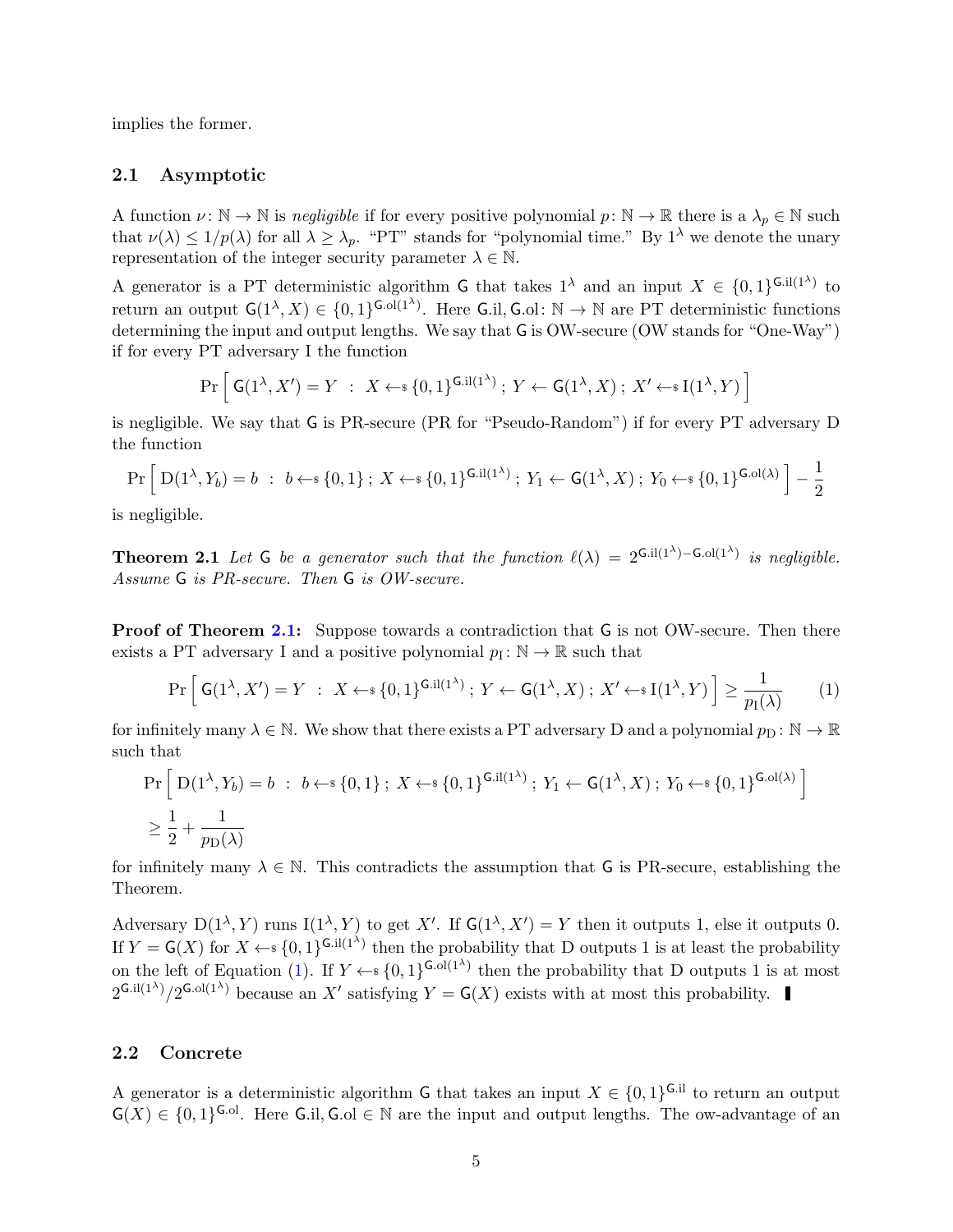<span id="page-5-1"></span>

| Game $\mathbf{G}_{\mathsf{G}}^{\text{ow}}$                              | Game $\mathbf{G}_{\mathsf{C}}^{\mathrm{pr}}$                                                                            |
|-------------------------------------------------------------------------|-------------------------------------------------------------------------------------------------------------------------|
| INT():                                                                  | INT():                                                                                                                  |
| 1 $X \leftarrow \{0,1\}^{\mathsf{G}.i1}$ ; $Y \leftarrow \mathsf{G}(X)$ | 1 $b \leftarrow s \{0,1\}$ ; $X \leftarrow s \{0,1\}^{G.i}$ ; $Y_1 \leftarrow G(X)$ ; $Y_0 \leftarrow s \{0,1\}^{G.o1}$ |
| 2 Return $Y$                                                            | 2 Return $Y_b$                                                                                                          |
| $\text{Fin}(X')$ :                                                      | $\text{Fin}(b')$ :                                                                                                      |
| 3 Return $(\mathsf{G}(X') = Y)$                                         | 3 Return $(b' = b)$                                                                                                     |

Adversary D: 1  $Y \leftarrow \mathbf{G}_{\mathsf{G}}^{\mathrm{pr}}.\text{INIT}$  // Adversary D calls INIT of its own game 2  $I^{INT, Fin}$  // Run adversary I with subroutines below for its oracles INIT():  $\text{/}$ / Subroutine defined by D 3 Return  $Y$  // Reply to I's INIT query FIN(X'): // Subroutine defined by D. Here X' is provided by I. 4 If  $G(X') = Y$  then  $b' \leftarrow 1$  else  $b' \leftarrow 0$ 5  $\mathbf{G}_{\mathsf{G}}^{\mathrm{pr}}.\mathrm{Fin}(b')$  // Adversary D calls FIN of its own game

Figure 1: Top: Games defining OW and PR security for generator G in the concrete security setting. Bottom: Adversary D for Theorem [2.2.](#page-5-0)

adversary I is defined by

$$
\mathbf{Adv}^{\mathrm{ow}}_{\mathsf{G}}(\mathrm{I}) = \Pr[\mathbf{G}^{\mathrm{ow}}_{\mathsf{G}}(\mathrm{I})]
$$

where game  $\mathbf{G}_{\mathsf{G}}^{\text{ow}}$  is on the top left in Figure [1.](#page-5-1) The adversary must begin by calling oracle INIT (to get Y), and conclude by calling oracle FIN with an argument  $X' \in \{0, 1\}^{\mathsf{G}.i}$ . The notation  $Pr[\mathbf{G}_{\mathsf{G}}^{\mathrm{ow}}(I)]$  refers to the probability that FIN returns true in the execution of the game with the adversary. The pr-advantage of an adversary D is defined by

$$
\mathbf{Adv}^{pr}_\mathsf{G}(D) = 2\Pr[\mathbf{G}^{pr}_\mathsf{G}(D)] - 1
$$

<span id="page-5-0"></span>where game  $G_G^{\text{pr}}$  $_G^{\text{pr}}$  is on the top right in Figure [1.](#page-5-1) The conventions are similar.

**Theorem 2.2** Let G be a generator. Given an adversary I we can construct an adversary D (shown explicitly at the bottom of Figure [1\)](#page-5-1) such that

$$
\mathbf{Adv}_{\mathsf{G}}^{\text{ow}}(I) \le \mathbf{Adv}_{\mathsf{G}}^{\text{pr}}(D) + \frac{1}{2^{\mathsf{G.oI} - \mathsf{G.}il}}.
$$
 (2)

The running time of D is about the same as that of I.

**Proof of Theorem [2.2:](#page-5-0)** Let b be the challenge bit chosen at random in game  $G_G^{\text{pr}}$  $_{\mathsf{G}}^{\mathrm{pr}},$  and  $b'$  the bit queried by D to  $\mathbf{G}_{\mathsf{C}}^{\text{pr}}$  $G^{\text{pr}}$ .FIN. Then (appealing here to Lemma [3.2\)](#page-10-0) we have

$$
Adv_G^{pr}(D) = Pr [b' = 1 | b = 1] - Pr [b' = 1 | b = 0]
$$

where the probabilities are in the execution of game  $\mathbf{G}_{\mathsf{G}}^{\text{pr}}$  with adversary D. If  $b = 1$  and I succeeds,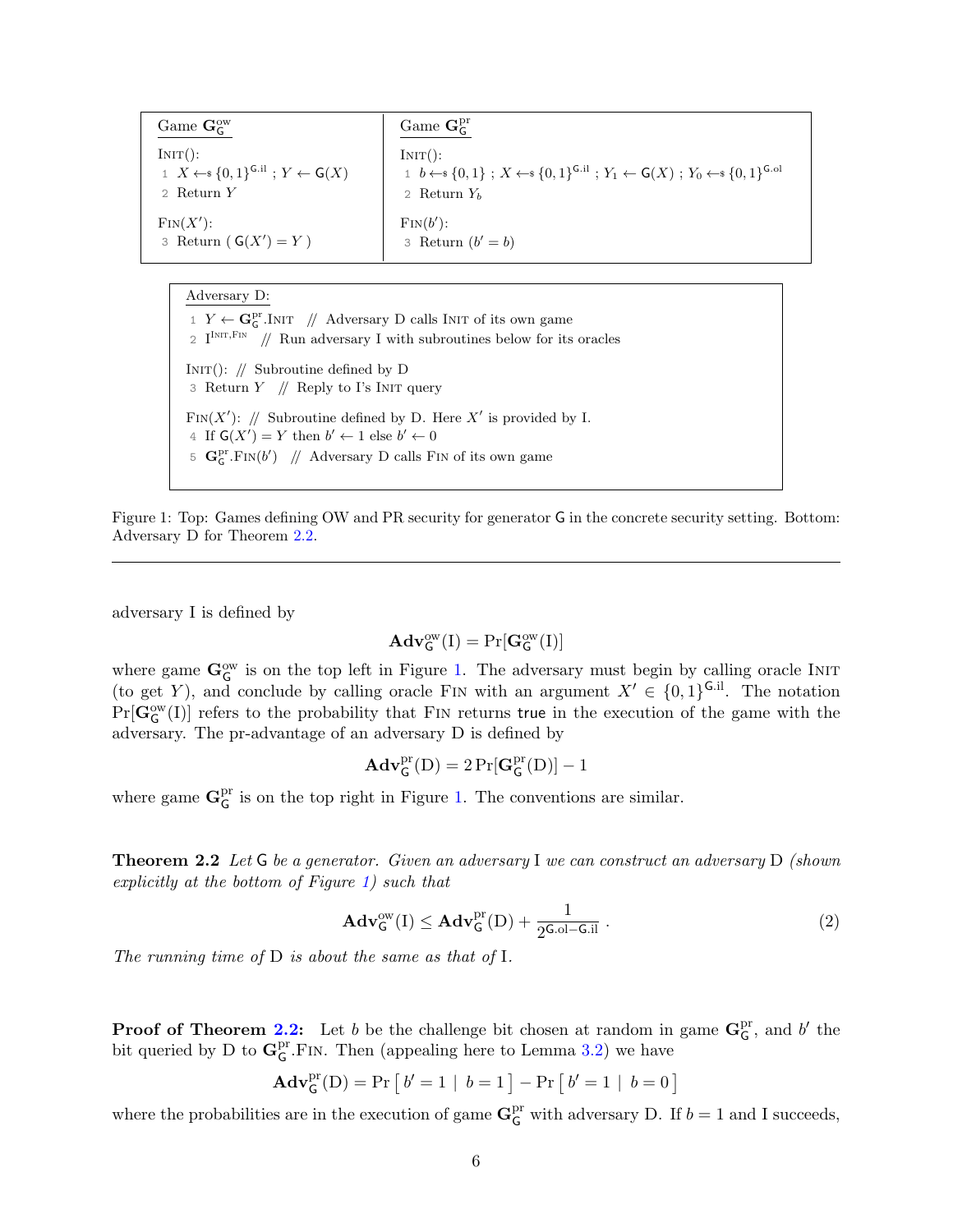<span id="page-6-2"></span>

| Game $\mathbf{G}_{\mathsf{G}.\lambda}^{\mathsf{ow}}$        | Game $\mathbf{G}_{\mathsf{C}}^{\mathrm{pr}}$                                                                                                                                                                                                                                                                                                                                                   |
|-------------------------------------------------------------|------------------------------------------------------------------------------------------------------------------------------------------------------------------------------------------------------------------------------------------------------------------------------------------------------------------------------------------------------------------------------------------------|
| $INT()$ :<br>2 Return $(1^{\lambda}, Y)$                    | INT():<br>1 $X \leftarrow \{0,1\}^{\mathsf{G},i ^{(1^{\lambda})}}$ ; $Y \leftarrow \mathsf{G}(1^{\lambda},X)$ $\left[\begin{array}{cc} 1 & b \leftarrow \{0,1\} \\ 0 & 1 \end{array}\right]$ ; $X \leftarrow \{0,1\}^{\mathsf{G},i ^{(1^{\lambda})}}$ ; $Y_1 \leftarrow \mathsf{G}(1^{\lambda},X)$ ; $Y_0 \leftarrow \{0,1\}^{\mathsf{G},i ^{(1^{\lambda})}}$<br>2 Return $(1^{\lambda}, Y_b)$ |
| $\text{Fin}(X')$ :<br>3 Return ( $G(1^{\lambda}, X') = Y$ ) | $\text{Fin}(b')$ :<br>3 Return $(b' = b)$                                                                                                                                                                                                                                                                                                                                                      |

Adversary D:

1  $(1^{\lambda}, Y) \leftarrow \mathbf{G}_{\mathsf{G}, \lambda}^{\text{pr}}$ . INIT // Adversary D calls INIT of its own game 2  $I^{INT, Fin}$  // Run adversary I with subroutines below for its oracles INIT():  $//$  Subroutine defined by D 3 Return  $(1^{\lambda}, Y)$  // Reply to I's INIT query FIN(X'): // Subroutine defined by D. Here X' is provided by I. 4 If  $\mathsf{G}(1^{\lambda}, X') = Y$  then  $b' \leftarrow 1$  else  $b' \leftarrow 0$ 5  $\mathbf{G}_{\mathsf{G},\lambda}^{\text{pr}}$ . FIN $(b')$  // Adversary D calls FIN of its own game

Figure 2: Top: Games defining OW and PR security for generator G in the blended security setting. Bottom: Adversary D for Theorem [2.3.](#page-6-1)

meaning returns an X' such that  $G(X') = Y$ , then b' equals 1, so we have

$$
\Pr [ b' = 1 | b = 1 ] \geq \mathbf{Adv}_{\mathsf{G}}^{\mathsf{ow}}(I) .
$$

Let  $R = \{ G(X) : X \in \{0,1\}^{G.i} \} \subseteq \{0,1\}^{G.ol}$ . If  $b = 0$  then

$$
\Pr [ b' = 1 | b = 0 ] \le \Pr [ Y \in R ] = \frac{|R|}{2^{\text{G}} \cdot 0!} \le \frac{2^{\text{G}} \cdot 1!}{2^{\text{G}} \cdot 0!}.
$$

Putting the above together completes the proof.

#### <span id="page-6-0"></span>2.3 Blended

A generator is a PT deterministic algorithm G that takes  $1^{\lambda}$  and an input  $X \in \{0,1\}^{\mathsf{G},\text{il}(1^{\lambda})}$  to return an output  $\mathsf{G}(1^{\lambda}, X) \in \{0,1\}^{\mathsf{G}.ol(1^{\lambda})}$ . Here  $\mathsf{G}.il, \mathsf{G}.ol: \mathbb{N} \to \mathbb{N}$  are PT deterministic functions determining the input and output lengths. The ow-advantage  $\mathbf{Adv}_{G,I}^{\text{ow}}(\cdot): \mathbb{N} \to \mathbb{R}$  of an adversary I is defined by

$$
\mathbf{Adv}_{\mathsf{G},I}^{\mathrm{ow}}(\lambda)=\Pr[\mathbf{G}_{\mathsf{G},\lambda}^{\mathrm{ow}}(I)]
$$

for all  $\lambda \in \mathbb{N}$ , where game  $\mathbf{G}_{\mathsf{G},\lambda}^{\infty}$  is on the top left in Figure [2.](#page-6-2) We say that G is OW-secure if for every PT adversary I the function  $\mathbf{Adv}_{G,I}^{\text{ow}}(\cdot)$  is negligible. The pr-advantage  $\mathbf{Adv}_{G,D}^{\text{pr}}(\cdot): \mathbb{N} \to \mathbb{R}$  of an adversary D is defined by

$$
\mathbf{Adv}^{pr}_{\mathsf{G},D}(\lambda) = 2\Pr[\mathbf{G}^{pr}_{\mathsf{G},\lambda}(D)] - 1
$$

<span id="page-6-1"></span>for all  $\lambda \in \mathbb{N}$ , where game  $\mathbf{G}_{\mathsf{G},\lambda}^{\mathrm{pr}}$  is on the top right in Figure [2.](#page-6-2) We say that G is PR-secure if for every PT adversary D the function  $\mathbf{Adv}_{\mathsf{G},\mathsf{D}}^{\text{pr}}(\cdot)$  is negligible.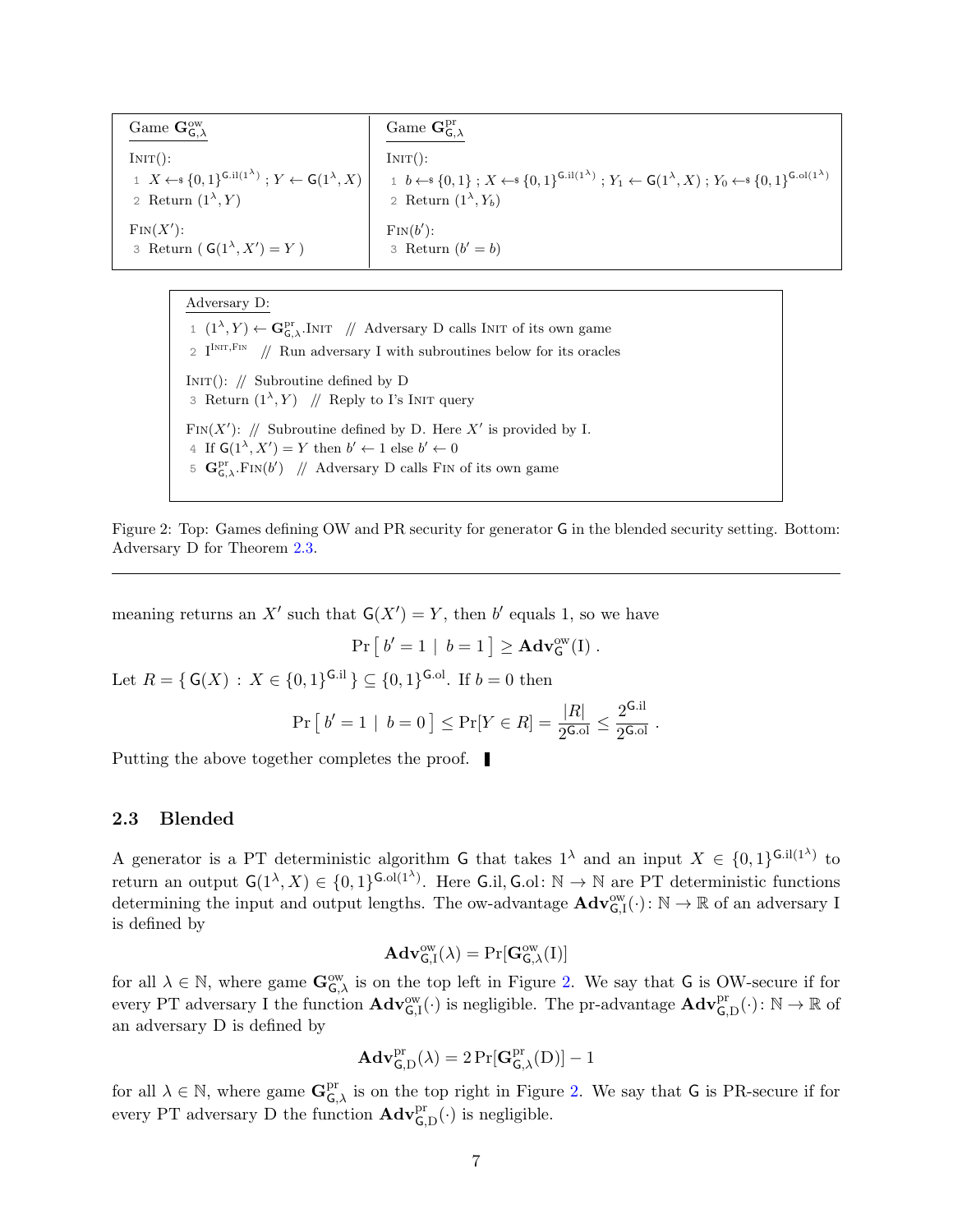<span id="page-7-1"></span>**Theorem 2.3** Let G be a generator. Given an adversary I we can construct an adversary D (shown explicitly at the bottom of Figure [2\)](#page-6-2) such that for all  $\lambda \in \mathbb{N}$  we have

$$
\mathbf{Adv}_{\mathsf{G},\mathbf{I}}^{\text{ow}}(\lambda) \le \mathbf{Adv}_{\mathsf{G},\mathbf{D}}^{\text{pr}}(\lambda) + \frac{1}{2^{\mathsf{G}.\text{ol}(1^{\lambda})-\mathsf{G}.\text{il}(1^{\lambda})}}.
$$
(3)

The running time of  $D$  is about the same as that of  $I$ .

**Proof of Theorem [2.3:](#page-6-1)** Let  $\lambda \in \mathbb{N}$ . Let b be the challenge bit chosen at random in game  $\mathbf{G}_{\mathsf{G},\lambda}^{\text{pr}}$ , and b' the bit queried by D to  $\mathbf{G}_{\mathsf{G},\lambda}^{\mathrm{pr}}$ . FIN. Then (appealing here to Lemma [3.2\)](#page-10-0) we have

$$
\mathbf{Adv}_{\mathsf{G},\mathrm{D}}^{\mathrm{pr}}(\lambda) = \Pr\left[\ b'=1 \ | \ b=1 \right] - \Pr\left[\ b'=1 \ | \ b=0 \right]
$$

where the probabilities are in the execution of game  $\mathbf{G}_{\mathsf{G},\lambda}^{\mathrm{pr}}$  with adversary D. If  $b=1$  and I succeeds, meaning returns an X' such that  $G(1^{\lambda}, X') = Y$ , then b' equals 1, so we have

$$
\Pr [b' = 1 | b = 1] \geq \mathbf{Adv}_{G,I}^{ow}(\lambda) .
$$

Let  $R = \{ G(X) : X \in \{0,1\}^{G.i(1^{\lambda})} \} \subseteq \{0,1\}^{G.o(1^{\lambda})}$ . If  $b = 0$  then

$$
\Pr [ b' = 1 | b = 0 ] \le \Pr [ Y \in R ] = \frac{|R|}{2^{\text{G}} \cdot \text{G}} \le \frac{2^{\text{G}} \cdot \text{H}(1^{\lambda})}{2^{\text{G}} \cdot \text{H}(1^{\lambda})} .
$$

Putting the above together completes the proof.

Note that Theorem [2.1](#page-4-2) is a corollary of Theorem [2.3,](#page-6-1) but not, at least formally, of Theorem [2.2.](#page-5-0)

#### <span id="page-7-0"></span>2.4 Discussion

Schemes (here, G) have a different syntax in the asymptotic and concrete settings, taking input a security parameter (in unary) in the former, but not in the latter. In the concrete treatment, the security parameter does not exist.

Some real-world primitives, like AES or SHA256, do not have a security parameter and would not fit the asymptotic setting. The concrete setting covers them.

In the asymptotic setting, what it means for a scheme (here G) to be secure (here in the PR or OW sense) is formally well defined. In the concrete setting, it is not: we define the security metric via the adversary advantage function, but stop short of formally defining what it means for the scheme to be "secure" under this metric. When we say G is PR-secure, it is an informal statement, to be interpreted as  $\mathbf{Adv}_{\mathsf{G}}^{\text{pr}}(\mathsf{D})$  is "small" for all adversaries D whose resources are "practical." This is generally not a difficulty with simple notions like the ones in this example. But it makes more difficult the conceptual understanding of more complex notions like ZK which involve a particular quantification over different objects (adversary, simulator and so on) that, in the concrete setting, are all just parameters.

The asymptotic setting does not (usually) define any explicit advantage function. This makes it difficult (but not impossible) to make quantitative statements about the relationships between these advantages and (in my view) makes it harder than in the concrete setting to write precise proofs, as can be seen by comparing the proofs of Theorems [2.1](#page-4-2) and [2.2.](#page-5-0) Of course, one could define advantage functions, and this is exactly what the blended setting does, but historically, and in canonical treatments [\[Gol01\]](#page-70-5), this does not seem to be done.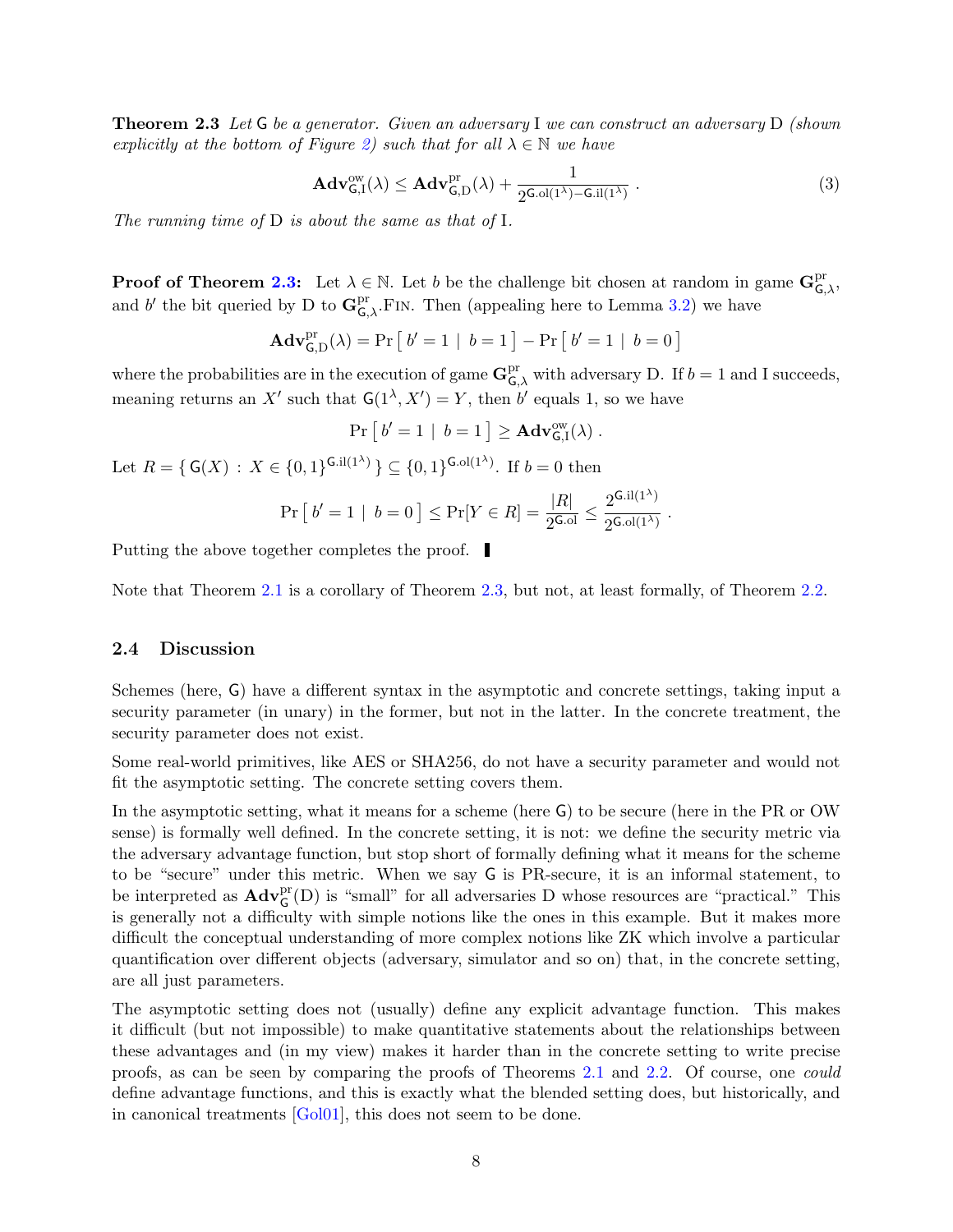<span id="page-8-1"></span>The asymptotic setting does not (usually) use games, instead expressing adversary success probabilities directly. It tends to present adversaries in text rather than in pseudocode.

Theorems are formal statements in both settings. But the ones in the concrete setting explicitly state relations between adversary advantages and resources, and often even point to an explicit pseudocode adversary construction as the final determinant of its resource utilization. The runningtime relation, however, tends to be a bit fuzzy for lack of a precise computational model, and we see statements, like in Theorem [2.2,](#page-5-0) about one running time being "about the same" as the other. Subtleties of which to be aware include code-size as an adversary resource and the consequences of the inherent non-uniformity of the setting [\[BL13\]](#page-69-4).

Proofs in the asymptotic setting have tended, historically, to proceed by contradiction, with the template illustrated in the proof of Theorem [2.1,](#page-4-2) in contrast to proofs in the concrete setting, which proceed in the direct way illustrated by the proof of Theorem [2.2.](#page-5-0)

The notions we have considered here are simple. In asymptotic definitions for more complex notions, one can see many different parameters that must be appropriately quantified relative to something defined as being negligible. Asymptotic definitions of this type in the literature can be ambiguous, and even incorrect, as illustrated for example by [\[BH15\]](#page-69-5). The blended setting is a good remedy, forcing one to pin down the advantage function asked to be negligible.

The blended setting tries to be the "best of the two worlds." It has a security parameter, and does define adversary advantages, but, rather than numbers, these are now functions, of the security parameter. What it means for a scheme to be secure is formally well-defined, and identical to the asymptotic setting. However, theorems are able to state the relations between adversary advantages and resources as in the concrete setting. Subtleties as mentioned above are largely avoided. (It isn't perfect; for example, it does not directly capture AES and SHA256. But there are ways around this.)

The blended setting would be my choice for treating NIZKs, and what I would use in a paper on the subject. But for simplicity, these notes use the concrete setting.

### <span id="page-8-0"></span>3 Preliminaries

NOTATION. If w is a vector then  $|w|$  is its length (the number of its coordinates) and  $w[i]$  is its *i*-th coordinate. Strings are identified with vectors over  $\{0, 1\}$ , so that  $|Z|$  denotes the length of a string Z and Z[i] denotes its i-th bit. By  $\varepsilon$  we denote the empty string or vector. By x||y we denote the concatenation of strings x, y. If x, y are equal-length strings then  $x \oplus y$  denotes their bitwise xor. If S is a finite set, then |S| denotes it size. We say that a set S is length-closed if, for any  $x \in S$  it is the case that  $\{0,1\}^{|x|} \subseteq S$ . (This will be a requirement for message spaces.)

If X is a finite set, we let  $x \leftarrow s X$  denote picking an element of X uniformly at random and assigning it to x. Algorithms may be randomized unless otherwise indicated. If A is an algorithm, we let  $y \leftarrow A^{O_1,\dots}(x_1,\dots;\omega)$  denote running A on inputs  $x_1,\dots$  and coins  $\omega$ , with oracle access to  $O_1,\dots$ , and assigning the output to y. By  $y \leftarrow s A^{O_1,\dots}(x_1,\dots)$  we denote picking  $\omega$  at random and letting  $y \leftarrow A^{O_1,\dots}(x_1,\dots;\omega)$ . We let  $[A^{O_1,\dots}(x_1,\dots)]$  denote the set of all possible outputs of A when run on inputs  $x_1, \ldots$  and with oracle access to  $O_1, \ldots$  An adversary is an algorithm. Running time is worst case, which for an algorithm with access to oracles means across all possible replies from the oracles. We use  $\perp$  (bot) as a special symbol to denote rejection, and it is assumed to not be in  ${0,1}^*$ .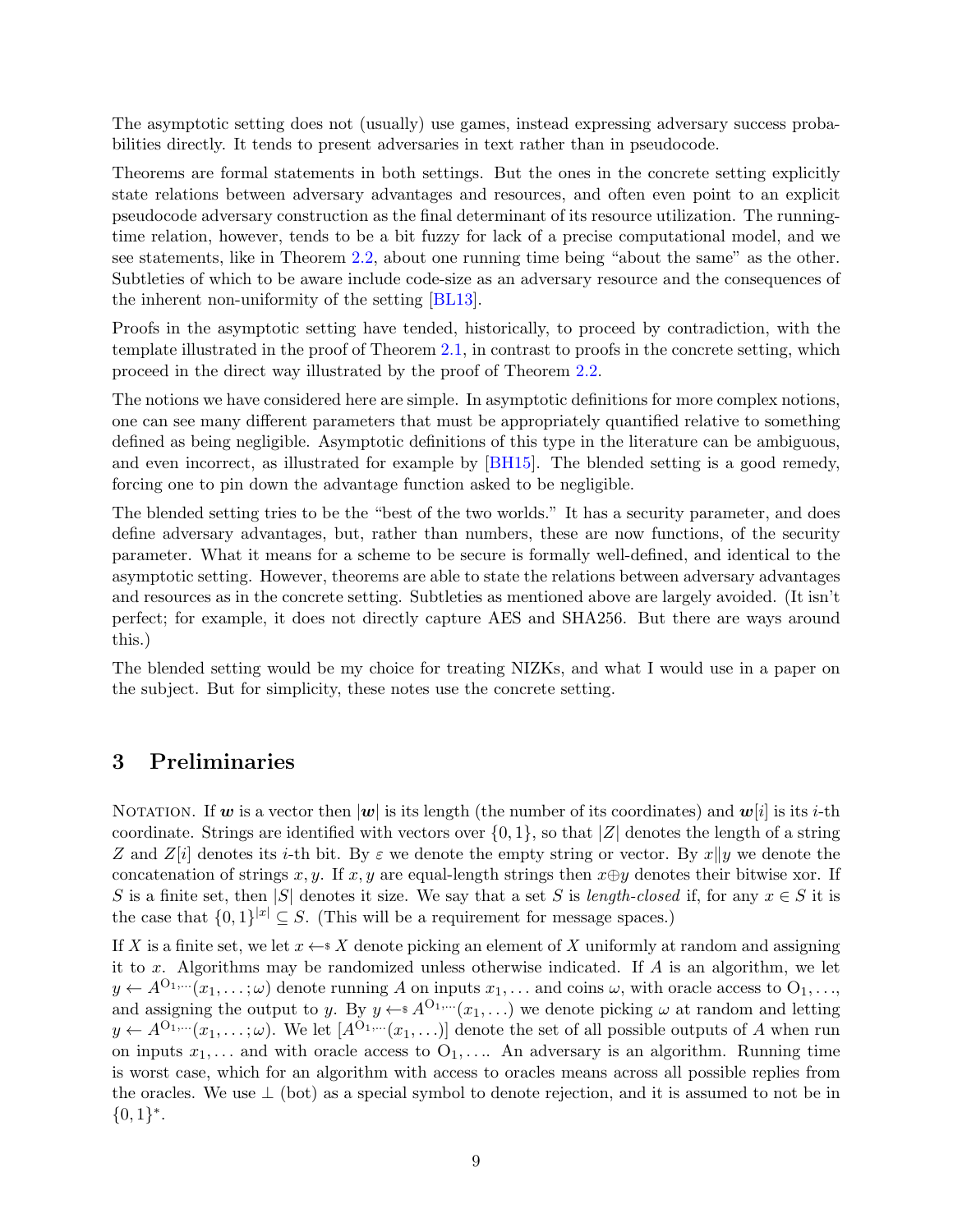<span id="page-9-1"></span>Games. We use the code-based game-playing framework of BR [\[BR06\]](#page-69-6). A game G (see Figure [5](#page-16-0) for examples) starts with an optional INIT procedure, followed by a non-negative number of additional procedures called oracles, and ends with a Fin procedure. Execution of adversary A with game G consists of running A with oracle access to the game procedures, with the restrictions that A's first call must be to INIT (if present), its last call must be to FIN, and it can call these procedures at most once. The output of the execution is the output of FIN. By  $Pr[G(A) \Rightarrow y]$  we denote the probability that the execution of game G with adversary A results in this output being y, and write just  $Pr[G(A)]$  when  $y =$  true. (Meaning  $Pr[G(A)]$  is the probability that the execution of game G with adversary A results in the output of the execution being the boolean true.)

Note that our adversaries have no output. The role of what in other treatments is the adversary output is, for us, played by the query to Fin.

Different games may have procedures (oracles) with the same names. If we need to disambiguate, we may write G.O to refer to oracle O of game G.

In games, integer variables, set variables boolean variables and string variables are assumed initialized, respectively, to 0, the empty set  $\emptyset$ , the boolean false and  $\bot$ .

The running time of an adversary executing with a game excludes the time taken by game procedures to compute answers to queries.

Game-playing lemmas. A flag is a boolean variable. Recall that any flag is initialized to false. If game G contains a flag bad then " $G(A)$  sets bad" refers to the event that bad is set to true at some point in the execution of G with A. (As a clarification, this does not mean that bad is necessarily true when the game terminates.) We say that games  $G_0, G_1$  are identical-until-bad if bad is a flag in both games and the games differ only in code following a statement bad  $\leftarrow$  true. The following is the Fundamental Lemma of Game Playing from [\[BR06\]](#page-69-6).

<span id="page-9-0"></span>**Lemma 3.1** Let  $G_0, G_1$  be identical-until-bad games, and A an adversary. Then for all  $b \in \{0, 1\}$ and all y we have

$$
Pr[G_0(A) \Rightarrow y] - Pr[G_1(A) \Rightarrow y] \leq Pr[G_b(A) \text{ sets bad}].
$$

Also

$$
Pr[G_0(A) \text{ sets bad}] = Pr[G_1(A) \text{ sets bad}]
$$
  

$$
Pr[G_0(A) \Rightarrow y \land GD] = Pr[G_1(A) \Rightarrow y \land GD],
$$

where  $GD$  denotes the event that bad is never set to true.

Above, for  $b \in \{0,1\}$ , event GD in the execution of  $G_b$  with A is the complement of the event " $G_b(A)$  sets bad".

A decision problem is one where the adversary's task is to guess a challenge bit. One can formulate such a problem either via single game with the advantage defined as twice the probability of guessing the challenge bit minus one, or via two games, with the advantage defined as the difference in probabilities that the adversary's guess is 1, and these two formulations are equivalent. Since this equivalence is used often and for many problems, we try here to formalize a statement about it.

Let G be a game. We say that it is a *decision game* if the following hold. There is a boolean variable b (called the challenge bit) such that G.INIT includes the statement  $b \leftarrow \{0, 1\}$ . This is the only code in the game that changes the value of b, so that the game in particular has no other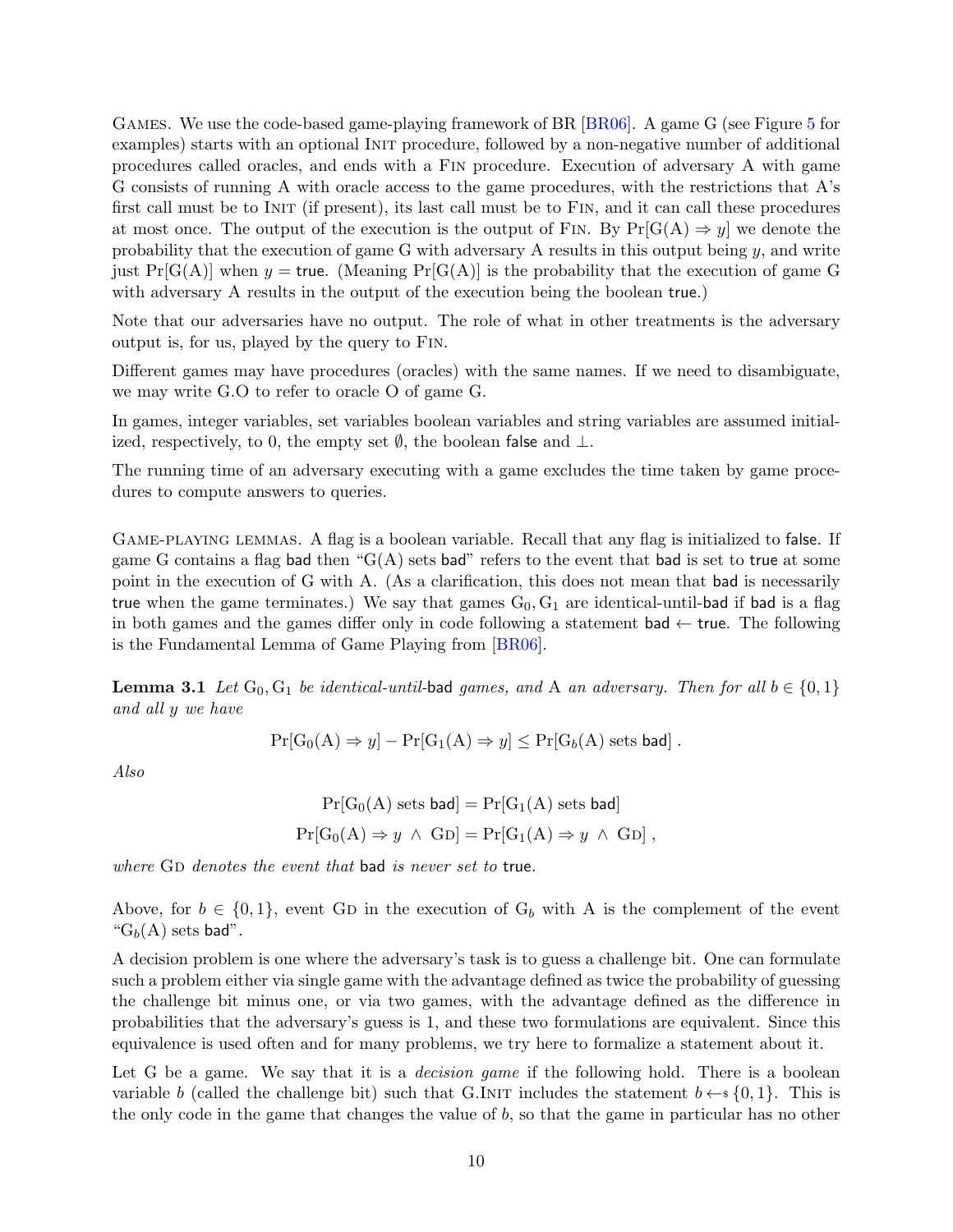<span id="page-10-3"></span>statement assigning a value to  $b$ . The input to G.FIN includes a bit  $b'$  (call the guess bit), and G.FIN, via a statement "return  $(b' = b)$ " that is the only one in this procedure containing the "return" instruction, returns the boolean  $(b' = b)$ . This procedure has no statement changing the value of, or assigning a value to,  $b'$ . By  $G[0]$  we denote the G with the following modifications. The variable b set to 0. This means the statement  $b \leftarrow s \{0, 1\}$  is removed from INIT, and, for any reference to variable b in G, game G[0] uses the value 0. Oracle G[0]. FIN takes the same inputs as G.FIN, including b', but replaces the "return  $(b' = b)$ " statement by "return  $(b' = 1)$ ," meaning returns true iff  $b'$  is the bit 1. Game  $G[1]$  is defined correspondingly.

We warn that the above definitions are not entirely rigorous in the absence of a precise programming language [\[BR06\]](#page-69-6). However, we will apply the Lemma below only for explicitly-specified games G that we write in our definitions and proofs, and in these cases the conditions, and objects referred to, will be clear enough. But we warn that we are not yet at the stage of being able to formally and rigorously treat a game as an abstract mathematical object, and recommend caution in trying to doing this.

<span id="page-10-0"></span>The following says that for decision games, the two ways of defining adversary advantage coincide.

**Lemma 3.2** Let G be a decision game, and A an adversary.

$$
2\Pr[G(A)] - 1 = \Pr[G[1](A)] - \Pr[G[0](A)].
$$

**Proof of Lemma [3.2:](#page-10-0)** Let b be the challenge bit and b' the guess bit in G, and consider the execution of G with A. We have

$$
Pr [b' = 1 | b = 1] = Pr[G[1](A)] \tag{4}
$$

<span id="page-10-2"></span><span id="page-10-1"></span>
$$
Pr [ b' = 1 | b = 0 ] = Pr[G[0](A)].
$$
\n(5)

Given this we have

$$
2\Pr[G(A)] - 1 = 2\Pr[b' = b] - 1
$$
  
= 2 \cdot (\Pr [b' = 1 | b = 1] \cdot \Pr[b = 1] + \Pr [b' = 0 | b = 0] \cdot \Pr[b = 0]) - 1  
= 2 \cdot \left(\Pr [b' = 1 | b = 1] \cdot \frac{1}{2} + (1 - \Pr [b' = 1 | b = 0]) \cdot \frac{1}{2}\right) - 1  
= 2 \cdot \left(\Pr [b' = 1 | b = 1] \cdot \frac{1}{2} - \Pr [b' = 1 | b = 0] \cdot \frac{1}{2} + \frac{1}{2}\right) - 1  
= \Pr [b' = 1 | b = 1] - \Pr [b' = 1 | b = 0]  
= \Pr[G[1](A)] - \Pr[G[0](A)],

where the last equality uses Equations [\(4\)](#page-10-1) and [\(5\)](#page-10-2).

REDUCTIONS. Proofs give reductions that take a  $G_2$ -adversary  $A_2$  and specify (construct) a  $G_1$ adversary  $A_1$  that runs  $A_2$  as a subroutine, itself responding to oracle queries of  $A_2$ . Let INIT,  $O1_1, \ldots, O1_{n_1}$ , FIN denote the oracles of  $G_1$  and INIT,  $O2_1, \ldots, O2_{n_2}$ , FIN the oracles of  $G_2$ . Then we may write pseudocode of the form

Adversary A<sup>1</sup>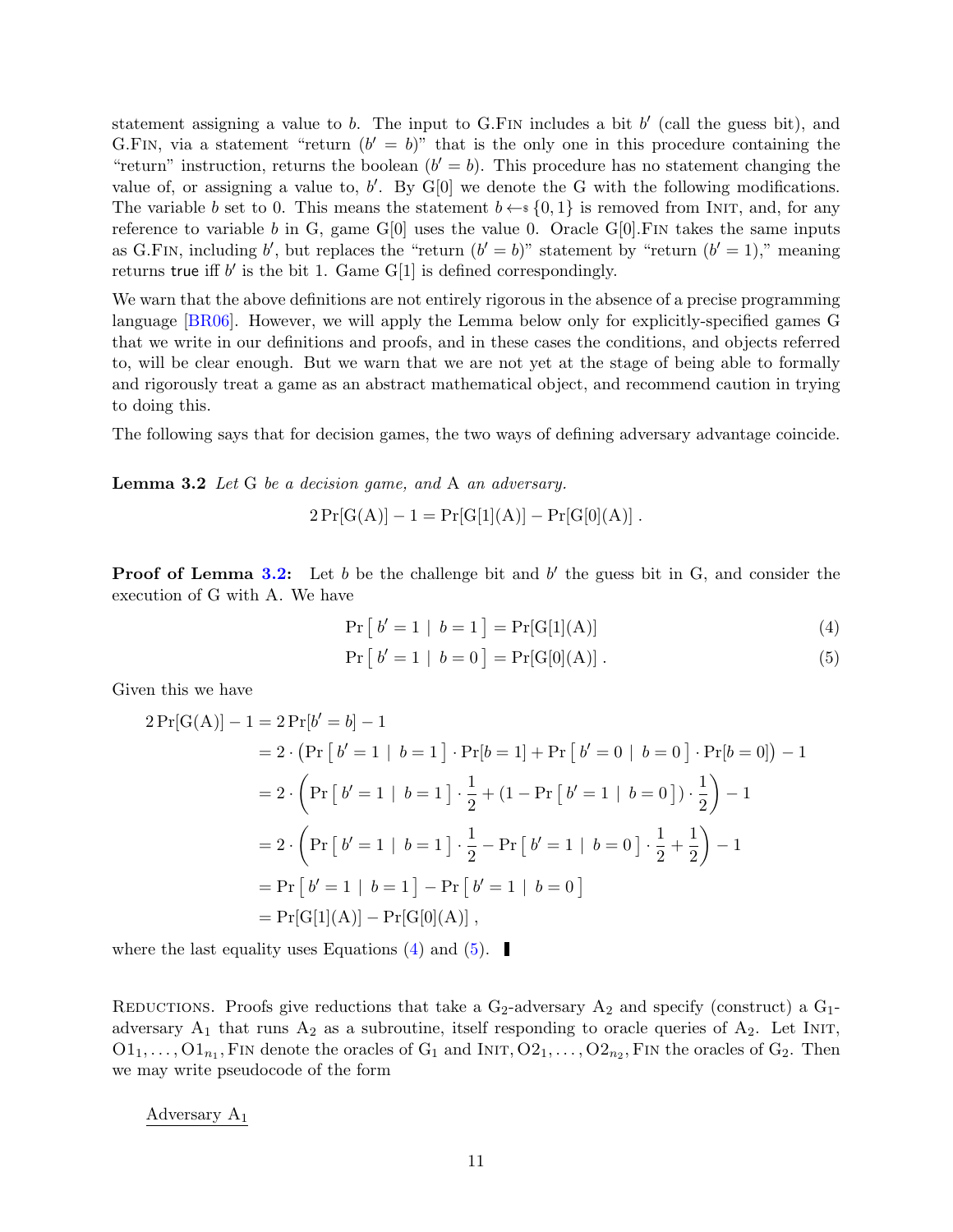<span id="page-11-0"></span>. . .  $A_2^{\text{INIT},O2_1,\dots,O2_{n_2},\text{FIN}}$  $\frac{1}{2}$ <sup>1NIT, O2</sup><sub>1</sub>,..., O2<sub>n<sub>2</sub></sub>, F<sub>IN</sub>  $\#$  Run A<sub>2</sub> with specified subroutines as oracles . . . INIT  $\#$  Subroutine simulating G<sub>2</sub>.INIT . . .  $O_{1}(\ldots)$  // Subroutine simulating  $G_{2}O_{1}$ . . . FIN(...) // Subroutine simulating  $G_2$ . FIN

Here INIT,  $O_{21}, \ldots, O_{2n_2}$ , FIN are subroutines, given in the code of  $A_1$ , that are responsible for simulating the corresponding oracles for  $A_2$  in  $G_2$ , and will invoke  $A_1$ 's oracles to do so. These subroutines can invoke oracles from  $G_1$ , which, to disambiguate, will the given the game name as prefix, so that for example subroutine INIT can call  $G_1$ . INIT and subroutine FIN can call  $G_1$ . FIN.

We adopt the convention that if a simulation is trivial, meaning  $O(2<sub>i</sub>(x))$  returns  $O(1<sub>i</sub>(x))$ , then, in the superscripts to  $A_2$ , we simply write  $O(1)$  in place of  $O(1)$ , and do not give code for the simulated oracle.

Circuits. We formalize circuits following [\[BHR12\]](#page-69-7). A circuit C specifies the following. The number of inputs is C.In. There is only one output. There are C.Gt gates, numbered  $C.ln+1, \ldots, C.ln+C.Gt$ . There are  $C.\ln C$ -C.Gt wires, numbered  $1, \ldots, C.\ln C$ -C.Gt. Wires  $1, \ldots, C.\ln$  are the input wires, and wire  $g \in [C \cdot \ln + 1, \ldots, C \cdot \ln + C \cdot Gt]$  is the output wire of gate g. (Every non-input wire is the output wire of exactly one gate.) Functions C.I.1, C.I.2 take a gate  $G \in [C \cdot \ln 1 \cdot C \cdot C \cdot \ln 1 \cdot C \cdot G \cdot \ln 1]$  and return its first input wire  $C.I1(G)$  and its second input wire  $C.I2(G)$ , satisfying  $C.I1(G) < C.I2(G) < G$ . Gate  $C.\ln + C.\text{G}t$  is the output gate and wire  $C.\ln + C.\text{G}t$  is the output wire. There is only one type of gate, which is a 2-input NAND.

Function Ev evaluates a circuit. It takes a circuit C and a string  $x \in \{0,1\}^{\mathsf{C}.\mathsf{In}}$  giving assignments to the inputs of the circuit. It returns a vector w such that  $w[i]$  is the value of wire i. In particular,  $w$ [C.ln + C.Gt] is the circuit output:

Algorithm  $Ev(C, x)$ For  $i = 1, ..., C$ . In do  $w[i] \leftarrow x[i]$ For  $i = C.\ln + 1, \ldots, C.Gt$  do  $w[i] \leftarrow \text{NAND}(C.I1(i), C.I2(i))$ Return  $w$ 

FUNCTION FAMILIES. A function family  $F: \{0,1\}^{F.kl} \times F.D \rightarrow F.R$  takes a key K and input X to return output  $F(K, X)$ , where F.kl is the key length and F.D is the domain. We require that  $F(K, X) = \bot$  if  $X \notin F.D.$  We will consider several notions of security for function families.

By FUNC(D, R) we denote the set of all functions  $f: D \to R$ .

The one-wayness advantage of adversary A against  $F$  is defined by  $Ad\mathbf{v}_F^{\text{ow}}(A) = Pr[\mathbf{G}_F^{\text{ow}}(A)]$  where the game is on the top left in Figure [3.](#page-12-0) This assumes  $F.D$  is finite. It is required that the  $X'$  queried by the adversary to Fin be in F.D.

We define PRF security for function family  $\mathsf{F}$  via the game  $\mathbf{G}_{\mathsf{F}}^{\text{prf}}$ <sup>prt</sup> on the top right in Figure [3.](#page-12-0) The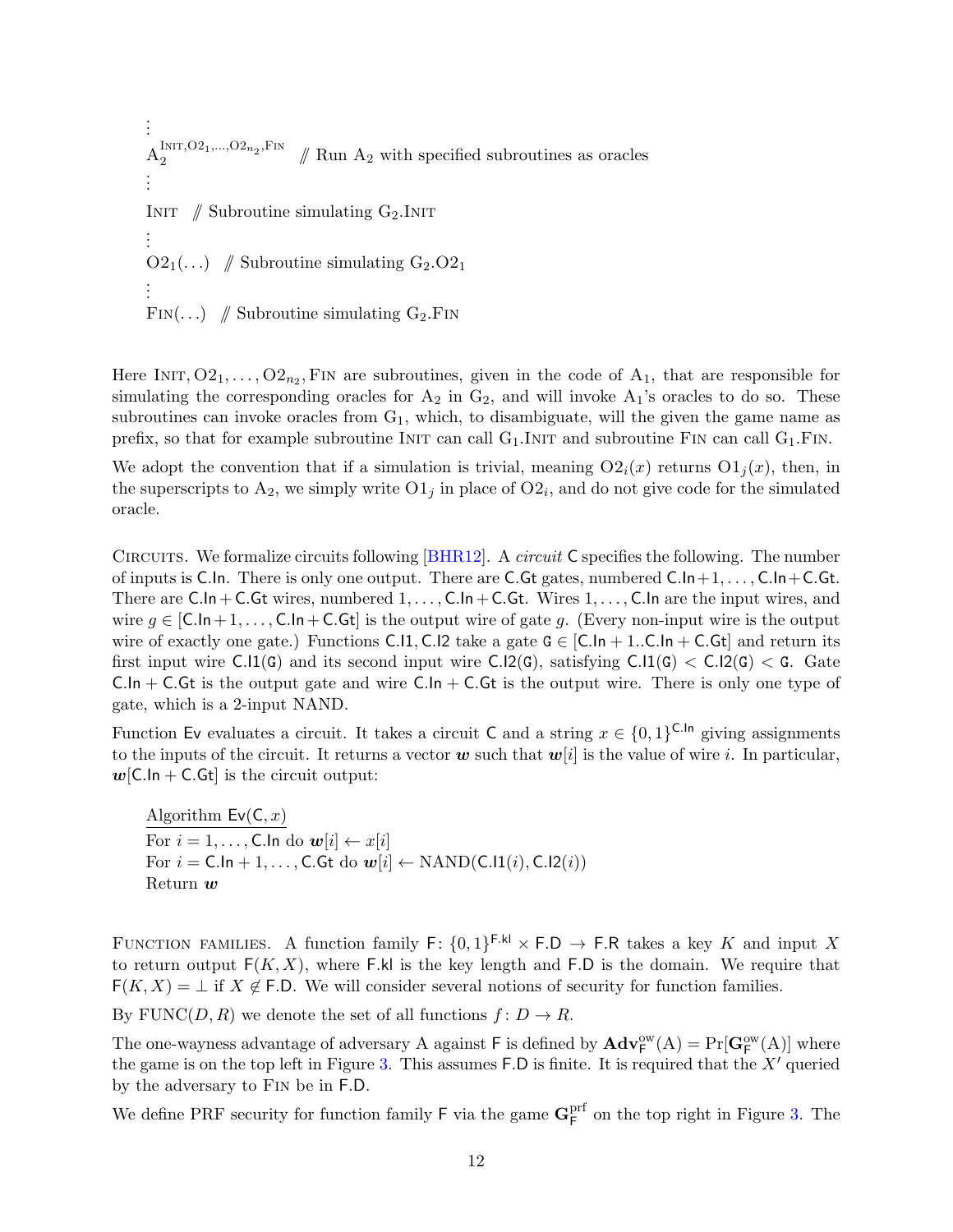<span id="page-12-0"></span>

| Game $\mathbf{G}_{\mathsf{F}}^{\text{ow}}$                                                                                                                           | Game $G_{\mathsf{F}}^{\text{prf}}$                                                                                                                                                                      |
|----------------------------------------------------------------------------------------------------------------------------------------------------------------------|---------------------------------------------------------------------------------------------------------------------------------------------------------------------------------------------------------|
| INT():<br>$1 K \leftarrow \{0,1\}^{\text{F},kl}$ ; $X \leftarrow \{F,D; Y \leftarrow F(K,X)$<br>2 Return $(K, Y)$<br>$\text{Fin}(X')$ :<br>3 Return $(F(K, X') = Y)$ | INT():<br>$1\;\;b\leftarrow\; \{0,1\}$<br>2 If $(b=1)$ then $K \leftarrow \{0,1\}^{F.kl}$ ; $f \leftarrow F(K, \cdot)$<br>3 Else $f \leftarrow$ FUNC(F.D, F.R)<br>$\mathrm{FN}(X)$ :<br>4 Return $f(X)$ |
|                                                                                                                                                                      | $\text{Fin}(b')$ :<br>5 Return $(b' = b)$                                                                                                                                                               |

 $\Gamma_{\mathsf{F}}^{\text{can}}$  GeV  $INT():$ 1  $K \leftarrow \{0,1\}^{\mathsf{F}.\mathsf{kl}}$  $\mathrm{FN}(X)$ : 2  $S \leftarrow S \cup \{X\}$ ; Return  $F(K, X)$  $\text{Fin}(X,T)$ : 3 Return (  $(F(K, X) = T)$  and  $(X \notin S)$  )

Figure 3: Games defining OW and PRF security (top) and UF security (bottom) for function family F.

prf advantage of adversary A is  $\mathbf{Adv}_{\mathsf{F}}^{\text{prf}}(\mathbf{A}) = 2 \Pr[\mathbf{G}_{\mathsf{F}}^{\text{prf}}]$  $F_F^{\text{prf}}(A)$  – 1. It is required that the X queried by the adversary to Fn be in F.D.

We define UF security for function family  $\mathsf{F}$  via the game  $\mathbf{G}_{\mathsf{F}}^{\text{uf}}$  on the bottom in Figure [3.](#page-12-0) The uf advantage of adversary A is  $\mathbf{Adv}_{\mathsf{F}}^{\text{uf}}(A) = \Pr[\mathbf{G}_{\mathsf{F}}^{\text{uf}}(A)]$ . It is required that the X queried by the adversary to Fn or submmitted to Fin be in F.D. This captures unforgeability of F as a message authentication code.

Commitment schemes. A commitment scheme CS specifies a parameter-generation algorithm CS.P and a deterministic commitment algorithm CS.C such that CS.C(cp,  $\cdot$ ,  $\cdot$ ): CS.M(cp)  $\times$ CS.D(cp)  $\rightarrow$  {0,1}<sup>\*</sup> for every  $cp \in [CS.P]$ , where CS.M, CS.D, which are part of the scheme specification, associate to any choice cp of parameters a finite set  $\mathsf{CS.M}(cp)$  of messages and a finite set  $\mathsf{CS.D}(cp)$ of de-committment keys, respectively. We assume [CS.P] is finite too. The scheme is set up by generating parameters  $cp \leftarrow s \text{CS.P.}$  Then via  $c \leftarrow \text{CS.C}(cp, m, d)$ , one generates a commitment to message  $m \in \text{CS.M}(cp)$  with randomly-chosen de-commitment key  $d \leftarrow \text{SCSD}(cp)$ .

The bind advantage of adversary A is  $\mathbf{Adv}_{\mathsf{CS}}^{\mathrm{bind}}(A) = \Pr[\mathbf{G}_{\mathsf{CS}}^{\mathrm{bind}}(A)],$  where the game is in Figure [4.](#page-13-0) It is required that the m', d' queried by the adversary to FIN satisfy  $m' \in \text{CS.M}(cp)$  and  $d' \in \text{CS.D}(cp)$ . This captures a weak notion of binding where one of the messages is selected at random rather than by the adversary. We say that CS has perfect binding if  $\mathbf{Adv}_{\mathsf{CS}}^{\text{bind}}(A) = 0$  for all adversaries A. (All means regardless of their running time.)

The hide advantage of adversary A is  $\mathbf{Adv}_{\mathsf{CS}}^{\text{hide}}(A) = 2 \Pr[\mathbf{G}_{\mathsf{CS}}^{\text{hide}}(A)] - 1$ , where the game is in Figure [4.](#page-13-0) It is required that the messages  $m_0, m_1$  queried by the adversary to CMT satisfy  $m_0, m_1 \in$ CS.M(*cp*). We say that CS has perfect hiding if  $\mathbf{Adv}^{\text{hide}}_{\text{CS}}(A) = 0$  for all adversaries A. (All means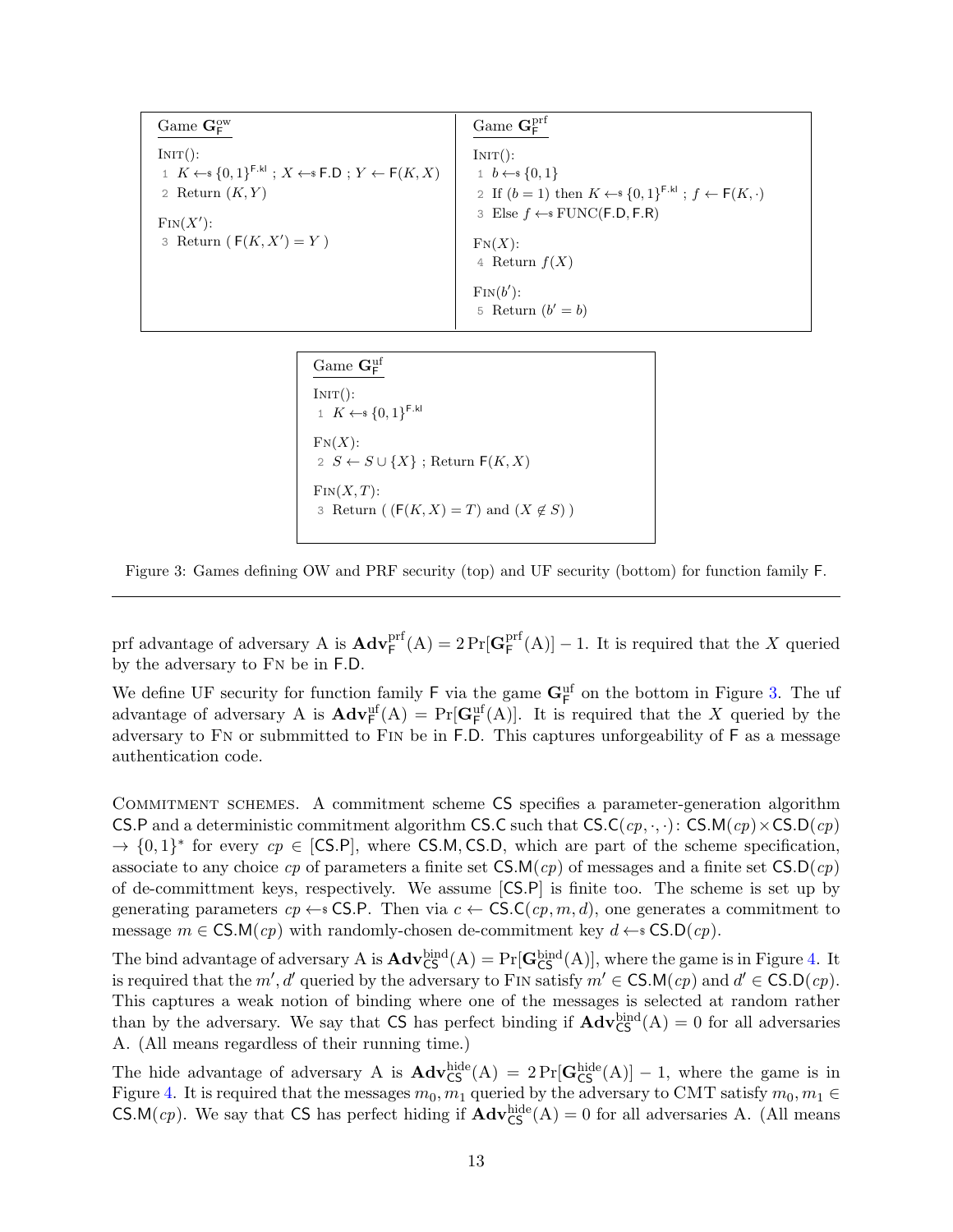<span id="page-13-0"></span>Game  $\mathbf{G}^{\mathrm{bind}}_{\mathsf{CS}}$  $INT():$ 1 cp  $\leftarrow$  SCS.P;  $m \leftarrow$  CS.M(cp);  $d \leftarrow$  CS.D(cp) 2 Return  $(cp, m, d)$  $\text{Fin}(m', d')$ : 3 Return ( $(CS.C(cp, m', d') = CS.C(cp, m, d))$  and  $(m \neq m')$ ) Game Ghide  $INT():$ 1  $cp \leftarrow$  CS.P;  $b \leftarrow$  {0, 1} 2 Return cp  $CMT(m_0, m_1)$ : 3 d ←  $\leftarrow$  S.D(cp) 4 Return  $\mathsf{CS}\mathsf{C}(cp, m_b, d)$  $\text{Fin}(b')$ : 5 Return  $(b' = b)$ 

> Game Gnode  $INT():$ 1 *μ* ←  ${0, 1}$ ; *cp* ← **DCS**<sub>μ</sub>.P; Return *cp*  $\text{Fin}(\mu')$ : 2 Return  $(\mu' = \mu)$

Figure 4: Top: Games defining BIND and HIDE security for commitment scheme CS. Bottom: Game defining mode-indistinguishability of dual-mode commitment scheme DCS.

regardless of their running time and the number of CMT queries they make.)

If CS is a commitment scheme,  $cp \in [CS.P]$  and  $m \in CS.M(cp)$  then it is useful to let

 $CS.C(cp, m) = \{ CS.C(cp, m, d) : d \in CS.D(cp) \}$ 

<span id="page-13-1"></span>be the set of all possible commitments of message  $m$  relative to  $cp$ . You may find this definition useful in Exercise [3.3.](#page-13-1)

Exercise 3.3 Prove that no commitment scheme has both perfect binding and perfect hiding.

Dual-mode commitment schemes. We introduce these, which are new as far as we know. A dual-mode commitment scheme DCS, like a commitment scheme, specifies a parameter-generation algorithm DCS.P and a deterministic commitment algorithm DCS.C. The difference is that DCS.P takes an input  $\mu \in \{0,1\}$  called the mode. The commitment algorithm maps DCS.C( $cp, \ldots$ ): DCS.M $(ep) \times DCS.D(ep) \rightarrow \{0,1\}^*$  for every  $cp \in [DCS.P(0)] \cup [DCS.P(1)]$ . The scheme is set up in mode  $\mu$  by generating parameters  $cp \leftarrow$  SOS.P( $\mu$ ). Then via  $c \leftarrow$  DCS.C( $cp, m, d$ ), one generates a commitment to message  $m \in \text{DCS.M}(cp)$  with randomly-chosen de-commitment key  $d \leftarrow$  DCS.D(cp), just like in a commitment scheme.

A dual-mode commitment scheme DCS gives rise to two (standard) commitment schemes that we call the commitment schemes induced by DCS and denote  $DCS<sub>1</sub>$  and  $DCS<sub>0</sub>$ . Their commitment algorithms are that of DCS, meaning  $DCS_{\mu}$ .C = DCS.C for both  $\mu \in \{0, 1\}$ . The difference between the two commitment schemes is in their parameter generation algorithms. Namely  $DCS<sub>u</sub>$ . P is defined by:  $cp \leftarrow$  DCS.P( $\mu$ ); Return cp. The definitions we have above for commitment schemes now apply, or can be used for, either  $DCS<sub>1</sub>$  or  $DCS<sub>0</sub>$ .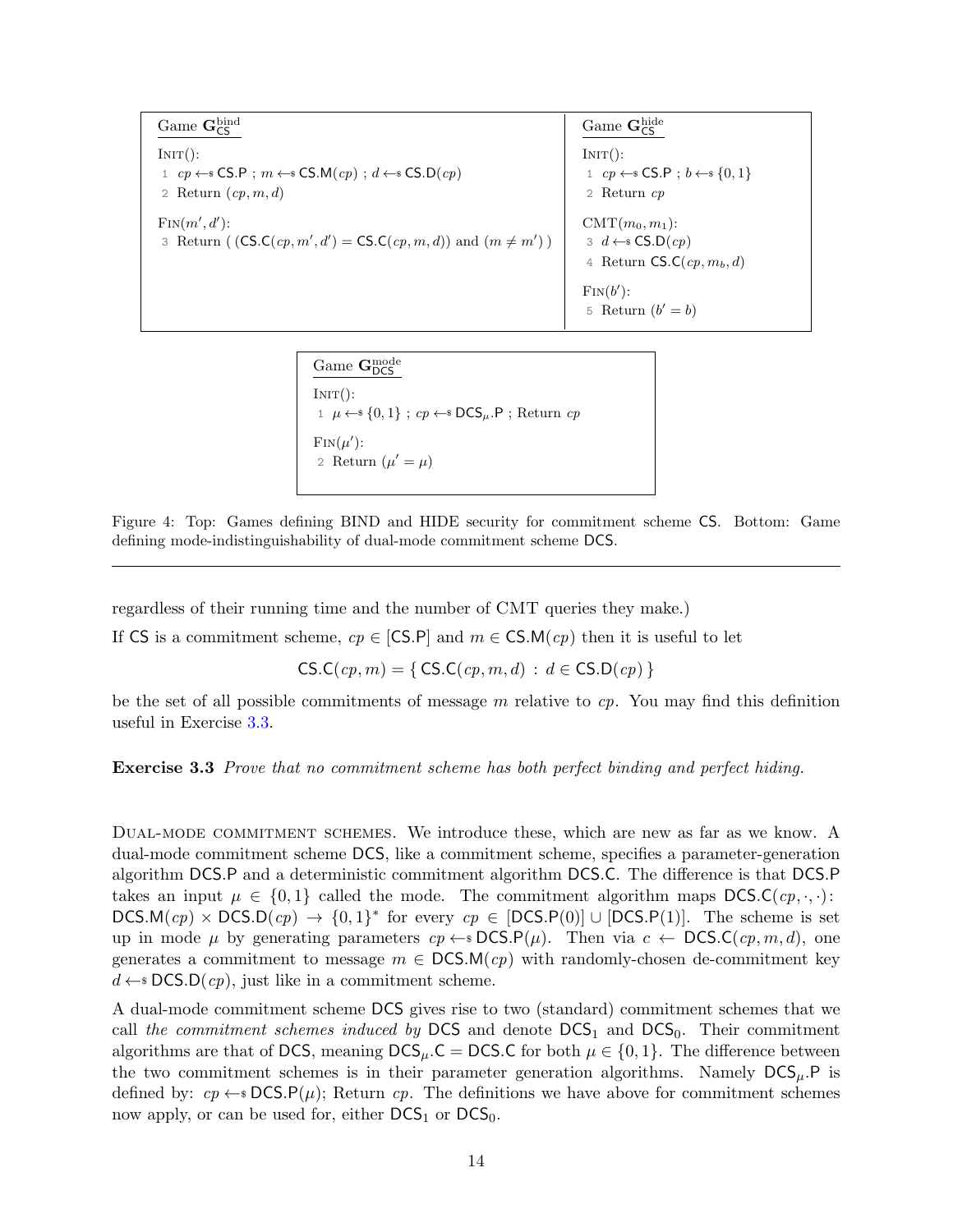The value of dual-mode commitment schemes emerges when the parameters created in the two modes are indistinguishable. To formalize this, consider game  $G_{DCS}^{mode}$  of Figure [4](#page-13-0) associated to dual-mode commitment scheme DCS, and let the mode advantage of adversary A be defined by  $\mathbf{Adv}_{\mathsf{DCS}}^{\text{mode}}(A) = 2 \Pr[\mathbf{G}_{\mathsf{DCS}}^{\text{mode}}(A)] - 1.$ 

**Exercise 3.4** Let DCS be a dual-mode commitment scheme and let  $\mu \in \{0,1\}$ . Formulate and prove results (theorems) saying the following: (1) If DCS is mode-indistinguishable and  $DCS<sub>u</sub>$  is binding-secure then  $DCS_{1-\mu}$  is binding-secure. (2) If DCS is mode-indistinguishable and DCS<sub>µ</sub> is hiding-secure then  $DCS_{1-\mu}$  is hiding-secure.

### <span id="page-14-0"></span>4 NIZK definitions and basic relations

A proof system provides a way for one party (the prover) to prove some "claim" to another party (the verifier). A claim is defined via a claim statement, which is a string x, and a claim validator  $CV$ , which is an algorithm that, with the help of a witness string w, says whether or not the claim statement is valid. What we call a claim validator is, in the literature, often called the relation, the claim statement being the input or theorem.

We start by formalizing claim validators, the associated set of true claims, and the syntax of proof systems. We formalize security properties of proof systems in three clusters. First is basic properties: soundness, extractability and ZK. Second is simulation soundness and extractability. Third is joint notions where a single game asks simultaneously for ZK and either soundness or extractability.

A few elements here seem new. One is the joint definitions, which facilitate applications, allowing a few hybrid proof steps to be compressed into one. Another is allowing multiple verification (for soundness) or extraction (for extractability) queries via an oracle for this purpose. (Conventional treatments, in this language, correspond to allowing one query.) This does not change the notion asymptotically, but it changes the concrete security, and allows us to see how constructions differ with regard to the way adversary advantage grows as a function of the number of queries to these oracles. We also introduce dual-mode NIZKs as a way to formalize something implicit in the literature.

These are not the only definitions. The literature considers many more.

### <span id="page-14-1"></span>4.1 Claim validators and proof systems

CLAIM VALIDATORS. A *claim validator* is a function  $CV: \{0,1\}^* \times \{0,1\}^* \times \{0,1\}^* \to \{\text{true},\text{false}\}$ that takes parameters pars, a claim statement x and a candidate witness  $w$  to return either true (saying  $w$  is a valid witness establishing the claim) or false (the witness fails to validate the claim). Common examples arise from the relations underlying  $NP$  languages. For example, x could be a circuit, w an assignment to its variables, and  $CV$  returns true iff w satisfies x. (In this example, pars =  $\varepsilon$ .) For pars,  $x \in \{0,1\}^*$  we let  $CV(\text{pars}, x) = \{w : CV(\text{pars}, x, w) = \text{true}\}\)$  be the *witness* set of x.

A true-claim language is a function  $TC: \{0,1\}^* \to 2^{\{0,1\}^*}$ , meaning it associates to any pars  $\in$  $\{0,1\}^*$  a set  $TC(pars) \subseteq \{0,1\}^*$ . A claim validator CV gives rise to the true-claim language TrCl<sub>CV</sub>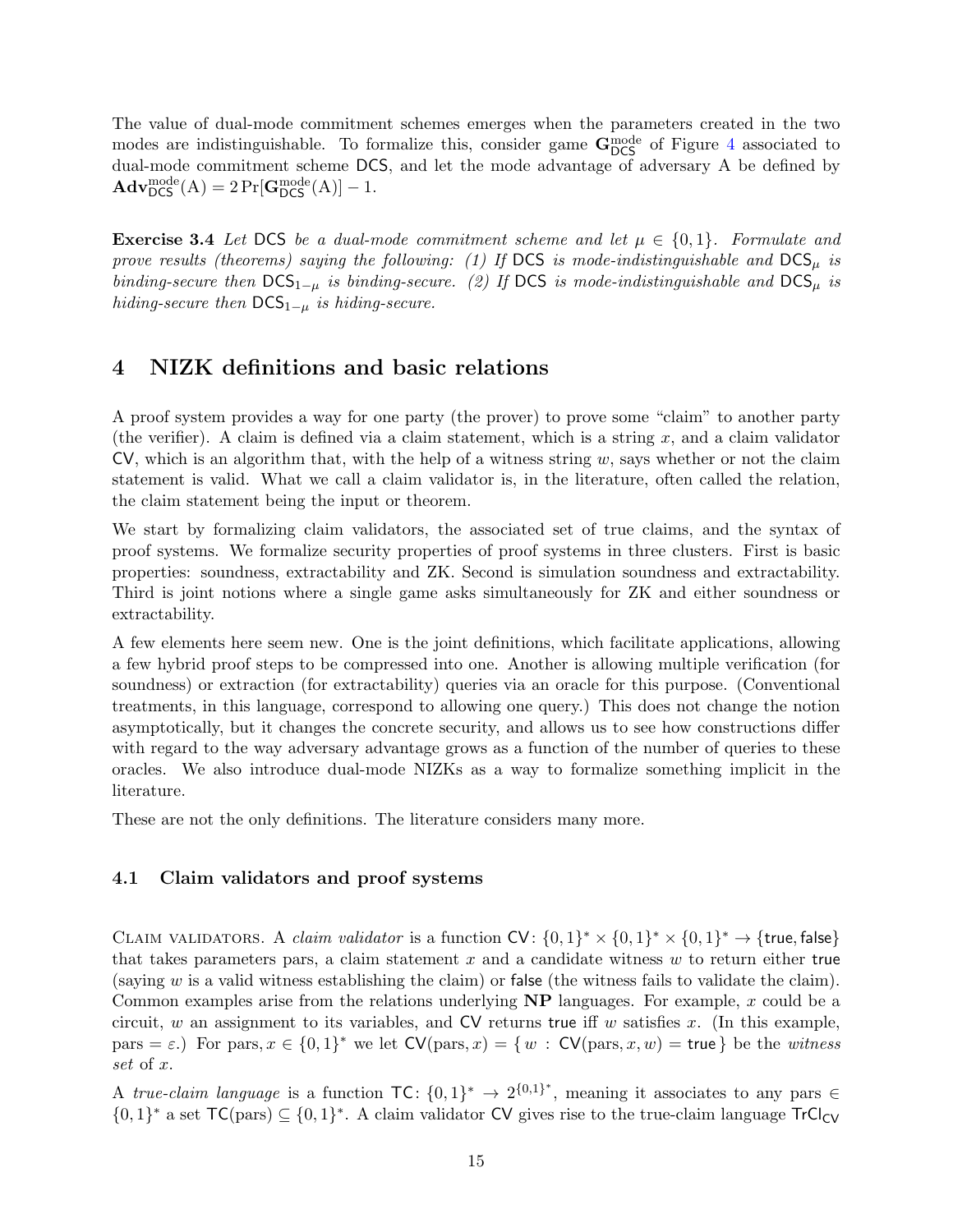defined by  $TrCl_{CV}(pars) = \{x : CV(pars, x) \neq \emptyset\}$  called the *true-claim language associated to* CV. It associates to pars the set of valid (true) claim statements.

In usage of the proof system, the prover and verifier both know pars,  $x$ . (This situation may be arrived at in many ways, including the prover supplying  $x$  while pars being trusted parameters.) The prover is claiming that  $x \in TrCl_{CV}(pars)$ , and wants to establish this claim without revealing a witness w satisfying  $CV(\text{pars}, x, w) = \text{true}$  or, for that matter, anything else.

In the literature, CV often does not take pars as a separate input.

PROOF SYSTEMS. A proof system is the name of the syntax for the primitive that enables the production and verification of such proofs. Soundness, zero-knowledge and many other things will be security metrics for this primitive.

Proceeding, a proof system Π specifies the following algorithms:

- CRS generation. Via crs  $\leftarrow$  s  $\Pi$ .C, the crs-generation algorithm  $\Pi$ .C (takes no inputs and) returns an output crs called the common reference string.
- Proof generation. Via pf  $\leftarrow$   $\mathsf{F}(\text{crs}, x, w)$  the proof generation algorithm Π.P takes crs, a claim  $x$  and a witness  $w$  to produce a proof string. As this indicates the common reference string plays the role of the parameters.
- Proof verification. Via  $d \leftarrow \Pi.\mathsf{V}(\text{crs},x,\text{pf})$  the proof verification algorithm  $\Pi.\mathsf{V}$  produces a decision  $d \in \{$ true, false $\}$  indicating whether or not it considers pf valid.

In some treatments, a proof system  $\Pi$  is defined as being for a claim validator CV. Our syntax views Π independently of CV. The claim validator shows up in defining attributes of Π below.

Completeness. We require perfect completeness, although this can be relaxed if necessary. We say that  $\Pi$  has (perfect) completeness for CV if  $\Pi.V(\text{crs}, x, \Pi.P(\text{crs}, x, w)) = \text{true}$  for all crs  $\in \Pi.C$ , all  $x \in \text{TrCl}_{CV}(ers)$  and all  $w \in CV(crs, x)$ .

#### <span id="page-15-0"></span>4.2 ZK and WI

ZERO KNOWLEDGE. Zero knowledge (ZK) of  $\Pi$  for CV asks that there be a simulator that, given a true statement (meaning, one in  $TrCl_{CV}(crs)$ ) can create for it a proof indistinguishable from one an honest prover would provide, based, again, on a trapdoor underlying crs. The formalization has evolved over time. What we formalize is adaptive zero knowledge. A *simulator* is an object that specifies algorithms S.C (the simulation CRS-generator) and S.P (the simulation proof-generator). Consider game  $G_{\Pi,CV,S}^{zk}$  specified in Figure [5.](#page-16-0) Adversary A can adaptively request proofs by supplying an instance and a valid witness for it. The proof is produced either by the honest prover using the witness, or by the proof simulator S.P using a trapdoor td. The adversary outputs a guess b' as to whether the proofs were real or simulated. Let  $\mathbf{Adv}_{\Pi,\mathsf{CV},\mathsf{S}}^{zk}(\mathsf{A}) = 2 \Pr[\mathbf{G}_{\Pi,\mathsf{CV},\mathsf{S}}^{zk}(\mathsf{A})] - 1.$ In the asymptotic setting, Π is said to be zero-knowledge if there exists a polynomial-time simulator S such that  $\mathbf{Adv}_{\Pi,CV,S}^{2k}(\mathbf{A})=0$  for all A (perfect),  $\mathbf{Adv}_{\Pi,CV,S}^{2k}(\mathbf{A})$  is negligible for all A (statistical)

or  $\mathbf{Adv}_{\Pi,\text{CV},\mathsf{S}}^{2k}(\mathsf{A})$  is negligible for all polynomial-time A (computational). In the concrete setting, the requirement may be understood as asking that there is an "efficient" simulator S such that  $\mathbf{Adv}_{\Pi,CV,S}^{zk}$ (A) = 0 for all A (perfect), is "small" for all A (statistical) or is "small" for all practical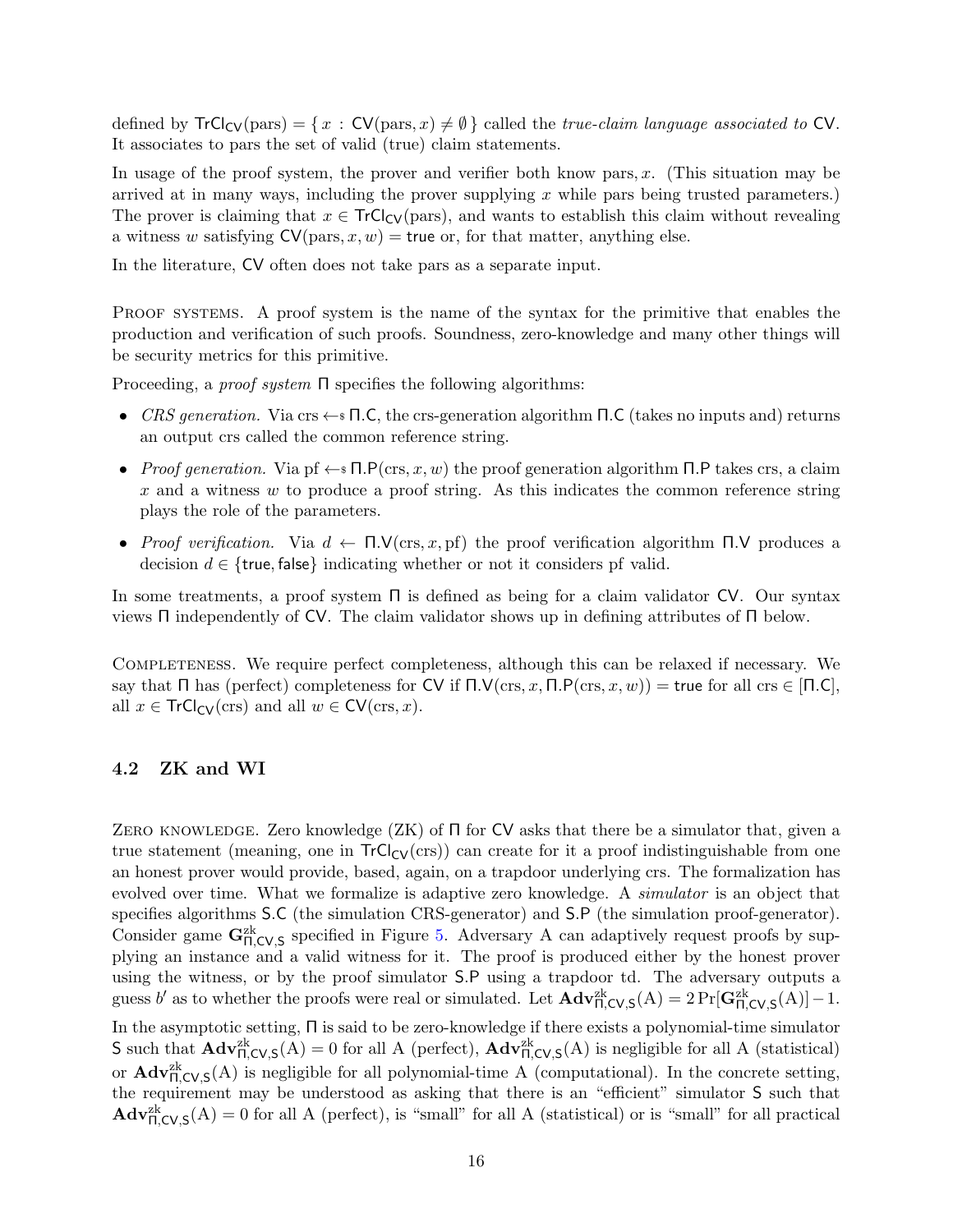<span id="page-16-0"></span>Game  $\mathbf{G}_{\Pi,\mathsf{CV},\mathsf{S}}^{\text{zk}}$  $INT():$ 1  $b \leftarrow s \{0, 1\}$ 2 If  $(b = 1)$  then crs  $\leftarrow$  T.C 3 Else  $(crs, td) \leftarrow$ \$ S.C 4 Return crs  $Pr(x, w)$ : 5 If (not  $CV(crs, x, w)$ ) then return  $\perp$ 6 If  $(b = 1)$  then pf  $\leftarrow$   $\Pi$ .  $P(crs, x, w)$ 7 Else pf  $\leftarrow$ \$ S.P(crs, td, x) 8 Return pf  $\text{Fin}(b')$ :  $\mathfrak{p}$  Return  $(b' = b)$  $\rm{Game}\ G_{\Pi,\mathsf{CV}}^{\rm wi}$  $INT():$ 1 crs  $\leftarrow$   $\mathsf{R.C}$ ;  $b \leftarrow \mathsf{s} \{0,1\}$ 2 Return crs  ${\rm Pr}(x, w_0, w_1)$ : 3 If (  $(CV(crs, x, w_0) = false$ ) or  $(CV(crs, x, w_1) = false)$ ) 4 then return ⊥ 5 pf  $\leftarrow$   $\mathsf{N.P}(\text{crs}, x, w_b)$ 6 Return pf  $\text{Fin}(b')$ : 7 Return  $(b' = b)$ 

| Game $\mathbf{G}_{\mathsf{H}}^{\text{snd}1}$                                                    | Game $\mathbf{G}_{\Pi.CV.S}^{xt1}$                        |
|-------------------------------------------------------------------------------------------------|-----------------------------------------------------------|
| INT():                                                                                          | INT():                                                    |
| $\texttt{1}~\operatorname{crs} \leftarrow\!\! \texttt{s}~\Pi . C$ ; Return $\operatorname{crs}$ | $1$ (crs, td) $\leftarrow$ S.C; Return crs                |
| $VF(x,pf)$ :                                                                                    | $\mathbb{E}X(x, \text{pf})$ :                             |
| 2 If $(x \in \mathsf{TC}(\text{crs}))$ then return false                                        | 2 If $(\Pi.V(crs, x, pf) = false)$ then return false      |
| 3 If $(\Pi.V(\text{crs}, x, \text{pf}))$ then win $\leftarrow$ true                             | $\exists w \leftarrow \$S.X(crs, td, x, pf)$              |
| 4 Return $\Pi.V(\text{crs}, x, \text{pf})$                                                      | 4 If $(CV(crs, x, w) = false)$ then win $\leftarrow$ true |
| $\text{Fin}()$ :                                                                                | 5 Return $CV(crs, x, w)$                                  |
| Return win                                                                                      | $\text{Fin}()$ :                                          |
| 5                                                                                               | Return win                                                |

Figure 5: Top: Games defining zero-knowledge (relative to simulator S) and witness indistinguishability of proof system Π. Bottom: Games defining soundness and extractability of proof system Π.

A (computational). Again, a more fine-grained classification becomes possible.

WITNESS INDISTINGUISHABILITY. This asks that, knowing  $x \in \text{TrCl}_{CV}(crs)$  and knowing two witnesses  $w_0, w_1 \in \text{CV}(\text{crs}, x)$ , it is hard to tell under which of the two a proof has been computed. Consider game  $\mathbf{G}_{\Pi,\mathsf{CV}}^{\text{wi}}$  specified in Figure [5.](#page-16-0) Let  $\mathbf{Adv}_{\Pi,\mathsf{CV}}^{\text{wi}}(A) = 2 \Pr[\mathbf{G}_{\Pi,\mathsf{CV}}^{\text{wi}}(A)] - 1$ .

ZK implies WI. The following says that ZK implies WI regardless of the running time of the simulator. (That the latter does not matter is reflected in the running time of  $A_{z_k}$  not depending on the running time of the algorithms of S.)

<span id="page-16-1"></span>**Proposition 4.1** [ZK  $\Rightarrow$  WI] Let CV be a claim validator,  $\Pi$  a proof system, and S a simulator. Let  $A_{wi}$  be an adversary. Then we can construct adversary  $A_{zk}$  (shown explicitly in Figure [6\)](#page-17-1) such that

$$
\mathbf{Adv}_{\Pi,\mathsf{CV}}^{wi}(\mathrm{A}_{wi}) \leq 2 \cdot \mathbf{Adv}_{\Pi,\mathsf{CV},\mathsf{S}}^{zk}(\mathrm{A}_{zk})\ .
$$

Adversary  $A_{z_k}$  makes the same number of PF queries as  $A_{wi}$  and its running time is about that of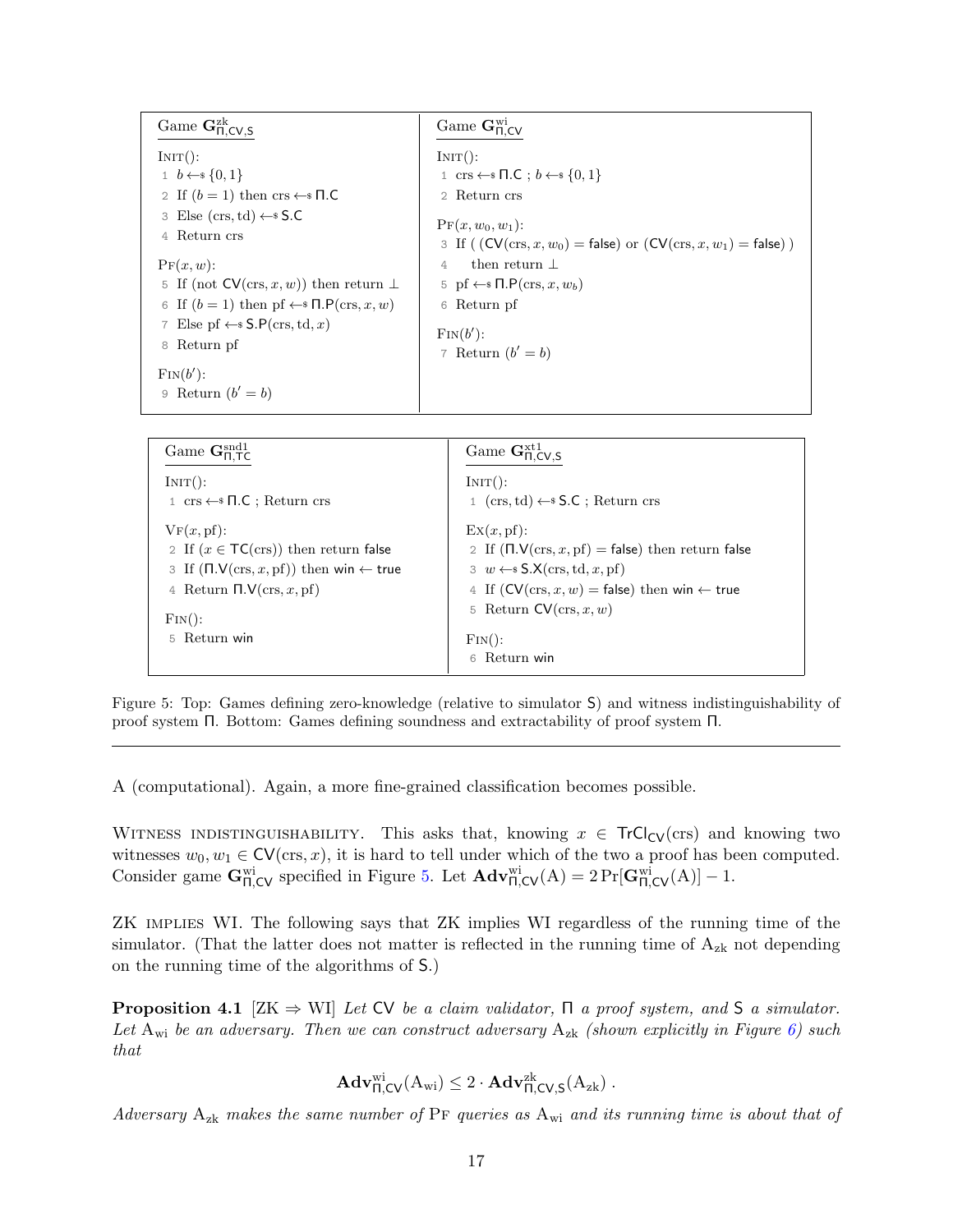<span id="page-17-1"></span>Adversary Azk: 1 crs  $\leftarrow$   $\mathbf{G}_{\Pi,\text{CV},\text{S}}^{\text{zk}}$ . Init ;  $d \leftarrow \{0,1\}$  ;  $\mathbf{A}_{\text{wi}}^{\text{Init},\text{Pr},\text{Fin}}$  $INT():$ 2 Return crs  ${\rm Pr}(x, w_0, w_1)$ : 3 If (  $(CV(crs, x, w_0) = false$ ) or  $(CV(crs, x, w_1) = false)$ ) then return  $\perp$ 4 pf  $\leftarrow$   $\mathbf{G}_{\Pi,\text{CV},\mathsf{S}}^{z\mathsf{k}}$ . P $\text{F}(x,w_d)$ ; Return pf  $\text{Fin}(d')$ : 5 If  $(d = d')$  then  $b' \leftarrow 1$  else  $b' \leftarrow 0$ 6  $\mathbf{G}_{\Pi,\text{CV},\text{S}}^{\text{zk}}$ .  $\text{Fin}(b')$ 



 $A_{wi}$  plus the time for two invocations of  $CV$ .

**Proof of Proposition [4.1:](#page-16-1)** Let b denote the challenge bit in the execution of  $A_{z_k}$  with game  $\mathbf{G}_{\Pi,\mathsf{CV},\mathsf{S}}^{\text{zk}}$ . Then

$$
\Pr\left[b'=1 \mid b=1\right] = \frac{1}{2} + \frac{1}{2} \cdot \mathbf{Adv}_{\Pi,CV}^{\text{wi}}(A_{\text{wi}})
$$

$$
\Pr\left[b'=1 \mid b=0\right] = \frac{1}{2} \ .
$$

By Lemma [3.2](#page-10-0) we have

$$
\mathbf{Adv}_{\Pi,CV,S}^{\text{zk}}(A_{\text{zk}}) = \Pr\left[\begin{array}{c|c} b' = 1 & b = 1 \end{array}\right] - \Pr\left[\begin{array}{c|c} b' = 1 & b = 0 \end{array}\right]
$$

$$
= \frac{1}{2} \cdot \mathbf{Adv}_{\Pi,CV}^{\text{wi}}(A_{\text{wi}}) .
$$

Make sure you understand why the different equations are true. We omit the details.

### <span id="page-17-0"></span>4.3 Basic soundness and extractability: SND1 and XT1

SND1 soundness. Soundness of Π is defined relative to a true-claim language TC which may then be set to  $TrCl_{CV}$  for some choice of CV. It asks that it be hard to create a valid proof for  $x \notin TC(crs)$ . Our formalization is via game  $\mathbf{G}^{\text{snd1}}$  in Figure [5.](#page-16-0) The adversary gets the common reference string crs. Then, it can submit to  $VF$  a statement x of its choice and a candidate proof pf for it, winning if  $x \notin \mathsf{TC}(\text{crs})$  yet the verification algorithm accepts pf as valid. It may call the oracle multiple times, as often as it wants. We let  $\mathbf{Adv}_{\Pi,\mathsf{TC}}^{\text{snd1}}(A) = \Pr[\mathbf{G}_{\Pi,\mathsf{TC}}^{\text{snd1}}(A)]$  be its snd1-advantage.

The usual (asymptotic) definitions consider only one pair  $x$ , pf submitted by the adversary, which in our definition corresponds to limiting attention to adversaries that make a single VF query. Proposition [4.11](#page-24-1) shows, via the simple and expected hybrid argument, that an adversary making  $q$  queries has an advantage at most  $q$  times that of an adversary of comparable resources making just one query. In the asymptotic security mindset, this justifies not considering multiple queries.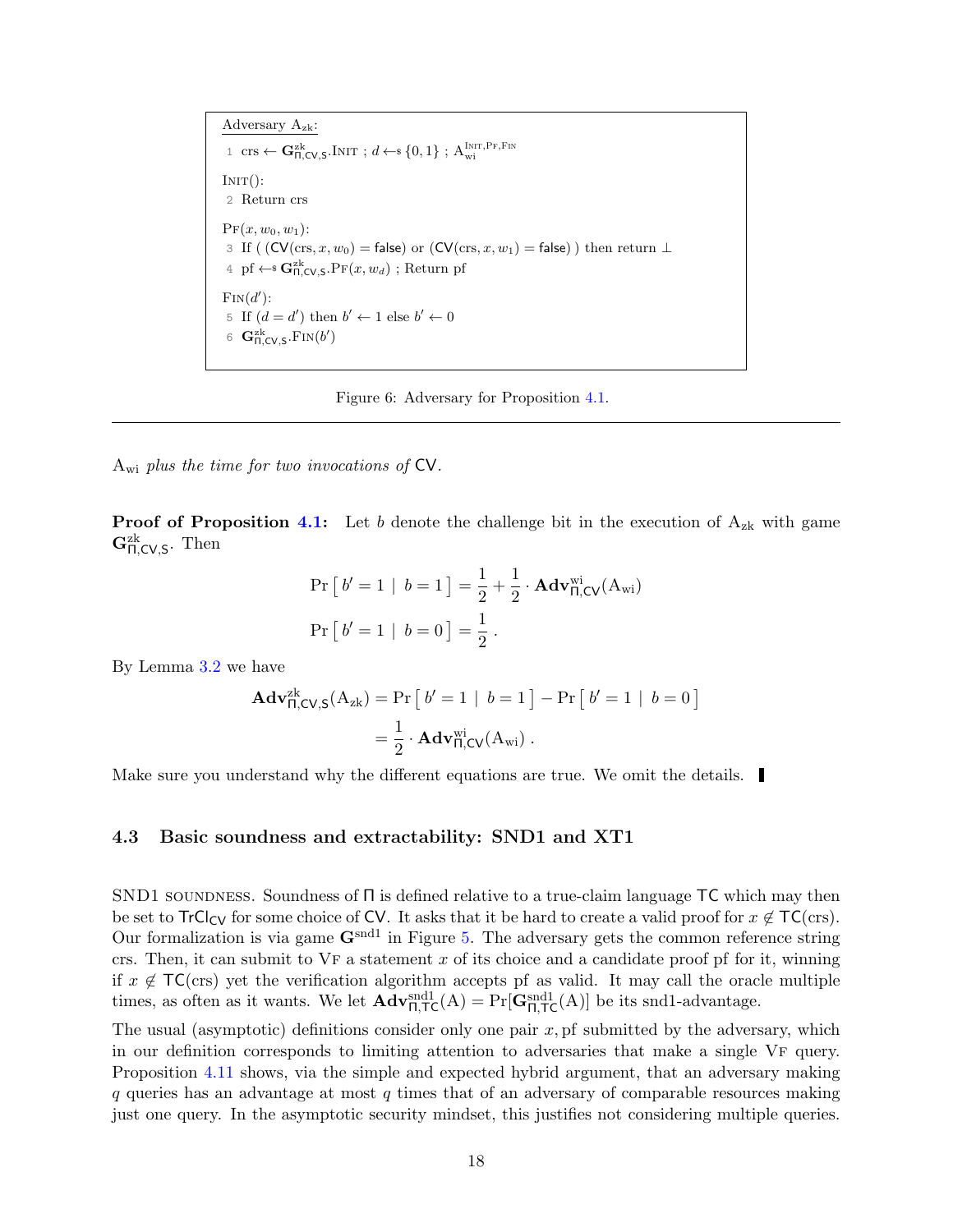<span id="page-18-1"></span>In the concrete security mindset, one goes further, asking, whether, for particular proof systems, there is a better reduction or result that avoids this factor  $q$  degradation. We will see that, for many proof systems, this is possible.

In the asymptotic setting, one speaks of soundness of  $\Pi$  being perfect  $(\mathbf{Adv}_{\Pi,\mathsf{TC}}^{\text{snd}}(A) = 0$  for all A), statistical  $(\mathbf{Adv}_{\Pi,\mathsf{TC}}^{\text{snd1}}(A)$  is negligible for all A) or computational  $(\mathbf{Adv}_{\Pi,\mathsf{TC}}^{\text{snd1}}(A)$  is negligible for all polynomial-time A). In the concrete setting, perfect soundness is still well-defined. Statistical would be understood as  $\mathbf{Adv}_{\Pi,\mathsf{TC}}^{\text{snd1}}(A)$  being "small" for all A, and computational as it being "small" for all "practical" A. But in the concrete setting, a more fine-grained differentiation of levels of soundness is possible, in which statistical and computational are ends of a spectrum with much in between.

XT1 extractability. The notion of Π being a proof of knowledge [\[GMR89,](#page-70-0) [BG93,](#page-68-7) [DP92\]](#page-69-8) for CV requires that whenever a (potentially cheating) prover, modeled as the adversary, is able to produce a valid proof, there is an extractor that, based on a trapdoor underlying the common reference string, can extract the witness from the information available to the adversary. Our formalization is via game  $\mathbf{G}^{\text{xt1}}$  specified in Figure [5.](#page-16-0) It is parameterized by an *extractor* S, an object that specifies algorithms S.C (the extraction-CRS generator) and S.X (the extraction witness-generator). Let  $\mathbf{Adv}_{\Pi,\mathsf{CV},\mathsf{S}}^{\mathrm{xt1}}(\mathsf{A}) = \Pr[\mathbf{G}_{\Pi,\mathsf{CV},\mathsf{S}}^{\mathrm{xt1}}(\mathsf{A})]$  be the xt1-advantage of A.

The asymptotic definition of Π being XT1-secure would be that there exists a polynomial time extractor S such that  $\mathbf{Adv}_{\Pi,\mathcal{CV},\mathcal{S}}^{xt1}(\mathcal{A})$  is negligible for all polynomial time adversaries A. In the concrete setting, the requirement may be understood as asking that there is an "efficient" extractor S such that  $\mathbf{Adv}_{\Pi,\mathsf{CV},\mathsf{S}}^{xt1}$  is "small" for all practical adversaries A.

Exercise 4.2 Prove or disprove each of the following: (1) SND1 implies XT1 (2) XT1 implies  $SND1$  (3)  $XT1+ZK$  (where the simulator is the same across the two) implies  $SND1$ .

#### <span id="page-18-0"></span>4.4 Simulation soundness and extractability: SND2/3, XT2/3

Simulation soundness [\[Sah99\]](#page-70-6) asks that soundness hold under the simulated CRS, even when the soundness adversary can obtain proofs under the simulation trapdoor. SND2, the weaker version, restricts the proofs to ones on true statements, while SND3, the stronger version, drops this restriction.

SND2/3 soundness. This requires that it is hard to create a valid proof for  $x \notin \text{TrCl}_{CV}(\text{pars})$  even after seeing simulated proofs on claims of the adversary's choosing. Our formalization considers games  $G_{\Pi,CV,S}^{\text{snd2}}$ ,  $G_{\Pi,CV,S}^{\text{snd3}}$  shown in Figure [7.](#page-19-0) Here S, again, is a simulator, specifying algorithms S.C and S.P. Line 2 is included only in  $G_{\Pi,CV,S}^{snd2}$ , so that this game restricts PF to provide proofs only for valid claims, a restriction dropped in  $\mathbf{G}_{\Pi,\text{CV},\text{S}}^{\text{snd3}}$ . (The witness input is thus pointless in the latter, and thus removed.) Game  $G_{\Pi,CV,S}^{\text{snd3}}$  adds lines 4,6 to exclude winning by providing proofs returned by PF. We let  $\mathbf{Adv}_{\Pi,\text{CV},\text{S}}^{\text{snd2}}(A) = \Pr[\mathbf{G}_{\Pi,\text{CV},\text{S}}^{\text{snd2}}(A)]$  and  $\mathbf{Adv}_{\Pi,\text{CV},\text{S}}^{\text{snd3}}(A) = \Pr[\mathbf{G}_{\Pi,\text{CV},\text{S}}^{\text{snd3}}(A)].$ 

Exercise 4.3 Consider a definition of soundness, call it SND4, that is like SND2 except that line 3 is replaced with pf  $\leftarrow$   $\mathsf{S} \mathsf{R} \mathsf{P}(\text{crs}, x, w)$ . Explore the relation of this to SND1, paying attention to the concrete security.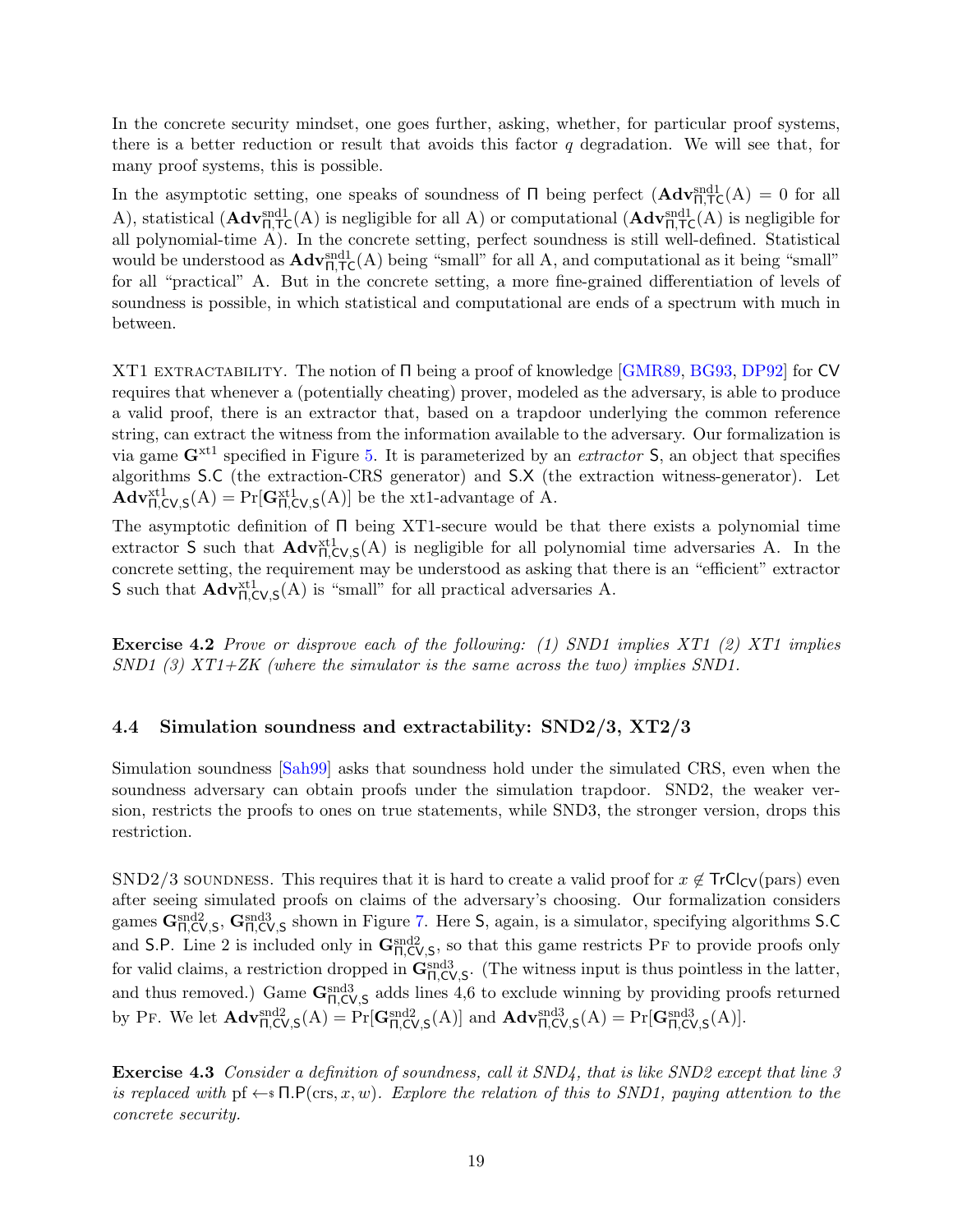<span id="page-19-0"></span>Games  $\mathbf{G}_{\Pi,\mathsf{CV},\mathsf{S}}^{\text{snd2}}, \mathbf{G}_{\Pi,\mathsf{CV},\mathsf{S}}^{\text{snd3}}$ 

 $INT():$ 1 (crs,td) ←\$ S.C ; Return crs  $Pr(x, \boxed{w})$ : // Input w only in game  $\mathbf{G}_{\Pi,\mathsf{CV},\mathsf{S}}^{\text{snd2}}$ 2 If  $(CV(crs, x, w) = false)$  then return  $\perp \quad N$  Game  $\mathbf{G}_{\Pi, CV, S}^{\text{snd2}}$ 3 pf  $\leftarrow$ \$ S.P(crs, td, x) 4  $Q \leftarrow Q \cup \{(x, \text{pf})\}$  // Game  $\mathbf{G}_{\Pi, \text{CV}, \text{S}}^{\text{snd3}}$ 5 Return pf  $VF(x, pf)$ : 6 If  $((x, \text{pf}) \in Q)$  then return false  $\mathcal{N}$  Game  $\mathbf{G}_{\Pi,\text{CV},\text{S}}^{\text{snd3}}$ 7 If  $(x \in \mathsf{Tr} \mathsf{Cl}_{\mathsf{CV}}(\mathsf{crs}))$  then return false 8 If  $(Π.V(crs, x, pf))$  then win ← true 9 Return  $\Pi.V(crs, x, pf)$  $\text{Fin}()$ : 10 Return win

Games  $\mathbf{G}_{\Pi,\mathsf{CV},\mathsf{S}}^{\text{xt2}}, \mathbf{G}_{\Pi,\mathsf{CV},\mathsf{S}}^{\text{xt3}}$  $INT():$ 1 (crs, td)  $\leftarrow$  \$ S.C ; Return crs  $\Pr(x,\overline{w})$ : // Input w only in game  $\mathbf{G}_{\Pi,\mathsf{CV},\mathsf{S}}^{\text{xt2}}$ 2 If  $(CV(\text{crs}, x, w) = \text{false})$  then return  $\perp \quad \text{\textit{if} \space Game}$  Game  $G_{\Pi, CV, S}^{xt2}$ 3 pf  $\leftarrow$ \$ S.P(crs, td, x);  $Q \leftarrow Q \cup \{(x, \text{pf})\}$ 4 Return pf  $\mathrm{Ex}(x, \mathrm{pf})$ : 5 If  $((x, \text{pf}) \in Q)$  then return false 6 If  $(\Pi.V(crs, x, pf) = false)$  then return false 7  $w \leftarrow$  S.X(crs<sub>0</sub>, td, x, pf) 8 If  $(CV(crs, x, w) = false)$  then win  $\leftarrow$  true 9 Return  $CV(crs, x, w)$  $\text{Fin}()$ : 10 Return win

Figure 7: Games defining SND2 soundness and XT2 extractability of proof system Π.

XT2/3 extractability. This requires that one be able to extract a witness underling a valid proof even when the claim was created after seeing simulated proofs. Our formalization considers games  $G_{\Pi,CV,S}^{xt2}$ ,  $G_{\Pi,CV,S}^{xt3}$  shown in Figure [7.](#page-19-0) Here S, the simulation extractor, specifies algorithms S.C, S.P and S.X. We let  $\mathbf{Adv}_{\Pi,\mathsf{CV},\mathsf{S}}^{\text{xt2}}(A) = \Pr[\mathbf{G}_{\Pi,\mathsf{CV},\mathsf{S}}^{\text{xt2}}(A)]$  and  $\mathbf{Adv}_{\Pi,\mathsf{CV},\mathsf{S}}^{\text{xt3}}(A) = \Pr[\mathbf{G}_{\Pi,\mathsf{CV},\mathsf{S}}^{\text{xt3}}(A)].$ 

**Exercise 4.4** Prove or disprove each of the following. (1)  $SND2+ZK$  implies  $SND1$  (2)  $SND1+ZK$ implies SND2 (3) XT2+ZK implies XT1 (4) XT1+ZK implies XT2.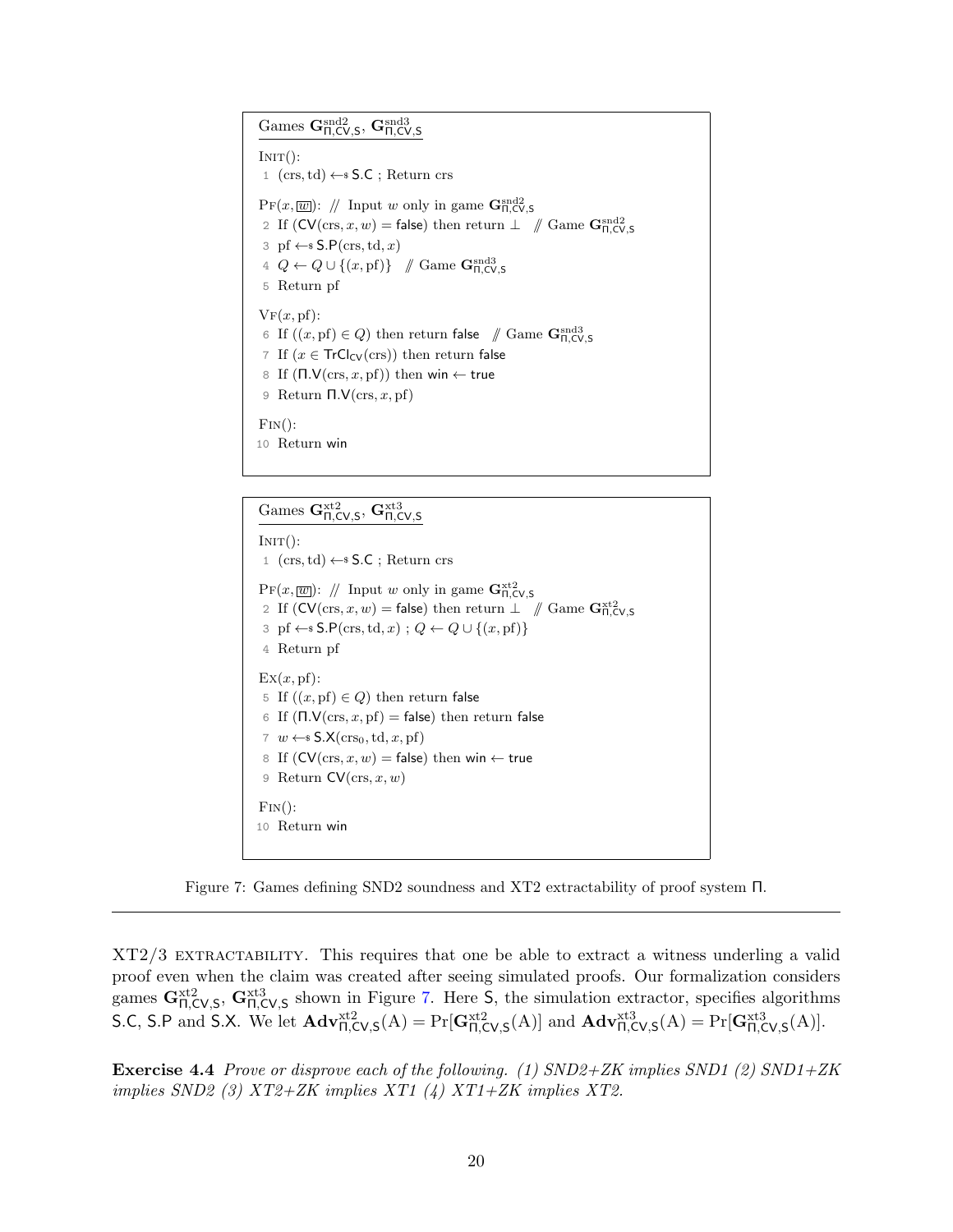<span id="page-20-1"></span>

| INT():<br>$INT()$ :                                                                                                                                                                                                                                                                                                                                                                                                                                                                                                                                                                                                                                                                                                                                                                                                                      |                                                                                                                                                                                                                                                                                                                                                                                                                                          |
|------------------------------------------------------------------------------------------------------------------------------------------------------------------------------------------------------------------------------------------------------------------------------------------------------------------------------------------------------------------------------------------------------------------------------------------------------------------------------------------------------------------------------------------------------------------------------------------------------------------------------------------------------------------------------------------------------------------------------------------------------------------------------------------------------------------------------------------|------------------------------------------------------------------------------------------------------------------------------------------------------------------------------------------------------------------------------------------------------------------------------------------------------------------------------------------------------------------------------------------------------------------------------------------|
| $1$ (crs, td) $\leftarrow$ S.C; Return crs                                                                                                                                                                                                                                                                                                                                                                                                                                                                                                                                                                                                                                                                                                                                                                                               | $1 \text{ crs} \leftarrow \$ \Pi.\mathsf{C}$ ; Return crs                                                                                                                                                                                                                                                                                                                                                                                |
| $\Pr(x, w)$ :<br>2 If (not $CV(crs, x, w)$ ) then return $\perp$<br>$\beta$ pf $\leftarrow$ \$ S.P(crs, td, x); Return pf                                                                                                                                                                                                                                                                                                                                                                                                                                                                                                                                                                                                                                                                                                                | $\Pr(x, w)$ :<br>2 If (not $CV(crs, x, w)$ ) then return $\perp$<br>$\exists$ pf $\leftarrow$ $\P$ . $P(crs, x, w)$ ; Return pf                                                                                                                                                                                                                                                                                                          |
| $V_F(x, pf)$ :<br>4 If $(x \in \text{TrCl}_{CV}(ers))$ then return false<br>5 If $(\Pi.V(\text{crs}, x, pf))$ then win $\leftarrow$ true<br>Return $\Pi.V(\text{crs}, x, \text{pf})$<br>6<br>FIN:<br>FIN:                                                                                                                                                                                                                                                                                                                                                                                                                                                                                                                                                                                                                                | $VF(x, pf)$ :<br>4 If $(x \in \text{TrCl}_{CV}(ers))$ then return false<br>5 If $(\Pi.V(\text{crs}, x, pf))$ then win $\leftarrow$ true<br>6 Return $\Pi.V(\text{crs}, x, \text{pf})$                                                                                                                                                                                                                                                    |
| 7 Return win                                                                                                                                                                                                                                                                                                                                                                                                                                                                                                                                                                                                                                                                                                                                                                                                                             | 7 Return win                                                                                                                                                                                                                                                                                                                                                                                                                             |
| Adversary $A_{zk}$ :<br>1 $\operatorname{crs} \leftarrow \mathbf{G}_{\Pi,\mathsf{CV},\mathsf{S}}^{\operatorname{zk}}$ . Init ; $\mathrm{A}_{\operatorname{snd2}}^{\operatorname{Inir},\operatorname{Pr},\operatorname{VF},\operatorname{Fin}}$<br>INT():<br>$INT()$ :<br>2 Return crs<br>$\Pr(x, w)$ :<br>3 If (not $CV(crs, x, w)$ ) then return $\perp$<br>4 pf $\leftarrow$ <b>G</b> <sup>zk</sup> <sub>D</sub> .C <sub>V</sub> , s <sup>D</sup> F( <i>x</i> , <i>w</i> ); Return pf<br>$V_F(x, pf)$ :<br>5 If $(x \in \mathsf{Tr}Cl_{CV}(ers))$ then return false<br>If $(\Pi.V(\text{crs}, x, pf))$ then win $\leftarrow$ true<br>6<br>FIN:<br>7 Return $\Pi.V(\text{crs}, x, \text{pf})$<br>$\text{Fin}$ :<br>If (win) then $b' \leftarrow 0$ else $b' \leftarrow 1$<br>8<br>$\mathbf{G}_{\Pi,CV,S}^{\text{zk}}$ . FIN $(b')$<br>9 | Adversary Asnd1:<br>1 Crs $\leftarrow$ G <sub><math>\Pi</math></sub> , T <sub>rClcy</sub> , INIT; A <sub>snd2</sub><br>2 Return crs<br>$\Pr(x, w)$ :<br>3 If (not $CV(crs, x, w)$ ) then return $\perp$<br>$4 \text{ pf} \leftarrow \text{F} \Pi \cdot P(\text{crs}, x, w)$ ; Return pf<br>$VF(x, pf)$ :<br>5 Return $\mathbf{G}_{\Pi,\text{TrCl}_{CV}}^{\text{snd1}}$ . VF<br>6 $\mathbf{G}_{\Pi,\text{TrCl}_{CV}}^{\text{snd1}}$ . FIN |

Figure 8: Games and adversaries for Theorem [4.5.](#page-20-0)

Does SND1+ZK imply SND2? (The simulator is maintained across the question. So, given a proof system Π that is SND1, and is ZK relative to S, we are asking if it is SND2 relative to S.) It is tempting to think the answer is yes. Intuitively, if soundness is violated in the SND2 game but not in the SND1 game, it provides a way to distinguish between real and simulated proofs, violating ZK. The difficulty is that testing whether or not soundness is violated requires testing membership in the language of true claims, which is in general not doable in polynomial time. (Indeed, it is not in the case of most interest, where the language is NP-complete.) However a partial implication is still possible. Theorem [4.5](#page-20-0) says that SND1+ZK does imply SND2 when the ZK is perfect, but Proposition [4.6](#page-21-0) gives a counter-example to show that in general, the implication fails.

<span id="page-20-0"></span>In Theorem [4.5](#page-20-0) below, the running time of the constructed adversary  $A_{zk}$  depends on the time to test membership in  $TrCl_{CV}$ . The advantage of this adversary is thus small only when the zeroknowledge is of a strong form, like perfect. In contrast, adversary  $A_{\text{snd}}$  stays efficient, of running time about that of the given adversary  $A_{\text{snd2}}$ .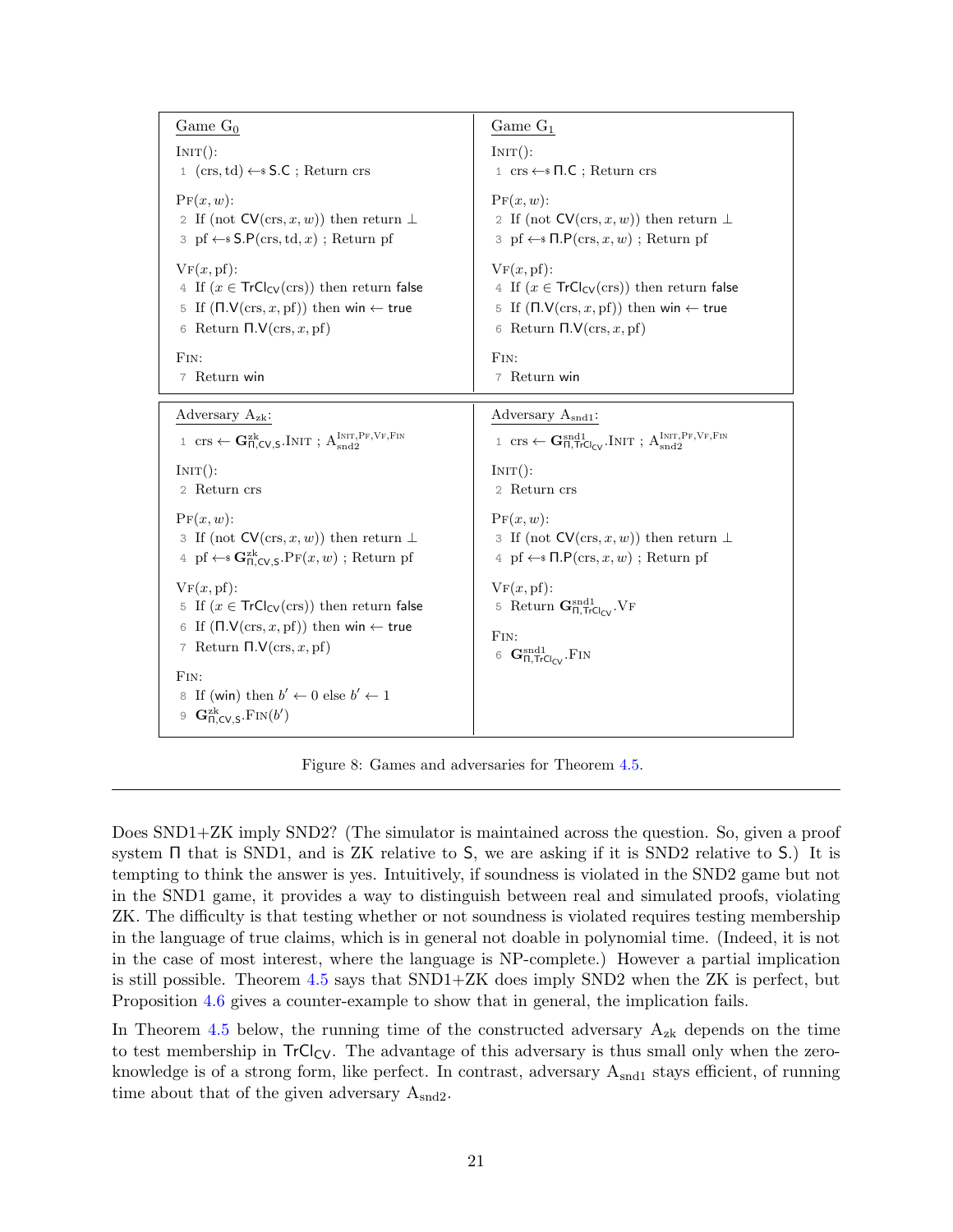<span id="page-21-1"></span>



**Theorem 4.5** Let CV be a claim validator,  $\Pi$  a proof system, and S a simulator. Let  $A_{\text{snd2}}$  be an adversary. Then we can construct adversaries  $A_{zk}$ ,  $A_{snd1}$  (shown explicitly in Figure [8\)](#page-20-1) such that

$$
\mathbf{Adv}_{\Pi,\mathsf{CV},\mathsf{S}}^{\mathrm{snd2}}(A_{\mathrm{snd2}}) \leq \mathbf{Adv}_{\Pi,\mathsf{TrCl}_{\mathsf{CV}}}^{\mathrm{snd1}}(A_{\mathrm{snd1}}) + \mathbf{Adv}_{\Pi,\mathsf{CV},\mathsf{S}}^{\mathrm{zk}}(A_{\mathrm{zk}})\ .
$$

Suppose  $A_{\text{snd2}}$  makes  $q_p$  queries to its PF oracle and  $q_v$  queries to its VF oracle. Then adversary  $A_{\rm zk}$  makes  $q_p$  queries to its PF oracle and its running time is about that of  $A_{\rm smd2}$  plus the time for  $q_v$  membership tests in TrCl<sub>CV</sub>. Adversary  $A_{\text{snd1}}$  makes  $q_v$  queries to its VF and its running time is about that of  $A_{\text{snd2}}$  plus the time for  $q_p$  executions of CV and  $\Pi$ .P.

**Proof of Theorem [4.5:](#page-20-0)** Considering Figure [8,](#page-20-1) we have

$$
\begin{aligned} \mathbf{Adv}_{\Pi,\text{CV},\text{S}}^{\text{snd2}}(A_{\text{snd2}}) &= \Pr[G_0(A_{\text{snd2}})] \\ &= \Pr[G_1(A_{\text{snd2}})] + \Pr[G_0(A_{\text{snd2}})] - \Pr[G_1(A_{\text{snd2}})] \; . \end{aligned}
$$

To complete the proof we claim that

$$
\Pr[G_1(A_{\text{snd2}}] \leq \mathbf{Adv}_{\Pi,\text{TrCl}_{CV}}^{\text{snd1}}(A_{\text{snd1}})
$$
  

$$
\Pr[G_0(A_{\text{snd2}})] - \Pr[G_1(A_{\text{snd2}})] \leq \mathbf{Adv}_{\Pi,CV,S}^{\text{zk}}(A_{\text{zk}}) .
$$

The details are left as an exercise.

The following says that SND1+ZK does not in general imply SND2. It assumes that DDH (and hence CDH) is hard in the group G.

<span id="page-21-0"></span>**Proposition 4.6** Let  $\mathbb{G}$  be a group of order p and let  $g \in \text{Gen}(\mathbb{G})$ . Let  $\mathbb{C}V$  be the claim validator, Π the proof system, and S the simulator, of Figure [9.](#page-21-1)

- 1. Π is ZK for CV relative to S, assuming DDH:
- 2.  $\Pi$  is SND1 for  $TrCl_{CV}$ , assuming CDH:
- 3.  $\Pi$  is not SND2 for  $TrCl_{CV}$  relative to S: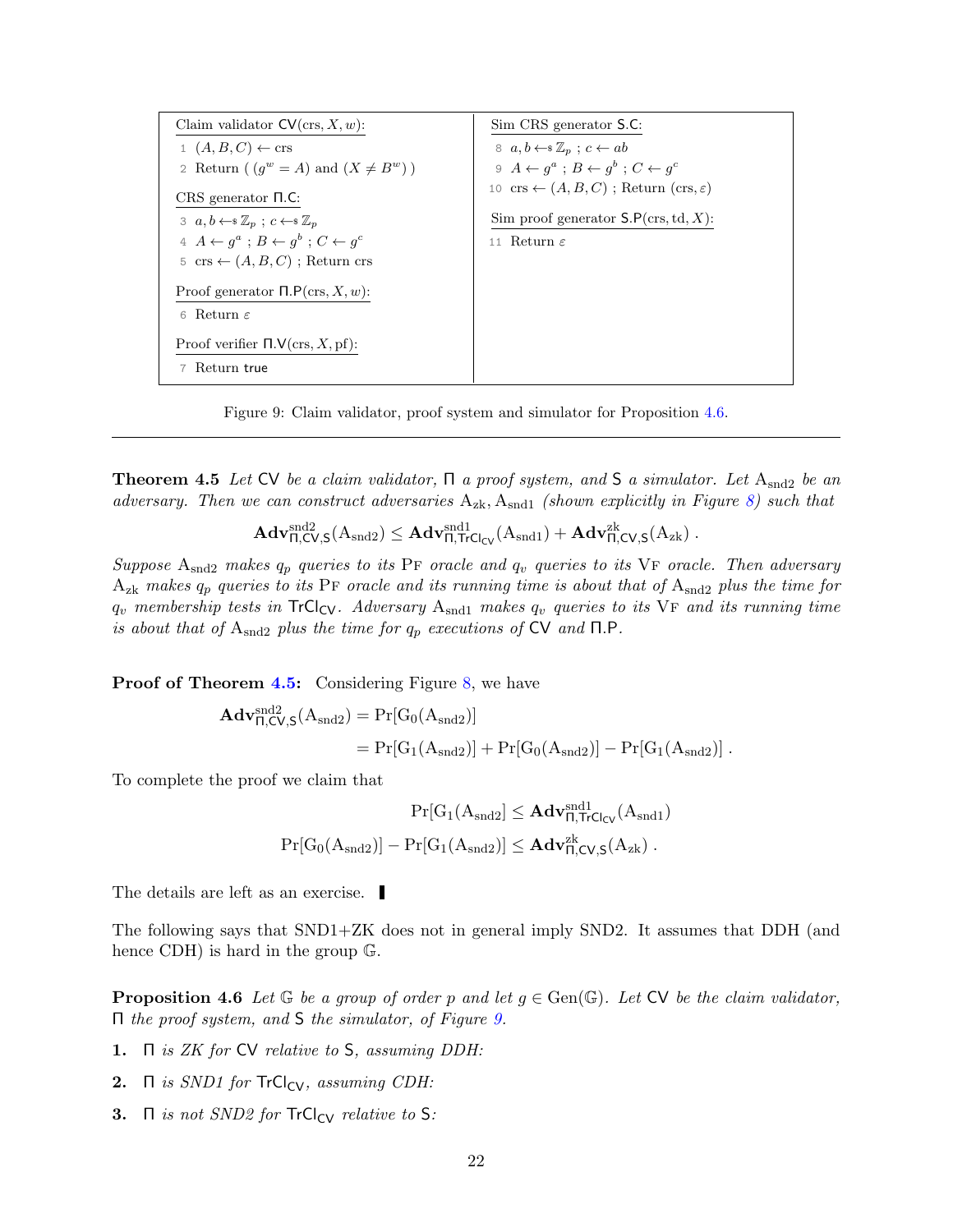<span id="page-22-2"></span>

| Game $\mathbf{G}_{\Pi,CV,S}^{zksnd}$                                                                                                                                                                                             | Game $\mathbf{G}^\mathrm{zkxt}_\Pi,\mathsf{CV},\mathsf{S}$                                                                                                                                                                                                               |
|----------------------------------------------------------------------------------------------------------------------------------------------------------------------------------------------------------------------------------|--------------------------------------------------------------------------------------------------------------------------------------------------------------------------------------------------------------------------------------------------------------------------|
| INT():<br>$1, b \leftarrow s \{0, 1\}$<br>2 If $(b = 1)$ then crs $\leftarrow$ T.C<br>3 Else (crs, td) $\leftarrow$ \$ S.C<br>4 Return crs                                                                                       | $INT()$ :<br>$1, b \leftarrow s \{0,1\}$<br>2 If $(b = 1)$ then crs $\leftarrow$ T.C<br>3 Else (crs, td) $\leftarrow$ S.C<br>4 Return crs                                                                                                                                |
| $\Pr(x, w)$ :<br>5 If $(CV(crs, x, w) = false)$ then return $\perp$<br>6 If $(b = 1)$ then pf $\leftarrow$ $\mathsf{N}.\mathsf{P}(\text{crs},x,w)$<br>7 Else pf $\leftarrow$ \$ S.P(crs, td, x)<br>8 Return pf<br>$V_F(x, pf)$ : | $\Pr(x, w)$ :<br>5 If $(CV(crs, x, w) = false)$ then return $\perp$<br>6 If $(b = 1)$ then pf $\leftarrow$ $\Pi$ . $P(crs, x, w)$<br>7 Else pf $\leftarrow$ \$ S.P(crs, td, x)<br>$8 \ Q \leftarrow Q \cup \{(x, \text{pf})\}$<br>9 Return pf                            |
| 9 If $(x \in TrCl_{CV}(pars))$ then return false<br>10 If $(b = 0)$ then return false<br>11 Return $\Pi.V(\text{crs}, x, \text{pf})$<br>$\text{Fin}(b')$ :<br>12 Return $(b'=b)$                                                 | $\mathbb{E} \mathbf{x}(x, \mathbf{p} \mathbf{f})$ :<br>10 If $((x, pf) \in Q)$ then return false<br>11 If $(\Pi.V(crs, x, pf) = false)$ then return false<br>12 If $(b = 1)$ then return true<br>13 $w \leftarrow$ \$ $S.X(crs, td, x, pf)$<br>14 Return $CV(crs, x, w)$ |
|                                                                                                                                                                                                                                  | $\text{Fin}(b')$ :<br>15 Return $(b'=b)$                                                                                                                                                                                                                                 |

Figure 10: Games defining joint ZK + soundness/extractability of proof system Π.

### <span id="page-22-0"></span>4.5 Joint notions: ZKSND, ZKXT

We give some new definitions where  $ZK$  and soundness/extractability are captured in a single game. This makes proofs of applications easier. Let  $\mathbf{Adv}_{\Pi,CV,S}^{\text{zksnd}}(A) = 2 \Pr[\mathbf{G}_{\Pi,CV,S}^{\text{zksnd}}(A)] - 1$  and  $\mathbf{Adv}_{\Pi,\mathsf{CV},\mathsf{S}}^{\text{zkxt}}(A) = 2 \Pr[\mathbf{G}_{\Pi,\mathsf{CV},\mathsf{S}}^{\text{zkxt}}(A)] - 1$  where the games are in Figure [10.](#page-22-2)

Exercise 4.7 Prove or disprove each of the following. (1) SND2+ZK implies ZKSND (2) ZKSND implies  $SND2+ZK$  (3)  $XT2+ZK$  implies  $ZKXT$  (4)  $ZKXT$  implies  $XT2+ZK$ .

### <span id="page-22-1"></span>4.6 Dual-mode systems

We are going to experiment with an additional syntax that I call a *dual-mode proof system*. (It is new to best of my knowledge, but I'd appreciate a literature check or feedback in that regard.) A dual-mode proof system DΠ specifies a proof generation algorithm DΠ.P and a proof verification algorithm DΠ.V that are just like those of a proof system in syntax. The difference is the CRS generator DΠ.C, which now takes an input  $\mu \in \{0,1\}$  called the mode and returns a pair (crs, td) consisting of a common reference string and a trapdoor.

A dual-mode proof system DΠ gives rise to two (standard) proof systems that we call the proof systems induced by DΠ and denote  $\Pi_1$  and  $\Pi_0$ . Their proof generation and verification algorithms are those of DΠ, meaning  $\Pi_{\mu} P = \text{D} \Pi \Psi$  and  $\Pi_{\mu} V = \text{D} \Pi \Psi$ , for both  $\mu \in \{0, 1\}$ . The difference between the two proof systems is in their CRS generation algorithms. Namely  $\Pi_{\mu}$ . C is defined by: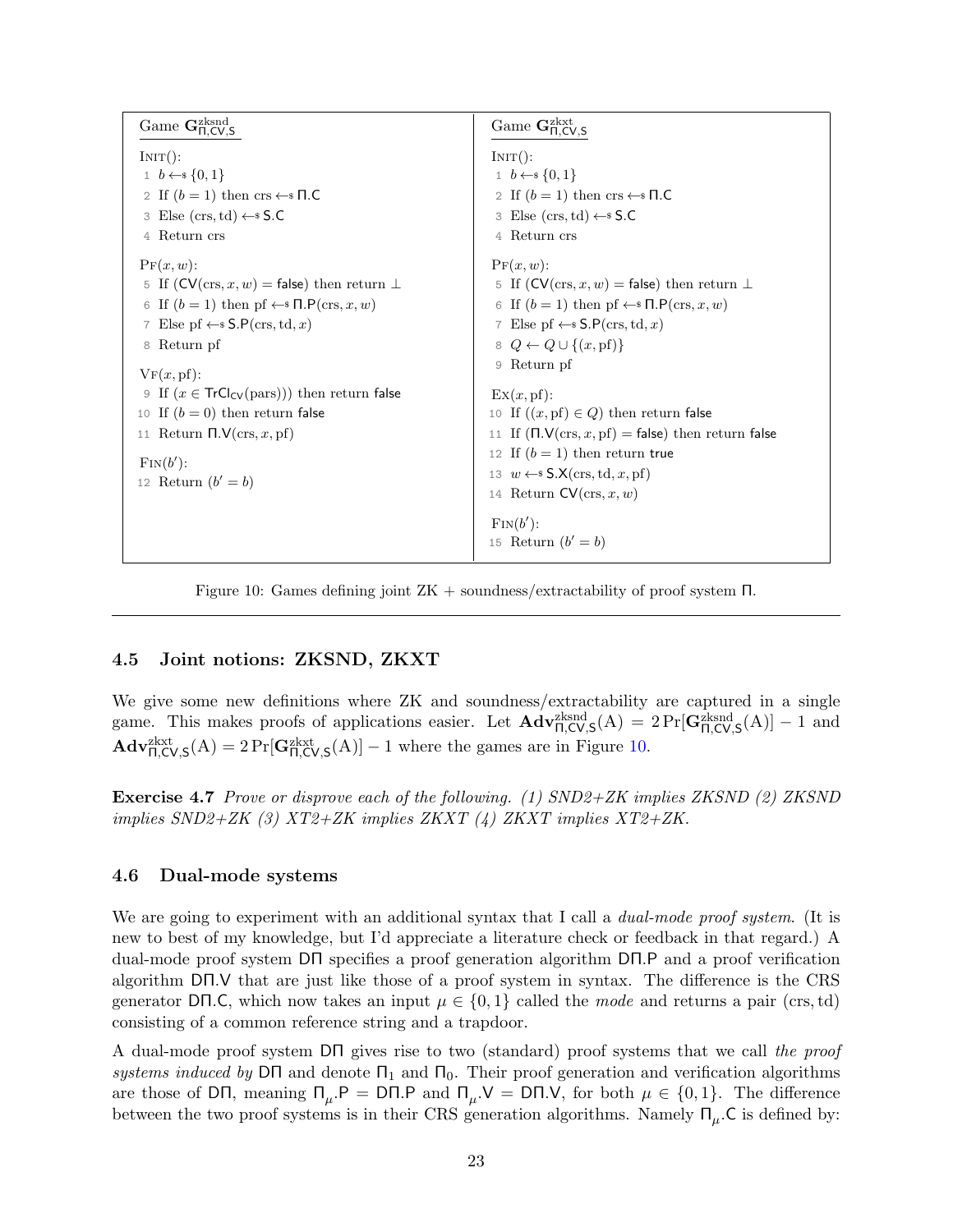<span id="page-23-1"></span>Game G<sub>DΠ</sub>  $INT():$  $1 \mu \leftarrow \{0, 1\}$ ; (crs, td)  $\leftarrow \{5}$  D $\Pi$ .C( $\mu$ ); Return crs  $\text{Fin}(\mu')$ : 2 Return  $(\mu' = \mu)$ 

> Adversary  $A_{\text{mode}}$ : 1 crs  $\leftarrow \mathbf{G}_\text{D\Pi}^\text{mode}.\text{INIT};\,\mathrm{A}_\text{zk}^\text{INIT,PF,FIN}$  $INT():$ 2 Return crs  $Pr(x, w)$ : 3 If (not  $CV(crs, x, w)$ ) then return  $\perp$ 4 pf ← **DΠ.P**(crs,  $x, w$ ); Return pf  $\text{Fin}(b)$  $\overline{a}$ ): 5  $G_{\text{D}\Pi}^{\text{mode}}$  $_{\text{D}\Pi}^{\text{mode}}$ . $\text{FIN}(b$  $\theta' \oplus \mu$

Figure 11: Top: Game defining mode indistinguishability for a dual-mode proof system DΠ. Bottom: Modeindistinguishability adversary for Thereom [4.8.](#page-23-0)

 $(crs, td) \leftarrow s$  DΠ.C( $\mu$ ); Return crs. The definitions we have above for proof systems now apply, or can be used for, either  $\Pi_1$  or  $\Pi_0$ .

The value of dual-mode proof systems emerges when the common reference strings created in the two modes are indistinguishable. To formalize this, consider game  $G_{DT}^{mode}$  of Figure [11](#page-23-1) associated to dualmode proof system DΠ, and let the mode advantage of adversary A be defined by  $\mathbf{Adv}_{\text{DH}}^{\text{mode}}(A)$  =  $2\Pr[\mathbf{G}_{\text{D}\Pi}^{\text{mode}}(A)] - 1.$ 

Theorem [4.8](#page-23-0) says that if one of the induced proof systems  $\Pi_{\mu}$  satisfies ZK with respect to some simulator S, and the modes are indistinguishable, then the other induced proof system  $\Pi_{1-\mu}$  also satisfies ZK with respect to the same S. The statement is in the concrete security framework. Given an adversary A<sub>zk</sub> against the ZK of  $\Pi_{1-\mu}$ , the reduction can be viewed as constructing two adversaries, one against the ZK of  $\Pi_{\mu}$  and the other, called A<sub>mode</sub>, against the mode indistinguishability of DΠ, but the first construction is trivial, returning  $A_{zk}$  itself.

<span id="page-23-0"></span>**Theorem 4.8** Let DΠ be a dual-mode proof system for claim validator CV, and let  $\Pi_1$ ,  $\Pi_0$  be the induced proof systems. Let  $\mu \in \{0,1\}$ . Given an adversary  $A_{zk}$ , we can construct an adversary  $A_{\text{mode}}$  (shown explicitly in Figure [11\)](#page-23-1), such that

$$
\mathbf{Adv}_{\Pi_{1-\mu},\mathsf{CV},\mathsf{S}}^{\mathrm{zk}}(\mathrm{A}_{\mathrm{zk}})\leq \mathbf{Adv}_{\Pi_{\mu},\mathsf{CV},\mathsf{S}}^{\mathrm{zk}}(\mathrm{A}_{\mathrm{zk}})+\mathbf{Adv}_{\mathsf{DT}}^{\mathrm{mode}}(\mathrm{A}_{\mathrm{mode}})\ .
$$

Adversary  $A_{\text{mode}}$  has about the same running time as adversary  $A_{\text{zk}}$ .

Exercise 4.9 Prove Theorem [4.8.](#page-23-0)

The literature suggests that a claim analogous to Theorem [4.8](#page-23-0) is also true for soundness, meaning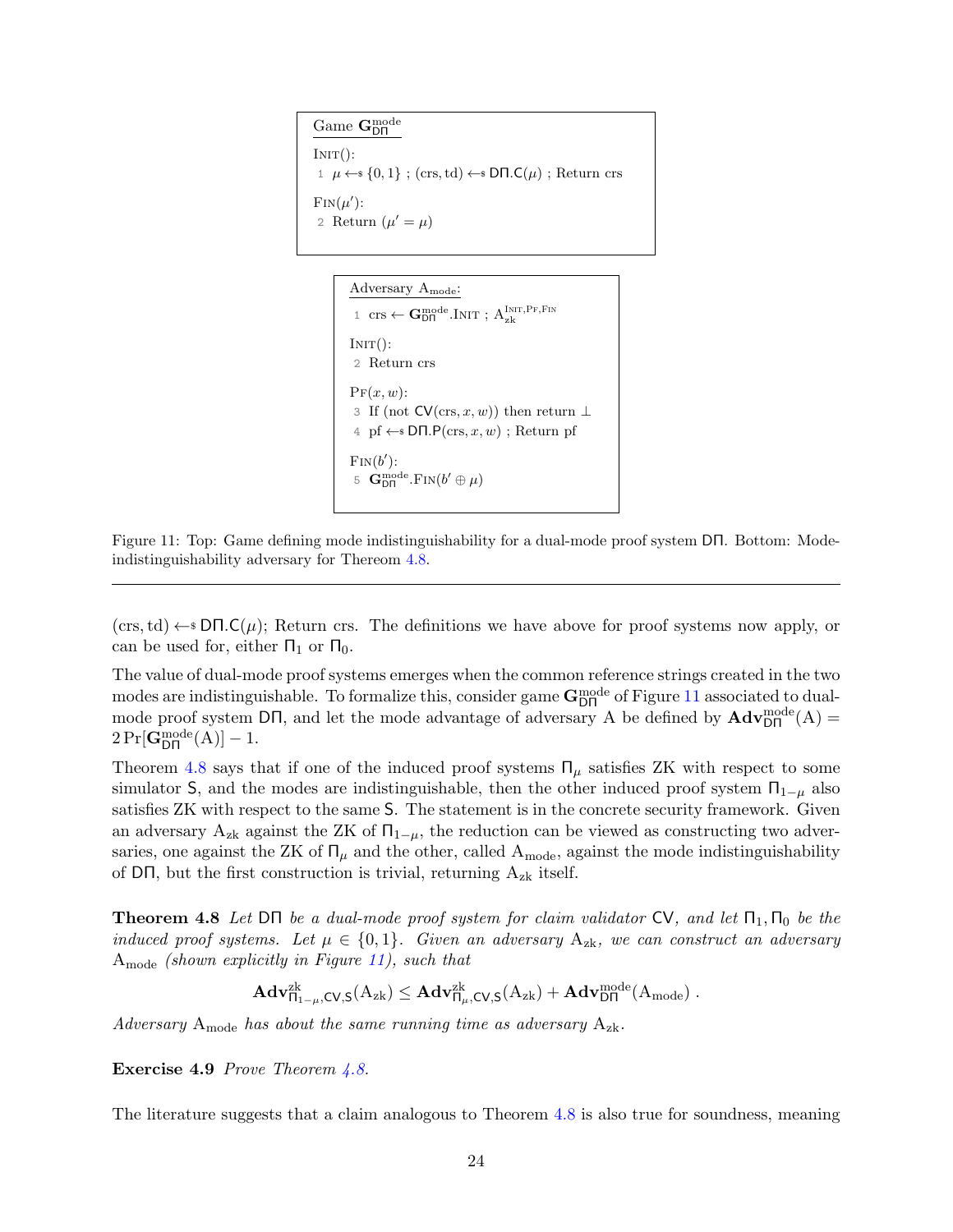<span id="page-24-2"></span>if  $\Pi_{\mu}$  is SND1 and DΠ is mode indistinguishable, then  $\Pi_{1-\mu}$  is also SND1. (In particular such a claim underlies the claim of GOS [\[GOS06\]](#page-70-7) that their proof system is perfect zero-knowledge and computationally sound.) But I don't see a way to establish such a claim, at least in general and for the definition of SND1 we are using. The difficulty is that testing whether or not SND1 is violated involves testing membership in the language of true claims, and this in general (and in cases of interest) is hard (in asymptotic language, not polynomial time.) Does this indicate a gap in GOS [\[GOS06\]](#page-70-7)? Hard to say, since their definition of soundness is somewhat ambiguous.

The definitional issue can be understood by considering two ways to formalize SND1, namely in the penalty style (call this SND1-P) and the exclusion style (call it SND1-E). These two styles, and their issues, were first formally considered in [\[BHK15\]](#page-69-9) in the context of IND-CCA public-key encryption and KEMs. In the penalty style, which is the one we have used (meaning, SND1-P is our SND1) the adversary is penalized by the game when it submits a verification query where the claim is outside the language, the game testing this and not allowing it to win in this case. In the exclusion style, the adversary is simply prohibited from making queries with claims outside the language, meaning a claim of SND1-E security refers only to the sub-class of adversaries that never make such queries. For SND1-E, we should be able to show the transference under mode indistinguishability, meaning  $\Pi_{\mu}$  is SND1-E and D $\Pi$  is mode indistinguishable implies  $\Pi_{1-\mu}$  is also SND1-E. But for SND1-P, the claim seems likely to be false in general.

**Exercise 4.10** Develop results analogous to Theorem  $4.8$  for as many of the other notions as possible.

We will see later how the dual-mode perspective underlies proof system constructions in the literature and enables us to both better understand them and to state stronger results about them.

#### <span id="page-24-0"></span>4.7 Relations

The following says that for SND1, security against adversaries making one VF query implies it against adversaries making q queries, up to a factor q increase in advantage. Asymptotically, this means that SND1 can restrict attention to single-query adversaries. Concretely, in applications requiring security against many-query adversaries, we can factor in the degradation if starting from security results about single-query adversaries. More interestingly, it opens the door to tighter (better) reductions for particular proof systems that do not lose this factor of  $q$ , allowing efficiency gains through instantiation with smaller security parameters.

<span id="page-24-1"></span>**Proposition 4.11** Let TC be a true-claim language and  $\Pi$  a proof system. Let A be an adversary making q queries to its VF oracle. Then we can construct an adversary  $A_1$  (shown explicitly in Figure  $12$ ), making only one query to its  $VF$  oracle, such that

$$
\mathbf{Adv}_{\Pi,\mathsf{TC}}^{\text{snd1}}(A) \leq q \cdot \mathbf{Adv}_{\Pi,\mathsf{TC}}^{\text{snd1}}(A_1) .
$$

The running time of  $A_1$  is about that of  $A$ .

The proof would appear to be standard. Namely, let  $A_1$  make a random guess  $g \leftarrow s [1..q]$ , forward the g-th VF query of A to its own oracle, and answer the other queries on its own. This, however, runs into a difficulty, namely that that at line 1 of Figure [5,](#page-16-0) oracle VF tests membership of  $x$ in  $TC(crs)$ , and  $A_1$  cannot do this test, since it may not be (and for proof systems of interest,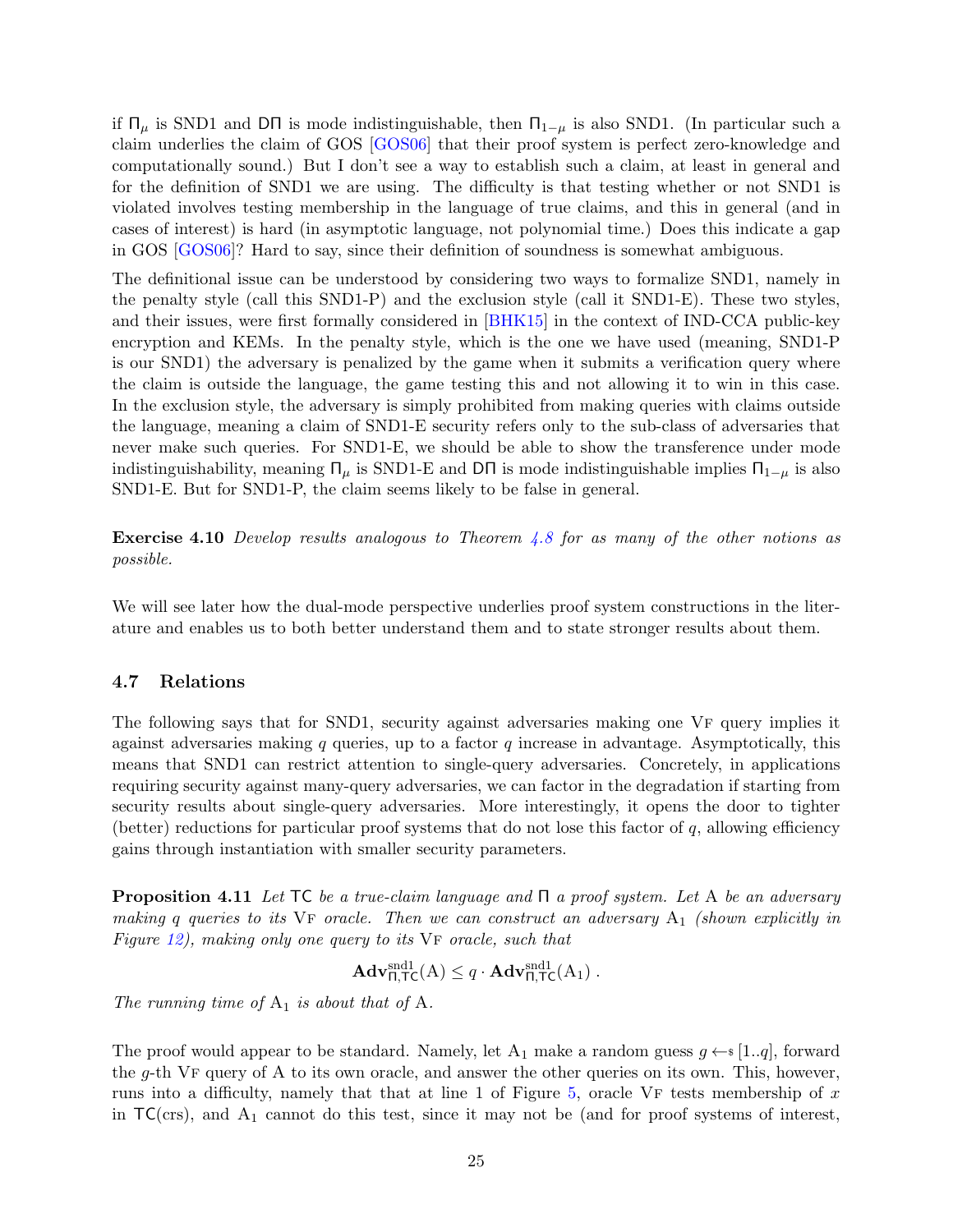<span id="page-25-0"></span>Games  $\boxed{G_0}$ ,  $G_1$  $INT():$ 1 crs ←\$ Π.C ; Return crs  $VF(x, pf)$ : 2  $i \leftarrow i + 1$ ;  $x_i \leftarrow x$ ;  $\text{pf}_i \leftarrow \text{pf}$ ;  $\text{vf}_i \leftarrow \text{false}$ 3 If ( $\Pi$ .V(crs, x, pf) and  $(x \notin \mathsf{TC}(\text{crs})$ ) then 4 win ← true ;  $\overline{vf_i}$  ← true 5 Return  $\mathbf{v} \mathbf{f}_i$  $\text{Fin}()$ : 6 Return win Game  $G_{2,\ell}$  $INT():$ 1 crs ←\$ Π.C ; Return crs  $VF(x, pf)$ : 2  $i \leftarrow i + 1$ ;  $x_i \leftarrow x$ ; pf<sub>i</sub> $\leftarrow$  pf 3 Return false  $FIN():$ 4 Return (Π. $V(\text{crs}, x_\ell, \text{pf}_\ell)$  and  $(x_\ell \notin \mathsf{TC}(\text{crs}) )$ )

```
Adversary A_1:
  1 \text{ crs} \leftarrow \mathbf{G}_{\Pi, \mathsf{T}\mathsf{C}}^{\text{snd}1}.\text{INIT}; \ \mathbf{A}^{\text{INIT}, \text{VF}, \text{FIN}}INT():2 Return crs
\mathrm{VF}(x, w):
 3 \ i \leftarrow i + 1 ; x_i \leftarrow x ; \text{pf}_i \leftarrow \text{pf}_i4 Return false
\text{FIN}():
 5 g \leftarrow s [1..q]6 \mathbf{G}_{\Pi,\mathsf{T}\mathsf{C}}^{\text{snd}1}. \mathrm{VF}(x_g, \mathrm{pf}_g)7 \mathbf{G}_{\Pi,\mathsf{TC}}^{\text{snd}1}. Fin
```
Figure 12: Games and adversary for Proposition [4.11.](#page-24-1)

isn't) efficiently doable. (In asymptotic language, it is not polynomial time.) The proof below gets around this before doing the guessing.

**Proof of Proposition [4.11:](#page-24-1)** Games  $G_0, G_1$  of Figure [12](#page-25-0) index the adversary's oracle queries for future reference. Game  $G_0$  includes the boxed code. As a consequence we have

$$
\mathbf{Adv}_{\Pi,\mathsf{TC}}^{\text{snd1}}(A) = \Pr[G_0(A)] .
$$

Games  $G_0, G_1$  are identical-until-win. Lemma [3.1](#page-9-0) thus implies that they set win with the same probability. However, win is also what they return, and once win is set to true it is never set back to false, so the games return true with the same probability, meaning

$$
\Pr[G_0(A)] = \Pr[G_1(A)] .
$$

In game  $G_1$ , the line 5 reply to any  $VF$  query is false. This is what the game-playing has accomplished, namely it has allowed us to move to a game where we can reply to oracle queries in a trivial way and in particular without needing to test membership in TC.

Assume wlog that A always makes exactly q oracle queries. (Not fewer.) Games  $G_{2,\ell}$  of Figure [12](#page-25-0) are defined for all  $\ell \in [1..q]$ . The line 3 test in game G<sub>1</sub> is pushed, in these games, to FIN, with an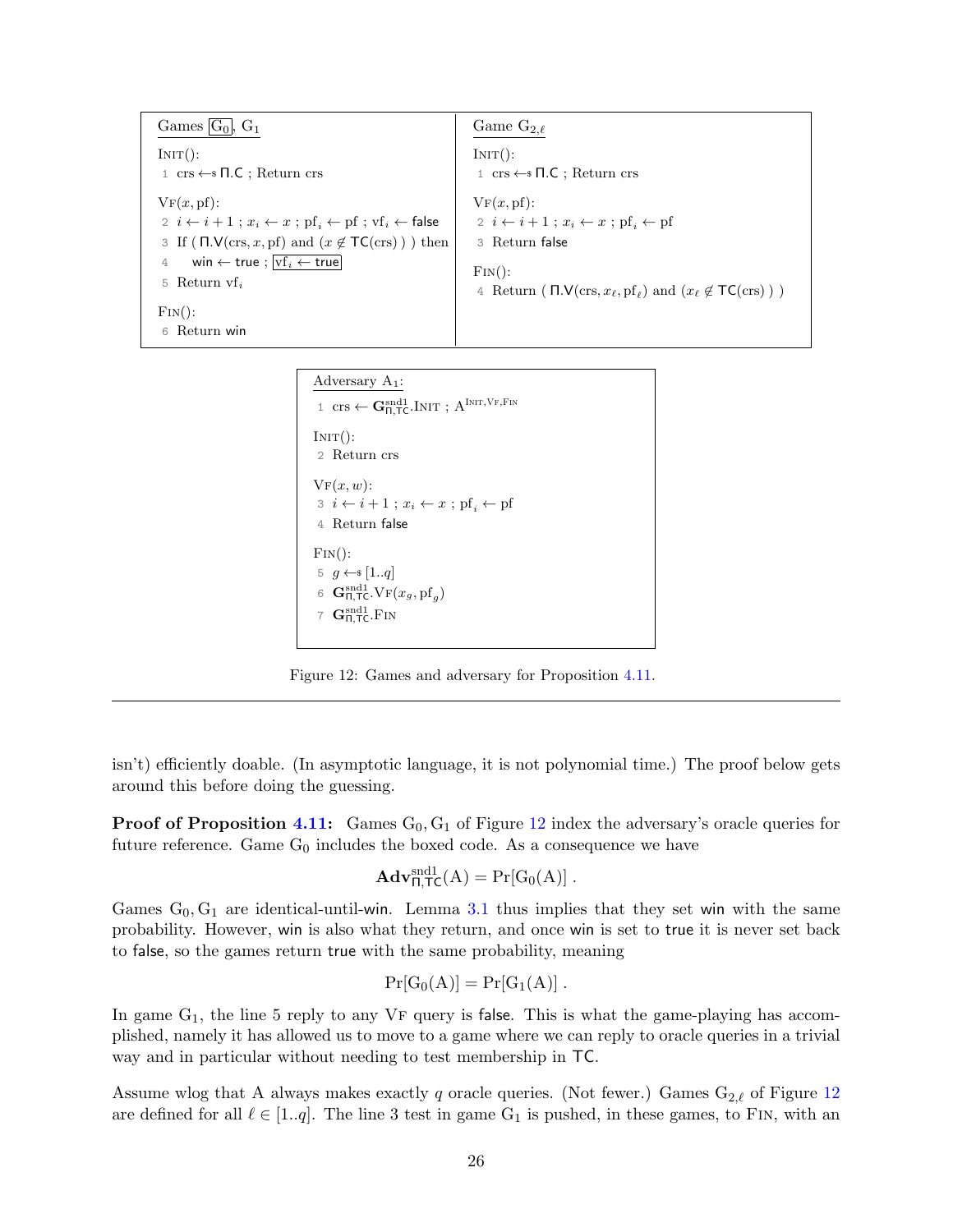<span id="page-26-1"></span>Games  $\boxed{G_0}$ ,  $G_1$  $INT():$ 1 (crs, td)  $\leftarrow$  \$ S.C ; Return crs  $\operatorname{Ex}(x, \operatorname{pf})$ : 2 If  $(\Pi.V(\text{crs}, x, pf) = false)$  then return false  $3 \ i \leftarrow i + 1; x_i \leftarrow x; \text{pf}_i \leftarrow \text{pf}_i \leftarrow \text{true}$ 4  $w \leftarrow$  S.X(crs, td, x, pf) 5 If  $(CV(crs, x, w) = false)$  then 6 win  $\leftarrow$  true ;  $\overline{vf_i \leftarrow false}$ 7 Return vf $_i$  $\text{Fin}()$ : 8 Return win Game  $G_{2,\ell}$  $INT():$ 1 crs ←\$ Π.C ; Return crs  $\mathrm{Ex}(x, \mathrm{pf})$ : 2 If  $(\Pi.V(crs, x, pf) = false)$  then return false 3  $i \leftarrow i + 1$ ;  $x_i \leftarrow x$ ;  $\text{pf}_i \leftarrow \text{pf}_i$ 4 Return true  $FIN()$ : 5  $w \leftarrow$  \$  $\mathsf{S}.\mathsf{X}(\text{crs},\text{td},x_\ell,\text{pf}_\ell)$ 6 Return ( $CV(crs, x_\ell, w) =$  false)

### Adversary A1:

 $1 \text{ crs} \leftarrow \mathbf{G}_{\Pi,\mathsf{CV}}^{\text{xt1}}.\text{Init}; \ \mathbf{A}^{\text{Init},\text{Ex},\text{Fin}}$  $INT():$ 2 Return crs  $\mathrm{Ex}(x,w)$ : 3 If  $(\Pi.V(\text{crs}, x, \text{pf}) = \text{false})$  then return false  $4\ i \leftarrow i + 1$ ;  $x_i \leftarrow x$ ;  $\text{pf}_i \leftarrow \text{pf}_i$ 5 Return true  $\text{Fin}()$ : 6  $g \leftarrow s [1..q]$ 7  $\mathbf{G}_{\Pi,\text{CV}}^{\text{xt1}}$ .  $\text{Ex}(x_g, \text{pf}_g)$ 8  $\mathbf{G}_{\Pi,\mathsf{CV}}^{\text{xt1}}$ . Fin

Figure 13: Games and adversary for Proposition [4.12.](#page-26-0)

additional twist, namely that it is performed on only one of the queries, namely the  $\ell$ -th. Then

$$
\mathbf{Adv}_{\Pi, \mathsf{TC}}^{\text{snd1}}(A_1) = \frac{1}{q} \cdot \sum_{i=1}^{q} \Pr[G_{2,i}(A)]
$$

$$
\geq \frac{1}{q} \cdot \Pr[G_1(A)],
$$

<span id="page-26-0"></span>where the last inequality is by the union bound.

**Proposition 4.12** Let CV be a claim validator and  $\Pi$  a proof system. Let A be an adversary making q queries to its Ex oracle. Then we can construct an adversary  $A_1$  (shown explicitly in Figure [13\)](#page-26-1), making only one query to its Ex oracle, such that

$$
\mathbf{Adv}_{\Pi,\mathsf{CV}}^{\mathrm{xt}1}(\mathsf{A}) \leq q \cdot \mathbf{Adv}_{\Pi,\mathsf{CV}}^{\mathrm{xt}1}(\mathsf{A}_1) .
$$

The running time of  $A_1$  is about that of A.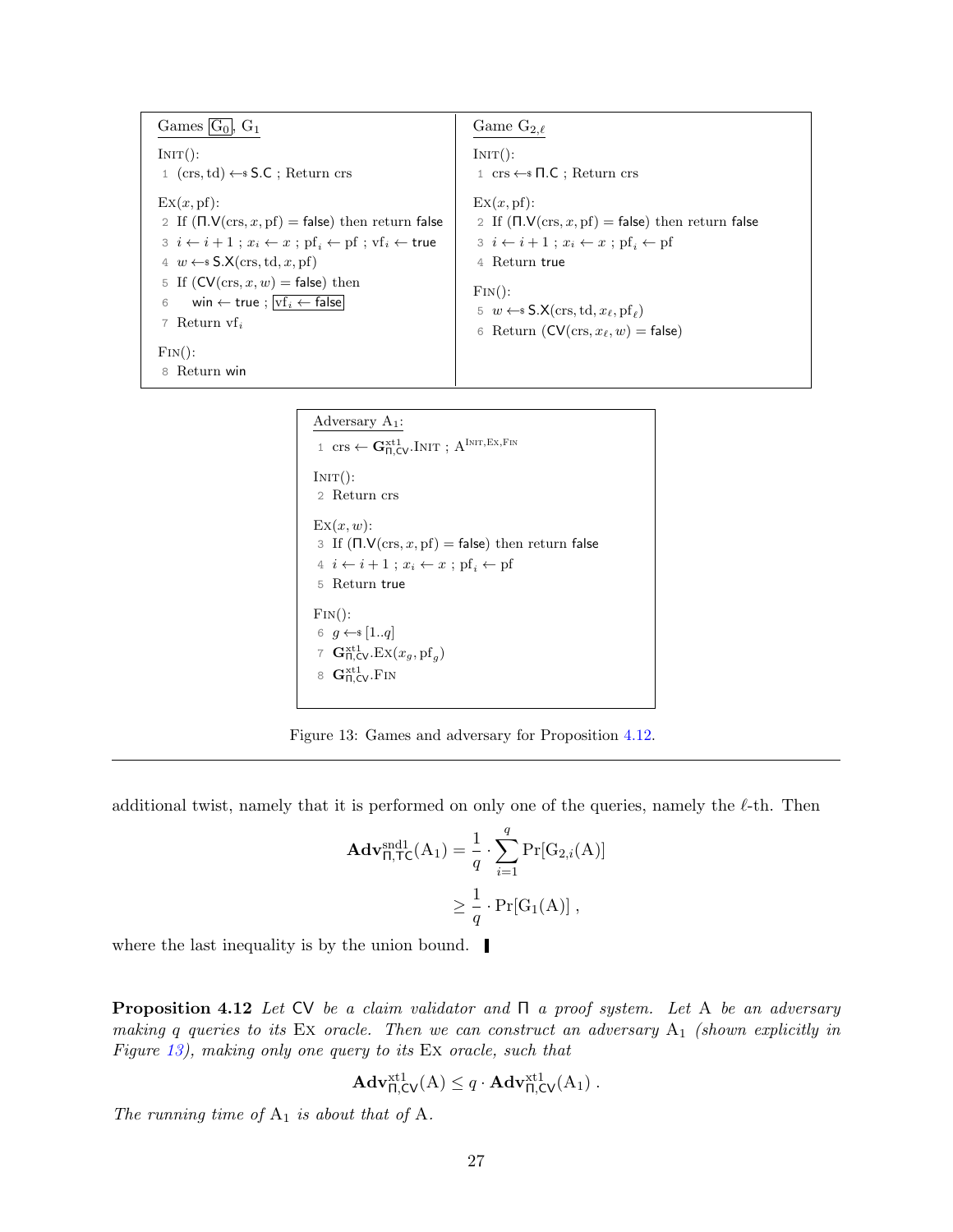**Proof of Proposition [4.12:](#page-26-0)** Games  $G_0, G_1$  of Figure [13](#page-26-1) index the adversary's oracle queries for future reference. Game  $G_0$  includes the boxed code. As a consequence we have

$$
\mathbf{Adv}_{\Pi,\mathsf{CV}}^{\mathrm{xt1}}(\mathrm{A}) = \Pr[\mathrm{G}_0(\mathrm{A})] .
$$

Games  $G_0, G_1$  are identical-until-win. Lemma [3.1](#page-9-0) thus implies that they set win with the same probability. However, win is also what they return, and once win is set to true it is never set back to false, so the games return true with the same probability, meaning

$$
Pr[G_0(A)] = Pr[G_1(A)] .
$$

In game  $G_1$ , the line 5 reply to any VF query is true. This is what the game-playing has accomplished, namely it has allowed us to move to a game where we can reply to oracle queries in a trivial way and in particular without needing to test whether a witness is valid, which an adversary cannot do since it does not have the witness.

Assume wlog that A always makes exactly q oracle queries. (Not fewer.) Games  $G_{2,\ell}$  of Figure [13](#page-26-1) are defined for all  $\ell \in [1..q]$ . The line 5 test in game G<sub>1</sub> is pushed, in these games, to FIN, with an additional twist, namely that it is performed on only one of the queries, namely the  $\ell$ -th. Then

$$
\mathbf{Adv}_{\Pi,\mathsf{CV}}^{\text{xt1}}(\mathsf{A}_1) = \frac{1}{q} \cdot \sum_{i=1}^{q} \Pr[\mathsf{G}_{2,i}(\mathsf{A})]
$$

$$
\geq \frac{1}{q} \cdot \Pr[\mathsf{G}_1(\mathsf{A})],
$$

where the last inequality is by the union bound.

### <span id="page-27-0"></span>5 Groups and bilinear maps

If G is a group, then its identity element is denoted  $\mathbb{1}_{\mathbb{G}}$ . If  $h \in \mathbb{G}$  then  $\langle h \rangle_{\mathbb{G}} = \{ h^i : i \in \mathbb{Z} \}$  is the cyclic subgroup of G generated by h. We let  $\text{ord}_{\mathbb{G}}(h) = |\langle h \rangle_{\mathbb{G}}| \geq 1$  be the order of h in G, which is also the smallest positive integer m such that  $h^m = \mathbb{1}_{\mathbb{G}}$ . Recall that  $\text{ord}_{\mathbb{G}}(h)$  divides the order  $n = |\mathbb{G}|$  of the group for all  $h \in \mathbb{G}$ . We say that  $q \in \mathbb{G}$  is a generator of  $\mathbb{G}$  if  $\langle q \rangle_{\mathbb{G}} = \mathbb{G}$ , and denote by Gen( $\mathbb{G}$ ) the set of all generators of  $\mathbb{G}$ . The group  $\mathbb{G}$  is cyclic if  $Gen(\mathbb{G}) \neq \emptyset$ . If  $h \in \mathbb{G}$  has order m, then the discrete logarithm function  $\text{dlog}_{\mathbb{G},h}$ :  $\mathbb{G} \to \mathbb{Z}_m \cup \{\perp\}$ , on input  $A \in \mathbb{G}$ , returns the unique  $i \in \mathbb{Z}_m$  such that  $A = g^i$  if  $A \in \langle h \rangle_{\mathbb{G}}$ , and otherwise returns  $\bot$ .

<span id="page-27-1"></span>The following is sometimes called the fundamental theorem of cyclic groups.

**Proposition 5.1** Let G be any cyclic group of order n. Let  $g \in Gen(\mathbb{G})$  and let m be any divisor of n. Then:

- 1. Every subgroup of  $G$  is cyclic.
- **2.**  $\mathbb{G}$  has exactly one subgroup of order m, and  $g^{n/m}$  generates it.

If m is a divisor of the order of cyclic group  $\mathbb{G}$ , then we will denote by  $\mathbb{G}_m$  the unique (cyclic) subgroup of  $\mathbb{G}$  of order  $m$ .

Exercise 5.2 Prove Proposition [5.1.](#page-27-1)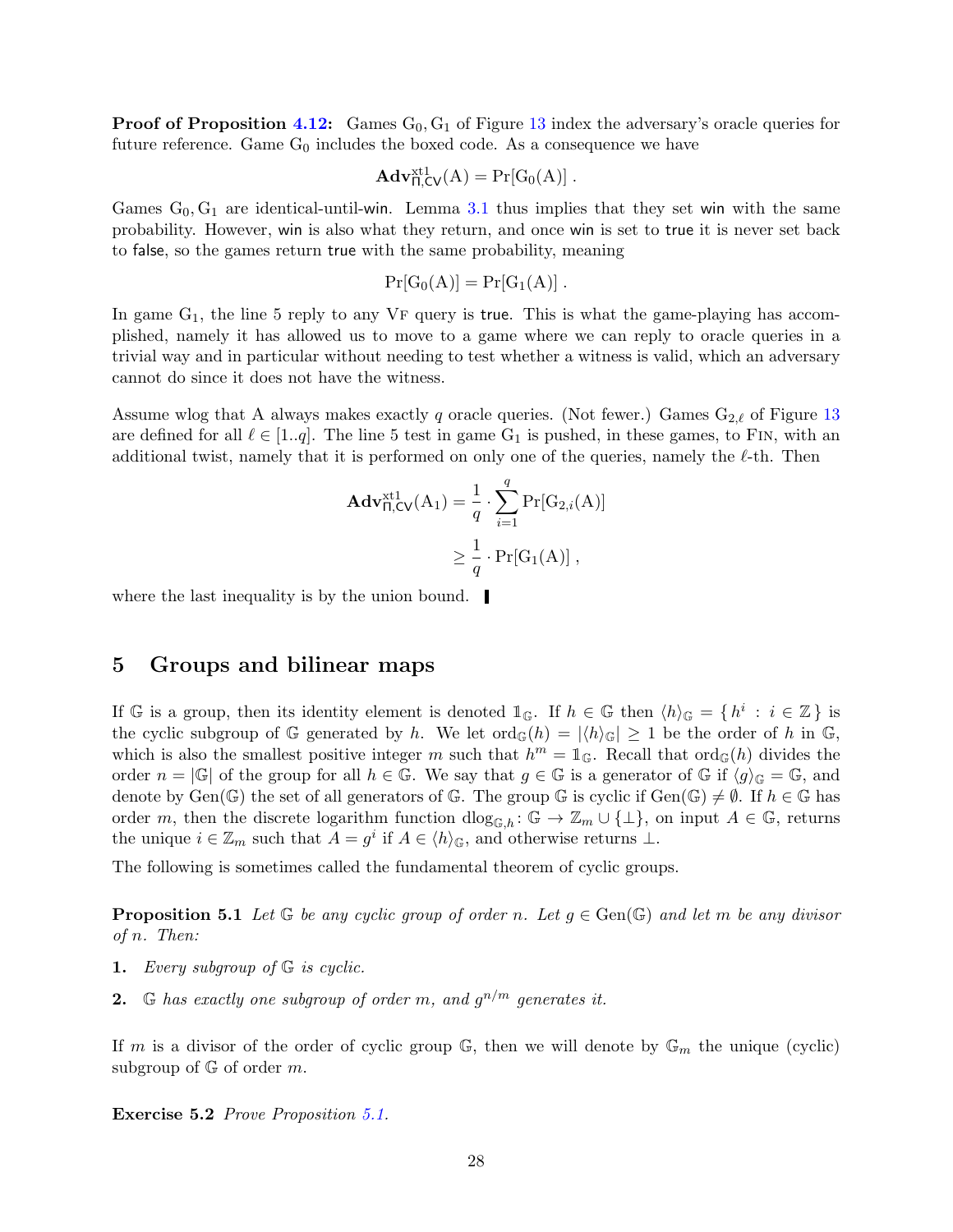<span id="page-28-2"></span><span id="page-28-1"></span>

| Game $\mathbf{G}_{\text{GC}}^{\text{subd}}$                                                                                                  | Game $\mathbf{G}_{\text{GC}}^{\text{dlin}}$                                                                                                           |
|----------------------------------------------------------------------------------------------------------------------------------------------|-------------------------------------------------------------------------------------------------------------------------------------------------------|
| INT():                                                                                                                                       | INT():                                                                                                                                                |
| 1 $(n, q, \mathbb{G}, \mathbb{T}, e) \leftarrow s \mathsf{GG}$ ; $b \leftarrow s \{0, 1\}$ ; $q \leftarrow s \operatorname{Gen}(\mathbb{G})$ | 1 $(n, q, \mathbb{G}, \mathbb{T}, \mathbf{e}) \leftarrow s \mathsf{GG}$ ; $b \leftarrow s \{0, 1\}$ ; $q \leftarrow s \operatorname{Gen}(\mathbb{G})$ |
| 2 If $(b = 1)$ then $h \leftarrow s \text{Gen}(\mathbb{G}_q)$ else $h \leftarrow s \text{Gen}(\mathbb{G})$                                   | 2 $x, y, z, r, s \leftarrow \mathcal{Z}_n$                                                                                                            |
| 3 Return $(n, \mathbb{G}, \mathbb{T}, e), q, h$                                                                                              | 3 If $(b = 1)$ then $Z \leftarrow q^{r+s}$ else $Z \leftarrow q^z$                                                                                    |
| $\text{Fin}(b')$ :                                                                                                                           | 4 Return $(n, \mathbb{G}, \mathbb{T}, e), q^x, q^y, q^{rx}, q^{sy}, Z$                                                                                |
| 4 Return $(b'=b)$                                                                                                                            | $\text{Fin}(b')$ :                                                                                                                                    |
|                                                                                                                                              | 5 Return $(b' = b)$                                                                                                                                   |

Figure 14: Games defining SUBD (Subgroup Decision) and DLIN (Decision Linear) problems relative to group generator GG.

Let  $\mathbb{G}, \mathbb{T}$  be cyclic groups, both of the same order n. We refer to  $\mathbb{T}$  as the target group. The order  $n$  of the groups may be prime or composite. A bilinear map (also called a pairing) is a function  $\mathbf{e} \colon \mathbb{G} \times \mathbb{G} \to \mathbb{T}$  with the following properties:

- (1) Bilinearity:  $e(A, B_1B_2) = e(A, B_1) \cdot e(A, B_2)$  for all  $A, B_1, B_2 \in \mathbb{G}$ , and  $e(A_1A_2, B) = e(A_1, B) \cdot e(B_1B_2)$  $e(A_2, B)$  for all  $A_1, A_2, B \in \mathbb{G}$ .
- <span id="page-28-0"></span>(2) Non-degeneracy: If  $g \in \text{Gen}(\mathbb{G})$  then  $e(g, g) \in \text{Gen}(\mathbb{T})$ .

**Proposition 5.3** Let  $\mathbf{e}: \mathbb{G} \times \mathbb{G} \to \mathbb{T}$  be a bilinear map, and let  $n = |\mathbb{G}| = |\mathbb{T}|$ . Then

- **1.**  $e(g_1^{x_1}, g_2^{x_2}) = e(g_1, g_2)^{x_1x_2}$  for all  $g_1, g_2 \in \mathbb{G}$  and all  $x_1, x_2 \in \mathbb{Z}$ .
- 2.  $e(A, B) = e(B, A)$  for all  $A, B \in \mathbb{G}$ .
- 3.  $e(A, \mathbb{1}_{\mathbb{G}}) = e(\mathbb{1}_{\mathbb{G}}, A) = \mathbb{1}_{\mathbb{T}}$  for all  $A \in \mathbb{G}$ .
- 4. Let  $g \in \mathbb{G}$ . Define  $f_g : \mathbb{G} \to \mathbb{T}$  by  $f_g(A) = e(g, A)$ . Then  $f_g$  is a group homomorphism, and if  $g \in Gen(\mathbb{G})$ , it is an isomorphism. Likewise for  $f_g : \mathbb{G} \to \mathbb{T}$  defined by  $f_g(A) = e(A, g)$ .

#### Exercise 5.4 Prove Proposition [5.3.](#page-28-0)

We will rely on the conjectured computational hardness of various problems about groups equipped with a bilinear map. The historically first of these problems was the Computational Bilinear Diffie Hellman (CBDH) problem [\[BF03\]](#page-68-8). The game picks  $g \leftarrow s \text{Gen}(\mathbb{G})$  and  $x, y, z \leftarrow s \mathbb{Z}_n$ , where  $n = |\mathbb{G}|$ , and gives  $g, g^x, g^y, g^z$  to the adversary. To win, the adversary must return  $e(g, g)^{xyz}$ . Its cbdhadvantage is the probability that it wins.

Of interest to us is a different problem, called the Subgroup Decision (SUBD) problem [\[BGN05\]](#page-68-9). Here, the order  $n = pq$  of the (cyclic) groups  $\mathbb{G}, \mathbb{T}$  is a composite number that (like an RSA modulus) is a product of distinct, odd primes  $p, q$ . The game picks  $g \leftarrow s$  Gen(G) and a challenge bit  $b \leftarrow \{0, 1\}$ . If  $b = 1$ , it lets  $h \leftarrow s \text{Gen}(\mathbb{G}_q)$  be a generator of the unique order-q subgroup of G. and otherwise it lets  $h \leftarrow s \text{Gen}(\mathbb{G})$  be a generator of the full group G. It gives g, h to the adversary, asking the latter to provide a guess  $b' \in \{0,1\}$  of the value of b, and the adversary wins if  $b' = b$ . The subd-advantage of the adversary is  $2w - 1$ , where w is the probability that it wins.

If the adversary is given q, it is easy for it to win the above game. (Why?) So in the formalization, the adversary is not given  $q$ , meaning not given the factorization of the group order  $n$ . This leads us to ask how exactly the problem is formalized.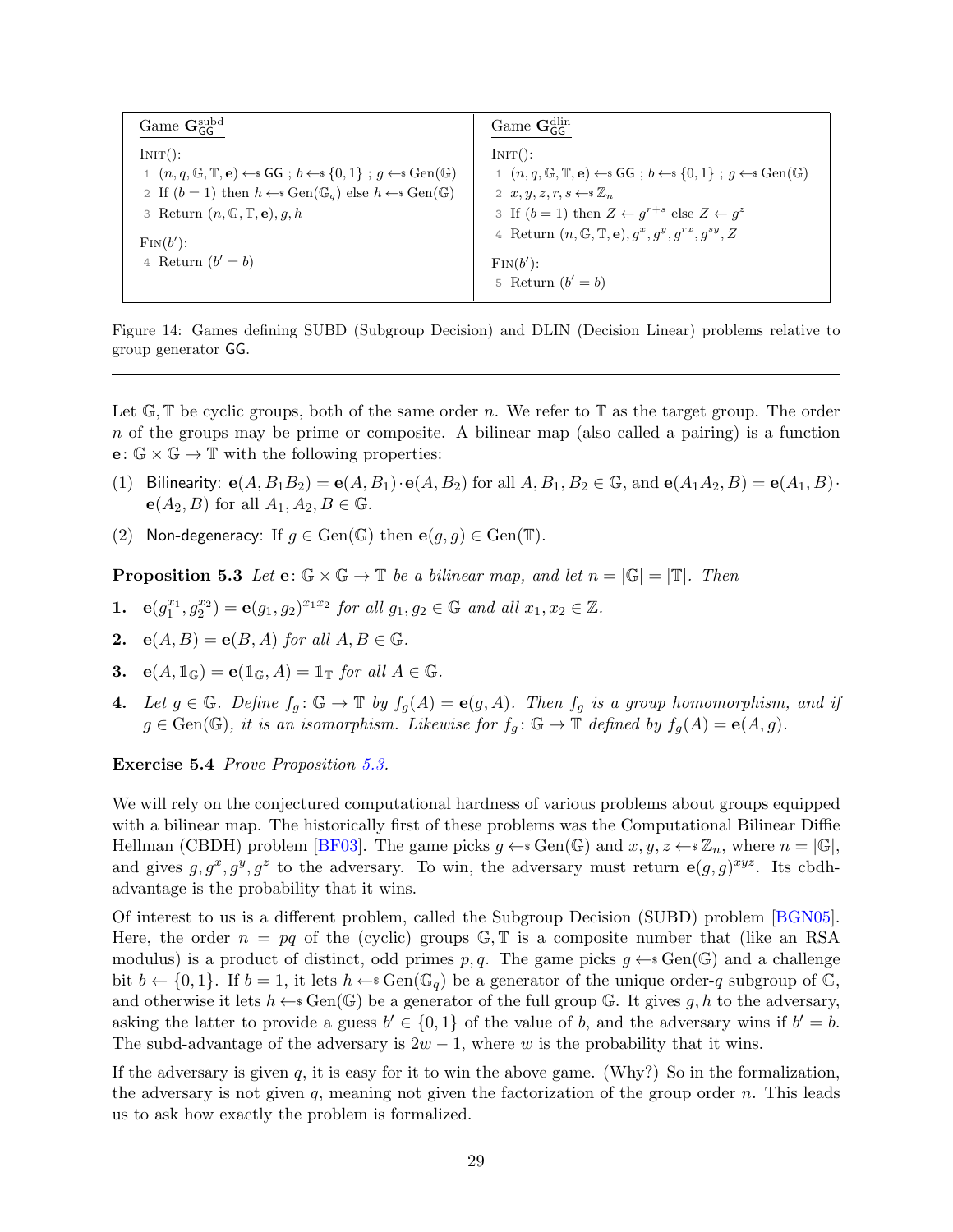<span id="page-29-0"></span>In defining the CBDH problem, we regarded the groups  $\mathbb{G}, \mathbb{T}$ , their order n and the bilinear map  $e: \mathbb{G} \times \mathbb{G} \to \mathbb{T}$  as fixed. This works for many problems, but not all, and in particular not for SUBD, because if  $n = pq$  is fixed it is not clear in what sense q can be viewed as hidden or unknown to the adversary. Instead, we draw the groups from some distribution. Doing this is the responsibility of a group generator GG, and it parameterizes the problem, so that we have SUBD not by itself, but with respect to GG.

As an analogy, when we define the Discrete Logarithm (DL) problem in a concrete security setting, we can do so with respect to a fixed (cyclic) group and generator. But when we define the RSA problem, it is with respect to an RSA generator.

In the literature, we typically see the setup written something like  $(n, q, \mathbb{G}, \mathbb{T}, e) \leftarrow s \mathsf{GG}$ . We will also use such notation, but it is worth understanding all that it shoves under the rug. The notation seems to say that the generator returns the groups and bilinear map, but this of course is not possible, for these objects are too big to be efficiently specified. What GG actually returns is some short description string  $\eta$  which implicitly specifies the groups and map through algorithms, associated to GG, that allow some set of desired operations to be performed. There is an algorithm for testing membership in the first group; given  $\eta$  and a description "A" of a group element, it returns true if A is in the group and false otherwise. The group  $\mathbb G$  is now implicitly defined as the set of all A such that this algorithm returns true given  $\eta$  and "A." There is an algorithm to perform the group operation on this group, taking  $\eta$  and the descriptions "A", "B" of two group elements to return the description of the group element AB. There are analogous algorithms for the second group T. There are algorithms for computing inverses in the groups. There is an algorithm that defines e by computing it. There may be algorithms for sampling random elements or generators of these groups. And so on.

If we were to proceed in strict formality, we would make these algorithms explicit and invoke them in our games, but this would be rather tedious and hard to follow. The compromise is an informal setup step written  $(n, q, \mathbb{G}, \mathbb{T}, e) \leftarrow s$  GG, followed by usage of the groups with the usual mathematical operations.

Our convention on group generators is that  $(n, q, \mathbb{G}, \mathbb{T}, e) \leftarrow$  GG means the groups are cyclic of order n, the map  $e: \mathbb{G} \times \mathbb{G} \to \mathbb{T}$  is bilinear and q is a prime dividing n. We may then distinguish a few special classes of group generators. We say that GG is a prime-order group generator if  $n = q$ . We say it is a 2-prime group generator if q and  $n/q$  are distinct, odd primes. This allows us to capture most generators of interest in a common notation. Most definitions apply to all classes of generators, but the hardness of the problem may depend on the choice of generator.

With these conventions, the game formalizing the SUBD problem relative to group generator GG is on the left in Figure [14,](#page-28-1) and the subd-advantage of adversary A is defined by  $\mathbf{Adv}_{\mathsf{GG}}^{\text{subd}}(A)$  =  $2\Pr[\mathbf{G}_{\mathsf{GG}}^{\text{subd}}(A)] - 1$ . In usage, GG will be a 2-prime group generator.

On the right in Figure [14](#page-28-1) is a game formalizing the Decision Linear (DLIN) problem [\[BBS04\]](#page-68-10) relative to group generator **GG**. The dlin-advantage of adversary A is defined by  $\mathbf{Adv}_{GG}^{\text{dlin}}(A)$  =  $2\Pr[\mathbf{G}_{\mathsf{GG}}^{\text{dim}}(A)] - 1$ . Here GG could be either a prime-order group generator or a 2-prime group generator.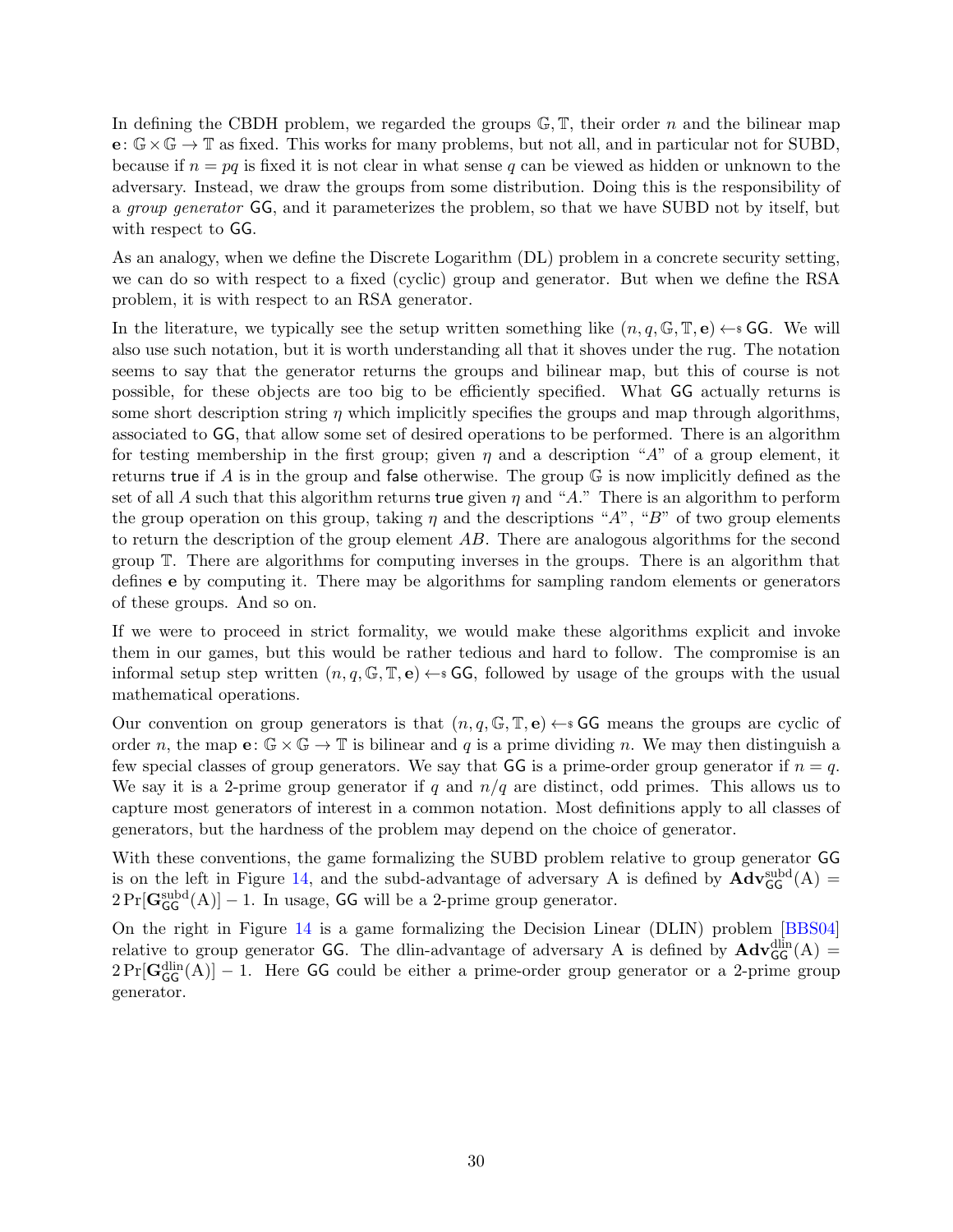<span id="page-30-4"></span><span id="page-30-3"></span>

| Algorithm DCS. $P(\mu)$ :                                                                                    | Algorithm DCS.C $(cp, m, d)$ :          |
|--------------------------------------------------------------------------------------------------------------|-----------------------------------------|
| 1 $(n, q, \mathbb{G}, \mathbb{T}, e) \leftarrow s \mathsf{GG}$                                               | $1 (n, \mathbb{G}, q, h) \leftarrow cp$ |
| 2 $q \leftarrow s$ Gen( $\mathbb{G}$ )                                                                       | 2 $c \leftarrow q^m h^d$                |
| 3 If $(\mu = 1)$ then $h \leftarrow s \text{Gen}(\mathbb{G}_q)$ else $h \leftarrow s \text{Gen}(\mathbb{G})$ | $3$ Return $c$                          |
| $4 \, cp \leftarrow (n, \mathbb{G}, q, h)$ ; Return cp                                                       |                                         |

Figure 15: Algorithms of the dual-mode commitment scheme DCS for Exercise [6.2.](#page-30-1)

### <span id="page-30-0"></span>6 Commitment from SUBD

As a warmup, we discuss the BGN method for commitment or encryption [\[BGN05\]](#page-68-9). Suppose  $n = pq$  is a product of distinct, odd primes p, q, and  $\mathbb{G}$  is a cyclic group of order n. Proposition [5.1](#page-27-1) says that G has a unique subgroup of order q that we denote  $\mathbb{G}_q$ , and this subgroup is itself cyclic. For  $g \in \text{Gen}(\mathbb{G})$  and  $h \in \text{Gen}(\mathbb{G}_q)$ , define  $E_{g,h} \colon \mathbb{Z}_n \times \mathbb{Z} \to \mathbb{G}$  by  $E_{g,h}(m,r) = g^m h^r$ . We think of this function as encrypting message  $m \in \mathbb{Z}_n$  under coins r to produce ciphertext  $c \leftarrow E_{g,h}(m,r)$ , or, alternatively, as committing to  $m$  with randomness  $r$  to produce commitment  $c$ , in the style of Pedersen [\[Ped92\]](#page-70-8). For  $m \in \mathbb{Z}_n$  let  $E_{q,h}(m) = \{E_{q,h}(m,r) : r \in \mathbb{Z}\}\$  be the set of ciphertexts corresponding to message m.

The encryption is not always uniquely reversible. However, part 1 of Exercise [6.1](#page-30-2) says that given  $c \in \mathrm{E}_{q,h}(m)$  for some  $m \in \mathbb{Z}_p$ , one can (in principle) uniquely recover m, making the encryption reversible for messages in  $\mathbb{Z}_p$ . But this decryption operation may not be efficiently computable. It becomes so if we know that m is drawn from some small set  $M \subseteq \mathbb{Z}_p$ . List the elements of M as  $m_1 < m_2 < \ldots < m_{|M|}$ , and define:

Algorithm  $D_{M,g,h}(c)$ For  $j = 1, \ldots, |M|$  do If  $((g^{-m_j}c)^q = \mathbb{1}_{\mathbb{G}})$  then return  $m_j$ .

<span id="page-30-2"></span>Then part 2 of Exercise [6.1](#page-30-2) says that given input  $c \in E_{g,h}(m^*)$  for  $m^* \in M \subseteq \mathbb{Z}_p$ , the above procedure returns  $m^*$ .

**Exercise 6.1** Let  $n = pq$  where p, q are distinct, odd primes. Let  $\mathbb{G}$  be a cyclic group of order n. Let  $g \in \text{Gen}(\mathbb{G})$  and let  $h \in \text{Gen}(\mathbb{G}_q)$ . Let  $M \subseteq \mathbb{Z}_p$ . Prove that:

1. If  $m_1, m_2 \in \mathbb{Z}_p$  are distinct then  $\mathbb{E}_{q,h}(m_1) \cap \mathbb{E}_{q,h}(m_2) = \emptyset$ 

2. If  $m^* \in M$  and  $c \in E_{g,h}(m^*)$  then  $D_{M,g,h}(c) = m^*$ .

<span id="page-30-1"></span>**Exercise 6.2** Let  $\ell \geq 1$  be an integer and GG a 2-prime group generator such that  $\ell < \min(q, n/q)$ for all  $(n, q, \mathbb{G}, \mathbb{T}, e) \in |GG|$ . Let DCS be the dual-mode commitment scheme whose algorithms are shown in Figure [15,](#page-30-3) and where we set  $DCSM((n, \mathbb{G}, g, h)) = \mathbb{Z}_{\ell}$  and  $DCSD((n, \mathbb{G}, g, h)) = \mathbb{Z}_{n}$ . (1) Prove that  $DCS<sub>1</sub>$  has perfect binding (2) Prove that  $DCS<sub>0</sub>$  has perfect hiding (3) Formulate and prove a result saying that DCS is mode-indistinguishable assuming SUBD for  $GG$ . (4) Draw conclusions about the hiding security of  $DCS_1$  and the binding security of  $DCS_0$ .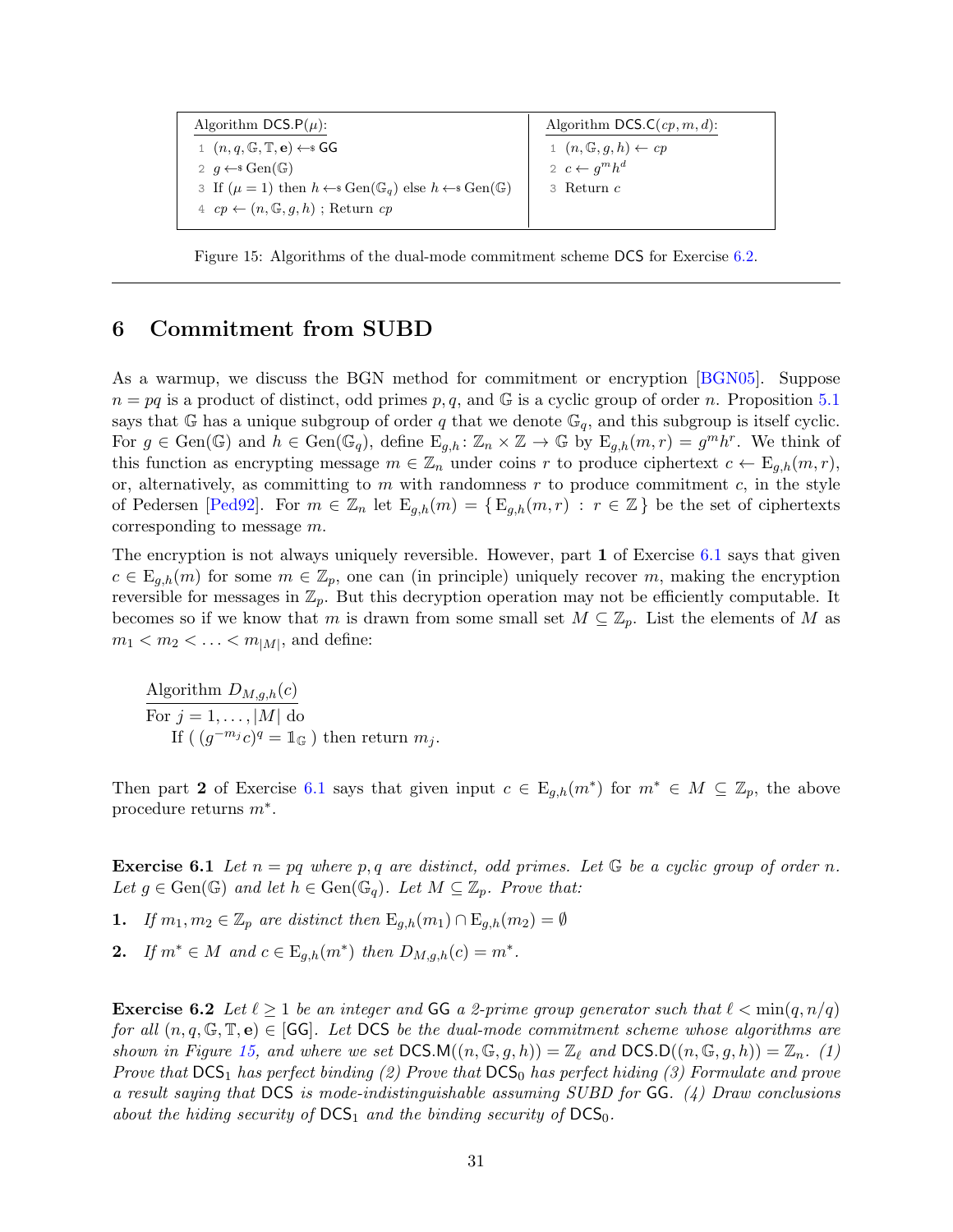## <span id="page-31-3"></span><span id="page-31-0"></span>7 NIZKs from SUBD

In this section we consider the Groth, Ostrovsky and Sahai (GOS) [\[GOS06\]](#page-70-7) NIZK that is based on the assumed hardness of the SUBD problem. We cast it as a dual-mode proof system, something that is implicit but not explicit in [\[GOS06\]](#page-70-7). The system makes use of the commitment or encryption method discussed in Section [6.](#page-30-0)

In the GOS NIZK, we will encrypt messages m that are either 0 or 1. The system begins with a protocol to show that a given ciphertext  $c$  is an encryption of either 0 or 1, in zero-knowledge, meaning, in particular, without revealing whether the decryption is 0 or it is 1. We will call this the Zero-or-One system. We start with an algebraic characterization of the property of encrypting either 0 or 1. This Lemma does not appear explicitly in [\[GOS06\]](#page-70-7); we have extracted it from claims present in the text and worked out a detailed proof.

<span id="page-31-1"></span>**Lemma 7.1** Let  $n = pq$  where p, q are distinct, odd primes. Let  $\mathbb{G}, \mathbb{T}$  be cyclic groups of order n, and let  $\mathbf{e}: \mathbb{G} \times \mathbb{G} \to \mathbb{T}$  be a bilinear map. Let  $g \in \text{Gen}(\mathbb{G})$  and let  $h \in \text{Gen}(\mathbb{G}_q)$ . For  $m \in \mathbb{Z}_n$  let  $\mathbf{E}_{g,h}(m) = \{ g^m h^r : r \in \mathbb{Z} \}.$  Let  $c \in \mathbb{G}$ . Then the following are equivalent:

- 1.  $c \in E_{a,h}(0) \cup E_{a,h}(1)$
- 2.  $\{c, cq^{-1}\} \cap \mathbb{G}_q \neq \emptyset$
- 3.  $e(c, cg^{-1})^q = \mathbb{1}_\mathbb{T}$ .

**Proof of Lemma [7.1:](#page-31-1)** Suppose 1 holds. So  $c = g^m h r^r$  for some  $m \in \{0, 1\}$  and some  $r \in \mathbb{Z}$ . If  $m = 0$  then  $c^q = g^{mq}h^{rq} = g^{mq} = \mathbb{1}_{\mathbb{G}}$ , so  $c \in \mathbb{G}_q$ . If  $m = 1$  then  $(cg^{-1})^q = g^{mq-q}h^{rq} = g^{q(m-1)} =$  $\mathbb{1}_{\mathbb{G}}$ , so  $cg^{-1} \in \mathbb{G}_q$ . So 2 holds.

Now assume 2 holds. If, on the one hand,  $c \in \mathbb{G}_q$  then Proposition [5.3](#page-28-0) implies that  $e(c, cg^{-1})^q =$  $e(c^q, cg^{-1}) = e(\mathbb{1}_{\mathbb{G}}, cg^{-1}) = \mathbb{1}_{\mathbb{T}}$ . If, on the other hand,  $cg^{-1} \in \mathbb{G}_q$  then  $e(c, cg^{-1})^q = e(c, (cg^{-1})^q)$  $= \mathbf{e}(c, \mathbb{1}_{\mathbb{G}}) = \mathbb{1}_{\mathbb{T}}$ . So 3 holds.

Now assume 3 holds. Since  $g \in Gen(\mathbb{G})$ , there is a  $k \in [0..n-1]$  such that  $c = g^k$ . Then  $\mathbb{1}_{\mathbb{T}} =$  $e(c, cg^{-1})^q = e(g^k, g^{k-1})^q = e(g, g)^{k(k-1)q}$ . Since  $e(g, g) \in \text{Gen}(\mathbb{T})$ , it must be that  $n \mid k(k-1)q$ , which means  $p \mid k(k-1)$ . Since p is prime, either  $p \mid k$  or  $p \mid (k-1)$ . If  $p \mid k$  then  $n \mid kq$  so  $c^q =$  $g^{kq} = \mathbb{1}_{\mathbb{G}}$ . If  $p \mid (k-1)$  then  $n \mid (k-1)q$  so  $(cg^{-1})^q = g^{(k-1)q} = \mathbb{1}_{\mathbb{G}}$ . So 2 holds.

Now assume 2 holds. Suppose  $c \in \mathbb{G}_q$ . Then  $c = h^r$  for some  $r \in [0..q-1]$ , so  $c = g^0 h^r$ , putting c in  $E_{g,h}(0)$ . Now suppose  $cg^{-1} \in \mathbb{G}_q$ . Then  $cg^{-1} = h^r$  for some  $r \in [0..q-1]$ , so  $c = g^1 h^r$ , putting c in E<sub>g,h</sub>(1). So **1** holds.

Assume the prover and verifier know c. The prover wants to show that item 1 of Lemma [7.1](#page-31-1) is true. Item 3 suggests that the verifier can simply check that  $e(c, cg^{-1})^q = \mathbb{1}_{\mathbb{T}}$ . But this requires the verifier to know  $q$ , and is then not ZK, because given  $q$  one can, via the above procedure, decrypt  $c \in \mathcal{E}_{g,h}(0) \cup \mathcal{E}_{g,h}(1)$  to obtain the underlying message  $m = \mathcal{E}_{g,h}^{-1}(c)$ . Instead, we consider the dual-model proof system  $DT^{0or1}$  (we call it the Zero-or-One system), and corresponding claim validator  $CV^{0or1}$ , that are described via Figure [17.](#page-33-0)

<span id="page-31-2"></span>Theorem [7.2](#page-31-2) says that, assuming SUBD, the modes are indistinguishable.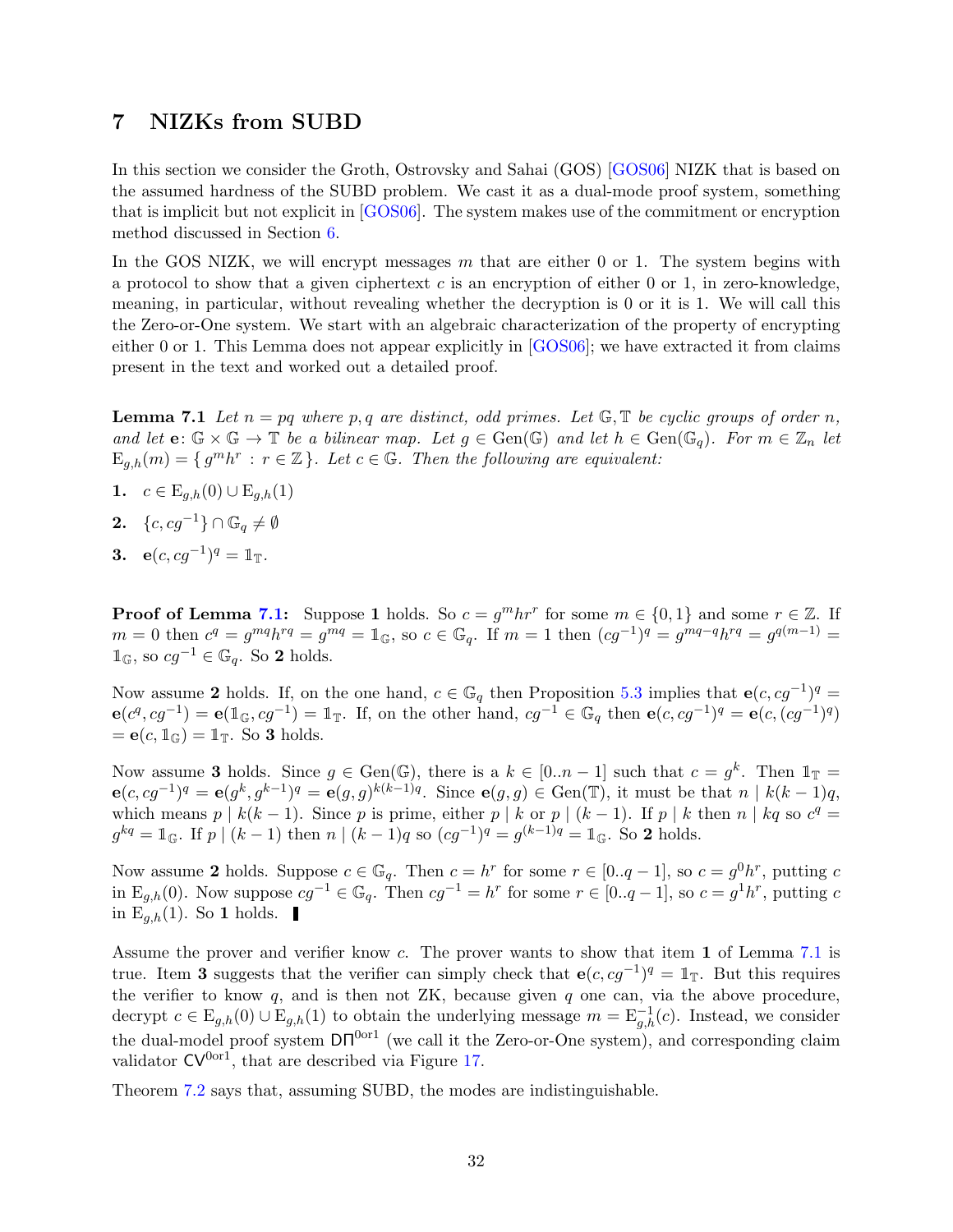<span id="page-32-2"></span><span id="page-32-0"></span>Adversary Asubd: 1  $((n, \mathbb{G}, \mathbb{T}, \mathbf{e}), g, h) \leftarrow \mathbb{S} \mathbf{G}_\mathsf{GG}^{\text{subd}}$ .Init 2  $A_{\text{mode}}^{\text{InIT,FIN}}$ INIT: 3 Return  $((n, \mathbb{G}, \mathbb{T}, \mathbf{e}), g, h)$  $\text{Fin}(b')$ : 4  $\mathbf{G}^{\rm subd}_{\mathsf{GG}}$  $_{\text{GG}}^{\text{subd}}$ .Fin $(b$  $\prime$ )

Figure 16: Adversary for Theorem [7.2.](#page-31-2)

**Theorem 7.2** Let GG be a group generator. Let  $DT^{0or1}$  be the associated zero-or-one dual-mode proof system as per the left of Figure [17.](#page-33-0) Given an adversary  $A_{\text{mode}}$ , we can construct an adversary  $A_{subd}$  (shown explicitly in Figure [16\)](#page-32-0), such that

 $\mathbf{Adv}_{\mathsf{D}\mathsf{\Pi}^{\rm{0or1}}}^{\rm{mode}}(\rm{A}_{\rm{mode}})\leq \mathbf{Adv}_{\mathsf{GG}}^{\rm{subd}}(\rm{A}_{\rm{subd}})\ .$ 

Adversary  $A_{subd}$  has about the same running time as adversary  $A_{\text{mode}}$ .

Exercise 7.3 Prove Theorem [7.2.](#page-31-2)

Theorem [7.4](#page-32-1) makes a few claims about this system. Recall that a dual-mode proof system  $DT^{0or1}$ induces two, standard proof systems  $\Pi_0$ ,  $\Pi_1$ . The theorem says that  $\Pi_1$  has perfect soundness, and  $\Pi_0$  has perfect zero knowledge, both relative to  $CV^{0or1}$ .

Claim validator  $CV^{0or1-msg}$ , shown on the right in Figure [17,](#page-33-0) defines the same language as  $CV^{0or1}$ , meaning  $TrCl_{CV^{0or1}}(crs) = TrCl_{CV^{0or1-msg}}(crs)$  for all crs, the difference being that the witness for  $CV<sup>0</sup>or<sup>1</sup>$  is both message and randomness, while for  $CV<sup>0</sup>or<sup>1-msg</sup>$  it is only the message. This is not defined in GOS [\[GOS06\]](#page-70-7), and we'll get to it in Theorem [7.5.](#page-35-0)

<span id="page-32-1"></span>**Theorem 7.4** Let GG be a group generator. Let  $DT^{0or1}$  be the associated zero-or-one dual-mode proof system, and  $CV^{0or1}$  the associated claim validator, as per the left of Figure [17.](#page-33-0) Let  $TC =$  $TrCl_{CV^{0\text{or}1}}$  be the true-claim language for this claim validator. Let  $\Pi_1, \Pi_0$  be the proof systems induced by  $DT^{0or1}$ . Then:

- **1.**  $\Pi_1$  and  $\Pi_0$  satisfy perfect completeness for  $CV^{0 \text{or} 1}$
- **2.**  $\Pi_1$  satisfies perfect soundness for TC:  $\mathbf{Adv}_{\Pi_1, \mathsf{TC}}^{\text{snd}}(A) = 0$  for all adversaries A.
- **3.**  $\Pi_0$  satisfies perfect zero knowledge for  $CV^{0 \text{or} 1}$  relative to the simulator  $S^{0 \text{or} 1}$  shown on the right of Figure [17:](#page-33-0)  $\mathbf{Adv}_{\Pi_0,\mathbf{CV}^{0 \text{or}1},\mathbf{S}^{0 \text{or}1}}^{2k}(\mathbf{A}) = 0$  for all adversaries A.

Theorem [7.4](#page-32-1) states properties of two proof systems,  $\Pi_1$  and  $\Pi_0$ . In usage, of course, one must make a choice of which of the two proof systems to deploy or use. If we take  $\Pi_1$  then we have perfect completeness and soundness and, by combining Theorems [7.4,](#page-32-1) [7.2](#page-31-2) and [4.8,](#page-23-0) computational zero knowledge. A concrete-security statement for the zero knowledge can be obtained from the stated theorems.

However, the proof system of greater interest to GOS [\[GOS06\]](#page-70-7) (as per the title of the paper) is  $\Pi_0$ (meaning, mode 0), because it is perfect zero-knowledge. For this system, the paper also claims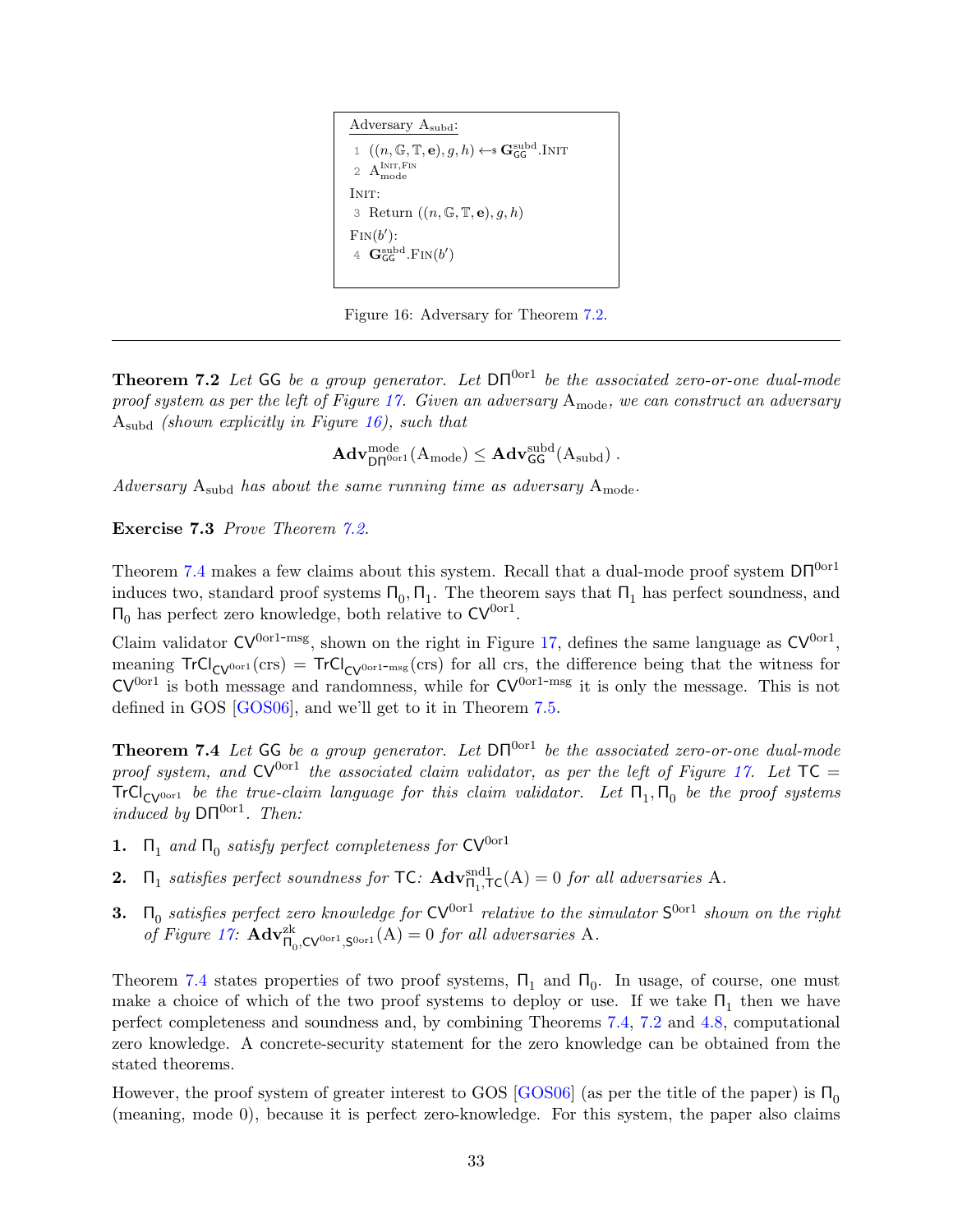<span id="page-33-1"></span><span id="page-33-0"></span>Claim validator  $CV^{0 \text{or} 1}(\text{crs}, c, w)$ : 1  $((n, \mathbb{G}, \mathbb{T}, \mathbf{e}), g, h) \leftarrow \text{crs} ; (m, r) \leftarrow w$ 2 If  $(m \notin \{0, 1\})$  then return false 3 Return  $(c = g^m h^r)$ CRS generator  $DT^{0or1}$ . $C(\mu)$ :  $\|\mu \in \{0, 1\}$ 4  $(n, q, \mathbb{G}, \mathbb{T}, e) \leftarrow s \mathsf{GG}$ 5 If  $(\mu = 1)$  then  $g \leftarrow s \text{Gen}(\mathbb{G})$ ;  $h \leftarrow s \text{Gen}(\mathbb{G}_q)$ ; td  $\leftarrow q$ 6 Else  $h \leftarrow s \text{Gen}(\mathbb{G})$ ;  $\gamma \leftarrow s \mathbb{Z}_n^*$ ;  $g \leftarrow h^{\gamma}$ ;  $\text{td} \leftarrow (q, \gamma)$ 7 crs  $\leftarrow ((n, \mathbb{G}, \mathbb{T}, \mathbf{e}), q, h)$ ; Return (crs, td) Proof generator  $DT^{0or1}.P(crs, c, w)$ : 8  $((n, \mathbb{G}, \mathbb{T}, \mathbf{e}), g, h) \leftarrow \text{crs}$  $9(m,r) \leftarrow w$ 10  $s \leftarrow \mathbb{Z}_n^*$ ;  $t \leftarrow s^{-1} \mod n$ ;  $u \leftarrow g^{2m-1}h^r$ 11  $\text{pf}_1 \leftarrow h^s$ ;  $\text{pf}_2 \leftarrow u^{rt}$ ;  $\text{pf}_3 \leftarrow g^s$ 12 pf  $\leftarrow$  (pf<sub>1</sub>, pf<sub>2</sub>, pf<sub>3</sub>); Return pf Proof verifier  $DT^{0or1}$ .  $V(crs, c, pf)$ : 13  $((n, \mathbb{G}, \mathbb{T}, \mathbf{e}), g, h) \leftarrow \text{crs}$ 14 If  $(c \notin \mathbb{G}$  or pf  $\notin \mathbb{G}^3$ ) then return false 15  $(\text{pf}_1, \text{pf}_2, \text{pf}_3) \leftarrow \text{pf}$ 16  $\text{vf}_1 \leftarrow (\mathbf{e}(c, cg^{-1}) = \mathbf{e}(\text{pf}_1, \text{pf}_2))$ 17  $\text{vf}_2 \leftarrow (\mathbf{e}(\text{pf}_1, g) = \mathbf{e}(h, \text{pf}_3))$ 18 Return  $(vf_1 \wedge vf_2)$ Sim CRS generator  $S^{0 \text{or} 1}$ .C: 19  $(\text{crs}, \text{td}) \leftarrow \text{D}\Pi^{\text{0or1}}$ .C(0) 20 Return (crs,td) Sim proof generator  $S^{0 \text{or} 1}$ .  $P(\text{crs}, \text{td}, c)$ : 21  $((n, \mathbb{G}, \mathbb{T}, \mathbf{e}), g, h) \leftarrow \text{crs}$ ;  $(q, \gamma) \leftarrow \text{td}$ 22  $p \leftarrow n/q$ 23 If  $(\mathbb{1}_{\mathbb{G}}\notin{\{c,c^q,c^p\}})$  then 24  $A \leftarrow c$ ;  $B \leftarrow cq^{-1}$ 25 Else  $A \leftarrow cg^{-1}$ ;  $B \leftarrow c$ 26  $a \leftarrow \mathscr{Z}_n^*$ ;  $b \leftarrow a^{-1}$ 27  $pf_1 \leftarrow A^a$ ;  $pf_2 \leftarrow B^b$ ;  $pf_3 \leftarrow pf_1^{\gamma}$ 28  $\text{pf} \leftarrow (\text{pf}_1, \text{pf}_2, \text{pf}_3)$ 29 Return pf Claim validator  $CV^{0 \text{or} 1-\text{msg}}(\text{crs}, c, m)$ : 30  $((n, \mathbb{G}, \mathbb{T}, \mathbf{e}), g, h) \leftarrow \text{crs}$ 31 If  $(m \notin \{0,1\})$  then return false 32 Return  $(\exists r \in \mathbb{Z} : c = g^m h^r)$ Ext CRS generator  $E^{0 \text{or} 1}$ .C: 33  $(cxs, td) \leftarrow s \textsf{DT}^{0or1}$ .C(1) 34 Return (crs,td) Ext witness generator  $\mathsf{E}^{\text{0or1}}$ . $\mathsf{X}(\text{crs},\text{td},c,\text{pf})$ : 35  $((n, \mathbb{G}, \mathbb{T}, \mathbf{e}), g, h) \leftarrow \text{crs}$ ;  $q \leftarrow \text{td}$ 36 If  $(c^q = \mathbb{1}_{\mathbb{G}})$  then  $m \leftarrow 0$  else  $m \leftarrow 1$ 37 Return m

Figure 17: Left: Zero-or-One claim validator  $CV^{0 \text{or} 1}$  and dual-mode proof system  $DT^{0 \text{or} 1}$  (three algorithms). The inputs to the proof generator must satisfy  $c \in \mathbb{G}$  and  $w \in \{0,1\} \times \mathbb{Z}$ . Right: Simulator S (two algorithms), a second claim validator  $CV^{0or1-msg}$ , and extractor S (two algorithms), for Theorem [7.4.](#page-32-1)

computational soundness. The paper has, in this regard, no formal claim or proof. They seem to think it a consequence of the perfect soundness in mode 1 and the mode indistinguishability (our Theorem [7.2\)](#page-31-2). However, it is not clear soundness transfers under mode indistinguishability, at least under our SND1 definition, as discussed in Section [4.6.](#page-22-1) As further discussed there, it does seem to transfer under a definition of soundness in the exclusion, rather than penalty, style. Which of these definitions of soundness is used in GOS [\[GOS06\]](#page-70-7) is not clear to me. The definition they write is somewhat ambiguous in this regard.

**Proof of Theorem [7.4:](#page-32-1)** For 1, let  $\mu \in \{0,1\}$ . Suppose (crs, td)  $\in$   $[DT^{0or1}.C(\mu)]$  and parse the CRS into its constituents,  $((n, \mathbb{G}, \mathbb{T}, e), g, h) \leftarrow \text{crs.}$  Suppose c, w satisfy  $CV^{0 \text{or} 1}(\text{crs}, c, w) = \text{true}$ , meaning  $c = g^m h^r$  where  $w \in \{0,1\} \times \mathbb{Z}$  parses as  $(m,r) \leftarrow w$ . Let  $s, t, u, \text{pf}_1, \text{pf}_2, \text{pf}_3$  be as at lines 10,11 of Figure [17.](#page-33-0) Then the condition at line 14 is not true, so this line does not return false. Now, making extensive use of Proposition [5.3,](#page-28-0) we have

$$
\mathbf{e}(\text{pf}_1, \text{pf}_2) = \mathbf{e}(h^s, u^{rt}) = \mathbf{e}(h^r, u^{st}) = \mathbf{e}(h^r, u) = \mathbf{e}(h^r, g^{2m-1}h^r) .
$$

Now consider the two choices for m separately. If  $m = 0$  then  $e(h^r, g^{2m-1}h^r) = e(h^r, g^{-1}h^r) =$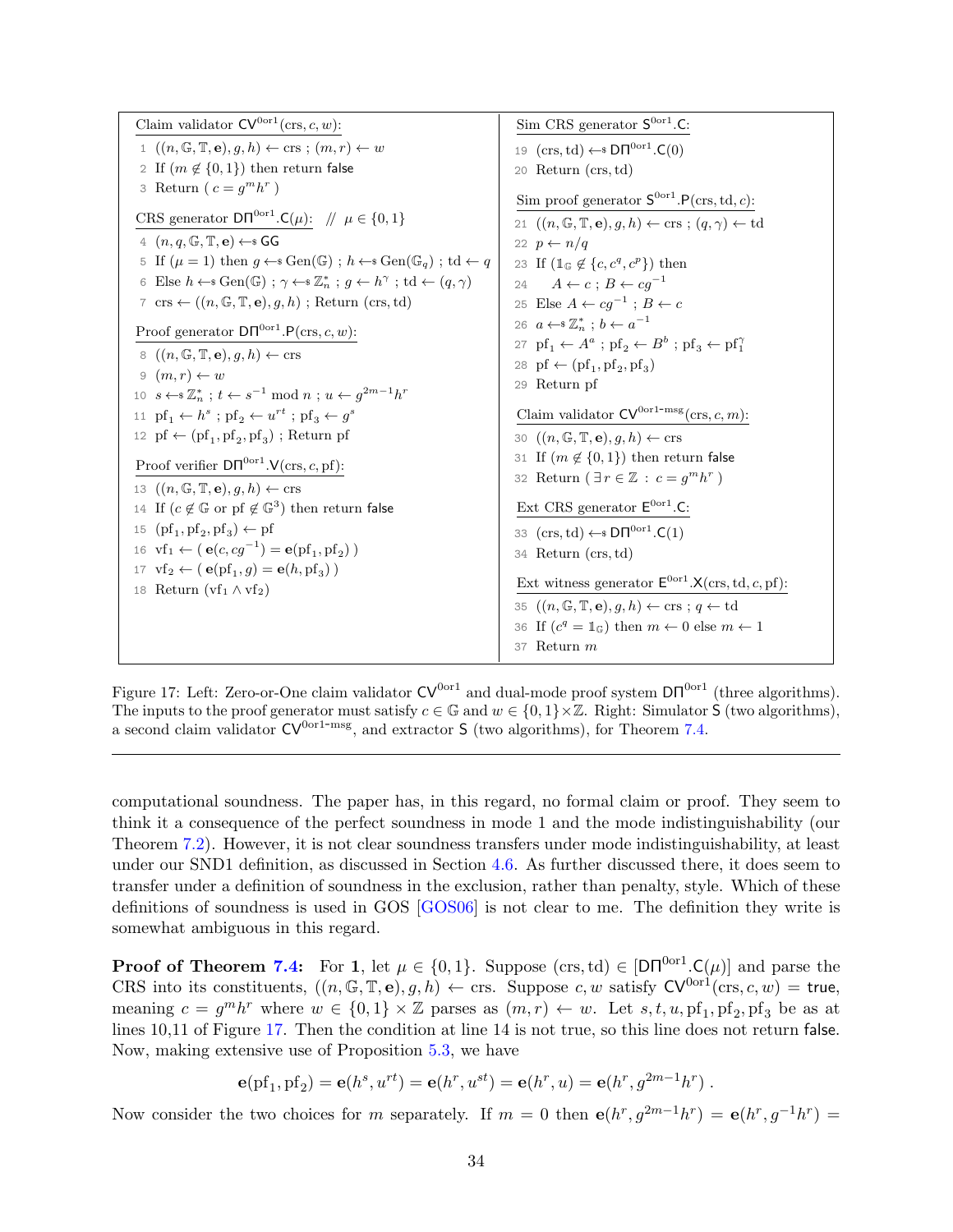<span id="page-34-0"></span>INIT():  $\#$  Games G<sub>0</sub>, G<sub>1</sub>, G<sub>2</sub> 1  $b \leftarrow s \{0, 1\}$ 2  $h \leftarrow s \text{Gen}(\mathbb{G})$ ;  $\gamma \leftarrow s \mathbb{Z}_n^*$ ;  $g \leftarrow h^{\gamma}$  $3 \text{ crs} \leftarrow ((n, \mathbb{G}, \mathbb{T}, \mathbf{e}), g, h)$ ; Return crs FIN $(b')$ : // Games G<sub>0</sub>, G<sub>1</sub>, G<sub>2</sub> 4 Return  $(b' = 1)$  $Pr(c, w)$ : // Game G<sub>0</sub> 5  $(m, r) \leftarrow w$ 6  $s \leftarrow s \mathbb{Z}_n^*$ 7  $t \leftarrow s^{-1} \mod n$ ;  $u \leftarrow g^{2m-1}h^r$  $\delta$  pf<sub>1</sub>  $\leftarrow$   $h^s$ ; pf<sub>2</sub>  $\leftarrow$   $u^{rt}$ ; pf<sub>3</sub>  $\leftarrow$   $g^s$  $9 \text{ pf} \leftarrow (\text{pf}_1, \text{pf}_2, \text{pf}_3)$ ; Return pf  $Pr(c, w)$ : // Game G<sub>1</sub> 10  $(m, r) \leftarrow w$ ;  $v \leftarrow \gamma m + r$ 11 If  $(v \notin \mathbb{Z}_n^*)$  then  $v \leftarrow \gamma(m-1) + r \quad \text{if} \quad v \in \mathbb{Z}_n^*$ 12  $a \leftarrow^* \mathbb{Z}_n^*$ ;  $s \leftarrow av$ 13  $t \leftarrow s^{-1} \mod n$ ;  $u \leftarrow g^{2m-1}h^r$ 14  $\text{pf}_1 \leftarrow h^s$ ;  $\text{pf}_2 \leftarrow u^{rt}$ ;  $\text{pf}_3 \leftarrow g^s$ 15 pf  $\leftarrow$  (pf<sub>1</sub>, pf<sub>2</sub>, pf<sub>3</sub>); Return pf  $Pr(c, w)$ : // Game G<sub>2</sub> 16  $(m, r) \leftarrow w$ ;  $v \leftarrow \gamma m + r$ 17 If  $(v \notin \mathbb{Z}_n^*)$  then  $v \leftarrow \gamma(m-1) + r \quad \text{if} \quad v \in \mathbb{Z}_n^*$ 18  $A \leftarrow c$ ;  $B \leftarrow cg^{-1}$ 19 If  $(c \notin Gen(\mathbb{G}))$  then  $A \leftarrow cg^{-1}$ ;  $B \leftarrow c$  //  $A \in Gen(\mathbb{G})$ 20  $a \leftarrow \mathscr{Z}_n^*$ ;  $b \leftarrow a^{-1}$ ;  $s \leftarrow av$ 21  $t \leftarrow s^{-1} \mod n$ ;  $u \leftarrow g^{2m-1}h^r$ 22  $\text{pf}_1 \leftarrow A^a$ ;  $\text{pf}_2 \leftarrow B^b$ ;  $\text{pf}_3 \leftarrow A^{a\gamma}$ 23 pf  $\leftarrow$  (pf<sub>1</sub>, pf<sub>2</sub>, pf<sub>3</sub>); Return pf

Figure 18: Games for proof of part 3 of Theorem [7.4.](#page-32-1)

 $e(c, cg^{-1})$ . Also if  $m = 1$  then  $e(h^r, g^{2m-1}h^r) = e(h^r, gh^r) = e(gh^r, h^r) = e(c, cg^{-1})$ . So in either case we have  $\mathbf{e}(\text{pf}_1, \text{pf}_2) = \mathbf{e}(c, cg^{-1})$ , meaning vf<sub>1</sub> = true at line 16. Also

$$
\mathbf{e}(h, \mathrm{pf}_3) = \mathbf{e}(h, g^s) = \mathbf{e}(h^s, g) = \mathbf{e}(\mathrm{pf}_1, g) ,
$$

so  $\text{vf}_2$  = true at line 17. So line 18 returns true.

For 2, let crs  $\in$  [ $\Pi_1$ .C] be the response to A's INIT query in game  $\mathbf{G}_{\Pi_1,\mathsf{T}\mathsf{C}}^{\text{snd1}}$  of Figure [5,](#page-16-0) and parse it as  $((n, \mathbb{G}, \mathbb{T}, e), g, h) \leftarrow \text{crs.}$  Let c, pf be a VF query of A. (The role of x in the game is played here by c.) Assume  $c \in \mathbb{G}$  and pf  $\in \mathbb{G}^3$ , for otherwise line 14 of Figure [17](#page-33-0) returns false and we are done, and parse pf as at line 15. Define  $f_g: \mathbb{G} \to \mathbb{T}$  by  $f_g(A) = e(A, g)$ . Assume vf<sub>1</sub> at line 16 is true, for otherwise game  $G_{\Pi_1,\textsf{TC}}^{\text{snd}1}$  does not set win to true. Then

$$
f_g(\text{pf}_1^q) = f_g(\text{pf}_1)^q = e(h, \text{pf}_3)^q = e(h^q, \text{pf}_3) = \mathbb{1}_{\mathbb{T}}.
$$

Proposition [5.3](#page-28-0) says that  $f_g$  is a group isomorphism, so it must be that  $pf_1^q = 1$ <sub>G</sub>. Now assume  $vf_2$ at line 17 is true, for otherwise game  $G_{\Pi_1, \text{CV}^{0 \text{or}1}}^{\text{snd}}$  does not set win to true. Then

$$
\mathbf{e}(c, cg^{-1})^q = \mathbf{e}(\text{pf}_1, \text{pf}_2)^q = \mathbf{e}(\text{pf}_1^q, \text{pf}_2) = \mathbf{e}(\mathbb{1}_{\mathbb{G}}, \text{pf}_2) = \mathbb{1}_{\mathbb{T}}.
$$

So condition 3 of Lemma [7.1](#page-31-1) is met. The Lemma now says that condition 1 is met as well, which means  $c \in \text{TrCl}_{\text{CV}^{0 \text{or} 1}}(\text{crs})$ . So game  $\mathbf{G}_{\Pi_1, \mathsf{TC}}^{\text{snd} 1}$  will not set win to true.

For 3, consider the games in Figure [18.](#page-34-0) Assume adversary A makes no trivial queries, so that any  $Pr(c, w)$  query satisfies  $CV^{0or1}(ers, c, w) = true$  —that is,  $c = g^m h^r \in \mathbb{G}$  where  $w = (m, r) \in$  $\{0,1\}\times\mathbb{Z}$ — allowing us to eliminate line 5 of game  $\mathbf{G}_{\Pi_0,\mathsf{CV}^{0\text{or}1},\mathsf{S}}^{\text{zk}}$ . Algorithms  $\Pi_0.\mathsf{C}$  and  $\mathsf{S}^{0\text{or}1}.\mathsf{C}$  create crs the same way, via  $DT^{0or1}$ . C(0), so the games do as well, retaining the trapdoor information q,  $\gamma$ . In game  $G_0$ , oracle PF computes its replies using  $DT^{0or1}$ . P, while in game  $G_2$  it does so using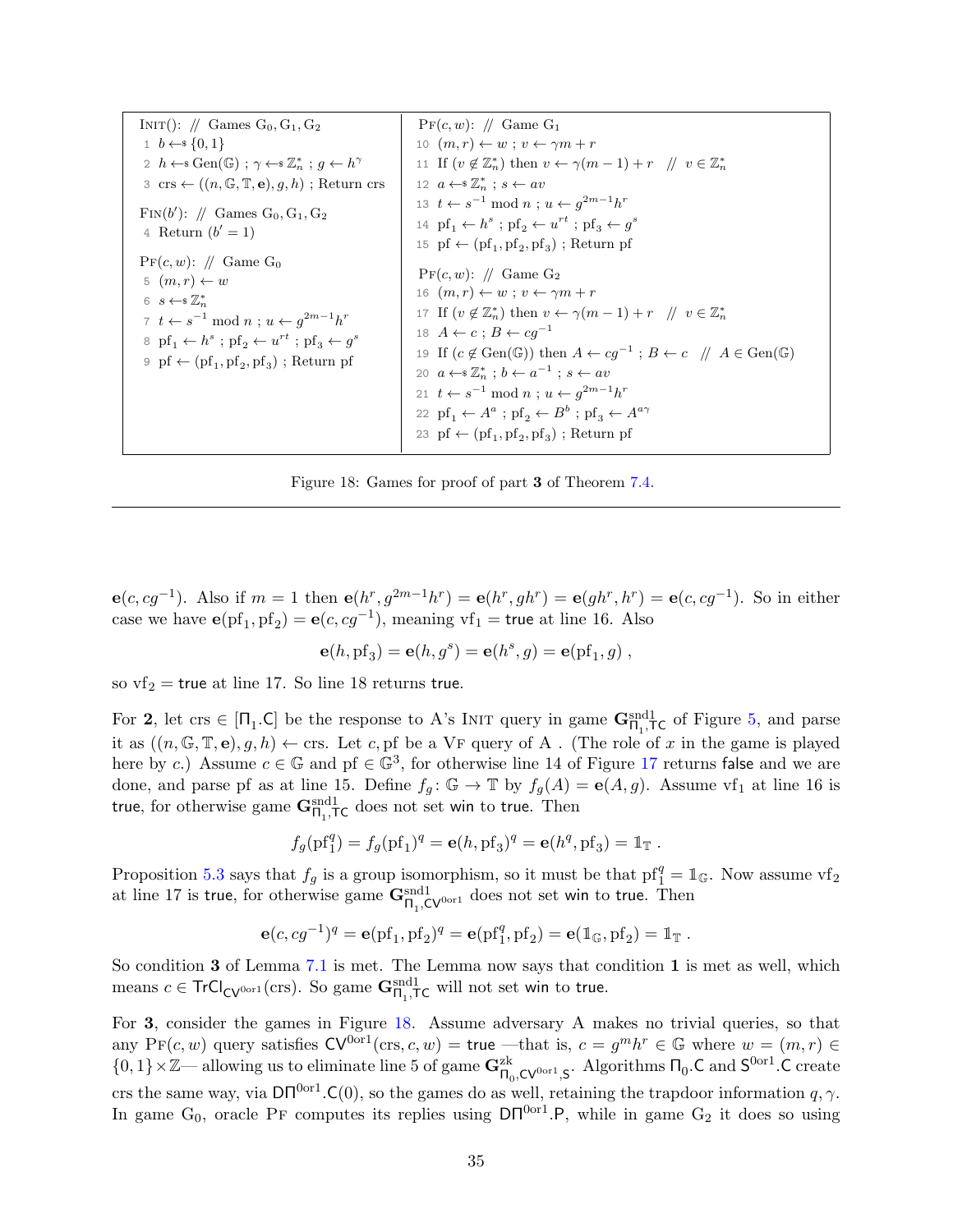<span id="page-35-1"></span> $\mathsf{S}^\mathrm{0or1}$ .P, so

$$
\begin{aligned} \mathbf{Adv}_{\Pi_0,CV^{0or1},S}^{2k}(A) &= \Pr[G_0(A)] - \Pr[G_2(A)] \\ &= (\Pr[G_0(A)] - \Pr[G_1(A)]) + (\Pr[G_1(A)] - \Pr[G_2(A)]) \; . \end{aligned}
$$

We claim that in  $G_1$ , either  $\gamma m + r \in \mathbb{Z}_n^*$  or  $\gamma (m-1) + r \in \mathbb{Z}_n^*$ , meaning either  $gcd(\gamma m + r, n) = 1$ or  $gcd(\gamma(m-1) + r, n) = 1$ . (Justifying this is left as an exercise.) This means v is always in  $\mathbb{Z}_n^*$ after line 11. So line 12 is equivalent to line 6 with regard to the distribution of s. (Why is it important for this that  $v \in \mathbb{Z}_n^*$ ? Thus  $Pr[G_0(A)] = Pr[G_1(A)]$ . To complete the proof we show that  $Pr[G_1(A)] = Pr[G_2(A)]$ . This is done by showing that  $(A^a, B^b, A^{a\gamma}) = (h^s, u^{rt}, g^s)$  in game G<sub>2</sub>. We consider two cases. The first is that  $c \in Gen(\mathbb{G})$ , which happens iff  $\gamma m + r \in \mathbb{Z}_n^*$ . Since  $g = h^{\gamma}$ , we have  $c = g^m h^r = h^{\gamma m+r} = h^v$ . So

$$
A^a = c^a = h^{av} = h^s.
$$

We show that  $B^b = u^{rt}$  by showing that the discrete logarithms of these quantities in base h are the same. In the following, arithmetic is modulo n, and we use the fact that  $m(m - 1) = 0$ , which is true because  $m \in \{0, 1\}$ :

$$
\begin{aligned} \mathrm{dlog}_{\mathbb{G},h}(B^b) &= b \cdot \mathrm{dlog}_{\mathbb{G},h}(cg^{-1}) = s^{-1}v \cdot \mathrm{dlog}_{\mathbb{G},h}(h^{\gamma(m-1)+r}) = tv(\gamma(m-1)+r) \\ &= (\gamma(m-1)+r)(\gamma m + r)t = (\gamma m + \gamma(m-1) + r)rt = (\gamma(2m-1)+r)rt \\ &= rt \cdot \mathrm{dlog}_{\mathbb{G},h}(h^{\gamma(2m-1)+r}) = rt \cdot \mathrm{dlog}_{\mathbb{G},h}(g^{2m-1}h^r) = \mathrm{dlog}_{\mathbb{G},h}(u^{rt}) \ .\end{aligned}
$$

Also

$$
A^{a\gamma} = c^{a\gamma} = h^{av\gamma} = g^{av} = g^s.
$$

The second case is that  $c \notin Gen(\mathbb{G})$ , which happens iff  $\gamma m + r \notin \mathbb{Z}_n^*$ . We have  $cg^{-1} = g^{m-1}h^r =$  $h^{\gamma(m-1)+r} = h^v$ . So

$$
A^a = (cg^{-1})^a = h^{av} = h^s.
$$

The other checks are left as an exercise.

Theorem [7.4](#page-32-1) covers the claims made in GOS [\[GOS06\]](#page-70-7). We now turn to some further claims that they don't make but we think can be established.

Theorem [7.5,](#page-35-0) below, says  $\Pi_1$  has perfect extractability for  $CV^{0or1-msg}$ , the alternative claim validator shown on the right in Figure [17,](#page-33-0) showing it is a proof of knowledge of the message underlying a ciphertext, even if not of the underlying randomness. This shows the value of establishing the proof of knowledge for a claim validator different from the main one, something that does not seem to explicitly be in the literature, at least to best of my (limited) knowledge. In particular [\[GOS06\]](#page-70-7) has no claim about the "Zero-or-One" system being a proof of knowledge, possibly because it isn't for  $CV^{0or1}$ . (They do show the proof of knowledge property for their circuit-satisfiability system, which we will get to in a bit.)

<span id="page-35-0"></span>**Theorem 7.5** Let GG be a group generator. Let  $DT^{0or1}$  be the associated zero-or-one dual-mode proof system, and  $CV^{0 \text{or} 1}$ ,  $CV^{0 \text{or} 1-\text{msg}}$  the associated claim validators, as per the left of Figure [17.](#page-33-0) Let  $TC = TrCl_{CV^{0or1}} = TrCl_{CV^{0or1-msg}}$  be the true-claim language common to both claim validators. Let  $\Pi_1, \Pi_0$  be the proof systems induced by  $\mathsf{D}\Pi^{0\text{or}1}$ . Then:

1.  $\Pi_1$  satisfies perfect extractability for  $CV^{0 \text{or} 1-\text{msg}}$  relative to the extractor  $E^{0 \text{or} 1}$  shown on the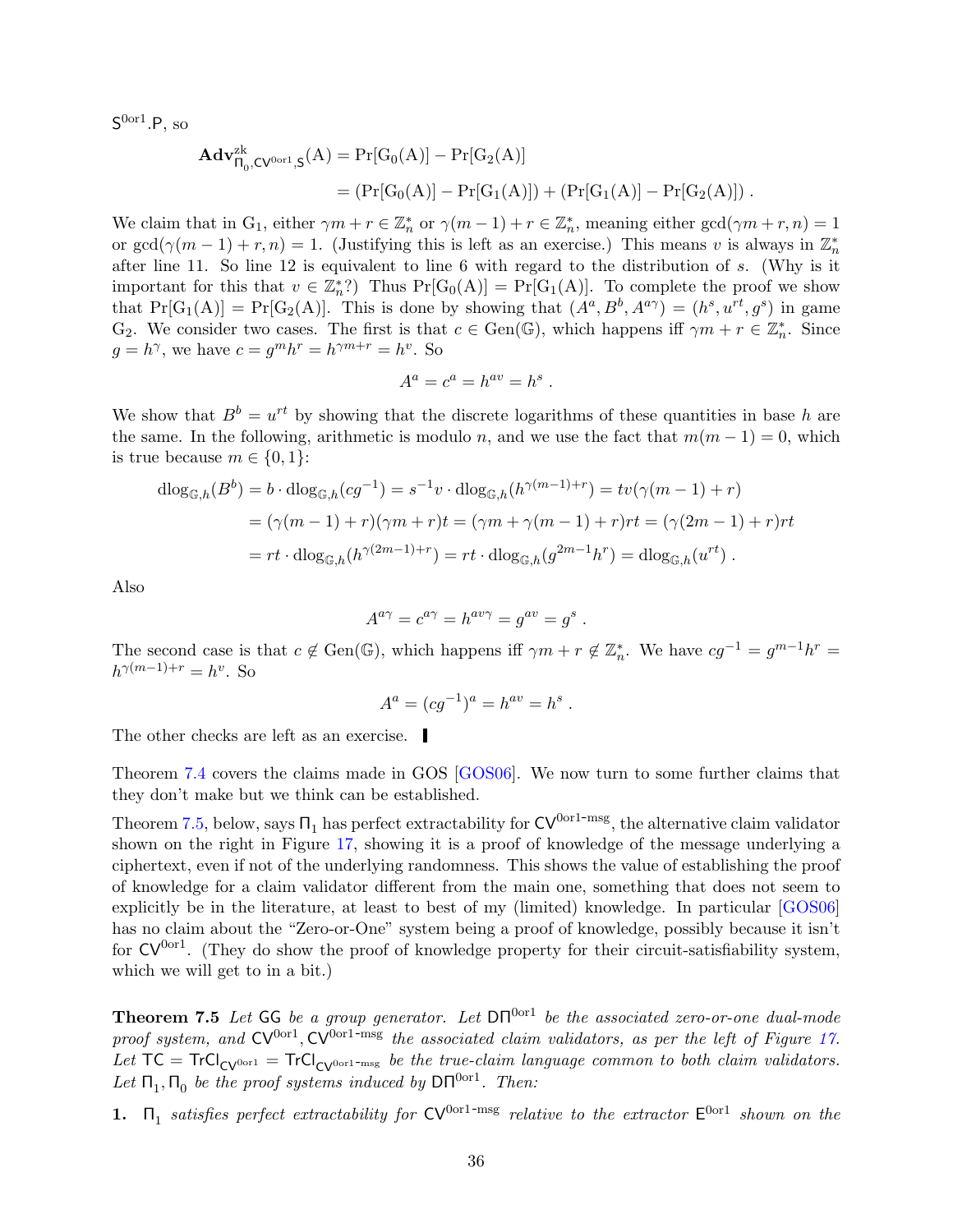<span id="page-36-2"></span><span id="page-36-1"></span>Claim validator  $CV^{cs}(ers, C, w)$ : 1  $((n, \mathbb{G}, \mathbb{T}, \mathbf{e}), g, h) \leftarrow \text{crs} ; (m, r) \leftarrow w$ 2  $w \leftarrow Ev(C, w)$ 3 Return ( $w[ C. \ln + C. G t ] = 1$ ) CRS generator  $DT^{cs}.C(\mu)$ :  $\pi \in \{0, 1\}$ 4  $(n, q, \mathbb{G}, \mathbb{T}, e) \leftarrow$  GG 5 If  $(\mu = 1)$  then  $g \leftarrow s \text{Gen}(\mathbb{G})$ ;  $h \leftarrow s \text{Gen}(\mathbb{G}_q)$ ; td  $\leftarrow q$ 6 Else  $h \leftarrow s \text{Gen}(\mathbb{G})$ ;  $\gamma \leftarrow s \mathbb{Z}_n^*$ ;  $g \leftarrow h^{\gamma}$ ;  $\text{td} \leftarrow (q, \gamma)$ 7 crs  $\leftarrow ((n, \mathbb{G}, \mathbb{T}, \mathbf{e}), q, h)$ ; Return (crs, td) Proof generator  $DT^{cs}.P(crs, C, w)$ : 8  $((n, \mathbb{G}, \mathbb{T}, \mathbf{e}), g, h) \leftarrow \text{crs}$  $9 \text{ } m \leftarrow \text{Ev}(\textsf{C},w)$ ;  $\ell \leftarrow \textsf{C}.\textsf{In} + \textsf{C}.\textsf{Gt}$ 10  $c[\ell] \leftarrow g : r[\ell] \leftarrow 0$ 11 For  $i = 1, ..., \ell - 1$  do 12  $\boldsymbol{r}[i] \leftarrow \mathbb{\scriptstyle{S}} \ \mathbb{Z}_{n}^* \ ; \ \boldsymbol{c}[i] \leftarrow g^{\boldsymbol{m}[i]} h^{\boldsymbol{r}[i]}$ 13  $\boldsymbol{p}[i] \leftarrow \text{\$D\Pi}^{0 \text{or} 1} . \text{P}(\text{crs}, c[i], (\boldsymbol{m}[i], \boldsymbol{r}[i]))$ 14 For  $G = C \cdot \ln{1 + 1, \ldots, \ell}$  do 15  $m \leftarrow \text{NAND}(\boldsymbol{w}[\textsf{C}.11(\textsf{G})], \boldsymbol{w}[\textsf{C}.12(\textsf{G})]$ 16  $c \leftarrow c[\textsf{C}.11(\textsf{G})] \cdot c[\textsf{C}.12(\textsf{G})] \cdot c[\textsf{G}]^2 \cdot g^{-2}$ 17  $r \leftarrow r[\text{C}.11(\text{G})] + r[\text{C}.12(\text{G})] + 2r[\text{G}]$ 18  $\mathbf{p}[\ell + \mathbf{G}] \leftarrow \text{SD}\Pi^{0 \text{or}1}.\mathsf{P}(\text{crs}, c, (m, r))$ 19 Return  $(c, p)$ Proof verifier  $DT^{cs}.V(\text{crs}, \mathsf{C}, (\mathbf{c}, \mathbf{p}))$ : 20  $((n, \mathbb{G}, \mathbb{T}, \mathbf{e}), g, h) \leftarrow \text{crs}$ ;  $\ell \leftarrow \text{C}.\text{In} + \text{C}.\text{Gt}$ 21  $\mathbf{v}[\ell] \leftarrow (\mathbf{c}[\ell] = g)$ 22 For  $i = 1, ..., \ell - 1$  do 23  $\mathbf{v}[i] \leftarrow \mathsf{D}\mathsf{\Pi}^{\mathrm{0or1}}.\mathsf{V}(\mathrm{crs},\mathbf{c}[i],\mathbf{p}[i])$ 24 For  $\mathtt{G} = \mathtt{C}.\mathtt{In} + 1,\ldots,\ell$  do 25  $c \leftarrow c[\mathsf{C}.11(\mathsf{G})] \cdot c[\mathsf{C}.12(\mathsf{G})] \cdot c[\mathsf{G}]^2 \cdot g^{-2}$ 26  $\boldsymbol{v}[\ell + \mathsf{G}] \leftarrow \mathsf{D}\mathsf{\Pi}^{\mathrm{Oor1}}.\mathsf{V}(\mathrm{crs}, c, \boldsymbol{p}[\mathsf{G}])$ 27 Return ( $\forall i : v[i] = \text{true}$ ) Sim CRS generator  $S^{cs}$ .C: 28  $(crs, td) \leftarrow SDT^{cs}.C(0)$ 29 Return (crs,td) Sim proof generator  $S^{cs}.P(\text{crs},\text{td},\text{C})$ : 30  $((n, \mathbb{G}, \mathbb{T}, \mathbf{e}), g, h) \leftarrow \text{crs}$ ;  $(q, \gamma) \leftarrow \text{td}$ 31  $\ell \leftarrow C.\ln + C.Gt$ 32  $\mathbf{w}[\ell] \leftarrow 1$ ;  $\mathbf{c}[\ell] \leftarrow g$ 33 For  $i = 1, ..., \ell - 1$  do 34  $\bm{w}[i] \leftarrow 0~;~\bm{r}[i] \leftarrow$ s $\mathbb{Z}_n^*~;~\bm{c}[i] \leftarrow g^{\bm{w}[i]}h^{\bm{r}[i]}$ 35  $\boldsymbol{p}[i] \leftarrow \$ \mathsf{S}^{\mathrm{Oor1}}.\mathsf{P}(\mathrm{crs},\mathrm{td},\boldsymbol{c}[i])$ 36 For  $G = C \cdot \ln{1 + 1, \ldots, \ell}$  do 37  $c \leftarrow c[\textsf{C}.11(\textsf{G})] \cdot c[\textsf{C}.12(\textsf{G})] \cdot c[\textsf{G}]^2 \cdot g^{-2}$ 38  $p[\ell + G] \leftarrow s \mathsf{S}^{0 \text{or} 1} . \mathsf{P}(\text{crs}, \text{td}, c)$ 39 Return  $(c, p)$ Ext CRS generator  $E^{cs}$ .C: 40  $(crs, td) \leftarrow SDT^{cs}.C(1)$ 41 Return (crs,td) Ext witness generator  $E^{cs}.X(crs, td, C, (c, p))$ : 42  $((n, \mathbb{G}, \mathbb{T}, \mathbf{e}), g, h) \leftarrow \text{crs}$ 43 For  $i = 1, ..., C$ . In do 44  $w[i] \leftarrow \mathsf{E}^{0 \text{or} 1} . \mathsf{X}(\text{crs}, \text{td}, \mathbf{c}[i], \mathbf{p}[i])$ 45 Return w

Figure 19: Left: Circuit satisfiability claim validator CV<sup>cs</sup> and dual-mode proof system DΠ<sup>cs</sup> (three algorithms). The inputs to the proof generator are a circuit C and an assignment  $w \in \{0,1\}^{\mathsf{C}.\mathsf{In}}$  to its variables. Right: Simulator S (two algorithms) and extractor S (two algorithms), for Theorem [7.7.](#page-37-0)

right of Figure [17:](#page-33-0)  $\mathbf{Adv}^{\text{xt1}}_{\Pi_1,\mathsf{CV}^{\text{0or1-msg}},\mathsf{E}^{\text{0or1}}}(A) = 0$  for all adversaries A.

Now we turn to the circuit-satisfiability proof system from [\[GOS06\]](#page-70-7). It reduces to the zero-or-one system via the following Lemma.

<span id="page-36-0"></span>**Lemma 7.6** [\[GOS06\]](#page-70-7) Let  $b_0, b_1, b_2 \in \{0, 1\}$ . Then

$$
b_2 = \text{NAND}(b_0, b_1)
$$
 iff  $b_0 + b_1 + 2b_2 - 2 \in \{0, 1\}$ .

**Proof of Lemma [7.6:](#page-36-0)** The table below enumerates all possible values of  $b_0, b_1, b_2$  and for each,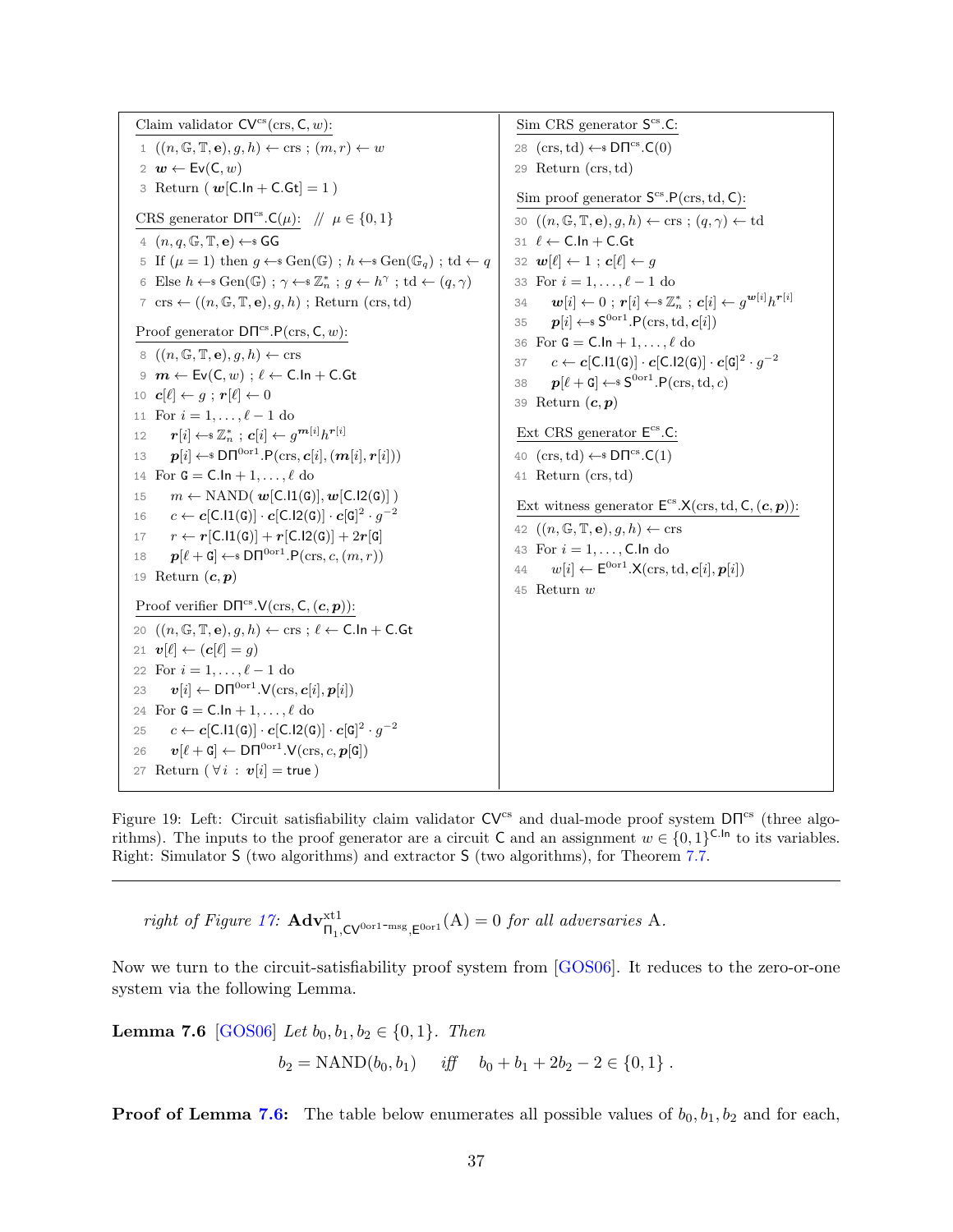| $b_0$ | b <sub>1</sub> | $b_2$ | NAND $(b_0, b_1)$   $b_0 + b_1 + 2b_2 - 2$ |
|-------|----------------|-------|--------------------------------------------|
|       |                |       | $-2$                                       |
|       |                |       |                                            |
|       |                |       |                                            |
|       |                |       |                                            |
|       |                |       |                                            |
|       |                |       |                                            |
|       |                |       |                                            |
|       |                |       | າ                                          |

computes both NAND( $b_0$ ,  $b_1$ ) and  $b_0 + b_1 + 2b_2 - 2$ .

The claim of the lemma can be verified from the table.

Consider a circuit that is a single NAND gate. Its input wires are 1, 2 and its output wire is 3. The prover has an assignment  $w \in \{0,1\}^2$  to the inputs and wants to create a correct encrypted version of the gate. The prover will annotate each wire with a ciphertext:

$$
c[1] = g^{w[1]}h^{r_1}
$$
  

$$
c[2] = g^{w[2]}h^{r_2}
$$
  

$$
c[3] = g^{w[3]}h^{r_3}
$$
,

where  $w[3] = \text{NAND}(w[1], w[2])$  and the prover picks  $r_1, r_2, r_3 \leftarrow \mathbb{Z}_n^*$ . Using the zero-or-one system, the prover proves in zero-knowledge that the messages underlying the three ciphertexts are bits. (Thus, the value of the bits is not revealed.) Let  $p[1], p[2], p[3]$  denote these three proofs, each constructed by running the prover of Figure [17.](#page-33-0) Now the prover will also prove that the bit underlying  $c[3]$  is indeed the NAND of the bits underlying the other two ciphertexts. According to Lemma [7.6,](#page-36-0) it needs to show that  $x = w[1] + w[2] + 2w[3] - 2 \in \{0, 1\}$ . It forms the ciphertext

$$
c = \mathbf{c}[1] \cdot \mathbf{c}[2] \cdot \mathbf{c}[3]^2 \cdot g^{-2} = g^{w[1] + w[2] + 2w[3] - 2} h^{r_1 + r_2 + 2r_3} = g^x h^r
$$

where  $r \leftarrow r_1 + r_2 + 2r_3$ . Now it uses the zero-or-one system to generate a proof  $p[4]$  that c encrypts either a 0 or a 1. The proof that it outputs is  $(c, p)$ .

Again we cast it as a dual-mode proof system. The full system, and the associated claim validator, are on the left in Figure [19.](#page-36-1)

<span id="page-37-0"></span>**Theorem 7.7** Let GG be a group generator. Let  $DT^{cs}$  be the circuit satisfiability dual-mode proof system, and CV<sup>cs</sup> the associated claim validator, as per the left of Figure [19.](#page-36-1) Let  $TC = TrCl_{CV}$ <sup>cs</sup> be the true-claim language associated to  $CV^{cs}$ . Let  $\Pi_1, \Pi_0$  be the proof systems induced by  $DT^{cs}$ . Then:

- **1.**  $\Pi_1$  and  $\Pi_0$  satisfy perfect completeness for  $CV^{cs}$
- **2.**  $\Pi_1$  satisfies perfect soundness for  $TC: \text{Adv}_{\Pi_1,TC}^{\text{snd}}(A) = 0$  for all adversaries A.
- **3.**  $\Pi_0$  satisfies perfect zero knowledge for  $CV^{cs}$  relative to the simulator  $S^{cs}$  shown on the right of Figure [17:](#page-33-0)  $\mathbf{Adv}_{\Pi_0,\mathbf{CV}^{\text{cs}},\mathbf{S}^{\text{cs}}}(A) = 0$  for all adversaries A.
- **4.**  $\Pi_1$  satisfies perfect extractability for  $CV^{cs}$  relative to the extractor  $E^{cs}$  shown on the right of Figure [17:](#page-33-0)  $\mathbf{Adv}_{\Pi_1,\mathbf{CV}^{\mathrm{cs}},\mathbf{E}^{\mathrm{cs}}}(A) = 0$  for all adversaries A.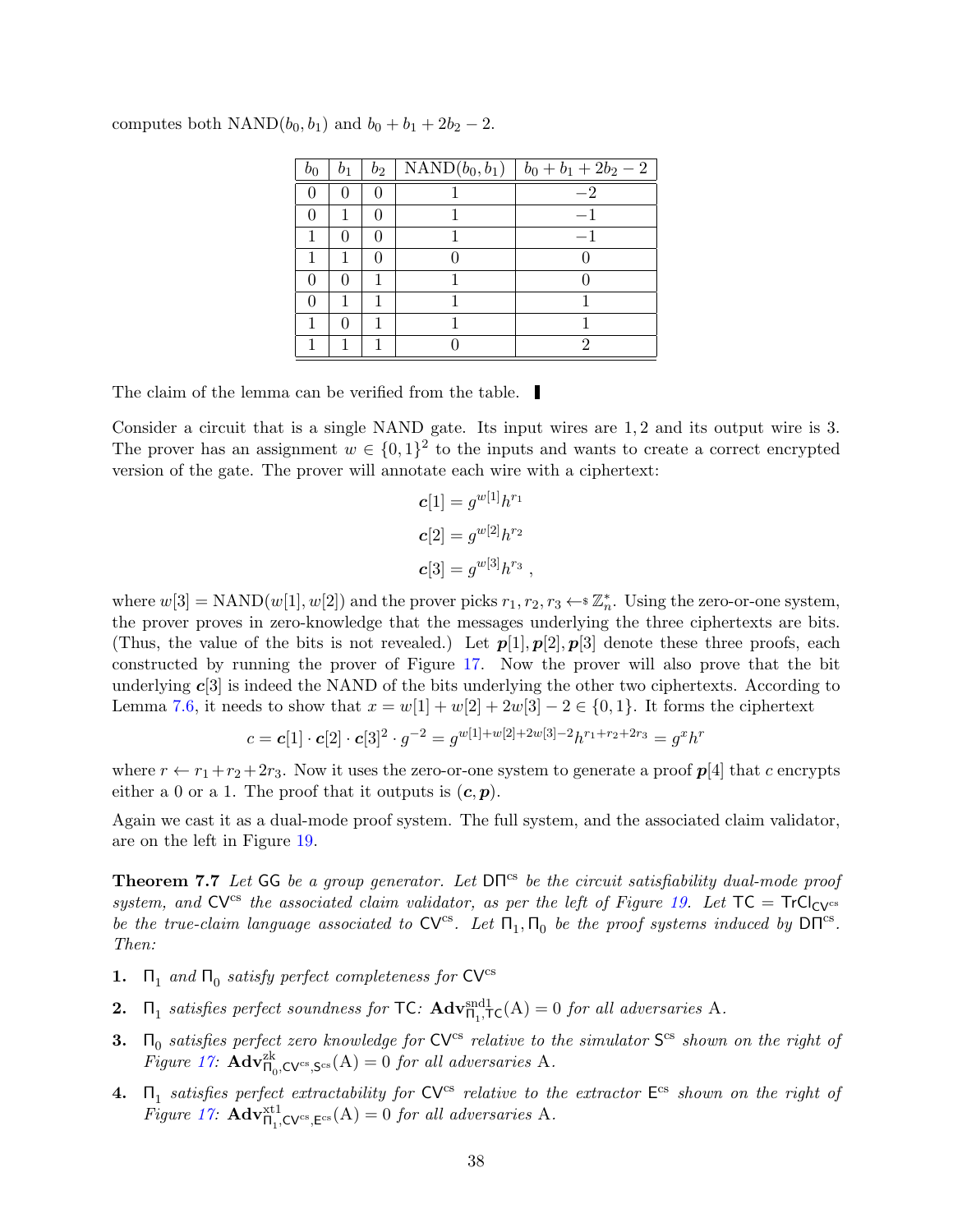<span id="page-38-5"></span><span id="page-38-3"></span>

| Game $G_{\text{DC}}^{\text{uf}}$                                   | Game $\mathbf{G}_{\text{DS}}^{\text{suf}}$                                    |
|--------------------------------------------------------------------|-------------------------------------------------------------------------------|
| $INT()$ :                                                          | INT():                                                                        |
| $(sk, vk) \leftarrow$ DS.K; Return vk                              | $1$ $(sk, vk) \leftarrow$ DS.K; Return vk                                     |
| $SIGN(m)$ :                                                        | $SIGN(m)$ :                                                                   |
| 2 $\sigma \leftarrow$ DS.S(sk, vk, m); $S \leftarrow S \cup \{m\}$ | 2 $\sigma \leftarrow$ DS.S(sk, vk, m); $S \leftarrow S \cup \{(m, \sigma)\}\$ |
| 3 Return $\sigma$                                                  | 3 Return $\sigma$                                                             |
| $\text{Fin}(m, \sigma)$ :                                          | $\text{Fin}(m, \sigma)$ :                                                     |
| 4 vf $\leftarrow$ DS.V(vk, $m, \sigma$ )                           | 4 vf $\leftarrow$ DS.V(vk, $m, \sigma$ )                                      |
| Return ( vf and $(m \notin S)$ )                                   | Return ( vf and $((m, \sigma) \notin S)$ )                                    |
| 5                                                                  | 5                                                                             |

Figure 20: Games defining UF and SUF security of a signature scheme DS.

### <span id="page-38-0"></span>8 Signatures from NIZKs

We explore different ways to build a signature scheme from a NIZK proof system. Depending on the strength assumed from the NIZK, we have different constructions that make different assumptions beyond the NIZK.

#### <span id="page-38-1"></span>8.1 Signature definitions

A (digital) signature scheme DS specifies algorithms for key-generation, signing and verifying, as follows. Via  $(s_k, vk) \leftarrow$  DS.K, the signer generates a secret signing key sk and public verification key vk. Via  $\sigma \leftarrow sDS.S(\mathrm{sk}, \mathrm{vk}, m)$ , the signer generates a signature of a message  $m \in \{0, 1\}^*$ . Via vf  $\leftarrow$  DS.V(vk,  $m, \sigma$ ), the verifier deterministically generates a boolean decision as to the validity of  $\sigma$ . Correctness requires that  $DS.V(vk, m, \sigma) =$  true for all  $\sigma \in [DS.S(sk, vk, m)]$ , all  $(sk, vk) \in [DS.K]$  and all  $m \in \{0,1\}^*$ .

The security metrics for a signature scheme are unforgeability (UF) [\[GMR88\]](#page-70-9) and strong unforge-ability (SUF). The games are in Figure [20.](#page-38-3) We let  $\mathbf{Adv}_{\mathsf{DS}}^{\text{uf}}(A) = \Pr[\mathbf{G}_{\mathsf{DS}}^{\text{uf}}(A)]$  and  $\mathbf{Adv}_{\mathsf{DS}}^{\text{suf}}(A) =$  $Pr[\mathbf{G}_{\text{DS}}^{\text{suf}}(A)]$  be the corresponding advantages of adversary A. The following says that SUF security implies UF security.

<span id="page-38-4"></span>Proposition 8.1 Let DS be a signature scheme and A an adversary. Then

$$
\mathbf{Adv}_{\mathsf{DS}}^{\text{uf}}(A) \leq \mathbf{Adv}_{\mathsf{DS}}^{\text{suf}}(A) .
$$

Exercise 8.2 Prove Proposition [8.1.](#page-38-4)

Exercise 8.3 Show by counter-example that UF does not imply SUF.

### <span id="page-38-2"></span>8.2 Construction from ZK+XT2

Let  $F: \{0,1\}^{F,kl} \times F.D \rightarrow \{0,1\}^*$  be a family of functions that we assume is one-way as defined in Section [3,](#page-8-0) and let CV be the claim validator of Figure [21.](#page-39-0) Let  $\Pi$  be a proof system that satisfies (completeness and) zkxt for  $CV$ . Let  $DS_1$  be the signature scheme whose algorithms are shown in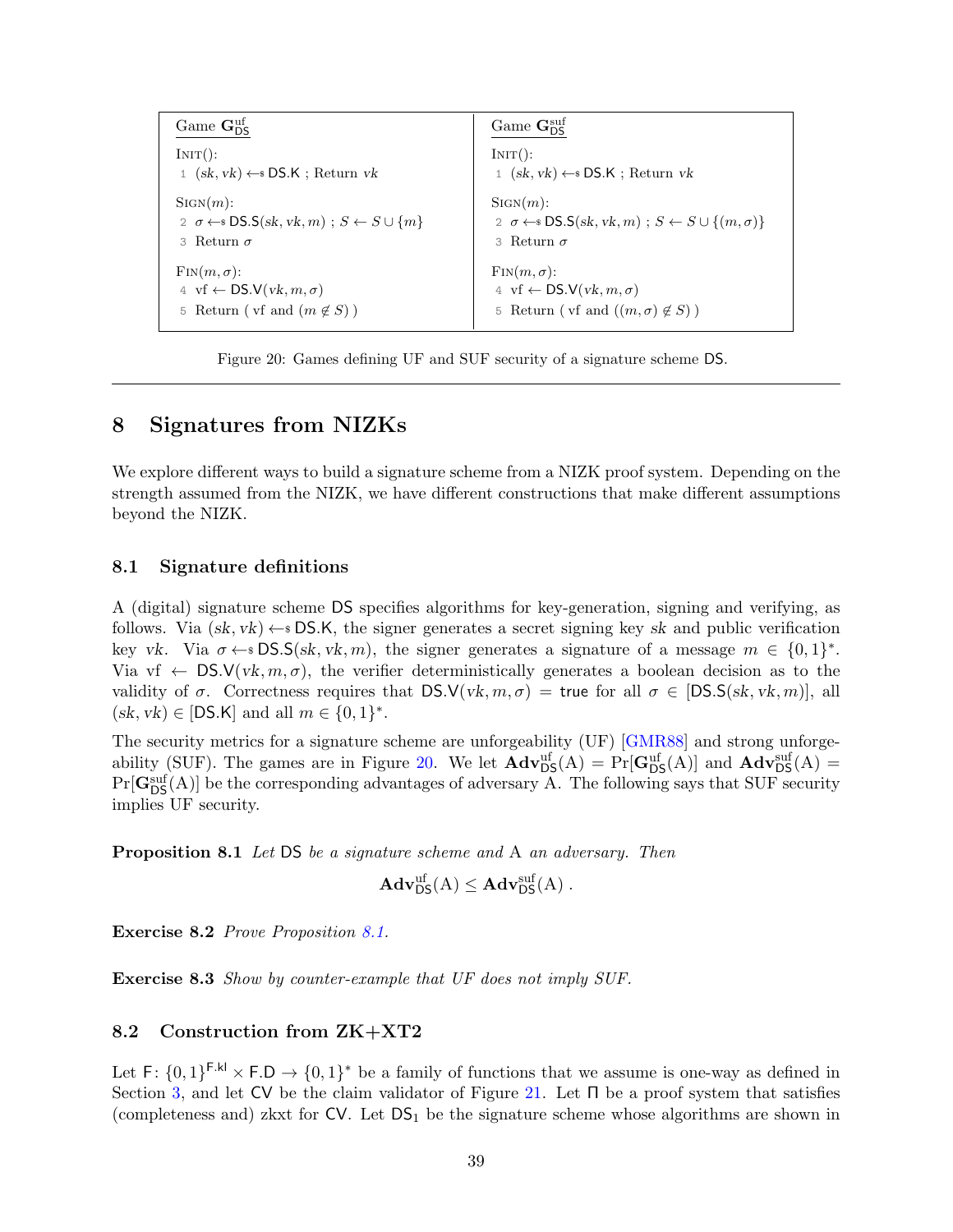<span id="page-39-2"></span><span id="page-39-0"></span>

| Claim validator $CV(crs, (K, Y, m), X')$ :                                                                                                                                                                                                                                                                                                                                                                       | Adversary $A_{ow}$ :                                                                                                                                                                                                                                                                                                                                                                                                                                                                    |  |  |
|------------------------------------------------------------------------------------------------------------------------------------------------------------------------------------------------------------------------------------------------------------------------------------------------------------------------------------------------------------------------------------------------------------------|-----------------------------------------------------------------------------------------------------------------------------------------------------------------------------------------------------------------------------------------------------------------------------------------------------------------------------------------------------------------------------------------------------------------------------------------------------------------------------------------|--|--|
| 1 Return $(F(K, X') = Y)$                                                                                                                                                                                                                                                                                                                                                                                        | 1 $(cxs, td) \leftarrow$ S.C; $(K, Y) \leftarrow$ G <sub>F</sub> <sup>ow</sup> .INIT; $vk \leftarrow (crs, Y)$<br>2 $\,A_{ds}^{\rm INT, SIGN,FIN}\,$                                                                                                                                                                                                                                                                                                                                    |  |  |
| Key-generation algorithm $DS_1.K$ :<br>2 $K \leftarrow \{0,1\}^{\text{F.kl}}$<br>$3 \text{ } sk \leftarrow * F.D ; Y \leftarrow F(K, sk)$<br>$4 \text{ crs} \leftarrow \text{*} \Pi \cdot C; vk \leftarrow (crs, Y)$<br>5 Return $(sk, vk)$<br>Signing algorithm $DS_1.S(sk, vk, m)$ :<br>$6(K,Y) \leftarrow vk$<br>7 $\sigma \leftarrow \in \mathsf{fl}.\mathsf{P}(\text{crs},(K,Y,m),sk)$<br>8 Return $\sigma$ | INIT:<br>3 Return vk<br>$SIGN(m)$ :<br>$\leq \sigma \leftarrow$ S.P(crs, td, $(K, Y, m)$ ); Return $\sigma$<br>$\text{Fin}(m, \sigma)$ :<br>$5\ X' \leftarrow \mathsf{S}.\mathsf{X}(\text{crs},\text{td},(K,Y,m),\sigma)$<br>6 $\mathbf{G}_{\mathsf{F}}^{\mathrm{ow}}$ . $\mathrm{Fin}(X')$                                                                                                                                                                                             |  |  |
| Verifying algorithm $DS_1.V(vk, m, \sigma)$ :<br>$9(K,Y) \leftarrow vk$<br>10 Return $\Pi.\mathsf{V}(\text{crs},(K,Y,m),\sigma)$                                                                                                                                                                                                                                                                                 | Adversary $A_{z k x t}$ :<br>1 crs $\leftarrow$ $\mathbf{G}_{\Pi,CVS}^{zkxt}$ . INIT<br>2 $K \leftarrow \{0,1\}^{\mathsf{F}.\mathsf{kl}}$ ; sk $\leftarrow \mathsf{F}.\mathsf{D}$ ; $Y \leftarrow \mathsf{F}(K,\mathrm{sk})$ ; vk $\leftarrow$ (crs, Y)<br>3 $A_{ds}^{Init,Sign,Fin}$<br>INIT:<br>4 Return vk<br>$SIGN(m)$ :<br>5 $\sigma \leftarrow \mathbb{S}$ G <sub>ILCV.S</sub> .P <sub>F</sub> ( $(K, Y, m)$ , sk)<br>6 $S \leftarrow S \cup \{(m, \sigma)\}\;$ ; Return $\sigma$ |  |  |
|                                                                                                                                                                                                                                                                                                                                                                                                                  | $\text{Fin}(m, \sigma)$ :<br>7 vf $\leftarrow \Pi.\mathsf{V}(\text{crs},(K,Y,m),\sigma)$<br>8 If ((vf = false) or $((m, \sigma) \in S)$ ) then $\mathbf{G}_{\Pi,\mathsf{CV},\mathsf{S}}^{\text{zkxt}}$ . FIN(0)<br>$9 \text{ ex} \leftarrow \mathbf{G}_{\Pi, CV, S}^{\text{zkxt}}$ . $\text{Ex}((K, Y, m), \sigma)$<br>10 If (ex) then $b' \leftarrow 1$ else $b' \leftarrow 0$<br>11 $\mathbf{G}_{\Pi,\text{CV},\text{S}}^{\text{zkxt}}$ . $\text{FIN}(b')$                            |  |  |

Figure 21: Left: Signature scheme  $DS_1$ . Right: Adversaries for Theorem [8.4.](#page-39-1)

Figure [21.](#page-39-0) Theorem [8.4](#page-39-1) says that  $DS_1$  is SUF secure. This shows that if we have a NIZK that meets the joint ZKXT notion (which is equivalent to ZK+XT2) then it is easy to build a secure signature scheme.

The theorem statement, being concrete, does not have language of the form above with regard to F, Π and what is assumed about them. The one-wayness assumption on F emerges in the term involving the ow-advantage of  $A_{ow}$  in Equation [\(6\)](#page-40-0). The ZKXT is captured by assuming a simulator S, the zkxt-advantage of an adversary  $A_{z k x t}$  relative to it, showing up again in Equation  $(6)$ , being viewed as small.

This construction is from [\[DHLW10,](#page-69-10) [BMT14\]](#page-69-11). The proofs there used ZK and XT2 separately. Our proof from ZKXT simplifies the prior ones.

<span id="page-39-1"></span>In the Theorem statement,  $T(A)$  refers to the running time of an algorithm A.

**Theorem 8.4** Let  $F: \{0,1\}^{F,kl} \times F.D \rightarrow \{0,1\}^*$  be a family of functions and let CV be the claim validator of Figure [21.](#page-39-0) Let  $\Pi$  be a proof system and  $S$  a simulator for it. Let  $DS_1$  be the signature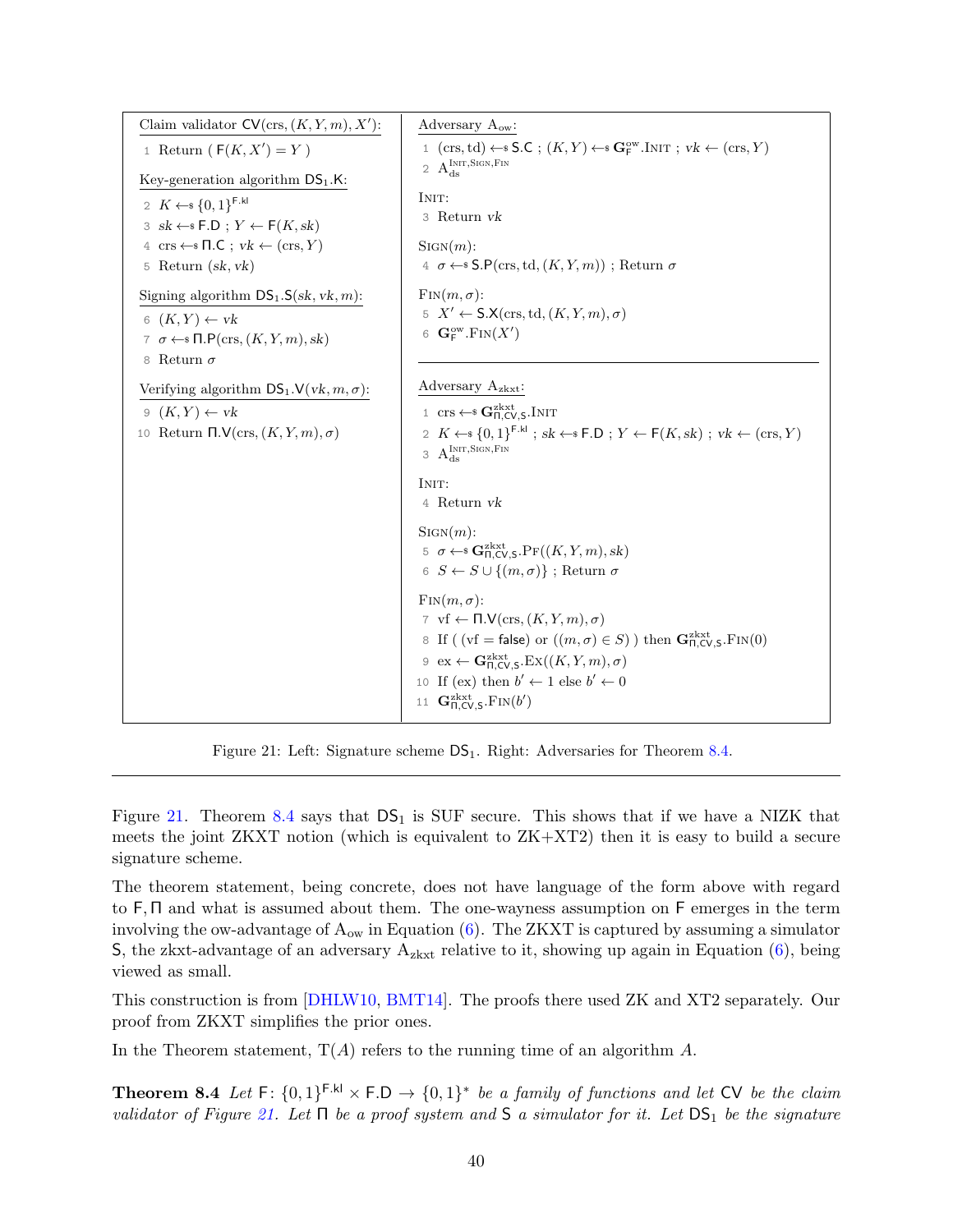<span id="page-40-1"></span>

| Game $G_0$                                                                                                                                   | $Game G_1$                                                                                                                                                                                                                                                                              |
|----------------------------------------------------------------------------------------------------------------------------------------------|-----------------------------------------------------------------------------------------------------------------------------------------------------------------------------------------------------------------------------------------------------------------------------------------|
| INT():                                                                                                                                       | INT():                                                                                                                                                                                                                                                                                  |
| $1 K \leftarrow \{0,1\}^{\mathsf{F.kl}}$ ; sk $\leftarrow \{F.D : Y \leftarrow \mathsf{F}(K, sk)$                                            | 1 $K \leftarrow \{0,1\}^{\mathsf{F}.\mathsf{kl}}$ ; sk $\leftarrow \{F.D : Y \leftarrow \mathsf{F}(K, sk)$                                                                                                                                                                              |
| 2 $\mathrm{crs} \leftarrow \mathrm{s} \Pi \cdot C$                                                                                           | 2 $(crs, td) \leftarrow$ S.C                                                                                                                                                                                                                                                            |
| $3 \, \text{vk} \leftarrow (\text{crs}, Y)$ ; Return vk                                                                                      | $3 \, \text{vk} \leftarrow (\text{crs}, Y)$ ; Return vk                                                                                                                                                                                                                                 |
| $SIGN(m)$ :                                                                                                                                  | $SIGN(m)$ :                                                                                                                                                                                                                                                                             |
| $\leq \sigma \leftarrow \mathcal{F} \Pi.\mathsf{P}(\text{crs},(K,Y,m),sk)$                                                                   | 4 $\sigma \leftarrow$ S.P(crs, td, $(K, Y, m)$ )                                                                                                                                                                                                                                        |
| $5 S \leftarrow S \cup \{(m, \sigma)\}\;$ ; Return $\sigma$                                                                                  | $5 S \leftarrow S \cup \{(m, \sigma)\}\;$ ; Return $\sigma$                                                                                                                                                                                                                             |
| $\text{Fin}(m, \sigma)$ :<br>6 vf $\leftarrow \Pi.\mathsf{V}(\text{crs}, (K, Y, m), \sigma)$<br>7 Return ( vf and $((m, \sigma) \notin S)$ ) | $\text{Fin}(m, \sigma)$ :<br>6 vf $\leftarrow \Pi.\mathsf{V}(\text{crs},(K,Y,m),\sigma)$<br>7 If ( $(vf = false)$ or $((m, \sigma) \in S)$ ) then return false<br>$\mathcal{S} \ X' \leftarrow \mathsf{S}.\mathsf{X}(\text{crs},\text{td},(K,Y,m),\sigma)$<br>9 Return $(F(K, X') = Y)$ |

<span id="page-40-0"></span>Figure 22: Games for proof of Theorem [8.4.](#page-39-1)

scheme whose algorithms are shown in Figure [21.](#page-39-0) Let  $A_{ds}$  be an adversary making q queries to its SIGN oracle. Then we can construct adversaries  $A_{ow}$  and  $A_{z k x t}$  (shown explicitly in Figure [21\)](#page-39-0) such that

$$
\mathbf{Adv}_{\mathsf{DS}_1}^{\text{suf}}(A_{\text{ds}}) \leq \mathbf{Adv}_{\mathsf{F}}^{\text{ow}}(A_{\text{ow}}) + \mathbf{Adv}_{\mathsf{\Pi},\mathsf{CV},\mathsf{S}}^{\text{zkxt}}(A_{\text{zkxt}}) . \tag{6}
$$

The running time of  $A_{ow}$  is that of  $A_{ds}$  plus  $\mathcal{O}(q \cdot T(S.P) + T(S.C) + T(S.X))$ . The running time of A<sub>zkxt</sub> is that of A<sub>ds</sub> plus  $\mathcal{O}(T(F)).$ 

How does the choice of simulator influence security? The running time of the constructed algorithms depends on the running time of the simulator algorithms. Thus, the more efficient the simulator, the more security we have shown for the signature scheme. This tells us that improving simulator runtime is valuable.

The notation  $T(A)$  used for various algorithms A, above, fails to reflect that this time may depend also on the lengths of the inputs provided to the algorithms. For this reason, amongst others, the running-time estimates for the constructed adversaries given in the theorem statement should be viewed as rough indicators only. It is because of this deficiency in the statement that the theorem points to explicit, pseudocode constructions of the adversaries, which become the final reference points for the precise running times. One may ask, why not give precise running time estimates in the theorems? Finding language for this is hard because the inputs to the algorithms are random variables, and their lengths vary across the executions involved. It would be nice to find language that allows such statements to be made in simple ways.

**Proof of Theorem [8.4:](#page-39-1)** Consider the games of Figure [22.](#page-40-1) At lines 2,4, game  $G_1$  switches to using the simulator. In Fin, it runs the extractor. We have

$$
\begin{aligned} \mathbf{Adv}_{\text{DS}_1}^{\text{suf}}(A_{\text{ds}}) & = \Pr[G_0(A_{\text{ds}})] \\ & = \Pr[G_1(A_{\text{ds}})] + (\Pr[G_0(A_{\text{ds}})] - \Pr[G_1(A_{\text{ds}})]) \ . \end{aligned}
$$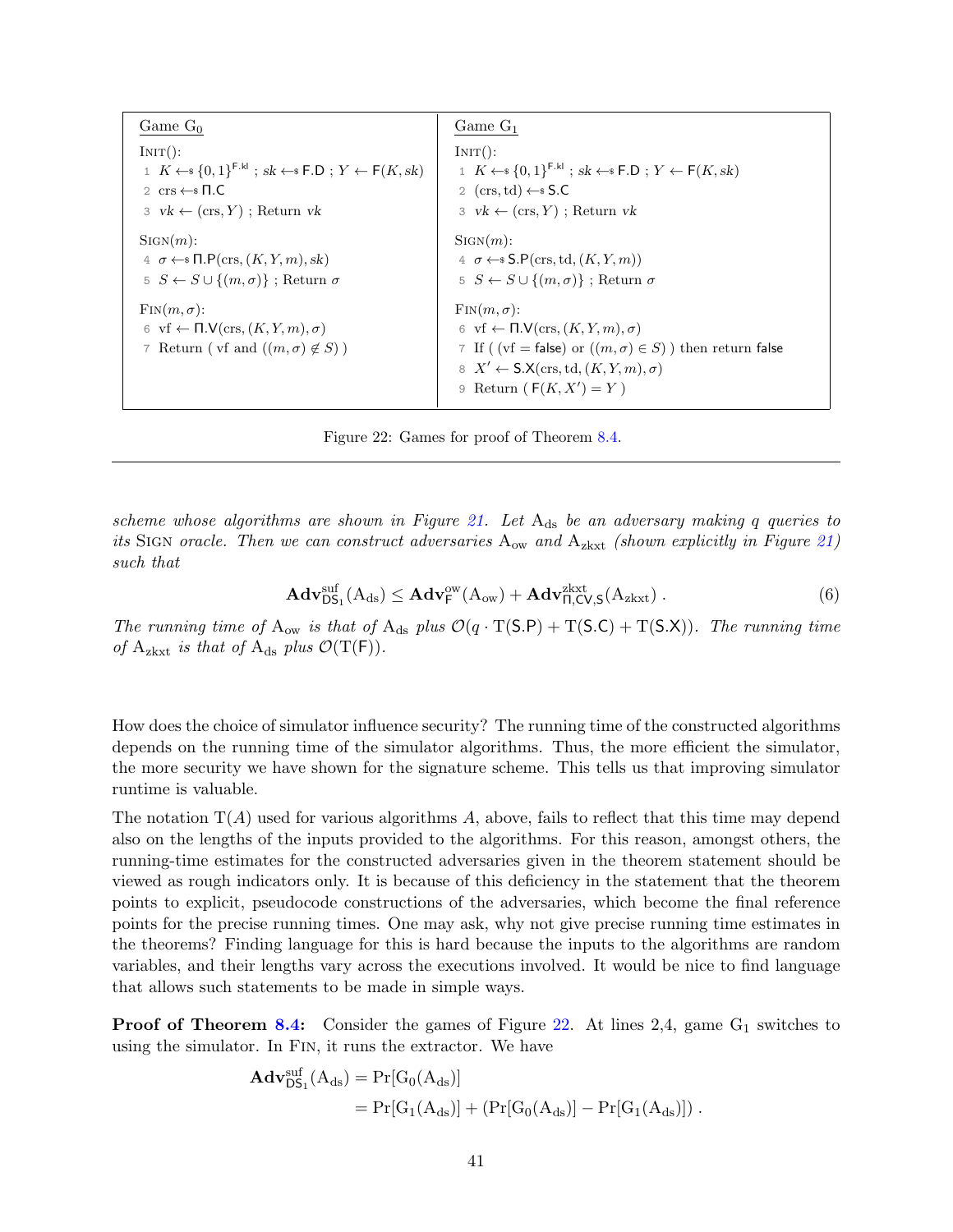<span id="page-41-4"></span>We claim to have designed the Figure [21](#page-39-0) adversaries so that

<span id="page-41-2"></span><span id="page-41-1"></span>
$$
Pr[G_1(A_{ds})] \leq \mathbf{Adv}_{\mathsf{F}}^{\text{ow}}(A_{\text{ow}})
$$
\n(7)

$$
\Pr[G_0(A_{ds})] - \Pr[G_1(A_{ds})] \le \mathbf{Adv}_{\Pi, CV, S}^{\text{zkxt}}(A_{\text{zkxt}}) . \tag{8}
$$

Verifying the above two equations would conclude the proof, so let's do that.

Adversary  $A_{ow}$  answers  $A_{ds}$ 's queries as does game  $G_1$ . It calls S.X whenever game  $G_1$  does. (Possibly more often because it omits the checks done by the game, but this can only increase its advantage.) This justifies Equation [\(7\)](#page-41-1).

Let b denote the challenge bit chosen at random in game  $\mathbf{G}_{\Pi,\mathsf{CV},\mathsf{S}}^{\text{zkxt}}$ , and let b' denote the query of  $A_{z k x t}$  to  $G_{\Pi,CV,S}^{z k x t}$ . Then

$$
Adv_{\Pi,CV,S}^{zkxt}(A_{zkxt}) = Pr [b' = 1 | b = 1] - Pr [b' = 1 | b = 0],
$$

where the probabilities are in the execution of game  $G_{\Pi,CV,S}^{z k x t}$  with adversary  $A_{z k x t}$ . Now we claim

$$
Pr[G_0(A_{ds})] = Pr [b' = 1 | b = 1]
$$
  

$$
Pr[G_1(A_{ds})] = Pr [b' = 1 | b = 0].
$$

If  $b = 1$  then  $ex = vf = true$ , which justifies the first. If  $b = 0$  then  $ex$  equals  $CV(cxs, (K, Y, m), X'),$ so is true iff  $F(K, X') = Y$ , which justifies the second. Applying Lemma [3.2,](#page-10-0) this justifies Equation  $(8)$ .

#### <span id="page-41-0"></span>8.3 Construction from ZK+SND1

Let  $F: \{0,1\}^{F,k} \times F.D \rightarrow \{0,1\}^*$  be a family of functions that we assume is uf-secure as defined in Section [3.](#page-8-0) Let CS be a commitment scheme with  $CS.M = \{0,1\}^{F.kl}$ , meaning keys for F are messages to which one can commit. We assume CS is perfectly binding and computationally hiding. Let CV be the claim validator of Figure [23.](#page-42-0) Let Π be a proof system that satisfies completeness, SND1 for TrCl<sub>CV</sub> and ZK for CV. Let  $DS_2$  be the signature scheme whose algorithms are shown in Figure [23.](#page-42-0) Theorem [8.5](#page-41-3) says that  $DS_2$  is UF secure. This shows that if we have a NIZK that meets  $SND1+ZK$ then one can build a secure signature scheme, even if with more work compared to building it from the stronger ZKXT.

The construction and proof are from [\[BG90\]](#page-68-3). We have made some small changes: The assumption on F is reduced from PRF-security to UF-security and the hiding requirement on CS has been weakened.

<span id="page-41-3"></span>**Theorem 8.5** Let  $F: \{0,1\}^{F,k} \times F.D \rightarrow \{0,1\}^*$  be a family of functions. Let CS be a perfectly binding commitment scheme with  $CS.M = \{0,1\}^{F.kl}$ . Let CV be the claim validator of Figure [23.](#page-42-0) Let  $\Pi$  be a proof system and  $S$  a simulator for it. Let  $DS_2$  be the signature scheme whose algorithms are shown in Figure [23.](#page-42-0) Let  $A_{ds}$  be an adversary making q queries to its SIGN oracle. Then we can construct adversaries  $A_{\text{snd1}}, A_{\text{zk}}, A_{\text{hide}}, A_{\text{uf}}$  (shown explicitly in Figures [23](#page-42-0) and [24\)](#page-43-1) such that

$$
\mathbf{Adv}_{\mathsf{DS}_2}^{\text{uf}}(A_{\text{ds}}) \leq \mathbf{Adv}_{\mathsf{\Pi},\mathsf{TrCl}_{\mathsf{CV}}}^{\text{snd1}}(A_{\text{snd1}}) + \mathbf{Adv}_{\mathsf{\Pi},\mathsf{CV},\mathsf{S}}^{\text{zk}}(A_{\text{zk}}) + \mathbf{Adv}_{\mathsf{CS}}^{\text{hide}}(A_{\text{hide}}) + \mathbf{Adv}_{\mathsf{F}}^{\text{uf}}(A_{\text{uf}}) . \tag{9}
$$

The running time of  $A_{uf}$  is that of  $A_{ds}$  plus  $\mathcal{O}(q \cdot T(S.P) + T(S.C) + T(CS.C) + T(CS.P))$ . The running time of  $A_{zk}$  is that of  $A_{ds}$  plus  $\mathcal{O}(T(F))$ . The running time of ...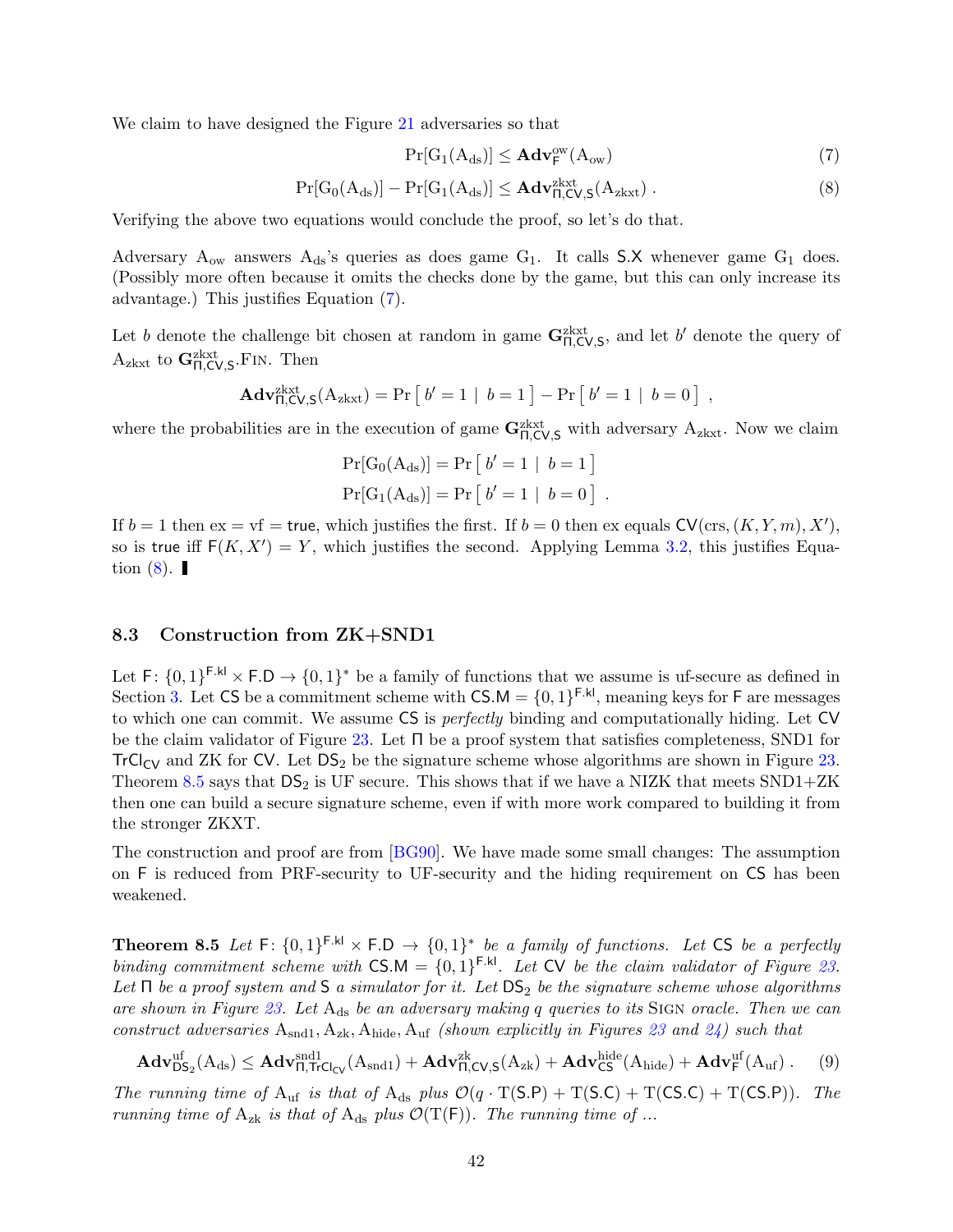<span id="page-42-0"></span>

| Claim validator $CV(crs, (cp, c, Y, m), (K, d))$ :<br>$1 d_1 \leftarrow (CS.C(cp, K, d) = c)$<br>2 $d_2 \leftarrow (Y = F(K, m))$                                                                                                                                                                                                                                                                                                                                                                                                                                                                                                                                                                                                                                      | Adversary $A_{\text{uf}}$ :<br>1 $cp \leftarrow$ CS.P; $K' \leftarrow$ {0, 1} <sup>F.kl</sup> ; $d \leftarrow$ CS.D<br>2 c $\leftarrow$ CS.C(cp, K', d); (crs, td) $\leftarrow$ S.C; vk $\leftarrow$ (crs, cp, c)                                                                                                                                                                                                                                                                                                                                 |
|------------------------------------------------------------------------------------------------------------------------------------------------------------------------------------------------------------------------------------------------------------------------------------------------------------------------------------------------------------------------------------------------------------------------------------------------------------------------------------------------------------------------------------------------------------------------------------------------------------------------------------------------------------------------------------------------------------------------------------------------------------------------|---------------------------------------------------------------------------------------------------------------------------------------------------------------------------------------------------------------------------------------------------------------------------------------------------------------------------------------------------------------------------------------------------------------------------------------------------------------------------------------------------------------------------------------------------|
| 3 Return $(d_1 \text{ and } d_2)$<br>Key-generation algorithm $DS_2.K$ :<br>4 $cp \leftarrow$ CS.P; $K \leftarrow$ {0,1} <sup>F.kl</sup><br>5 $d \leftarrow$ CS.D; $c \leftarrow \mathsf{CS.C}(cp, K, d)$<br>6 $\mathrm{crs} \leftarrow \mathrm{s} \Pi \cdot C$<br>7 sk $\leftarrow$ $(K, d)$ ; vk $\leftarrow$ (crs, cp, c)<br>8 Return $(sk, vk)$<br>Signing algorithm $DS_2.S(\sk, vk, m)$ :<br>$\varphi$ (crs, cp, c) $\leftarrow$ vk; $(K, d) \leftarrow$ sk<br>10 $Y \leftarrow F(K,m)$<br>11 pf $\leftarrow$ $\Pi$ .P(crs, $(cp, c, Y, m)$ , $(K, d)$ )<br>12 Return $(Y, pf)$<br>Verifying algorithm $DS_2.V(vk, m, \sigma)$ :<br>13 $(crs, cp, c) \leftarrow vk$ ; $(Y, pf) \leftarrow σ$<br>14 Return $\Pi.\mathsf{V}(\text{crs}, (cp, c, Y, m), \text{pf})$ | $\texttt{3}\ \ \mathbf{G}_{\texttt{F}}^{\text{uf}}.\text{INIT}$ ; $\textbf{A}^{\text{INIT},\text{SIGN},\text{FIN}}_\text{ds}$<br>INIT:<br>4 Return vk<br>$SIGN(m)$ :<br>$5 Y \leftarrow \mathbf{G}_{\mathsf{F}}^{\text{uf}}$ . $\text{FN}(m)$ ; pf $\leftarrow$ \$ $\text{S.P}(\text{crs}, \text{td}, (cp, c, Y, m))$<br>6 Return $(Y, pf)$<br>$\text{Fin}(m, \sigma)$ :<br>7 $(Y, \text{pf}) \leftarrow \sigma$ ; $\mathbf{G}_{\text{F}}^{\text{uf}}$ . $\text{Fin}(m, Y)$                                                                       |
|                                                                                                                                                                                                                                                                                                                                                                                                                                                                                                                                                                                                                                                                                                                                                                        | Adversary $A_{zk}$ :<br>1 $cp \leftarrow$ CS.P; $K \leftarrow$ {0, 1} <sup>F.kl</sup> ; $d \leftarrow$ CS.D<br>2 c $\leftarrow$ CS.C(cp, K, d); crs $\leftarrow$ G <sub><math>\overline{L}_{\text{C}}</math>Cv, S.INIT</sub><br>3 $vk \leftarrow (crs, cp, c)$ ; $A_{ds}^{INT, SIGN, Fin}$<br>INIT:<br>4 Return vk                                                                                                                                                                                                                                |
|                                                                                                                                                                                                                                                                                                                                                                                                                                                                                                                                                                                                                                                                                                                                                                        | $SIGN(m)$ :<br>$5 Y \leftarrow F(K, m)$ ; pf $\leftarrow$ $\mathbf{G}_{\Pi, CV, S}^{z k}$ . $\Pr((cp, c, Y, m), (K, d))$<br>$6 \sigma \leftarrow (Y, \text{pf}) : S \leftarrow S \cup \{m\} : \text{Return } \sigma$<br>$\text{Fin}(m, \sigma)$ :<br>7 $(Y, \text{pf}) \leftarrow \sigma$<br>8 If $(m \in S)$ then $\mathbf{G}_{\Pi, CV, S}^{zk}$ . FIN(0)<br>$\vartheta$ vf $\leftarrow$ ( $F(K,m) = Y$ )<br>10 If (vf) then $b' \leftarrow 1$ else $b' \leftarrow 0$<br>11 $\mathbf{G}_{\Pi,\text{CV},\text{S}}^{\text{zk}}$ . $\text{FIN}(b')$ |

Figure 23: Left: Signature scheme  $DS_2$ . Right: Some adversaries for Theorem [8.5.](#page-41-3)

**Proof of Theorem [8.5:](#page-41-3)** Consider the games of Figure [25.](#page-44-0) Games  $G_0, G_1, G_2$  differ only in one line, the ones used, respectively, in these games, being lines 7,8,9, which change how the game decides whether or not the adversary's forgery attempt should let it win the game. We have

$$
\begin{aligned} \mathbf{Adv}_{\mathsf{DS}_2}^{uf}(A_{ds}) &= \Pr[G_0(A_{ds})] \\ &= \Pr[G_1(A_{ds})] + (\Pr[G_0(A_{ds})] - \Pr[G_1(A_{ds})]) \; . \end{aligned}
$$

We claim to have designed the Figure [24](#page-43-1) adversary  $\mathcal{A}_{\text{snd}1}$  so that

$$
\Pr[G_0(A_{ds})]-\Pr[G_1(A_{ds})]\leq \mathbf{Adv}_{\Pi,\mathsf{TrCl}_{\mathsf{CV}}}^{\mathrm{snd1}}(A_{\mathrm{snd1}})\ .
$$

Next we have

$$
\Pr[G_1(A_{ds})] = \Pr[G_2(A_{ds})] + (\Pr[G_1(A_{ds})] - \Pr[G_2(A_{ds})]) \; .
$$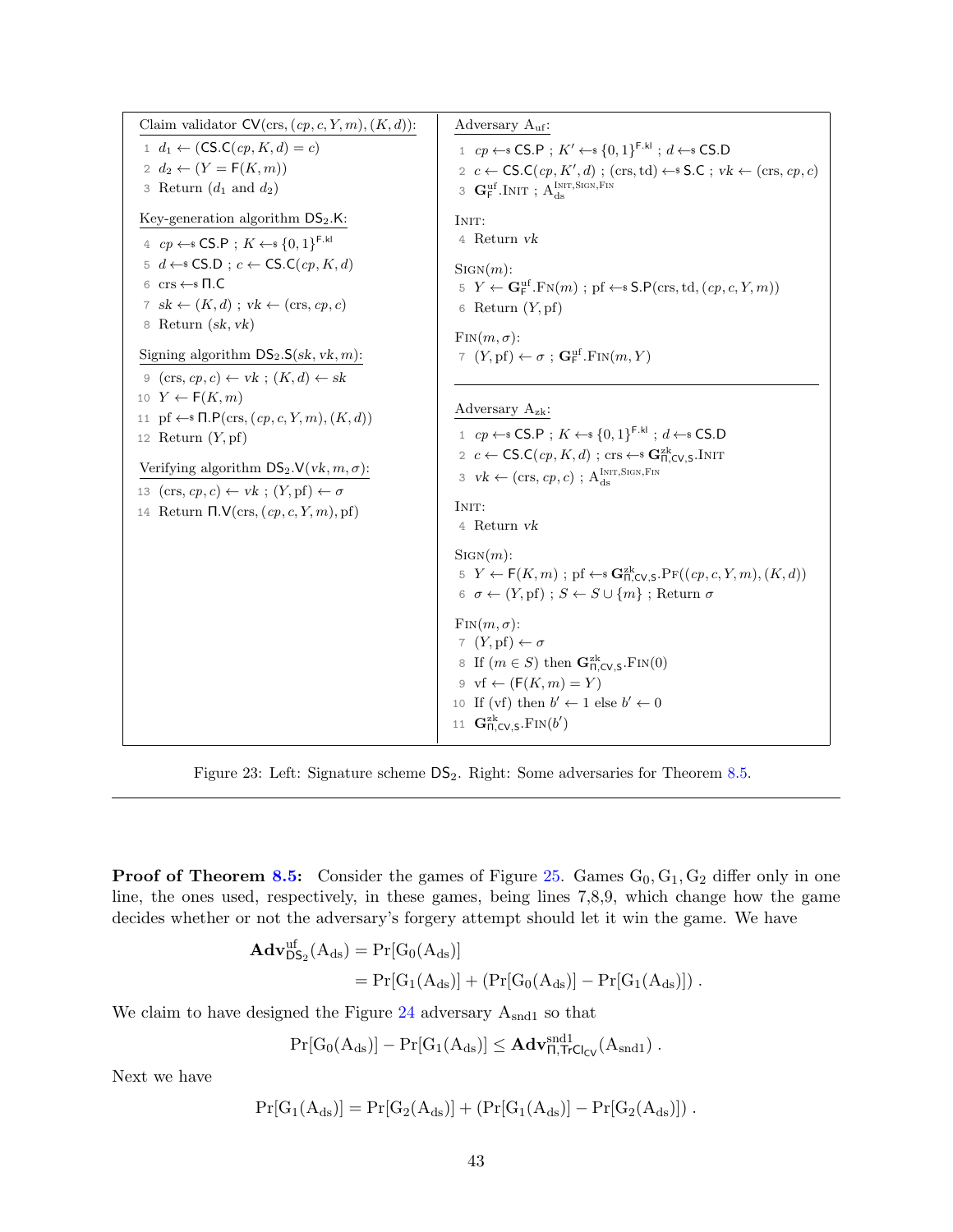<span id="page-43-1"></span>

| Adversary $A_{\text{snd1}}$ :                                                                                                                                                                                                                                          | Adversary A <sub>hide</sub> :                                                                                                                                                                                                 |
|------------------------------------------------------------------------------------------------------------------------------------------------------------------------------------------------------------------------------------------------------------------------|-------------------------------------------------------------------------------------------------------------------------------------------------------------------------------------------------------------------------------|
| 1 $cp \leftarrow$ CS.P; $K \leftarrow$ {0,1} <sup>F.kl</sup> ; $d \leftarrow$ CS.D<br>2 c $\leftarrow$ CS.C(cp, K, d); crs $\leftarrow$ S $\mathbf{G}_{\Pi,\text{TrCl}_{\text{C}}/}^{\text{snd1}}$ . INIT<br>3 $vk \leftarrow (crs, cp, c)$ ; $A_{ds}^{INT, SIGN,FIN}$ | 1 $cp \leftarrow$ G <sub>CS</sub> . INIT ; $K, K' \leftarrow \{0, 1\}^{\text{F}, \text{kl}}$<br>2 $c \leftarrow$ Geg CMT $(K', K)$ ; (crs, td) $\leftarrow$ S.C<br>3 $vk \leftarrow (crs, cp, c)$ ; $A_{ds}^{INT, SIGN, Fin}$ |
| INIT:                                                                                                                                                                                                                                                                  | INIT:                                                                                                                                                                                                                         |
| 4 Return vk                                                                                                                                                                                                                                                            | 4 Return vk                                                                                                                                                                                                                   |
| $\text{Sign}(m)$ :<br>$5 Y \leftarrow F(K,m)$<br>6 pf $\leftarrow$ $\Pi$ . $P(crs, (cp, c, Y, m), (K, d))$<br>7 Return $(Y, pf)$                                                                                                                                       | $SIGN(m)$ :<br>$5 Y \leftarrow F(K, m)$ ; pf $\leftarrow$ \$ S.P(crs, td, $(cp, c, Y, m)$ )<br>6 $\sigma \leftarrow (Y, \text{pf}) : S \leftarrow S \cup \{m\} : \text{Return } \sigma$<br>$\text{Fin}(m, \sigma)$ :          |
| $\text{Fin}(m, \sigma)$ :                                                                                                                                                                                                                                              | 7 $(Y, \text{pf}) \leftarrow \sigma$                                                                                                                                                                                          |
| $8 (Y, pf) \leftarrow \sigma$                                                                                                                                                                                                                                          | 8 If $(m \in S)$ then $\mathbf{G}_{\mathsf{CS}}^{\text{hide}}$ . FIN(0)                                                                                                                                                       |
| 9 $\mathbf{G}_{\Pi, \text{TrCl}_{\text{CV}}}^{\text{snd1}}$ . $\text{VF}((cp, c, Y, m), \text{pf})$                                                                                                                                                                    | $\vartheta$ vf $\leftarrow$ (F(K, m) = Y)                                                                                                                                                                                     |
| 10 $\mathbf{G}_{\Pi, \text{TrCl}_{\text{CV}}}^{\text{snd1}}$ . FIN                                                                                                                                                                                                     | 10 If (vf) then $b' \leftarrow 1$ else $b' \leftarrow 0$                                                                                                                                                                      |
|                                                                                                                                                                                                                                                                        | 11 $\mathbf{G}_{\mathsf{CS}}^{\mathrm{hide}}$ .FIN $(b')$                                                                                                                                                                     |

Figure 24: More adversaries for Theorem [8.5.](#page-41-3)

The assumption that CS is perfectly binding implies that

$$
\Pr[G_1(A_{ds})] = \Pr[G_2(A_{ds})] .
$$

Next we have

$$
\Pr[G_2(A_{ds})] = \Pr[G_3(A_{ds})] + (\Pr[G_2(A_{ds})] - \Pr[G_3(A_{ds})])\;.
$$

We claim to have designed the Figure [23](#page-42-0) adversary  $\mathbf{A}_{\text{zk}}$  so that

$$
\Pr[G_2(A_{ds})] - \Pr[G_3(A_{ds})] \leq \mathbf{Adv}_{\Pi,\mathsf{CV},\mathsf{S}}^{zk}(A_{zk}) \; .
$$

Next we have

$$
Pr[G_3(A_{ds})] = Pr[G_4(A_{ds})] + (Pr[G_3(A_{ds})] - Pr[G_4(A_{ds})])\;.
$$

We claim to have designed the Figure [24](#page-43-1) adversary  $\mathbf{A}_{\text{hide}}$  so that

$$
\Pr[G_3(A_{\mathrm{ds}})] - \Pr[G_4(A_{\mathrm{ds}})] \leq \mathbf{Adv}^{\rm hide}_{\mathsf{CS}}(A_{\mathrm{hide}}) \ .
$$

Finally we claim to have designed the Figure [23](#page-42-0) adversary  $\rm A_{uf}$  so that

$$
\Pr[G_4(A_{ds})] \leq \mathbf{Adv}^{uf}_\mathsf{F}(A_{uf})\ .
$$

We omit the discussions of the adversaries and claims above due to lack of time. They will be discussed in class.

### <span id="page-43-0"></span>8.4 Construction from ZK+XT1

<span id="page-43-2"></span>When we refer to  $ZK+XT1$ , we mean that there is a single simulator S specifying S.C, S.P and S.X, with ZK holding with S.C, S.P, and XT1 holding with S.C, S.X.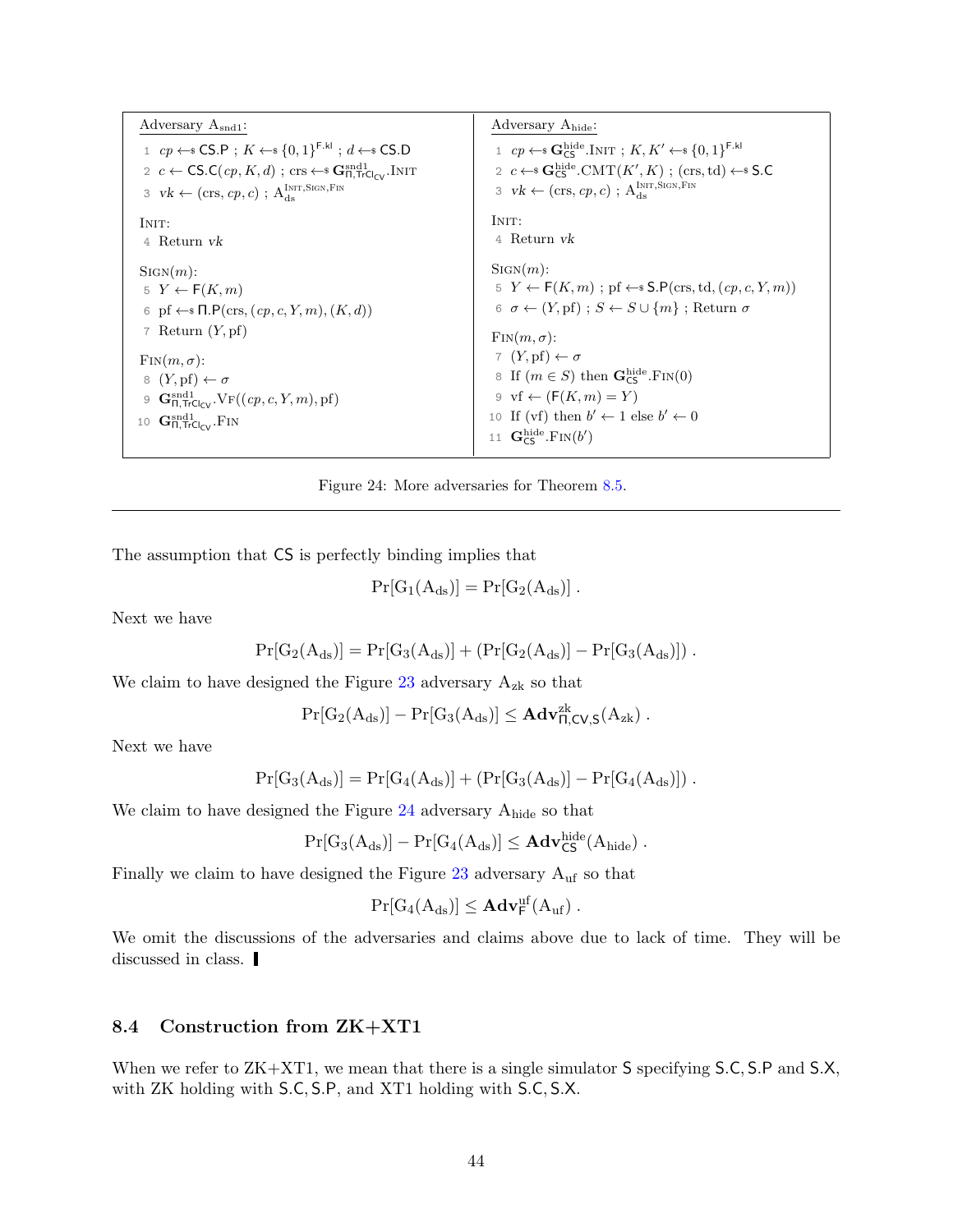<span id="page-44-0"></span>Games  $G_0, G_1, G_2$ 

 $INT():$ 1  $cp \leftarrow$  CS.P;  $K \leftarrow$  {0, 1}<sup>F.kl</sup>;  $d \leftarrow$  CS.D;  $c \leftarrow$  CS.C( $cp, K, d$ ) 2 crs  $\leftarrow$   $\mathsf{fl}.\mathsf{C}$ ;  $vk \leftarrow$  (crs,  $cp, c$ ); Return vk  $SIGN(m)$ :  $3 Y \leftarrow F(K, m)$ ; pf  $\leftarrow$   $\mathsf{fl}.\mathsf{P}(\text{crs},(cp, c, Y, m), (K, d))$  $4 \sigma \leftarrow (Y, \text{pf})$ ;  $S \leftarrow S \cup \{m\}$ ; Return  $\sigma$  $\text{Fin}(m, \sigma)$ : 5  $(Y, \text{pf}) \leftarrow \sigma$ 6 If  $(m \in S)$  then return false 7 vf  $\leftarrow \Pi.\mathsf{V}(\text{crs}, (cp, c, Y, m), \text{pf})$  // Game G<sub>0</sub> 8 vf ←  $\exists (K', d') : \mathsf{CS}.C(cp, K', d') = c$  and  $(\mathsf{F}(K', m) = Y)$  // Game G<sub>1</sub> 9 vf  $\leftarrow$  ( $F(K,m) = Y$ ) // Game G<sub>2</sub> 10 Return vf

#### Games  $G_3, G_4$

 $INT():$ 1  $cp \leftarrow$  CS.P;  $K, K' \leftarrow \{0, 1\}^{\text{F.kl}}$ ;  $d \leftarrow$  CS.D 2  $c \leftarrow \mathsf{CS.C}(cp, K, d)$  // Game G<sub>3</sub> 3  $c \leftarrow \mathsf{CS.C}(cp, K', d)$  // Game G<sub>4</sub> 4 (crs, td)  $\leftarrow$  S.C ; vk  $\leftarrow$  (crs, cp, c) ; Return vk  $SIGN(m)$ : 5  $Y \leftarrow F(K, m)$ ; pf  $\leftarrow$  \$ S.P(crs, td,  $(cp, c, Y, m)$ ) 6  $\sigma \leftarrow (Y, \text{pf})$ ;  $S \leftarrow S \cup \{m\}$ ; Return  $\sigma$  $\text{Fin}(m, \sigma)$ : 7  $(Y, \text{pf}) \leftarrow \sigma$ 8 If  $(m \in S)$  then return false 9 vf  $\leftarrow$  ( $F(K, m) = Y$ ); Return vf

Figure 25: Games for proof of Theorem [8.5.](#page-41-3)

**Exercise 8.6** Consider again the signature scheme  $DS_2$  of Figure [23.](#page-42-0) You are to state and prove a result showing, again, its uf security, with the following changes in the assumptions: relax the assumption on CS from perfect binding to computational, and change the assumption on Π from  $ZK+SND1$  to  $ZK+XT1$ . (As usual  $ZK+XT1$  means there is a single simulator S, specifying S.C, S.P, S.X, across the two.) Other assumptions stay the same: F is uf-secure, CS is computationally hiding. As a hint, Figure [26](#page-45-2) shows games you may use. At some point you should be able to reuse claims and adversaries from the proof of Theorem [8.5,](#page-41-3) and you can refer to these rather than repeat them.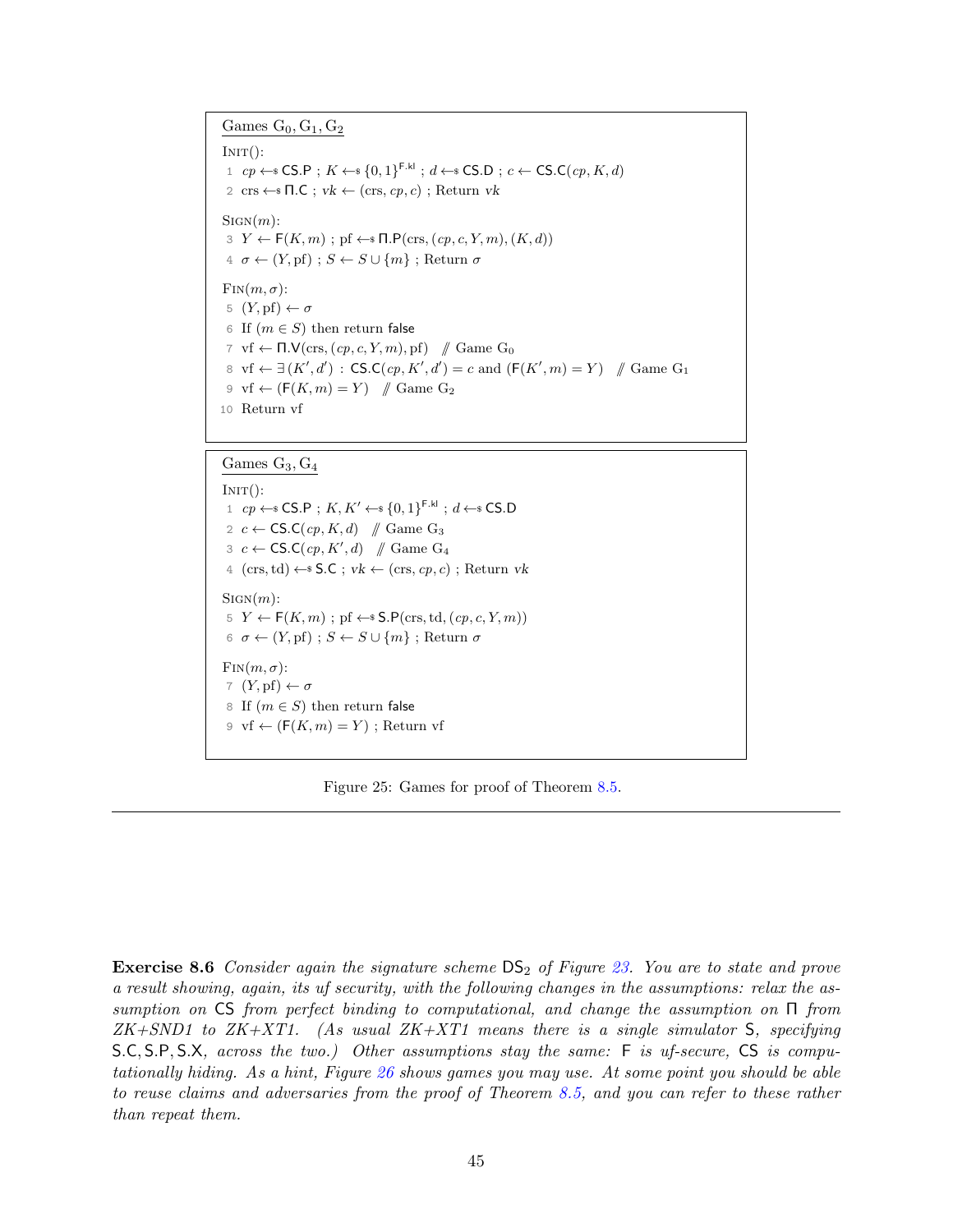<span id="page-45-2"></span>Games  $G_0, G_1, G_2$ 

 $INT():$ 1  $cp \leftarrow$  CS.P;  $K \leftarrow$  {0, 1}<sup>F.kl</sup>;  $d \leftarrow$  CS.D;  $c \leftarrow$  CS.C( $cp, K, d$ ) 2 crs  $\leftarrow$   $\blacksquare$   $\blacksquare$   $\blacksquare$   $\blacksquare$   $\blacksquare$   $\blacksquare$   $\blacksquare$   $\blacksquare$   $\blacksquare$ 3 (crs, td)  $\leftarrow$  S.C // Game G<sub>1</sub> 4  $vk \leftarrow (crs, cp, c)$ ; Return *vk*  $SIGN(m)$ :  $5 \ Y \leftarrow \mathsf{F}(K,m)$ ; pf  $\leftarrow$   $\mathsf{fl}.\mathsf{P}(\text{crs},(cp,c,Y,m),(K,d))$ 6  $\sigma \leftarrow (Y, \text{pf})$ ;  $S \leftarrow S \cup \{m\}$ ; Return  $\sigma$  $\text{Fin}(m, \sigma)$ : 7  $(Y, \text{pf}) \leftarrow \sigma$ 8 If  $(m \in S)$  then return false 9 vf  $\leftarrow \Pi.\mathsf{V}(\text{crs}, (cp, c, Y, m), \text{pf})$  // Games  $G_0, G_1$ 10  $(K', d') \leftarrow$  S.X(crs, td,  $(cp, c, Y, m)$ , pf) // Game G<sub>2</sub> 11 vf  $\leftarrow$  (CS.C(cp, K', d') = c and (F(K', m) = Y)) // Game G<sub>2</sub> 12 vf  $\leftarrow$  ( $F(K, m) = Y$ ) // Game G<sub>3</sub> 13 Return vf

Games  $G_4, G_5$ 

 $INT():$ 1 cp ← SCS.P;  $K, K' \leftarrow \{0, 1\}^{\text{F.kl}}$ ;  $d \leftarrow \text{sCS.D}$ 2  $c \leftarrow \mathsf{CS.C}(cp, K, d)$  // Game G<sub>3</sub> 3  $c \leftarrow \mathsf{CS.C}(cp, K', d) \quad \text{\# Game } G_4$ 4 (crs, td)  $\leftarrow$  S.C ; vk  $\leftarrow$  (crs, cp, c) ; Return vk  $SIGN(m)$ : 5  $Y \leftarrow F(K, m)$ ; pf  $\leftarrow$  \$ S.P(crs, td,  $(cp, c, Y, m)$ ) 6  $\sigma \leftarrow (Y, \text{pf})$ ;  $S \leftarrow S \cup \{m\}$ ; Return  $\sigma$  $\text{Fin}(m, \sigma)$ : 7  $(Y, \text{pf}) \leftarrow \sigma$ 8 If  $(m \in S)$  then return false 9 vf  $\leftarrow$  ( $F(K, m) = Y$ ); Return vf



# <span id="page-45-0"></span>9 Asymmetric encryption from NIZKs

We explore different ways to build an IND-CCA asymmetric encryption scheme from an IND-CPA asymmetric encryption scheme and a NIZK proof system.

### <span id="page-45-1"></span>9.1 Encryption definitions

An asymmetric (also called public key) encryption scheme AE specifies algorithms for key-generation, encryption and decryption, as follows. Via  $(dk, ek) \leftarrow$  AE.K, the key-generation algorithm returns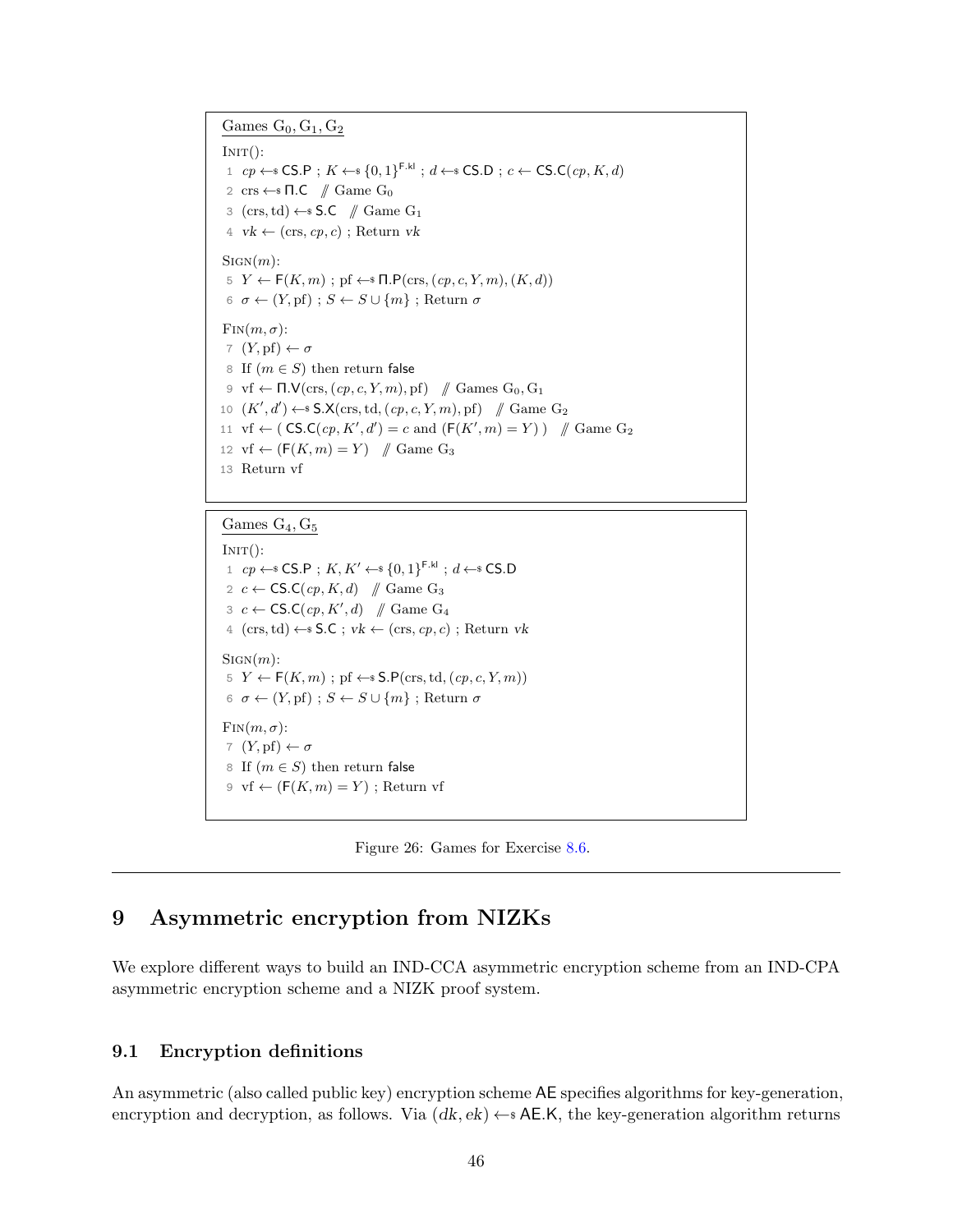```
Game \mathbf{G}_{\mathsf{A}\mathsf{E}}^{\mathrm{ind}}INIT:
 1 (dk, ek) ← AE.K; b \leftarrow s \{0, 1\};Return ek
\text{Enc}(m):
 2 If (b = 1) then c \leftarrow s \mathsf{AE.E}(ek, m) else c \leftarrow s \mathsf{AE.E}(ek, 0^{|m|})3 \ Q \leftarrow Q \cup \{c\}; Return c
DEC(c):
4\; If c\in Q then return \bot5 m \leftarrow \mathsf{AE.D}(dk, ek, c); Return m
\text{Fin}(b'):
 6 Return (b' = b)
```
Figure 27: Game defining IND security of the public-key encryption scheme AE.

a public encryption key ek and a secret decryption key dk. Via  $c \leftarrow \mathsf{AE}.\mathsf{E}(ek, m; r)$ , the encryption algorithm takes the encryption key ek, a message m, and randomness  $r \in \{0,1\}^{\mathsf{AE}.\mathsf{rl}}$  and returns a ciphertext c, where  $A \in \mathbb{R}$  is called the randomness length of  $A \in \mathbb{R}$ . Thus  $c \leftarrow s A \in \mathbb{R}(ek, m)$ means we let  $r \leftarrow s \{0,1\}^{AE.rl}$  and then let  $c \leftarrow AE.E(ek, m; r)$ . Via  $m \leftarrow AE.D(ek, dk, c)$ , the decryption algorithm takes the encryption and decryption keys and a ciphertext  $c$  to return either a message in  $\{0,1\}^*$  or the special symbol  $\perp$  indicating failure. Correctness requires that  $\mathsf{AE.D}(dk, ek, \mathsf{AE.E}(ek, m; r)) = m$  for all  $(dk, ek) \in [\mathsf{AE.K}],$  all  $m \in \{0,1\}^*$  and all  $r \in \{0,1\}^{\mathsf{AE.rl}}.$ 

We will capture the IND-CPA, IND-CCA1 and IND-CCA2 notions of security for AE via the single game  $\mathbf{G}_{\mathsf{A}\mathsf{E}}^{\text{ind}}$  shown in Figure [27.](#page-46-2) If A is an ind-adversary we let  $\mathbf{Adv}_{\mathsf{A}\mathsf{E}}^{\text{ind}}(\mathsf{A}) = 2 \Pr[\mathbf{G}_{\mathsf{A}\mathsf{E}}^{\text{ind}}(\mathsf{A})] - 1$  be its ind-advantage. Now we define different classes (sets) of adversaries:

- $A_{\text{cca2}}$  is the set of all ind-adversaries A making at most one ENC query. Security relative to these is IND-CCA2.
- $\mathcal{A}_{\text{cca1}} \subseteq \mathcal{A}_{\text{cca2}}$  is the set of all  $A \in \mathcal{A}_{\text{cca2}}$  that make their DEC queries prior to their ENC query. (That is, once they have made an Enc query, they do not make any Dec queries.) Security relative to these is IND-CCA1.
- $\mathcal{A}_{\text{cpa}} \subseteq \mathcal{A}_{\text{ccal}}$  is the set of all  $A \in \mathcal{A}_{\text{cca2}}$  that make zero DEC queries. Security relative to these is IND-CPA.

### <span id="page-46-0"></span>9.2 The NY Encryption Scheme

Let AE be an asymmetric encryption scheme. Let CV be the claim validator of Figure [28.](#page-47-0) Let Π be a proof system. Associate to  $AE$ ,  $\Pi$  the asymmetric encryption scheme AE whose algorithms are shown in Figure [28.](#page-47-0)

### <span id="page-46-1"></span>9.3 IND-CCA1 security of the NY scheme

<span id="page-46-3"></span>Theorem 9.1 Let AE be an asymmetric encryption scheme. Let CV be the claim validator of Fig-ure [28.](#page-47-0) Let  $\Pi$  be a proof system that satisfies SND1 and ZK for CV. Let  $\overline{AE}$  be the asymmetric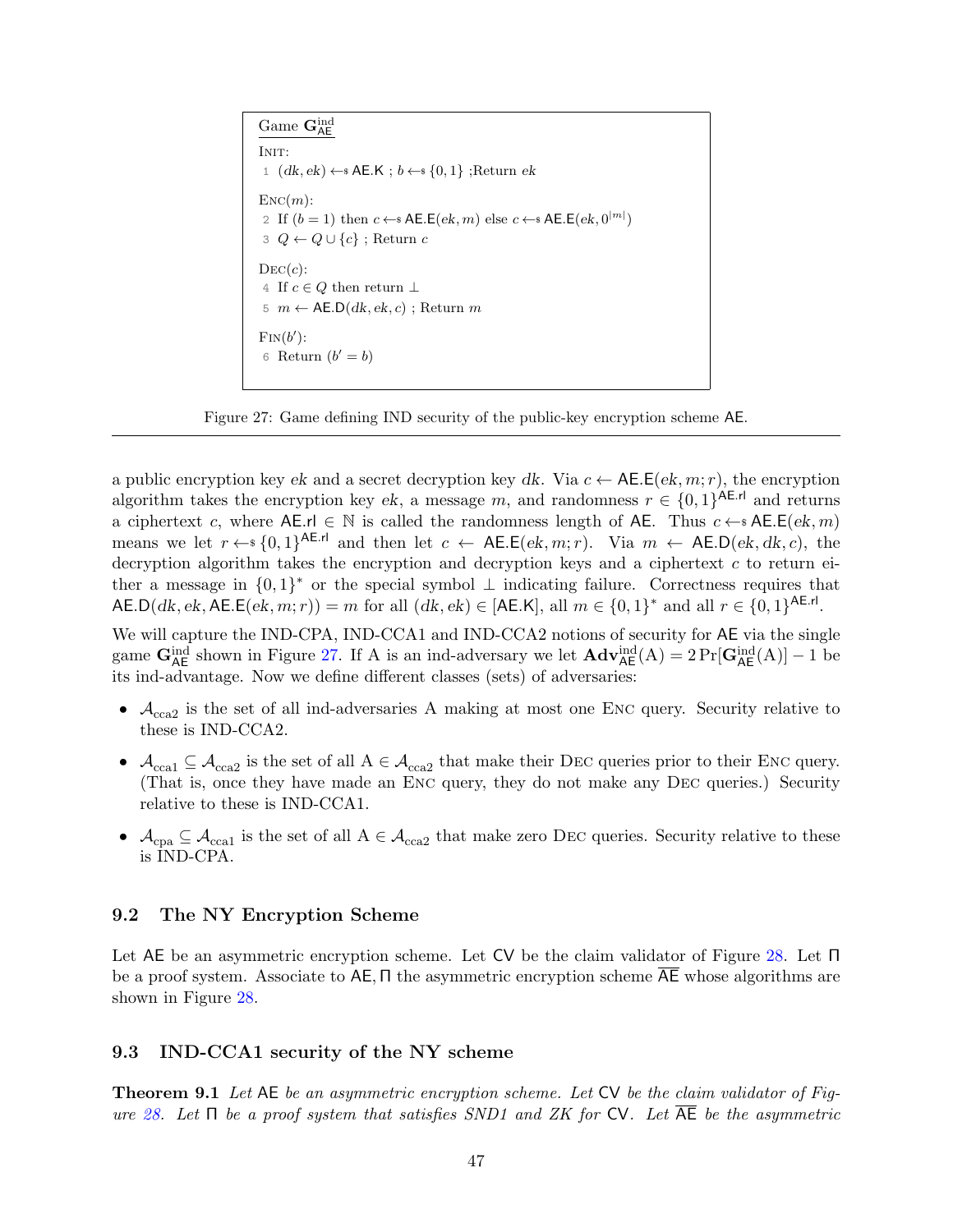<span id="page-47-0"></span>Claim validator  $CV(\text{crs},(ek_0, ek_1, c_0, c_1), (m, r_0, r_1))$ : 1  $d_0 \leftarrow (c_0 = \text{AE.E}(ek_0, m; r_0))$ ;  $d_1 \leftarrow (c_1 = \text{AE.E}(ek_1, m; r_1))$ ; Return  $(d_0 \text{ and } d_1)$ Key-generation algorithm  $\overline{\mathsf{AE}}.\mathsf{K}$ : 2  $(dk_0, ek_0) \leftarrow$  AE.K;  $(dk_1, ek_1) \leftarrow$  AE.K; crs  $\leftarrow$  T.C  $\overline{\mathcal{B}} \in (ek_0, ek_1, \text{crs})$ ;  $\overline{dk} \leftarrow (dk_0, dk_1)$ ; Return  $(\overline{dk}, \overline{ek})$ Encryption algorithm  $\overline{\mathsf{AE}}.\mathsf{E}((ek_0, ek_1, \text{crs}), m)$ : 4  $r_0, r_1 \leftarrow \{0, 1\}^{\mathsf{AE}.\mathsf{r} \mathsf{l}}$ ;  $c_0 \leftarrow \mathsf{AE}.\mathsf{E}(ek_0, m; r_0)$ ;  $c_1 \leftarrow \mathsf{AE}.\mathsf{E}(ek_1, m; r_1)$ 5 pf  $\leftarrow$   $\mathsf{I}.\mathsf{P}(\text{crs},(ek_0, ek_1, c_0, c_1), (m, r_0, r_1))$ ; Return  $(c_0, c_1, \text{pf})$ Decryption algorithm  $\overline{\mathsf{AE}}$ .D $((dk_0, dk_1), (ek_0, ek_1, \text{crs}), (c_0, c_1, \text{pf}))$ : 6 If  $\Pi.\mathsf{V}(\text{crs},(ek_0, ek_1, c_0, c_1), \text{pf}) = \text{false}$  then return  $\bot$ 7 Return  $m \leftarrow \mathsf{AE}.\mathsf{D}(dk_0, ek_0, c_0)$ 

Figure 28: NY encryption scheme.

encryption scheme whose algorithms are shown in Figure [28.](#page-47-0) Let  $A_{cca1} \in A_{cca1}$  be an adversary making q queries to its DEC oracle. Then we can construct an adversary  $A_{cpa} \in \mathcal{A}_{cpa}$ , and adversaries  $A_{zk}$  and  $A_{snd1}$  (shown explicitly in Figure [31\)](#page-50-0) such that

$$
\mathbf{Adv}_{\overline{\mathsf{AE}}}^{\text{ind}}(\mathbf{A}_{\text{ccal}}) \leq \mathbf{Adv}_{\mathsf{\Pi},\mathsf{TrCl}_{\mathsf{CV}}}^{\text{snd1}}(\mathbf{A}_{\text{snd1}}) + \mathbf{Adv}_{\mathsf{\Pi},\mathsf{CV},\mathsf{S}}^{\text{zk}}(\mathbf{A}_{\text{zk}}) + \mathbf{Adv}_{\mathsf{AE}}^{\text{ind}}(\mathbf{A}_{\text{cpa}}) \,. \tag{10}
$$

The running time of  $A_{cpa}$  is that of  $A_{cca1}$  plus  $\mathcal{O}(q \cdot T(S.P) + T(S.C) + T(CS.C) + T(CS.P)).$  The running time of  $A_{z_k}$  is that of  $A_{cca1}$  plus ...

**Proof of Theorem [9.1:](#page-46-3)** We assume that, in game  $G_{\overline{AE}}^{\text{ind}}$  of Figure [27,](#page-46-2) adversary  $A_{\text{ccal}}$  never queries  $\text{Dec}(c)$  for  $c \in Q$ , so lines 3,4 can be removed. Now consider the games of Figure [29,](#page-48-0) and let  $p_i = \Pr[G_i(A_{\text{ccal}})]$  for  $i \in [0..4]$ . Then

$$
Pr[G_{\overline{AE}}^{ind}(A_{cca1})] = p_0
$$
  
=  $(p_0 - p_1) + (p_1 - p_2) + (p_2 - p_3) + (p_3 - p_4) + p_4$ .

Thus

$$
\mathbf{Adv}_{\overline{\mathbf{AE}}}^{\text{ind}}(\mathbf{A}_{\text{ccal}}) = 2p_0 - 1
$$
  
= 2(p\_0 - p\_1) + 2(p\_1 - p\_2) + 2(p\_2 - p\_3) + 2(p\_3 - p\_4) + (2p\_4 - 1).

Game  $G_1$  switches to simulated CRS (line 4 instead of 3) and proofs (line 13 instead of 12), these being the only changes. We can design a zk-adversary  $A_{z_k}$  (so denoted because later we will design another zk-adversary  $A_{z,k,2}$ ) such that

$$
p_0 - p_1 \leq \mathbf{Adv}_{\Pi,CV,S}^{zk}(\mathbf{A}_{zk,1}) .
$$

The design is quite easy. Adversary  $A_{z_k,1}$  mimics lines 1,2, gets crs from its own INIT oracle, then continues to create dk as per line 6. It now runs  $A_{cca1}$ , providing dk in response to the latter's INIT query. In answering the (assumed single) ENC query, it mimics the game, except that it calls its ownn PF oracle in place of lines  $12/13$  (it has the witness) to get pf. Queries to DEC are easily answered since it knows  $dk_0$ . Obtaining b' from  $A_{cca1}$ 's FIN query, its own FIN query is 1 if  $b' = b$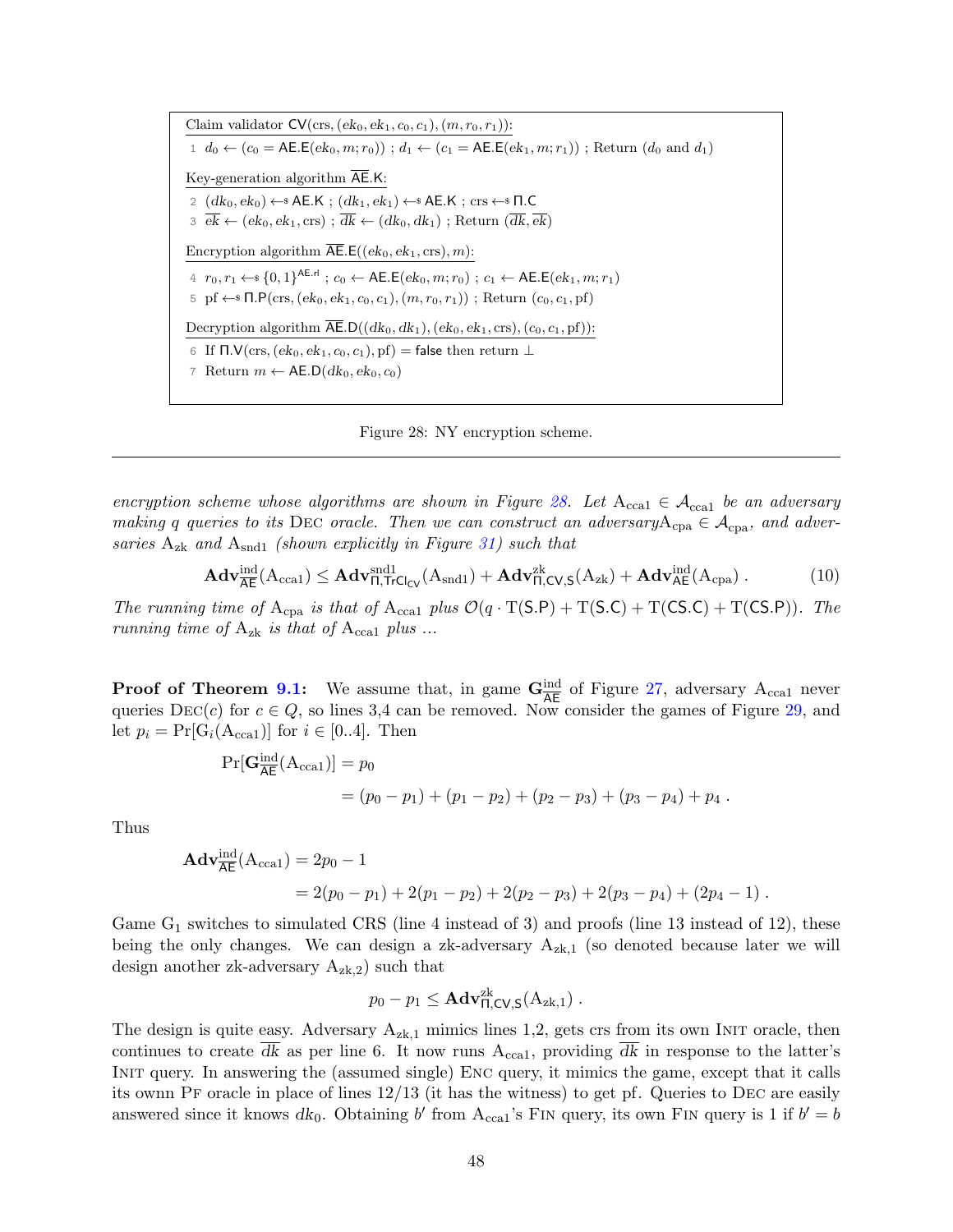<span id="page-48-0"></span>Games  $G_0-G_4$ 

INIT: 1  $b \leftarrow s \{0, 1\}$ 2  $(dk_0, ek_0) \leftarrow$  AE.K ;  $(dk_1, ek_1) \leftarrow$  AE.K 3 crs  $\leftarrow$  **1.C** // Game G<sub>0</sub> 4  $(cxs, td) \leftarrow$  S.C  $\#$  Games  $G_1-G_4$  $\overline{ek} \leftarrow (ek_0, ek_1, \text{crs})$ 6 Return  $ek$  $\text{Enc}(m)$ :  $7\hspace{.1cm} r_0, r_1 \leftarrow \scriptstyle{\ast} \left\{ 0,1\right\}^{\mathsf{AE}. \mathsf{rl}} \hspace{.1cm}; \hspace{.1cm} m_1 \leftarrow m \hspace{.1cm}; \hspace{.1cm} m_0 \leftarrow 0^{\mid m \mid}$ 8  $c_0$  ← AE.E( $ek_0, m_b; r_0$ ) // Games G<sub>0</sub>-G<sub>3</sub> 9  $c_0$  ← AE.E( $ek_0, m_0; r_0$ )  $\#$  Game G<sub>4</sub> 10  $c_1 \leftarrow \mathsf{AE}.\mathsf{E}(ek_1, m_b; r_1)$  // Games  $G_0, G_1$ 11  $c_1$  ← AE.E( $ek_1, m_0; r_1$ )  $\#$  Game G<sub>2</sub>-G<sub>4</sub> 12 pf  $\leftarrow$   $\mathsf{fl}.\mathsf{P}(\text{crs},(ek_0, ek_1, c_0, c_1), (m, r_0, r_1))$  // Game G<sub>0</sub> 13 pf  $\leftarrow$  S.P(crs, td,  $(ek_0, ek_1, c_0, c_1)$ ) // Games G<sub>1</sub>-G<sub>4</sub> 14 Return  $(c_0, c_1, \text{pf})$  $DEC((c_0, c_1, \text{pf}))$ : 15 If  $\Pi.\mathsf{V}(\text{crs},(ek_0, ek_1, c_0, c_1), \text{pf}) = \text{false}$  then return  $\perp$ 16  $m \leftarrow \mathsf{AE}.\mathsf{D}(dk_0, ek_0, c_0)$  // Games  $\mathrm{G}_0\text{-}\mathrm{G}_2$ 17  $m \leftarrow \mathsf{A}\mathsf{E}.\mathsf{D}(dk_1, ek_1, c_1)$  // Games  $\mathrm{G}_3, \mathrm{G}_4$ 18 Return m  $\text{Fin}(b')$ : 19 Return  $(b' = b)$ 

Figure 29: Games for proof of Theorem [9.1.](#page-46-3)

and 0 otherwise, where  $b$  is the bit it itself chose in accordance with line 1.

The only change for game  $G_2$  is that line 10 is replaced by line 11, where  $c_1$  is created by encrypting  $m_0$  rather than  $m_b$ . We design ind-adversary  $\mathbf{Adv}_{\mathsf{AE}}^{\text{ind}}(\mathbf{A}_{\text{ind},1}) \in \mathcal{A}_{\text{cpa}}$  (it is a cpa adversary, meaning it makes no queries to its own Dec, and is again so denoted because there will be another cpa adversary below) such that

$$
p_1 - p_2 \leq \mathbf{Adv}_{\mathsf{AE}}^{\mathrm{ind}}(A_{\mathrm{ind},1}) \ .
$$

Adversary A<sub>ind,1</sub> gets  $ek_1$  from its INIT oracle, but otherwise follows lines 1–5 of G<sub>1</sub> to create  $\overline{dk}$ , and then runs  $A_{ccat}$ , providing dk in response to the latter's INIT query. Since it knows  $dk_0$ , it can answers DEC queries as per line 16. For the ENC query, it sends  $m_b$  to its own ENC to get back  $c_1$ , and itself generates pf as per line 13. Getting b' from  $A_{cca1}$ , it calls its own FIN with 1 if  $b' = b$ and 0 otherwise.

The only change for  $G_3$  is that line 16 is replaced by line 17, so that decryption is performed with  $dk_1$  rather than with  $dk_0$ . Bounding  $p_2 - p_3$  is the interesting and harder element of the proof, and we postpone it. Continuing, the only change for  $G_4$  is that line 8 is replaced by line 9, where  $c_0$  is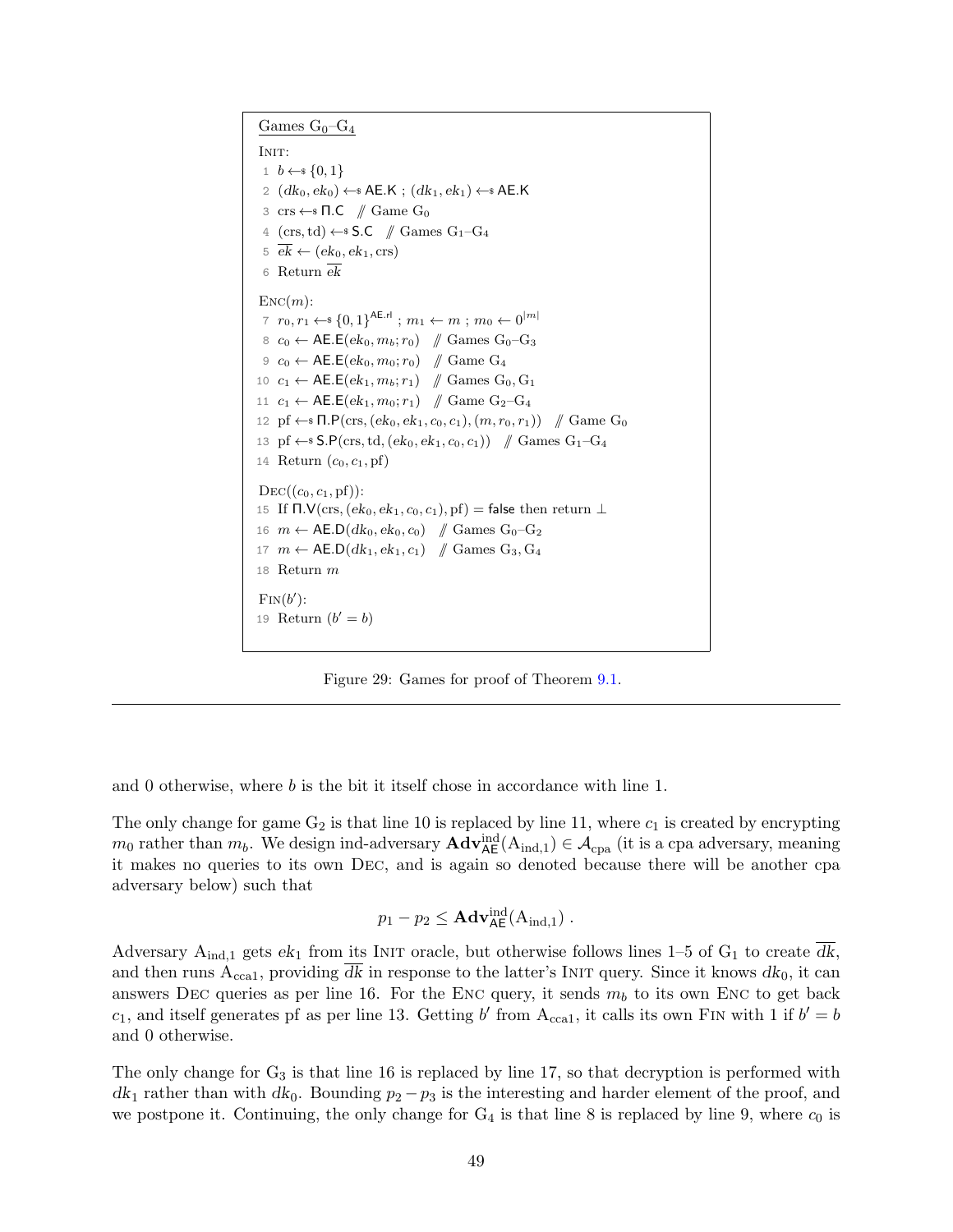<span id="page-49-0"></span>Games  $\boxed{G_5}$ ,  $G_6$ INIT:  $1 \quad b \leftarrow \{0,1\}$ 2  $(dk_0, ek_0) \leftarrow$ \$ AE.K ;  $(dk_1, ek_1) \leftarrow$ \$ AE.K 3  $(crs, td) \leftarrow$ \$ S.C  $4 \overline{ek} \leftarrow (ek_0, ek_1, \text{crs})$ 5 Return  $ek$  $\text{Enc}(m)$ : 6  $r_0, r_1 \leftarrow \{0, 1\}^{\mathsf{AE}. \mathsf{rl}}$  ;  $m_1 \leftarrow m$  ;  $m_0 \leftarrow 0^{|m|}$  $7 \, c_0 \leftarrow \mathsf{AE}.\mathsf{E}(ek_0, m_b; r_0)$  $8 \ c_1 \leftarrow \mathsf{AE}.\mathsf{E}(ek_1,m_0;r_1)$ 9 pf  $\leftarrow$  \$ S.P(crs, td,  $(ek_0, ek_1, c_0, c_1))$ 10 Return  $(c_0, c_1, \text{pf})$  $DEC((c_0, c_1, \text{pf}))$ : 11 If  $\Pi$ .  $V(crs, (ek_0, ek_1, c_0, c_1), pf) = false$ 12 then return ⊥ 13  $m \leftarrow \mathsf{AE}.\mathsf{D}(dk_1, ek_1, c_1)$ 14  $m' \leftarrow \mathsf{AE}.\mathsf{D}(dk_0, ek_0, c_0)$ 15 If  $(m' \neq m)$  then bad  $\leftarrow$  true ;  $\boxed{m \leftarrow m'}$ 16 Return m  $\text{Fin}(b')$ : 17 Return  $(b' = b)$ Games G<sub>7</sub>, G<sub>8</sub> INIT: 1  $(dk_0, ek_0) \leftarrow$  AE.K ;  $(dk_1, ek_1) \leftarrow$  AE.K 2 (crs, td)  $\leftarrow$  S.C // Game G<sub>7</sub> 3 crs  $\leftarrow$   $\blacksquare$   $\blacksquare$   $\blacksquare$   $\blacksquare$   $\blacksquare$   $\blacksquare$   $\blacksquare$   $\blacksquare$   $\blacksquare$   $\blacksquare$  $4 \overline{ek} \leftarrow (ek_0, ek_1, \text{crs})$ 5 Return  $ek$  $\text{Enc}(m)$ : 6 Return ⊥  $DEC((c_0, c_1, pf))$ : 7 If  $\Pi$ .  $V(crs, (ek_0, ek_1, c_0, c_1), pf) = false$ 8 then return ⊥ 9  $m \leftarrow \mathsf{AE}.\mathsf{D}(dk_1, ek_1, c_1)$ 10  $m' \leftarrow \mathsf{AE}.\mathsf{D}(dk_0, ek_0, c_0)$ 11 If  $(m' \neq m)$  then bad  $\leftarrow$  true 12 Return m  $\text{Fin}(b')$ : 13 Return bad

Figure 30: Games for proof of Theorem [9.1.](#page-46-3)

created by encrypting  $m_0$  rather than  $m_b$ . As above, we can design  $A \in \mathcal{A}_{\text{cpa}}$  such that

$$
p_3 - p_4 \leq \mathbf{Adv}_{\mathsf{AE}}^{\mathrm{ind}}(\mathrm{A}_{\mathrm{ind},2}) \ .
$$

Adversary  $A_{ind,2}$  gets  $ek_0$  from its INIT oracle, and then proceeds analogously to before. The simulation of DEC by  $A_{ind,2}$  is possible because this now uses  $dk_1$  at line 17, which  $A_{ind,2}$  knows.

In  $G_4$ , both  $c_0$  and  $c_1$  are encryptions of  $m_0$ , and the bit b is not used, so

$$
p_4=\frac{1}{2}.
$$

It remains to bound  $p_2 - p_3$ . Consider games  $G_5, G_6$  in Figure [30.](#page-49-0) We have

$$
p_2 = \Pr[G_5(A_{\text{ccal}})]
$$
  

$$
p_3 = \Pr[G_6(A_{\text{ccal}})]
$$
.

Since these games are identical-until-bad we have

$$
p_2 - p_3 \le \Pr[G_6(A_{\text{ccal}}) \text{ sets bad}].
$$

Now consider games  $G_7, G_8$  in the same Figure. Game  $G_7$  returns bad as its output and replies ⊥ to the ENC query. By the assumption that  $A_{\text{ccal}}$  is in  $A_{\text{ccal}}$  (this is where we use the assumption!) all its Dec queries precede its Enc query, so if bad is set then it is set prior to the Enc query,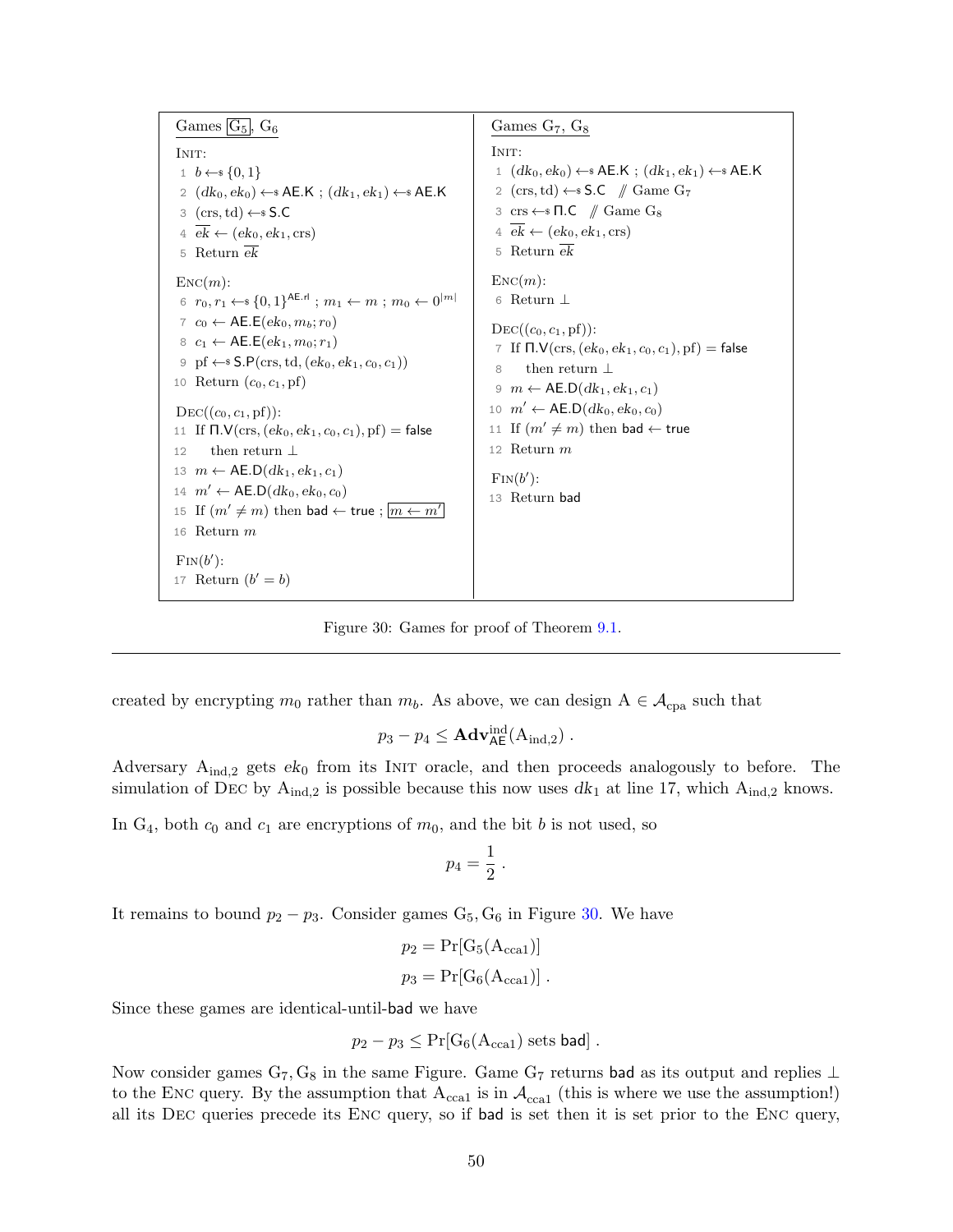<span id="page-50-0"></span>

| Adversary $A_{\text{snd1}}$ :                                                                         | Adversary $A_{z_k,2}$ :                                                                              |
|-------------------------------------------------------------------------------------------------------|------------------------------------------------------------------------------------------------------|
| 1 $(dk_0, ek_0) \leftarrow$ AE.K; $(dk_1, ek_1) \leftarrow$ AE.K                                      | 1 $(dk_0, ek_0) \leftarrow$ AE.K; $(dk_1, ek_1) \leftarrow$ AE.K                                     |
| 2 crs $\leftarrow$ <b>G</b> <sub><math>\Pi</math></sub> , $TrCl_{CV}$ , INIT                          | 2 crs $\leftarrow$ <b>G</b> <sub><math>\text{R}_{\text{LCV},\text{S}}^{\text{zk}}</math>. INIT</sub> |
| $3 \text{ ek} \leftarrow (\text{ek}_0, \text{ek}_1, \text{crs})$                                      | $\overline{\mathcal{E}} \in (ek_0, ek_1, \text{crs})$                                                |
| $4\  \  \, \mathrm{A_{cca1}^{Inrr,Enc,Dec,Fin}}$                                                      | $4\  \  \, \mathrm{A_{cca1}^{INT, Enc, Dec, Fin}}$                                                   |
| INIT:                                                                                                 | INIT:                                                                                                |
| 5 Return $ek$                                                                                         | 5 Return $\overline{ek}$                                                                             |
| $\text{Enc}(m)$ :                                                                                     | $\text{Enc}(m)$ :                                                                                    |
| 6 Return $\perp$                                                                                      | 6 Return $\perp$                                                                                     |
| $DEC((c_0, c_1, \text{pf}))$ :                                                                        | $DEC((c_0, c_1, pf))$ :                                                                              |
| 7 If $\Pi$ .V(crs, $(ek_0, ek_1, c_0, c_1)$ , pf) = false                                             | 7 If $\Pi.V(\text{crs}, (ek_0, ek_1, c_0, c_1), \text{pf}) = \text{false}$                           |
| then return $\perp$<br>8                                                                              | then return $\perp$<br>8                                                                             |
| 9 vf $\leftarrow$ $\mathbf{G}_{\Pi, \text{TrCL}}^{\text{snd1}}$ . $\text{VF}((ek_0, ek_1, c_0, c_1))$ | $9 \t m \leftarrow \mathsf{AE}.\mathsf{D}(dk_1, ek_1, c_1)$                                          |
| 10 $m \leftarrow \mathsf{AE.D}(dk_1, ek_1, c_1)$                                                      | 10 $m' \leftarrow \mathsf{AE}.\mathsf{D}(dk_0, ek_0, c_0)$                                           |
| 11 Return $m$                                                                                         | 11 If $(m' \neq m)$ then bad $\leftarrow$ true                                                       |
| $\text{Fin}(b')$ :                                                                                    | 12 Return $m$                                                                                        |
| 12 $\mathbf{G}_{\Pi, \text{TrCL}}^{\text{snd1}}$ . FIN                                                | $\text{Fin}(b')$ :                                                                                   |
|                                                                                                       | 13 If bad then $\mathbf{G}_{\Pi,CV,S}^{zk}$ . FIN(0)                                                 |
|                                                                                                       | 14 Else $\mathbf{G}_{\Pi,CV,S}^{zk}$ . FIN(1)                                                        |
|                                                                                                       |                                                                                                      |

Figure 31: More adversaries for Theorem [9.1.](#page-46-3)

meaning what is returned for the latter does not change the outcome of game G7. Thus we have

$$
\begin{aligned} \Pr[G_6(A_{cca1})\;{\rm sets}\; \textsf{bad}] & = \Pr[G_7(A_{cca1})] \\ & = \Pr[G_8(A_{cca1})] + (\; \Pr[G_7(A_{cca1})] - \Pr[G_8(A_{cca1})] \;)\;. \end{aligned}
$$

Game  $G_8$  has switched the simulated crs at line 3 back to the real crs at line 4. We can now design snd1-adversary  $A_{\text{snd}1}$  such that

$$
\Pr[G_8(A_{cca1})] \leq \mathbf{Adv}_{\Pi,\mathsf{TrCl}_{\mathsf{CV}}}^{\mathrm{snd1}}(A_{\mathrm{snd1}}) \ .
$$

Finally we can design zk-adversary  $A_{zk,2}$  such that

$$
\Pr[G_7(A_{\rm cca1})]-\Pr[G_8(A_{\rm cca1})]\leq \mathbf{Adv}_{\Pi,CV,S}^{\rm zk}(A_{\rm zk,2})\;.
$$

The two zk-adversaries can be combined into one whose advantage is the sum of the original ones, and similarly for the two ind-adversaries, so that the theorem statement needs to speak of just one adversary of any particular type.

A full proof should give proper descriptions of all the constructed adversaries and say what is their runtime, and the number of queries they make to their various oracles, but we are out of time.

The interesting question here is, why would the above proof not work to show that the scheme is IND-CCA2? The issue comes up only in bounding  $p_2 - p_3$  via games  $G_5-G_8$ . We would like to not return  $\perp$  as in line 7 of G<sub>7</sub>, G<sub>8</sub>, instead responding as per G<sub>6</sub>. So, define G<sub>7</sub><sup>'</sup> to be like G<sub>7</sub> except that replies to ENC are as in  $G_6$ , and define  $G'_8$  to be like  $G_8$  except that replies to ENC are as in G<sup>6</sup> with the further change that Π.P is used to generate the proof at line 9 rather than S.P. The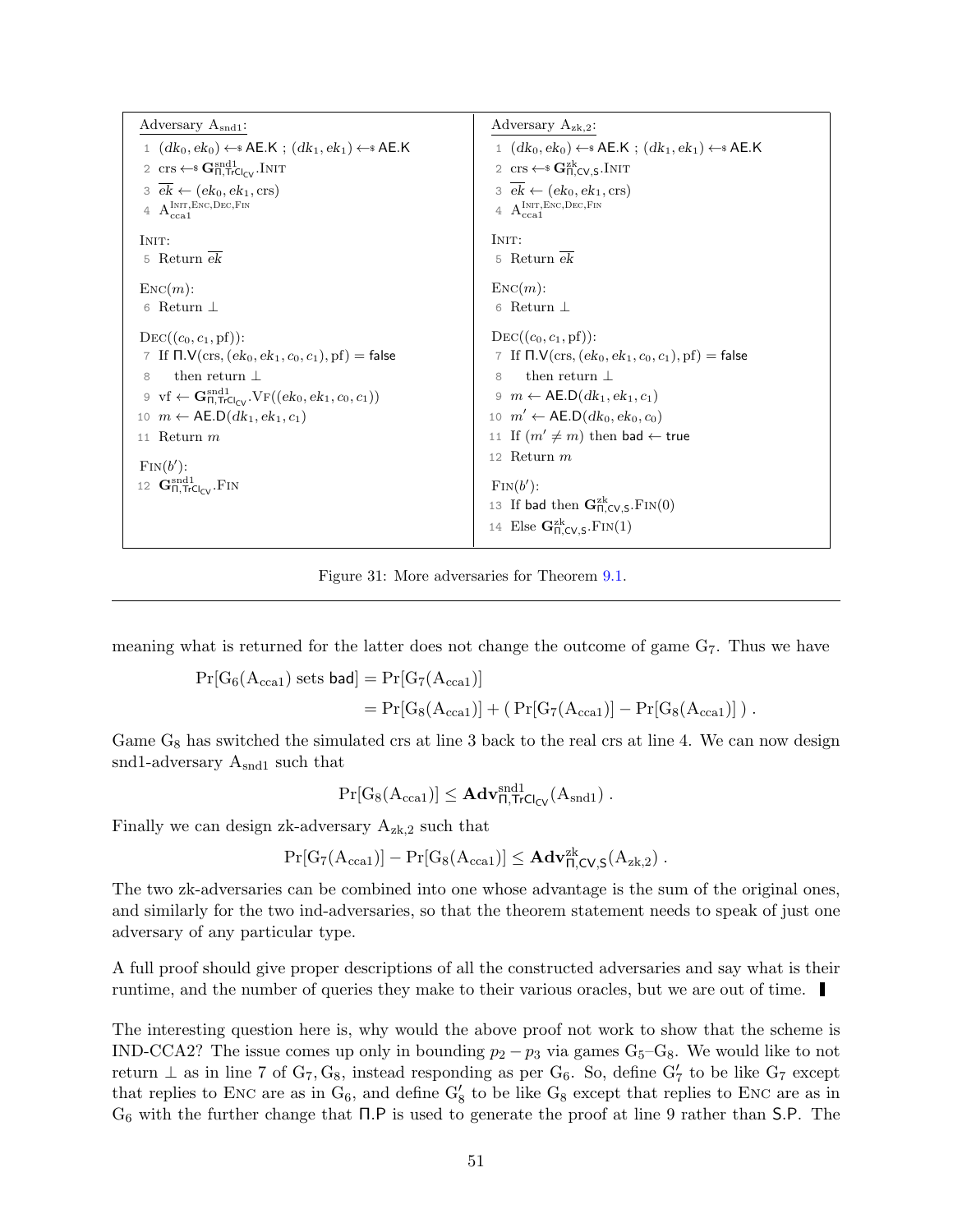<span id="page-51-2"></span>snd1 adversary can in fact simulate the ENC replies of game  $G_8'$ , so we can bound  $Pr[G_8'(A_{cca1})].$ Can we build the zk-adversary  $A_{zk,2}$  to bound  $Pr[G'_{7}(A_{cca1})] - Pr[G'_{8}(A_{cca1})]$ ? At first glance, yes, because it can use its own Pf oracle to compute the proof pf at line 9. But here we have a problem. Proofs submitted to PF must be of true claims, else the oracle returns ⊥. But the claim here is a false one, because  $c_0, c_1$  do not encrypt the same message.

### <span id="page-51-0"></span>10 Achieving simulation soundness

We want to build a proof system  $\Pi$  that is ZK+SND3. It is done from a proof system  $\Pi$  satisfying some other, weaker conditions. The transform, due to Groth [\[Gro06\]](#page-70-10), uses signature schemes.

A first question is what properties it is useful or appropriate to assume of Π. We start with a definition. If S is a simulator, we say that Π and S are same-CRS if Π.C works as follows:

 $(crs, td) \leftarrow$  S.C; Return crs.

Thus, the CRSs created by the CRS generators of the proof system and the simulator are the same (more precisely, identically distributed). We assume that, given a (any) claim validator CV, we can obtain Π, S such that

- (1) Π and S are same-CRS
- (2)  $\Pi$  is XT1 for CV relative to S
- (3)  $\Box$  is WI for CV.

Why these choices? Because we want to leverage what we have, which is the GOS system of Theorem [7.7,](#page-37-0) and can get this from there. We set  $\Pi$  to the mode 1 proof system  $\Pi_1$  from that theorem. The reason this is WI is that  $\Pi_0$  is ZK, hence WI, and WI transfers to  $\Pi_1$ . Of course  $\Pi_1$ is ZK too, but we will not need this.

Now assume we are given a target claim validator  $\overline{CV}$ . Most likely it is for an **NP**-language. As auxiliary tools, we have a pair  $DS_1$ ,  $DS_2$  of signature schemes, the first UF-secure and the second SUF-secure. To these, we associate a claim validator CV as defined in Figure [32.](#page-52-0) By the above, we can assume we have a proof system  $\Pi$  and simulator S such that the three conditions above are true. We now build proof system  $\overline{\Pi}$  and simulator  $\overline{S}$  such that

- (1)  $\overline{\Pi}$  is ZK for  $\overline{\text{CV}}$  relative to  $\overline{\text{S}}$
- (2)  $\overline{\Pi}$  is SND3 for  $\overline{\text{CV}}$  relative to  $\overline{\text{S}}$ .

The algorithms of  $\overline{\Pi}$ , and those of  $\overline{S}$ , are shown in Figure [32.](#page-52-0)

The idea can be seen from the definition of  $CV$ . Given crs, claim x and candidate witness w, claim validator CV returns true if one of two things is true: either  $(1)$  w is a valid witness for x relative to the given claim validator  $\overline{CV}$ , or (2) w is a valid signature of message  $(x, vk_2)$  relative to verification key  $vk_1$ . The corresponding signing key  $sk_1$  will be the trapdoor for simulator S.

<span id="page-51-1"></span>**Theorem 10.1** Let  $\Pi$  be a proof system, and  $S$  a simulator, that are same-CRS. Let  $DS_1$ ,  $DS_2$  be signature schemes. Let  $\overline{\text{CV}}$  be a claim validator. Define claim validator  $\text{CV}$ , proof system  $\overline{\Pi}$  and simulator  $\overline{S}$  as per Figure [32.](#page-52-0) Then:

1. If  $\Pi$  is WI for CV then  $\overline{\Pi}$  is ZK for  $\overline{\text{CV}}$  relative to  $\overline{\text{S}}$ : Let  $A_{\text{zk}}$  be an adversary making q queries to its PF oracle. Then we can construct an adversary  $A_{wi}$  (shown explicitly in Figure [33\)](#page-53-0) such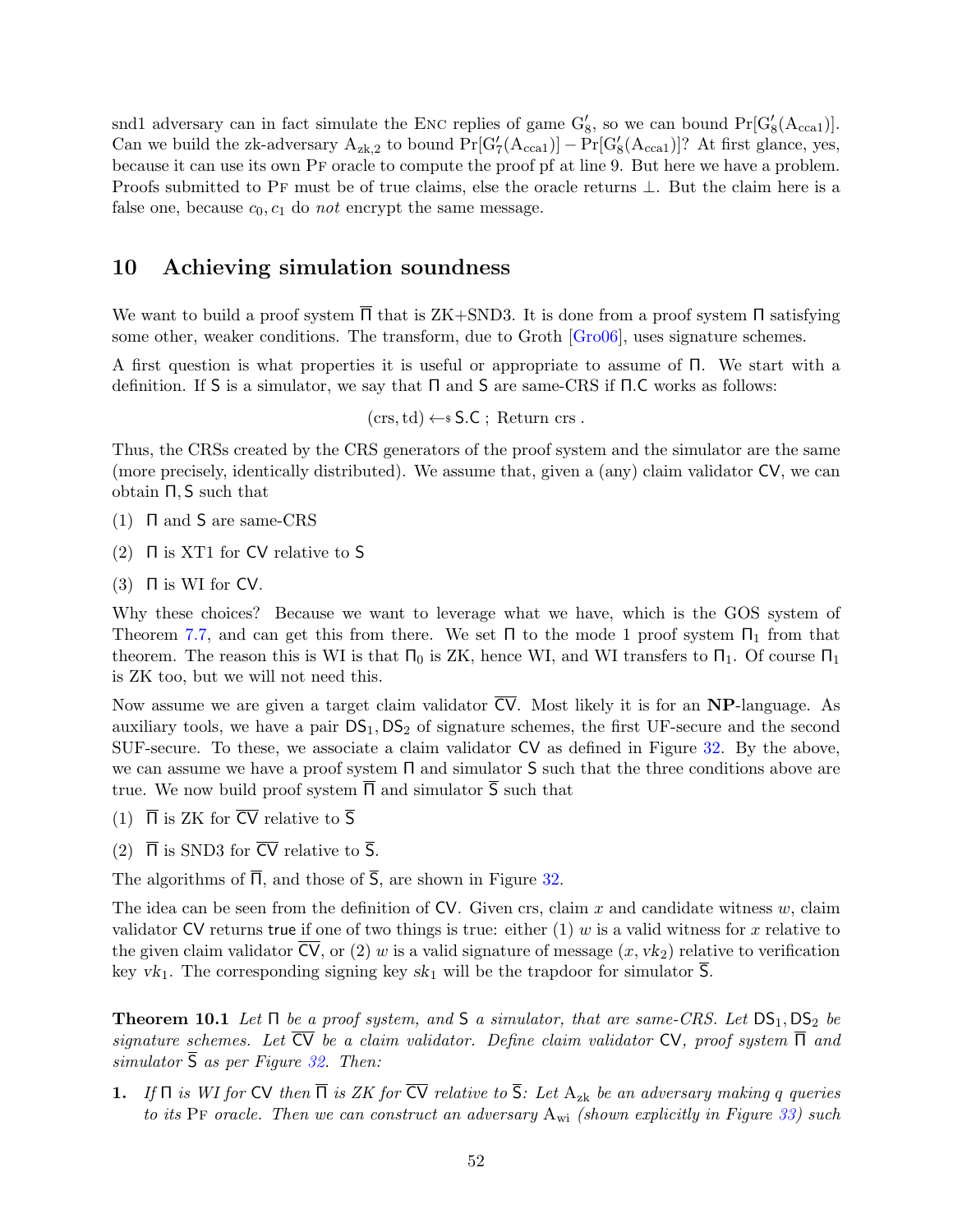<span id="page-52-0"></span>

Figure 32: Proof system  $\overline{\Pi}$  and simulator  $\overline{S}$  for Theorem [10.1.](#page-51-1)

that

$$
\mathbf{Adv}_{\overline{\Pi},\overline{\text{CV}},\overline{\text{S}}}^{\text{zk}}(A_{\text{zk}}) \leq \mathbf{Adv}_{\Pi,\text{CV}}^{\text{wi}}(A_{\text{wi}}) \,. \tag{11}
$$

Adversary  $A_{wi}$  makes q queries to its PF oracle and its running time is about that of  $A_{zk}$ .

2. If  $\Pi$  is XT1 for CV, signature scheme  $DS_1$  is UF and signature scheme  $DS_2$  is SUF then  $\Pi$ is SND3 for  $\overline{CV}$  relative to  $\overline{S}$ : Let Asnd<sub>3</sub> be an adversary making q queries to its PF oracle and one query to its VF oracle. Then we can construct adversaries  $A_{xt1}, A_{ds1}, A_{ds2}$  (shown explicitly in Figure  $34$ ) such that

$$
\mathbf{Adv}_{\overline{\Pi},\overline{\text{CV}},\overline{\text{S}}}^{\text{snd3}}(A_{\text{snd3}}) \leq \mathbf{Adv}_{\Pi,\text{CV},\text{S}}^{\text{xt1}}(A_{\text{xt1}}) + \mathbf{Adv}_{\text{DS}_1}^{\text{uf}}(A_{\text{ds1}}) + q \cdot \mathbf{Adv}_{\text{DS}_2}^{\text{surf}}(A_{\text{ds2}}) \,. \tag{12}
$$

Adversary  $A_{xt1}$  makes 1 query to its Ex oracle. Adversary  $A_{ds1}$  makes q queries to its SIGN oracle. Adversary  $A_{ds1}$  makes 1 query to its SIGN oracle. The running time of these adversaries is about that of  $A_{\text{snd3}}$ .

**Proof of Theorem [10.1:](#page-51-1)** Adversary  $A_{wi}$  for part 1 is shown in Figure [33.](#page-53-0) For part 2, consider the games of Figure [33.](#page-53-0) They differ only in their Fin procedures. We have

$$
\begin{aligned} \mathbf{Adv}_{\overline{\Pi},\overline{\text{CV}},\overline{\text{S}}}^{\text{and3}}(A_{\text{snd3}}) &= \Pr[G_0(A_{\text{snd3}})] \\ &\leq \Pr[G_1(A_{\text{snd3}})] + \Pr[G_2(A_{\text{snd3}})] + \Pr[G_3(A_{\text{snd3}})] \; . \end{aligned}
$$

Adversary  $A_{ds2}$  is shown in Figure [34.](#page-54-0) We have

$$
\mathbf{Adv}_{\mathsf{DS}_2}^{\text{suf}}(A_{\text{ds}2}) \geq \frac{1}{q} \cdot \Pr[G_1(A_{\text{snd}3})] .
$$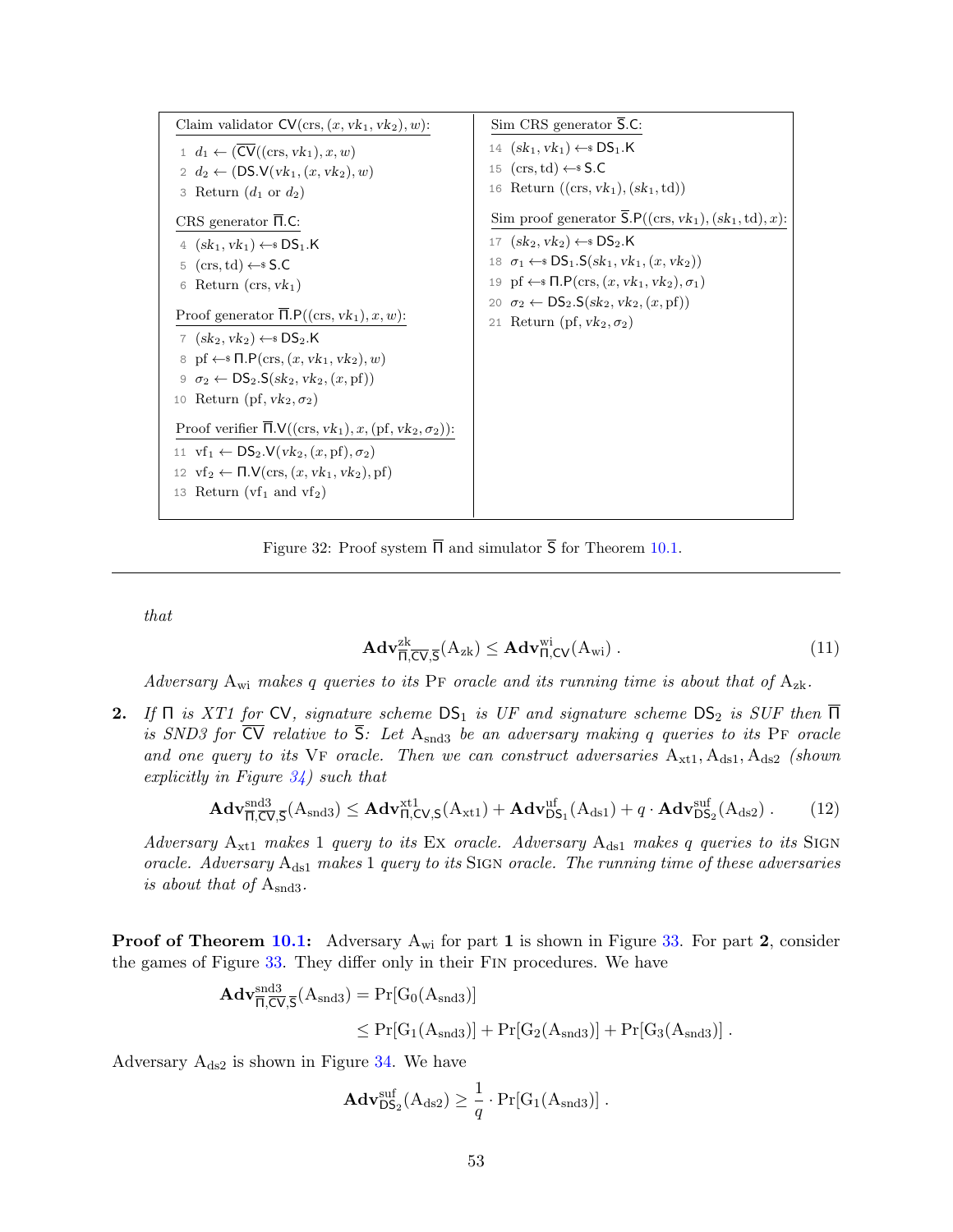<span id="page-53-0"></span>

Figure 33: WI-adversary for part 1 of Theorem [10.1,](#page-51-1) and games for part 2 of same.

Let us try to justify the above. Assume  $vk_2^* = vk_{2,g}$ , which happens with probability  $1/q$  since  $(x^*, v k_2^*) \in S$  as per lines 17,21 of the games. According to line 21, win is true, so as per line 15,  $\text{wf}_1 = \text{true}$ . Now the only reason  $A_{ds2}$  could fail to win its game is that  $(x^*, \text{pf}^*, \sigma_2^*) = (x_g, \text{pf}_g, \sigma_{2,g})$ . But if so,  $(x^*, (pf^*, vk_2^*, \sigma_2^*))$  would be in the set  $Q$ , contradicting line 11 of the game.

One question above may be why  $A_{ds2}$  returns true in response to the VF query, and why this is ok. The answer is that it cannot efficiently perform the test at line 12 of the game, so cannot faithfully simulate the oracle. However, we have assumed only one  $VF$  query, and following it,  $A_{\text{snd3}}$  must make its mandatory FIN query. What is returned to the VF query thus does not matter; all our adversary needs is to record the query itself. This will recur in what follows. (In retrospect however this leads me to think it is best to change the definitions of the SND1,SND2,SND3 games to not return the result of the language membership test to the adversary, using it instead only in deciding whether or not to set win. Otherwise, things get tougher when multiple VF queris are allowed, at least if we want good bounds.)

Adversary  $A_{xt1}$  is shown in Figure [34.](#page-54-0) We have

$$
\Pr[G_2(A_{\text{snd3}})] \leq \mathbf{Adv}_{\Pi,\text{CV},\text{S}}^{\text{xt1}}(A_{\text{xt1}}) .
$$

Let us try to justify the above. Line 22 says win = true, so  $vf_2$  = true at line 14, meaning the proof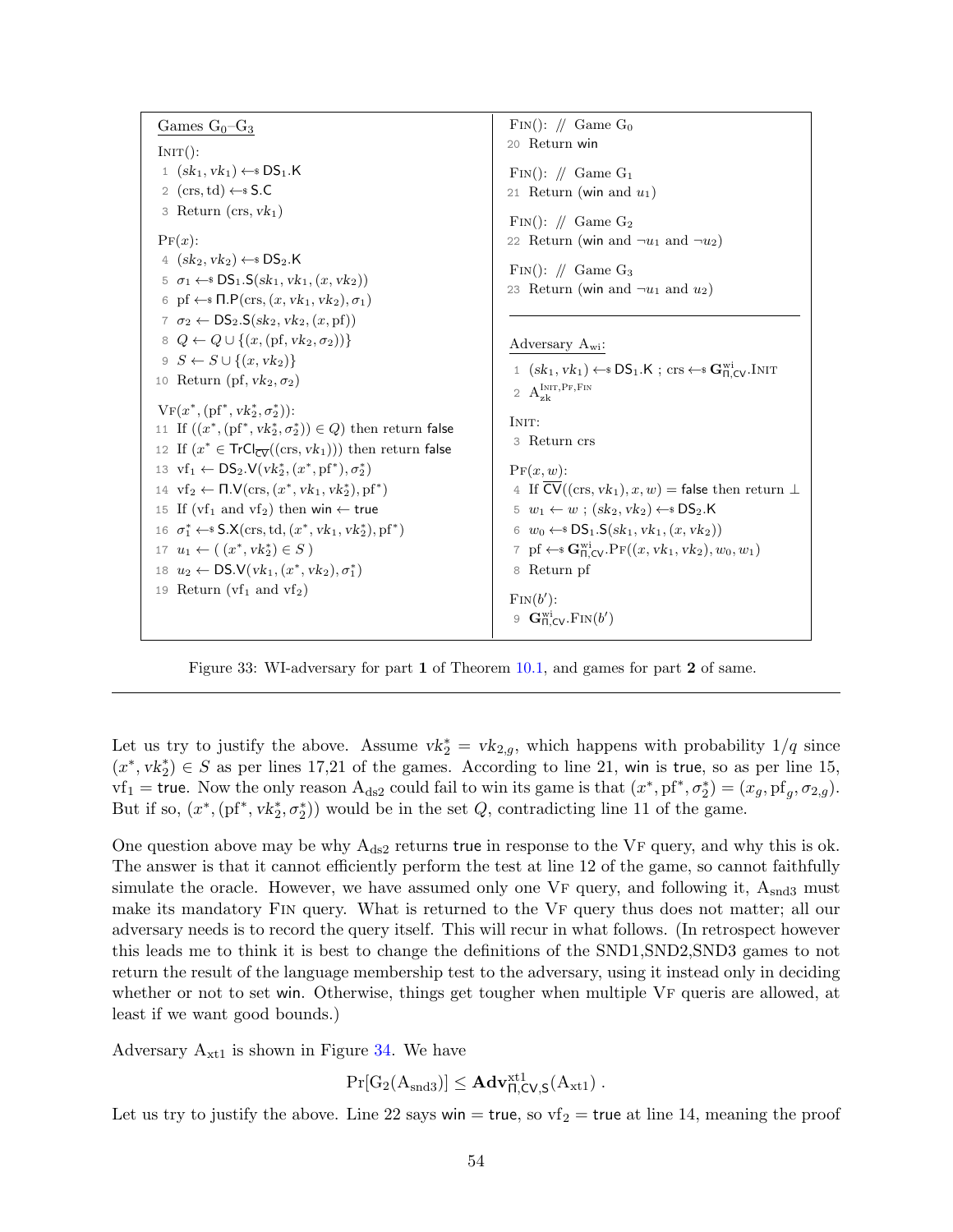<span id="page-54-0"></span>Adversary  $A_{ds2}$ : 1  $(sk_1, vk_1) \leftarrow SDS_1.K$ ;  $(crs, td) \leftarrow SDS_1$ . 2  $g \leftarrow \{1..q\}$ ;  $vk_{2,g} \leftarrow s \mathbf{G}_{\text{DS}_2}^{\text{suf}}$ .Init  $A<sub>snd3</sub><sup>INT,PF,VF,FIN</sup>$ INIT: 4 Return  $(crs, vk<sub>1</sub>)$  $\Pr(x)$ : 5  $i \leftarrow i + 1$ ;  $x_i \leftarrow x$ 6 If  $(i \neq g)$  then  $(sk_{2,i}, vk_{2,i}) \leftarrow$  DS<sub>2</sub>.K 7  $\sigma_1 \leftarrow$   $DS_1.S(sk_1, vk_1,(x_i, vk_2,i))$ 8 pf<sub>i</sub>  $\leftarrow$   $\blacksquare$ P(crs, (x<sub>i</sub>, vk<sub>1</sub>, vk<sub>2,i</sub>),  $\sigma_1$ ) 9 If  $(i = g)$  then  $\sigma_{2,i} \leftarrow \mathbf{G}_{\text{DS}_2}^{\text{suf}}$ . SIGN $((x_i, \text{pf}_i))$ 10 Else  $\sigma_{2,i} \leftarrow DS_2.S(sk_{2,i}, vk_{2,i},(x_i,pf_i))$ 11 Return pf $_i$  $V_F(x^*, (pf^*, vk_2^*, \sigma_2^*)):$ 12 Return true  $\text{Fin}()$ : 13  $\mathbf{G}_{\text{DS}_2}^{\text{suf}}$ .FIN $((x^*, \text{pf}^*), \sigma_2^*)$ Adversary  $A_{xt1}$ : 1  $(sk_1, vk_1) \leftarrow SDS_1.K$ ; crs  $\leftarrow$  **s** $\mathbf{G}_{\Pi,CV}^{xt1}$ . Init;  $A_{\text{snd3}}^{\text{Init},\text{Pr},\text{VF},\text{Fin}}$ INIT<sup>.</sup> 2 Return  $(crs, vk<sub>1</sub>)$  $\Pr(x)$ : 3  $(sk_2, vk_2) \leftarrow SDS_2.K ; \sigma_1 \leftarrow SDS_1.S(sk_1, vk_1,(x, vk_2))$ 4 pf  $\leftarrow$   $\mathsf{N}.\mathsf{P}(\text{crs},(x,vk_1,vk_2),\sigma_1)$  $5 \sigma_2 \leftarrow DS_2.S(sk_2, vk_2,(x,pf))$ ; Return pf  $V_F(x^*, (pf^*, vk_2^*, \sigma_2^*)):$  $6 \, d^* \leftarrow \mathbf{G}^{\text{xt1}}_{\Pi,\text{CV}}.\text{Ex}((x^*,\text{vk}_1,\text{vk}_2^*),\text{pf}^*)$  ; Return true  $\text{FIN}()$ : 7  $\mathbf{G}_{\Pi,\mathsf{CV}}^{\text{xt1}}$ .  $\text{Fin}()$ Adversary  $A_{ds1}$ : 1 (crs, td)  $\leftarrow$  S.C ;  $vk_1 \leftarrow$  G<sub>DS<sub>1</sub></sub>.INIT ;  $A_{\text{snd3}}^{\text{INT}, \text{PF}, \text{VF}, \text{Fin}}$ INIT: 2 Return  $(crs, vk<sub>1</sub>)$  $PF(x)$ :  $3 (sk_2, vk_2) \leftarrow SDS_2.K ; \sigma_1 \leftarrow SDS_1.SIGN((x, vk_2))$ 4 pf  $\leftarrow$   $\mathsf{N}.\mathsf{P}(\text{crs},(x,vk_1,vk_2),\sigma_1)$  $5 \sigma_2 \leftarrow DS_2.S(sk_2, vk_2,(x,pf))$ ; Return pf  $V_F(x^*, (pf^*, vk_2^*, \sigma_2^*)):$  $6 \sigma_1^* \leftarrow \$S.X(crs, td, (x^*, vk_1, vk_2^*), pf^*)$ ; Return true  $\text{FIN}()$ : 7  $\mathbf{G}_{\text{DS}_2}^{\text{suf}}$ . Fin $((x^*, vk_2^*), \sigma_2^*)$ 

Figure 34: More adversaries for Theorem [10.1.](#page-51-1)

verified correctly. This means we expect line 16 to find a witness under CV. But, due to line 12, this witness can only be for the second claim in the relation, meaning a signature setting  $u_2$  = true at line 18. So if  $u_2$  = false, as line 22 says, adversary  $A_{xt1}$  wins.

Adversary  $A_{ds1}$  is shown in Figure [34.](#page-54-0) We have

$$
\Pr[G_3(A_{\textup{snd}3})] \leq \mathbf{Adv}^{uf}_{\mathsf{DS}_1}(A_{\textup{ds}1})\ .
$$

This seems quite straightforward to justify due to lines 17, 18 of the games.

The above says that the proof system  $\overline{\Pi}$  of Figure [32](#page-52-0) satisfies SND3 for  $\overline{CV}$  relative to the simulator of the same Figure. Exercise [10.2](#page-54-1) below asks you to show that the same proof system also satisfies XT3 for CV. Below, single-query-XT3 means XT3 only for adversaries making just one Ex query.

<span id="page-54-1"></span>Exercise 10.2 Let  $\Pi$  be a proof system, and S a simulator, that are same-CRS. Let  $DS_1$ ,  $DS_2$ be signature schemes. Let  $\overline{CV}$  be a claim validator. Define claim validator CV, proof system  $\overline{\Pi}$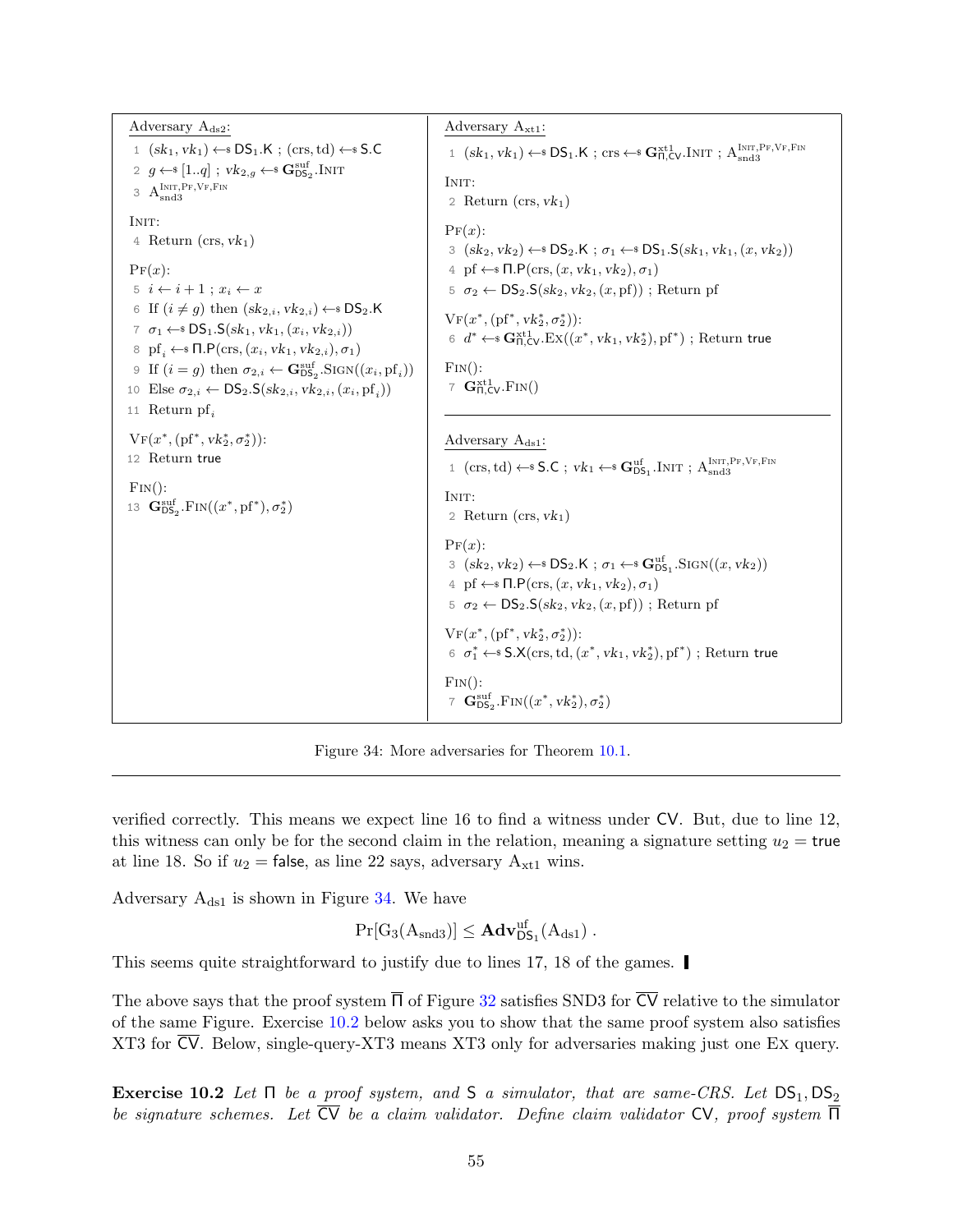and simulator algorithms  $\overline{S}$ .C,  $\overline{S}$ .P as per Figure [32.](#page-52-0) You are to extend the simulator  $\overline{S}$ , specifying algorithm  $\overline{S}.X$ , and then prove the following. If  $\Pi$  is XT1 for CV relative to S, signature scheme  $DS_1$  is UF and signature scheme  $DS_2$  is SUF, then  $\overline{\Pi}$  is single-query-XT3 for  $\overline{CV}$  relative to  $\overline{S}$ .

### <span id="page-55-0"></span>11 Negative results about NIZKs

Particularly with regard to what is coming up next, it is valuable to understand something about the necessity of certain elements of NIZKs. The particular question we ask here is, is the CRS necessary? Can we have a NIZK where the CRS is a constant, like always the empty string?

We will show that if the CRS is generated deterministically (it being the empty string is a special case) then one cannot have both SND1 and ZK. So effectively, interesting NIZKs with a fixed CRS are not possible.

The actual result statement is somewhat more subtle and involved. We said that one cannot have both SND1 and ZK, but clearly this is not always the case; it depends on CV. If the latter always returns false, we can indeed give a proof system for it that satisfies both SND1 and ZK. But trivial claim validators like this are not very interesting. What the result says is that if claim validator CV is "non-trivial," then there is no proof system for it that is both SND1 and ZK.

For this, one needs to define what "trivial" (and this "non-trivial") means. Roughly, a claim validator CV is trivial if, given crs, x, it is easy to test whether or not  $x \in TrCl_{CV}(crs)$ . A proof system for such a claim validator is un-interesting because a verifier can test membership of  $x$ in  $TrCl_{CV}(crs)$  itself, and this provides perfect SND1 and ZK. A proof system is not necessary or helpful when CV is trivial.

In the classical complexity-theoretic setting, "trivial" would correspond to the language being in the complexity class BPP. This will not work in our setting. Complexity classes formalize worst-case decision problems. In cryptography, definitions and interest is in instances that can be efficiently found. Thus we will start by formalizing what it means for a claim language TC to have a decision procedure.

Consider an algorithm M that, given crs, x, is trying to decide whether or not  $x \in \mathsf{TC}(\text{crs})$ , when crs is drawn according to some algorithm CG. We want a measure of how well it does. For this consider game  $G_{\text{TC,CG,M}}^{\text{dec}}$  of Figure [35.](#page-56-0) The job of the adversary A executing with it is to pick challenge x values for M. But this dec-adversary is restricted. We ask that it have zero probability of setting bad at line 2. This is a condition, or restriction, on the class of allowed adversaries; ones that do not obey this condition are simply not considered. The restriction says that when A submits a challenge  $x$  to its TEST oracle, it already knows the answer. However, this answer is not given to M. The latter aims to figure out the answer, and the game returns true if it fails. We let  $\mathbf{Adv}_{\mathsf{TC},\mathsf{CG},\mathsf{M}}^{\text{dec}}(\mathbf{A}) = \Pr[\mathbf{G}_{\mathsf{TC},\mathsf{CG},\mathsf{M}}^{\text{dec}}(\mathbf{A})].$ 

<span id="page-55-1"></span>**Theorem 11.1** Let CG be a CRS generator that is **deterministic**. Let  $\Pi$  be a proof system with  $\Pi.C = CG$ . Let S be a simulator and CV a claim validator. Let  $TC = TrCl_{CV}$ . Let algorithm M be as shown in Figure [35.](#page-56-0) Let A be a dec-adversary. Then we can construct adversaries  $A_{zk}$ ,  $A_{sndl}$ (shown explicitly in Figure [35\)](#page-56-0) such that

<span id="page-55-2"></span>
$$
\mathbf{Adv}_{\mathsf{TC},\mathsf{CG},\mathsf{M}}^{\text{dec}}(A) \le 2 \cdot \mathbf{Adv}_{\mathsf{\Pi},\mathsf{CV},\mathsf{S}}^{\text{zk}}(A_{\text{zk}}) + \mathbf{Adv}_{\mathsf{\Pi},\mathsf{TC}}^{\text{snd1}}(A_{\text{snd1}}) \,. \tag{13}
$$

The running times of these adversaries are about the time for the execution of game  $G_{TC,CG,M}^{dec}$  with A.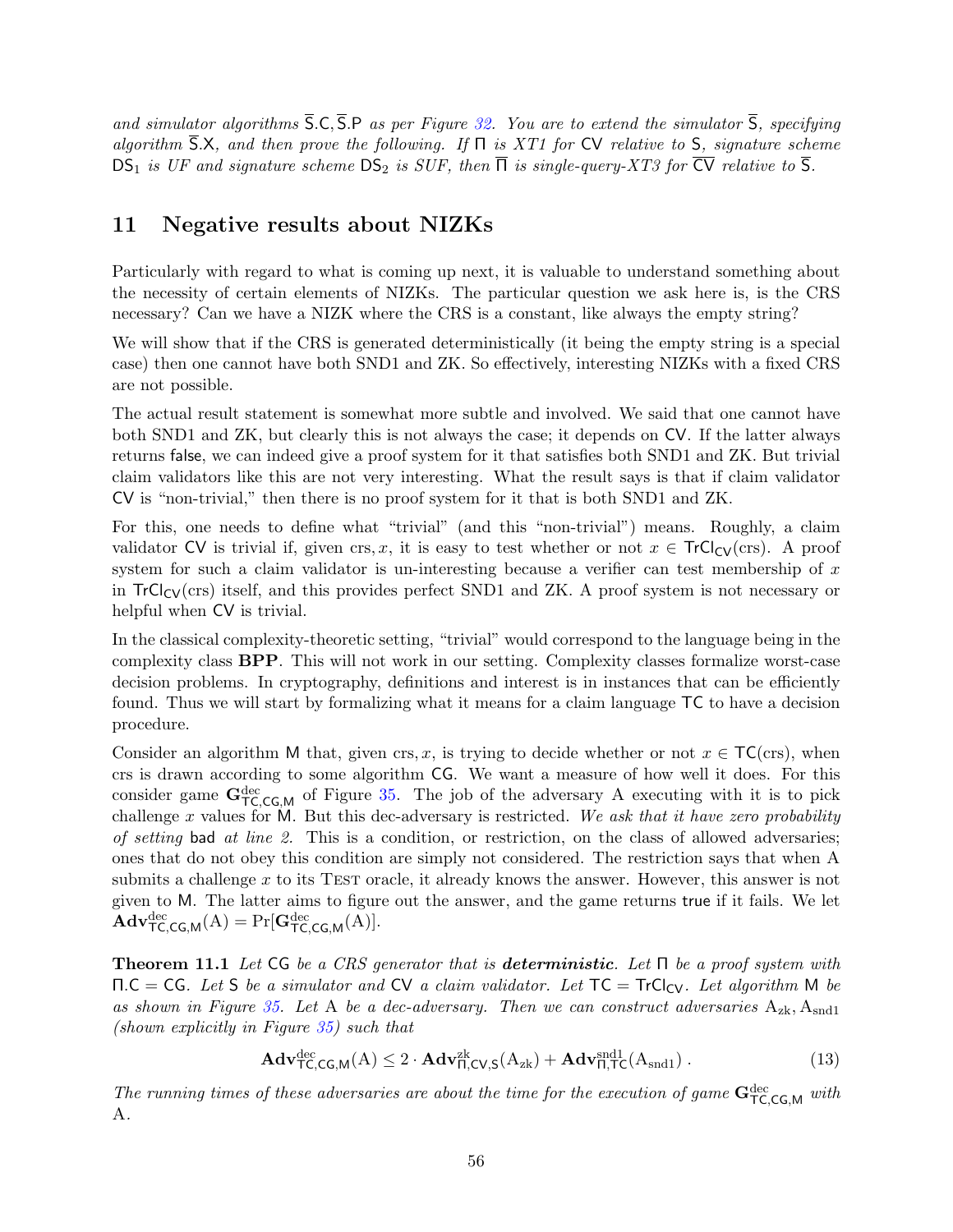<span id="page-56-0"></span>

| Game $\mathbf{G}_{\mathsf{TC}.\mathsf{CG}.\mathsf{M}}^{\text{dec}}$                 | Decision algorithm $M(crs, x)$ :                                |
|-------------------------------------------------------------------------------------|-----------------------------------------------------------------|
| INIT:                                                                               | $(crs_0, td) \leftarrow$ S.C                                    |
| $1 \text{ crs} \leftarrow \text{SG}$ ; Return crs                                   | 2 pf $\leftarrow$ \$ S.P(crs <sub>0</sub> , td, x)              |
|                                                                                     | $3 \, d \leftarrow \Pi \mathcal{N}(\text{crs}_0, x, \text{pf})$ |
| $TEST(x, w)$ :                                                                      | 4 Return $d$                                                    |
| 2 If ( $(x \in TC(crs))$ and $(CV(crs, x, w) = false)$ ) then bad $\leftarrow$ true |                                                                 |
| $3 \, d \leftarrow \, M(cxs, x)$ ; Return $\perp$                                   |                                                                 |
| $\text{Fin}()$ :                                                                    |                                                                 |
| 4 Return $(x \in \mathsf{TC}(\text{crs})) \neq d$                                   |                                                                 |

| Adversary $A_{\text{snd1}}$ :                                                                                                                                                                     | Adversary $A_{z_{k},1}$ :                                                                                                            |
|---------------------------------------------------------------------------------------------------------------------------------------------------------------------------------------------------|--------------------------------------------------------------------------------------------------------------------------------------|
| 1 crs $\leftarrow$ $\mathbf{G}_{\Pi, \mathsf{T}\mathsf{C}}^{\text{snd}1}$ . INIT                                                                                                                  | 1 crs $\leftarrow$ $\mathbf{G}_{\Pi,CV,S}^{zk}$ . INIT                                                                               |
| 2 $(crs_0, td) \leftarrow$ S.C                                                                                                                                                                    | 2 $A^{INT, TEST, FIN}$                                                                                                               |
| $A^{INT, TEST, FIN}$                                                                                                                                                                              | INIT:                                                                                                                                |
| INIT:                                                                                                                                                                                             | 3 Return crs                                                                                                                         |
| 4 Return crs                                                                                                                                                                                      | $TEST(x, w)$ :                                                                                                                       |
| $TEST(x, w)$ :                                                                                                                                                                                    | 4 pf $\leftarrow$ $\mathbf{G}_{\Pi.CV,S}^{zk}$ . $\Pr(x, w)$                                                                         |
| 5 pf $\leftarrow$ S.P(crs, td, x)                                                                                                                                                                 | $5 \ d \leftarrow \Pi.\mathsf{V}(\text{crs}, x, \text{pf})$ ; Return $\bot$                                                          |
| 6 vf $\leftarrow$ G <sub>n,TC</sub> .V <sub>F</sub> $(x,$ pf $)$                                                                                                                                  | $\text{Fin}()$ :                                                                                                                     |
| 7 Return $\perp$                                                                                                                                                                                  | 6 If (d and $CV(crs, x, w)$ ) then $\mathbf{G}_{\Pi.CV.S}^{zk}$ . FIN(1)                                                             |
| $\text{Fin}()$ :                                                                                                                                                                                  | 7 Else $\mathbf{G}_{\Pi,CV,S}^{zk}$ . FIN $(0)$                                                                                      |
| 8 $\mathbf{G}_{\Pi, \mathsf{TC}}^{\text{snd}1}$ . Fin                                                                                                                                             |                                                                                                                                      |
|                                                                                                                                                                                                   | Adversary $A_{z_k,2}$ :                                                                                                              |
| Adversary $A_{zk}$ :                                                                                                                                                                              | 1 $\mathrm{crs}_1 \leftarrow \mathsf{CG}$ ; $\mathrm{crs} \leftarrow^* \mathbf{G}_{\Pi,\mathrm{CV},\mathrm{S}}^{\mathrm{zk}}$ . INIT |
| $1 \quad i \leftarrow s \{1,2\}$                                                                                                                                                                  | 2 If $(crs = crs_1)$ then $\mathbf{G}_{\Pi,CV,S}^{zk}$ . FIN(1)                                                                      |
| $2\quad A_{\rm zk}^{{\bf G}_{\Pi,\text{CV},\text{S}}^{\rm zk}\cdot\text{INIT}, {\bf G}_{\Pi,\text{CV},\text{S}}^{\rm zk}\cdot\text{PF}, {\bf G}_{\Pi,\text{CV},\text{S}}^{\rm zk}\cdot\text{FN}}$ |                                                                                                                                      |
|                                                                                                                                                                                                   | 3 Else $\mathbf{G}_{\Pi,CV,S}^{zk}$ . FIN(0)                                                                                         |
|                                                                                                                                                                                                   |                                                                                                                                      |

Figure 35: Top left: Decidability game. To right: Decision algorithm for Theorem [11.1.](#page-55-1) Bottom left: Adversaries for theorem. Bottom right: Adversaries called by  $A_{z\mathbf{k}}$ .

The way to read the Theorem is that, SND1 and ZK both holding means the RHS of Equation [\(13\)](#page-55-2) is small, so the decision algorithm succeeds, which means CV is trivial.

Proof of Theorem [11.1:](#page-55-1) Consider the games of Figure [36.](#page-57-1) We have

$$
\mathbf{Adv}^{\text{dec}}_{\mathsf{TC},\mathsf{CG},\mathsf{M}}(A) = \Pr[G_0(A)] + \Pr[G_5(A)] .
$$

We will bound these in turn.

We have

$$
\Pr[{\bf G}^{zk}_{\Pi,\text{CV},\text{S}}[1](A_{zk,1})] = \Pr[G_3(A)] = \Pr[G_4(A)] \;,
$$

where the second equality is by the (perfect) completeness of  $\Pi$  for CV. Also

$$
\Pr[{\bf G}^{zk}_{\Pi,CV,S}[0](A_{zk,1})] = \Pr[G_1(A)] = \Pr[G_4(A)] - \Pr[G_0(A)] \; .
$$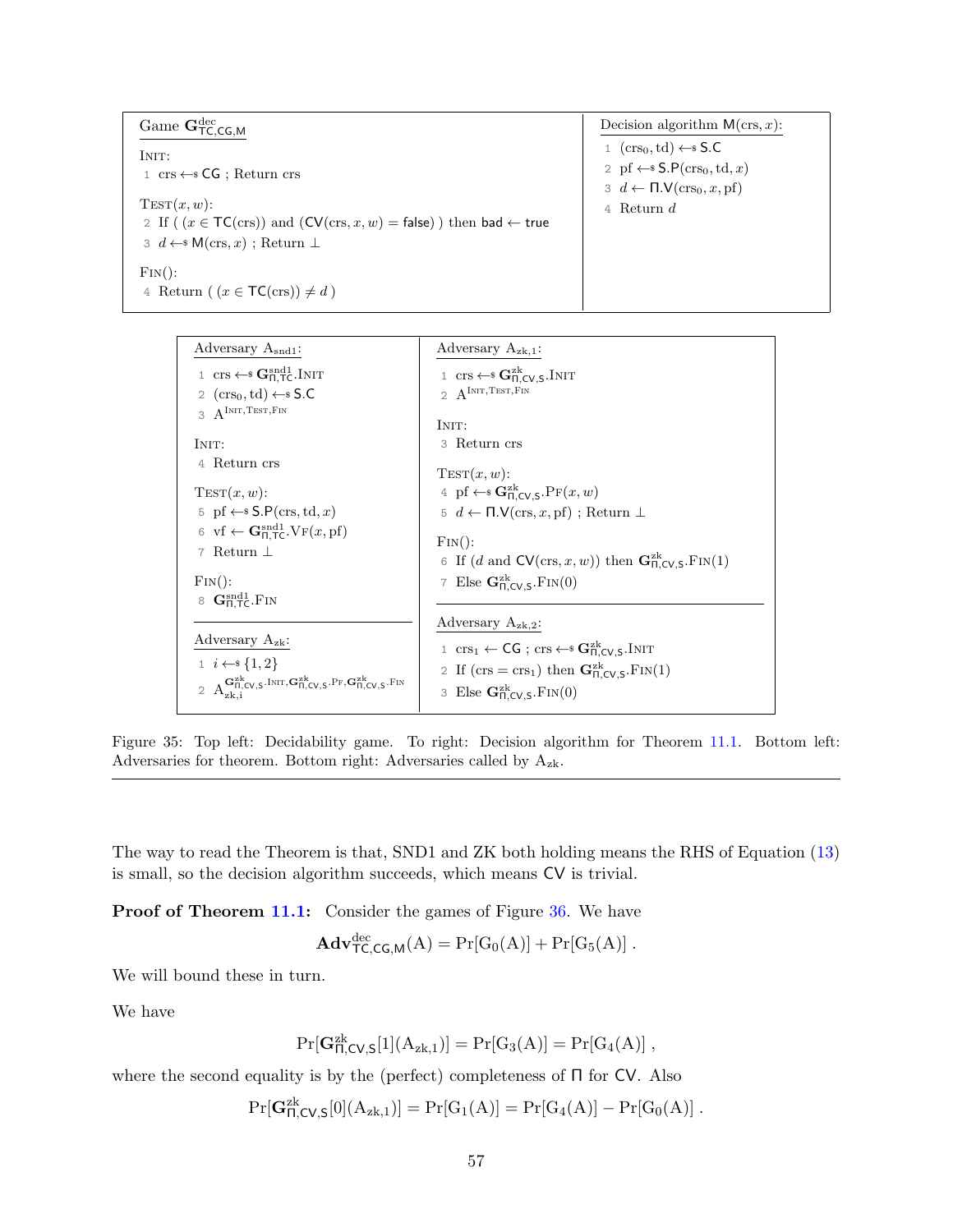<span id="page-57-1"></span>Games  $G_0-G_4$ INIT: 1 crs ← CG ; Return crs  $TEST(x, w)$ : 2  $(crs_0, td) \leftarrow$ \$ S.C 3  $pf_0 \leftarrow$  S.P(crs<sub>0</sub>, td, x);  $d_0 \leftarrow \Pi.\mathsf{V}(crs_0, x, pf_0)$ 4  $pf_1 \leftarrow SDP(crs, x, w)$ ;  $d_1 \leftarrow \Pi.V(crs, x, pf_1)$ 5 Return ⊥  $\text{Fin}()$ : 6 Return (  $CV(crs, x, w)$  and  $\neg d_0$  ) // Game G<sub>0</sub> 7 Return ( $CV(crs, x, w)$  and  $d_0$ ) // Game G<sub>1</sub> 8 Return ( $CV(crs, x, w)$  and  $\neg d_1$ ) // Game G<sub>2</sub> 9 Return ( $CV(crs, x, w)$  and  $d_1$ ) // Game G<sub>3</sub> 10 Return  $CV(crs, x, w)$  // Game G<sub>4</sub> Game  $\boxed{G_5}$ ,  $G_6$ INIT: 1 crs  $\leftarrow$  CG ; (crs<sub>0</sub>, td)  $\leftarrow$  \$ S.C 2 If  $(crs_0 \neq crs)$  then 3 bad  $\leftarrow$  true ;  $\overline{crs \leftarrow crs_0}$ 4 Return crs  $TEST(x, w)$ : 5 pf  $\leftarrow$ \$ S.P(crs, td, x) 6  $d \leftarrow \Pi.\mathsf{V}(\text{crs}, x, \text{pf})$ 7 Return ⊥  $\text{Fin}()$ : 8 Return ( $\neg$ CV(crs, x, w) and d)

Figure 36: Games for proof of Theorem ??.

So

$$
\begin{aligned} \mathbf{Adv}_{\Pi,CV,S}^{zk}({A}_{zk,1}) &= \Pr[\mathbf{G}_{\Pi,CV,S}^{zk}[1](A_{zk,1})] - \Pr[\mathbf{G}_{\Pi,CV,S}^{zk}[0](A_{zk,1})] \\ &= \Pr[G_4(\mathbf{A})] - (\Pr[G_4(\mathbf{A})] - \Pr[G_0(\mathbf{A})]) \\ &= \Pr[G_0(\mathbf{A})] \ . \end{aligned}
$$

Games  $G_5, G_6$  are identical-unti-bad so by Lemma [3.1](#page-9-0) we have

$$
Pr[G_5(A)] = Pr[G_6(A)] + (Pr[G_5(A)] - Pr[G_6(A)])
$$
  

$$
\leq Pr[G_6(A)] + Pr[G_6(A) \text{ sets bad}].
$$

Then we have

$$
Pr[G_6(A)] \leq \mathbf{Adv}_{\Pi, \mathsf{TC}}^{\text{snd1}}(A_{\text{snd1}})
$$
  

$$
Pr[G_6(A) \text{ sets bad}] \leq \mathbf{Adv}_{\Pi, \mathsf{CV}, \mathsf{S}}^{\text{zk}}(A_{\text{zk}, 2}) .
$$

Finally,  $A_{zk}$  picks  $i \leftarrow s \{1, 2\}$  and runs  $A_{zk,i}$ .

### <span id="page-57-0"></span>12 Sigma protocols

A Sigma protocol is a 3-move message-exchange between two parties, one called the prover (formalized below as a Sigma prover) and the other called the verifier. It operates as depicted in Figure [37.](#page-58-0)

A Sigma prover is an algorithm  $P^*$  that operates in two stages. Commitment: Via (cmt, st)  $\leftarrow$  $P^*(\text{crs}, X)$ , the first stage takes the common reference string crs and a claim X to return a message cmt (called the commitment) to be sent to the verifier, and state information st to be retained. Response: Via rsp  $\leftarrow P^*(\text{crs}, \text{st}, w, \text{ch})$ , the second stage takes crs, state information st from stage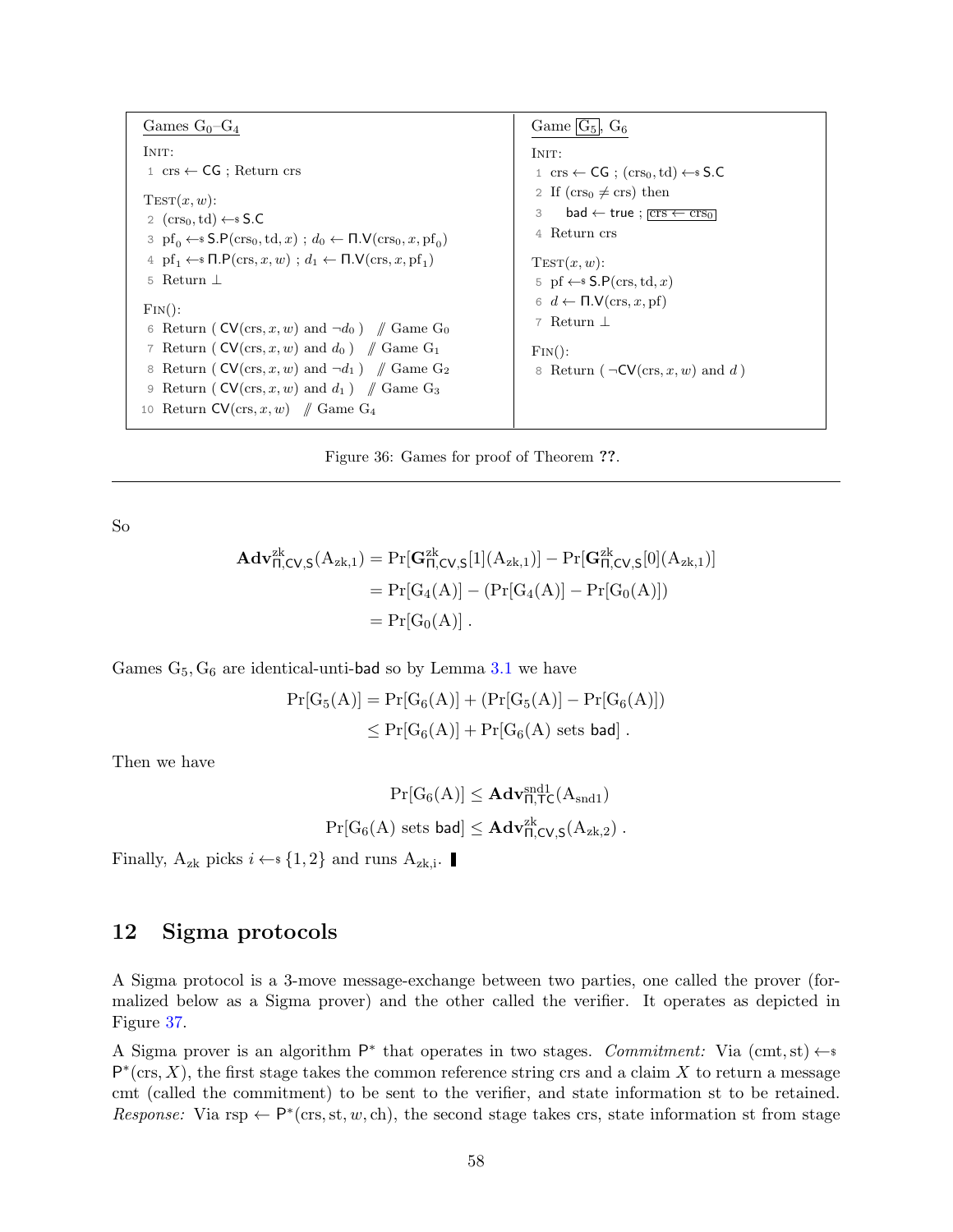<span id="page-58-0"></span>

| Prover                                                                |                | Verifier                                                                    |
|-----------------------------------------------------------------------|----------------|-----------------------------------------------------------------------------|
| Input: $\text{crs}, X, w$                                             |                | Input: $\operatorname{crs}$ , X                                             |
| $(\text{cmt}, \text{st}) \leftarrow \{ \Sigma \cdot P(\text{crs}, X)$ | $\mathrm{cmt}$ |                                                                             |
|                                                                       | ch             | $c \leftarrow s \mathsf{ChS}(\mathsf{crs})$                                 |
| $rsp \leftarrow \Sigma.P(crs, st, w, ch)$                             | rsp            | $d \leftarrow \Sigma.V(\text{crs}, X, (\text{cmt}, \text{ch}, \text{rsp}))$ |

Algorithm  $\mathbf{EXEC}_{\Sigma,P^*}(\text{crs},X,w)$ : 1 (cmt, st)  $\leftarrow$   $\mathsf{P}^*(\text{crs}, X)$ 2 ch  $\leftarrow$   $\Sigma$ .ChS(crs)  $3 \text{rsp} \leftarrow \mathsf{P}^*(\text{crs}, \text{st}, w, \text{ch})$ 4 Return (cmt, ch, rsp)

Figure 37: Operation of a Sigma protocol  $\Sigma$ . The top depicts an interaction between the honest Sigma prover Σ.P and the verifier Σ.V. The algorithm at the bottom returns a transcript of an interaction between a (not necessarily honest) Sigma prover  $\mathsf{P}^*$  and the verifier  $\Sigma.\mathsf{V}$ .

one, a string  $w$  (usually, but not always, the witness) and a challenge ch sent by the verifier, to deterministically return a message rsp (called the response) to be sent to the verifier.

A *Sigma protocol*  $\Sigma$  specifies the following algorithms:

- CRS generation. Via crs  $\leftarrow$  S.C, the crs-generation algorithm  $\Sigma$ .C (takes no inputs and) returns a common reference string crs.
- *Sigma prover.*  $\Sigma$ . P is a Sigma prover as above.
- *Challenge set.* Σ.ChS associates to crs a finite set  $\Sigma$ .ChS(crs) called the challenge space.
- Verification. Via  $d \leftarrow \Sigma.V(\text{crs}, X, (\text{cmt}, \text{ch}, \text{rsp}))$ , the deterministic verification algorithm  $\Sigma.V$ produces a decision  $d \in \{$ true, false indicating whether or not it considers the conversation transcript (cmt, ch,rsp) valid.

Algorithm  $\mathbf{EXEC}_{\Sigma,P^*}$  in Figure [37](#page-58-0) takes inputs crs, X, w and executes an interaction between Sigma prover  $P^*$  and the verifier of  $\Sigma$ . (The Sigma prover  $P^*$  could be, but need not be,  $\Sigma$ . P, and w could be, but need not be, in  $CV(crs, X)$ .) Given crs, X, w, the algorithm returns a transcript  $tr = (cm, ch, rsp)$  of an interaction between the parties. We say that tr is a  $\Sigma(crs, X)$ -accepting transcript if  $\Sigma$ .  $V(\text{crs}, X, \text{tr}) = \text{true}$ . We let

$$
\mathbf{Acc}_{\mathsf{\Sigma},\mathsf{P}^*}(\mathrm{crs}, X, w) = \Pr[\mathsf{\Sigma}. \mathsf{V}(\mathrm{crs}, X, \mathbf{EXEC}_{\mathsf{\Sigma},\mathsf{P}^*}(\mathrm{crs}, X, w)) = \mathsf{true}] \ .
$$

This is the probability that  $\Sigma \mathcal{N}(\text{crs}, X, \text{tr}) = \text{true}$  when  $\text{tr} \leftarrow \text{P} \mathbf{E} \mathbf{X} \mathbf{E} \mathbf{C}_{\Sigma, \mathsf{P}^*}(\text{crs}, X, w)$ . This is the accepting probability of an interaction between  $\mathsf{P}^*$  and the verifier of  $\Sigma$  on inputs crs,  $X, w$ .

We require perfect completeness, although this can be relaxed if necessary. We say that  $\Sigma$  has (perfect) completeness for claim validator CV if  $\Sigma \mathcal{N}(\text{crs}, X, \text{tr}) = \text{true}$  for all transcripts tr  $\in$  $[\mathbf{EXEC}_{\Sigma,\Sigma,\mathsf{P}}(\text{crs}, X, w)]$ , all crs  $\in [\Sigma,\mathsf{C}]$ , all  $X \in \mathsf{Tr} \mathsf{Cl}_{\mathsf{CV}}(\text{crs})$  and all  $w \in \mathsf{CV}(\text{crs}, X)$ . Put another way, if  $CV(\text{crs}, X, w) = \text{true}$ , then  $Acc_{\Sigma, \Sigma, P}(\text{crs}, X, w) = 1$ .

DL Sigma protocol. Our first example is Schnorr's protocol for proving knowledge of a discrete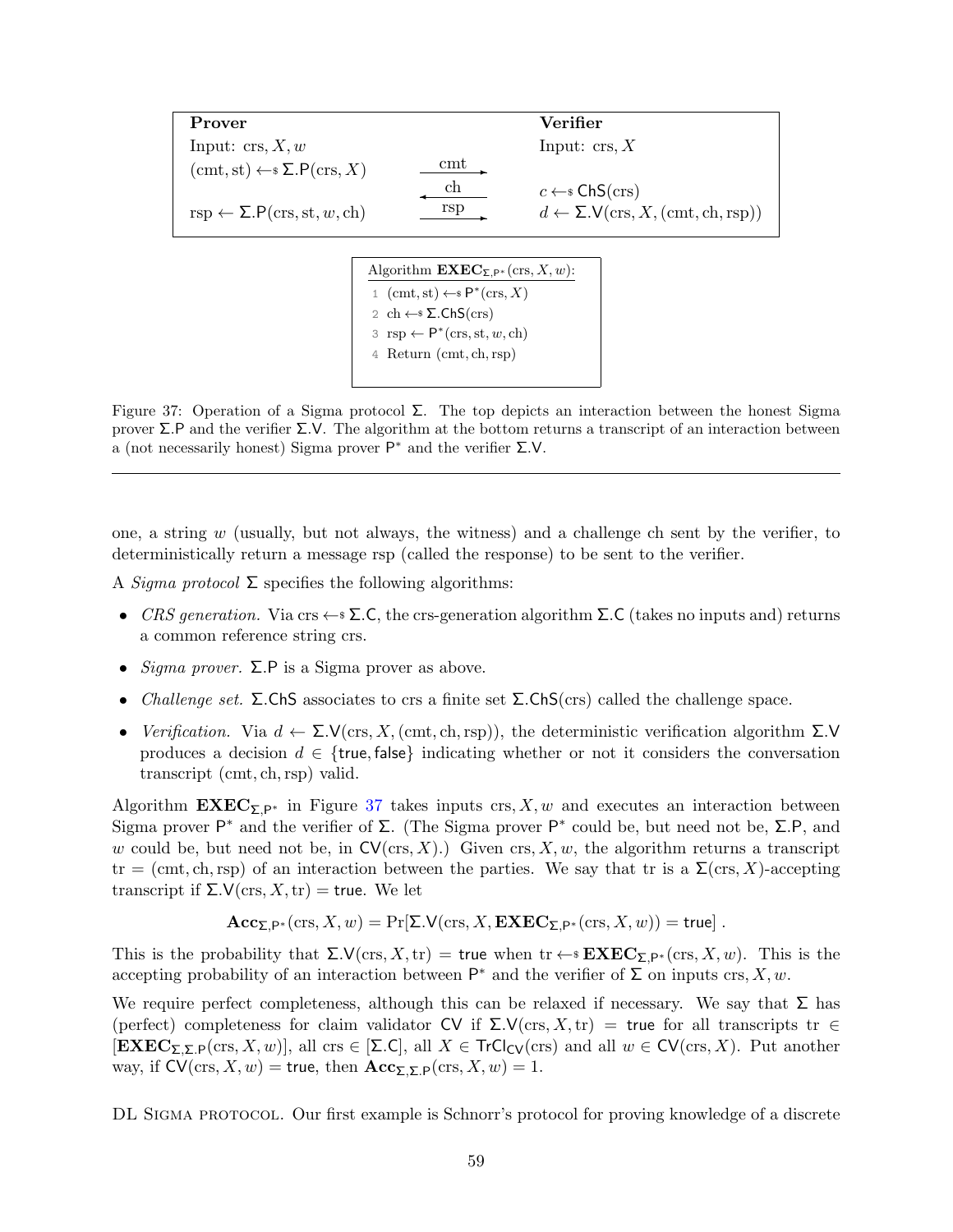<span id="page-59-1"></span><span id="page-59-0"></span>

| Prover                                            |    | Verifier                        |
|---------------------------------------------------|----|---------------------------------|
| Input: $(p, \mathbb{G}, q), X, w$                 |    | Input: $(p, \mathbb{G}, g)$ , X |
| $r \leftarrow \mathcal{Z}_p$ ; $R \leftarrow g^r$ | K. |                                 |
|                                                   |    | $c \leftarrow \mathcal{Z}_n$    |
| $a \leftarrow r + wc$                             |    |                                 |
|                                                   |    | $d \leftarrow (q^a = RX^c)$     |

| Prover $\Sigma.P((p,\mathbb{G},q),X)$ :                    | Extractor $\Sigma$ . $\mathsf{X}((p, \mathbb{G}, q), X, R, c_1, c_2, a_1, a_2)$ :         |
|------------------------------------------------------------|-------------------------------------------------------------------------------------------|
| $1 \quad r \leftarrow \in \mathbb{Z}_p : R \leftarrow q^r$ | 6 $c \leftarrow (c_1 - c_2)^{-1}$ ; $w \leftarrow (a_1 - a_2)c$                           |
| 2 Return $(R,r)$                                           | 7 Return $w$                                                                              |
| Prover $\Sigma.P((p,\mathbb{G},q),r,w,c)$ :                | Simulator $\Sigma S((p, \mathbb{G}, q), X)$ :                                             |
| $3\ a \leftarrow r + wc$                                   | 8 $c \leftarrow \mathcal{Z}_n$ ; $a \leftarrow \mathcal{Z}_n$ ; $R \leftarrow q^a X^{-c}$ |
| 4 Return $a$                                               | 9 Return $(R, c, a)$                                                                      |
| Verifier $\Sigma.V((p,\mathbb{G},g),X,(R,c,a))$ :          | Claim validator $CV((p, \mathbb{G}, q), X, w)$ :                                          |
| 5 Return $(q^a = RX^c)$                                    | 10 Return ( $(w \in \mathbb{Z}_p)$ and $(q^w = X)$ )                                      |
| $\Sigma$ .ChS $((p, \mathbb{G}, g)) = \mathbb{Z}_p$        |                                                                                           |

Figure 38: DL Sigma protocol, pictorial (top) and formal (bottom left) descriptions. Bottom right: Sigma extractor, simulator and the claim validator.

logarithm [\[Sch91\]](#page-70-11), shown in Figure [38.](#page-59-0) The CRS  $(p, \mathbb{G}, g)$  consists of a (description of a) group  $\mathbb{G}$ of prime order p, and a generator q of  $\mathbb{G}$ . We regard these as fixed, so that  $\Sigma$ .C is the deterministic algorithm that simply returns this one CRS each time it is invoked. The claim validator is shown in the Figure. In the protocol, the computation of R is in  $\mathbb{G}$ , while the computation of a is modulo  $p$ .

SIGMA EXTRACTABILITY. Let  $\Sigma$  be a Sigma protocol for claim validator CV. We say that a pair  $(\text{cmt}_1, \text{ch}_1, \text{rsp}_1), (\text{cmt}_2, \text{ch}_2, \text{rsp}_2)$  of transcripts is  $\Sigma(\text{crs}, X)$ -compatible if the following are true. (1) Both transcripts are  $\Sigma(\text{crs}, X)$ -accepting. (2) They have the same commitment, meaning cmt<sub>1</sub> = cmt<sub>2</sub>. (3) They have different challenges, meaning  $ch_1 \neq ch_2$ .

A Sigma-extractor is an algorithm  $\Sigma$ . X with the property that

 $\Sigma$ .X(crs, X, cmt, ch<sub>1</sub>, ch<sub>2</sub>, rsp<sub>1</sub>, rsp<sub>2</sub>)  $\in \text{CV}(\text{crs}, X)$ 

for all crs  $\in$  [ $\Sigma$ .C], all  $X \in \text{TrCl}_{CV}(ers)$  and all cmt,  $ch_1, ch_2, rsp_1, rsp_2$  such that the pair of transcripts  $(\text{cmt}, \text{ch}_1, \text{rsp}_1), (\text{cmt}, \text{ch}_2, \text{rsp}_2)$  is  $\Sigma(\text{crs}, X)$ -compatible. That is, suppose  $X \in \text{TrCl}_{CV}$  and suppose  $(\text{cmt}_1, \text{ch}_1, \text{rsp}_1)$  and  $(\text{cmt}_2, \text{ch}_2, \text{rsp}_2)$  are  $\Sigma(\text{crs}, X)$ -accepting transcripts. Suppose they have the same commitment, meaning  $\text{cmt}_1 = \text{cmt}_2$ . Denote this common value by cmt. Suppose they have different challenges, meaning ch<sub>1</sub>  $\neq$  ch<sub>2</sub>. Then extractor  $\Sigma$ .X, on input crs, X, cmt, ch<sub>1</sub>, ch<sub>2</sub>, rsp<sub>1</sub>, rsp<sub>2</sub>, returns a valid witness w for X, meaning  $CV(crs, X, w) =$  true. We say that  $\Sigma$ satisfies Sigma-extractability if it has a Sigma extractor. In the literature, the property is typically called special soundness, but we use a different name since it pertains more to extraction.

Figure [38](#page-59-0) shows a Sigma-extractor for the DL protocol. Suppose  $(R, c_1, a_1), (R, c_2, a_2)$  is a pair of  $\Sigma(\text{crs}, X)$ -compatible transcripts. Then  $c_1 \neq c_2$ , so at line 6 we have  $c_1 - c_2 \in \mathbb{Z}_p$  is non-zero. It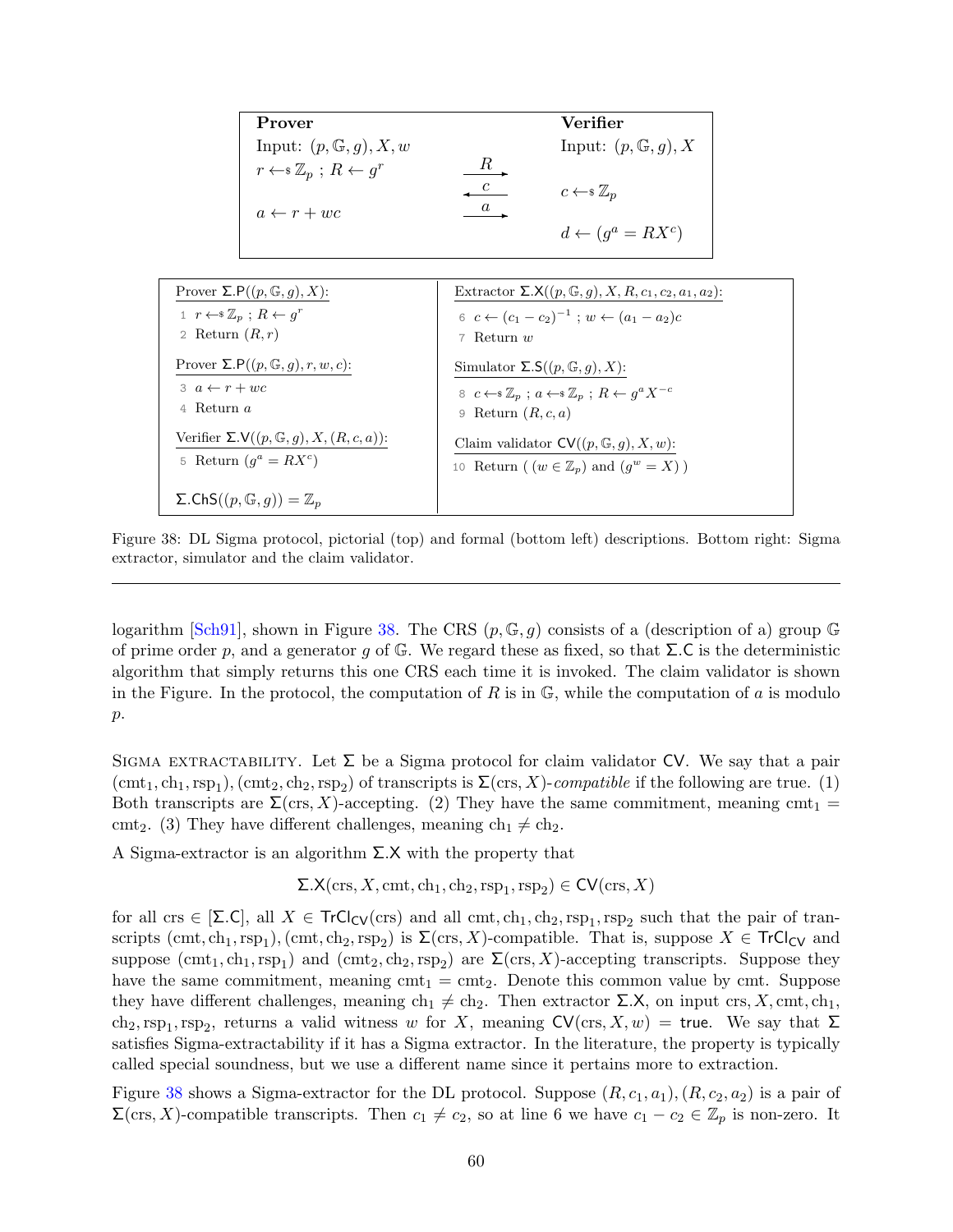<span id="page-60-0"></span>

| Game $\mathbf{G}_{\Sigma,\text{CV}}^{\text{zk}}$                                                                                                                                                                                                                                  | Game $\mathbf{G}_{\Sigma,\mathsf{CV}}^{\text{wi}}$                                                                                                                                                                                                        |
|-----------------------------------------------------------------------------------------------------------------------------------------------------------------------------------------------------------------------------------------------------------------------------------|-----------------------------------------------------------------------------------------------------------------------------------------------------------------------------------------------------------------------------------------------------------|
| INT():                                                                                                                                                                                                                                                                            | $INT()$ :                                                                                                                                                                                                                                                 |
| $1 \quad b \leftarrow s \{0,1\}$ ; crs $\leftarrow s \Sigma$ .C                                                                                                                                                                                                                   | 1 crs $\leftarrow$ $\Sigma$ .C; $b \leftarrow$ $\{0,1\}$                                                                                                                                                                                                  |
| 2 Return crs                                                                                                                                                                                                                                                                      | 2 Return crs                                                                                                                                                                                                                                              |
| $\Pr(X, w)$ :<br>3 If (not $CV(crs, X, w)$ ) then return $\perp$<br>4 If $(b = 1)$ then $\text{tr} \leftarrow \text{S} \mathbf{E}\mathbf{X}\mathbf{E}\mathbf{C}_{\Sigma,\Sigma,\mathsf{P}}(\text{crs}, X, w)$<br>5 Else tr $\leftarrow$ $\Sigma$ . $S$ (crs, X)<br>Return tr<br>6 | ${\rm Pr}(X, w_0, w_1)$ :<br>3 If ( $(CV(crs, X, w_0) = false$ ) or $(CV(crs, X, w_1) = false)$ )<br>then return $\perp$<br>$\Delta$<br>5 tr $\leftarrow$ <b>EXEC</b> <sub><math>\sum</math></sub> $\sum$ <sub>P</sub> (crs, X, $w_b$ )<br>Return tr<br>6 |
| $\text{Fin}(b')$ :                                                                                                                                                                                                                                                                | $\text{Fin}(b')$ :                                                                                                                                                                                                                                        |
| 7 Return $(b' = b)$                                                                                                                                                                                                                                                               | 7 Return $(b' = b)$                                                                                                                                                                                                                                       |

| Game $\mathbf{G}_{\Sigma,\mathsf{T}\mathsf{C}}^{\text{snd}1}$                                                                                                                                                                                                                                                                | Algorithm $\mathbf{REV}_{\Sigma,P^*}(\text{crs},X,w)$ :                                                                                                                                                                                                                                                                                                                                                                                                                                                                                                                                                                                               |
|------------------------------------------------------------------------------------------------------------------------------------------------------------------------------------------------------------------------------------------------------------------------------------------------------------------------------|-------------------------------------------------------------------------------------------------------------------------------------------------------------------------------------------------------------------------------------------------------------------------------------------------------------------------------------------------------------------------------------------------------------------------------------------------------------------------------------------------------------------------------------------------------------------------------------------------------------------------------------------------------|
| INT():<br>$1 \text{ crs} \leftarrow \$\Sigma.\mathsf{C}$ ; Return crs<br>$CMT(X, cmt)$ :<br>2 If $(X \in \mathsf{TC}(\text{crs}))$ then return $\perp$<br>$3 \text{ } m \leftarrow m+1$ ; cmt <sub>m</sub> $\leftarrow$ cmt; $X_m \leftarrow X$<br>4 ch <sub>m</sub> $\leftarrow$ $\Sigma$ .ChS(crs); Return ch <sub>m</sub> | 1 (cmt, st) $\leftarrow$ $\mathsf{P}^*(\text{crs}, X)$<br>2 ch <sub>1</sub> $\leftarrow$ $\Sigma$ .ChS(crs); ch <sub>2</sub> $\leftarrow$ $\Sigma$ .ChS(crs)<br>3 $\text{rsp}_1 \leftarrow \text{*} \mathsf{P}^*(\text{crs}, \text{st}, w, \text{ch}_1)$ ; $\text{rsp}_2 \leftarrow \text{*} \mathsf{P}^*(\text{crs}, \text{st}, w, \text{ch}_2)$<br>4 $\text{vf}_1 \leftarrow \Sigma \cdot V(\text{crs}, X, (\text{cmt}, \text{ch}_1, \text{rsp}_1))$<br>5 $\text{vf}_2 \leftarrow \Sigma \text{.V}(\text{crs}, X, (\text{cmt}, \text{ch}_2, \text{rsp}_2))$<br>Return ( $\text{vf}_1$ and $\text{vf}_2$ and $(\text{ch}_1 \neq \text{ch}_2)$ )<br>6 |
| VF(i, rsp):<br>5 $\text{vf}_i \leftarrow \Sigma \text{.V}(\text{crs}, X_i, (\text{cmt}_i, \text{ch}_i, \text{rsp}))$<br>6 If $\mathbf{v} \mathbf{f}_i$ then win $\leftarrow$ true<br>7 Return $\mathbf{v}$ $\mathbf{f}_i$<br>$\text{Fin}()$ :<br>Return win<br>8                                                             |                                                                                                                                                                                                                                                                                                                                                                                                                                                                                                                                                                                                                                                       |

Figure 39: Top: Games defining zero-knowledge and witness indistinguishability of Sigma Protocol Σ. Bottom: Game defining soundness of  $\Sigma$ , and algorithm for rewinding execution a Sigma Prover  $\mathsf{P}^*$ .

thus has an inverse in the group  $\mathbb{Z}_p^*$ , which we denote by c. Then w is computed as shown, the operations being in the field  $\mathbb{Z}_p$ , and returned as the witness.

To see that it works, the assumption that the transcript pair is  $\Sigma(\text{crs}, X)$ -compatible means that  $g^{a_1} = RX^{c_1}$  and  $g^{a_2} = RX^{c_2}$ , whence  $g^{a_1-a_2} = X^{c_1-c_2}$  and thus  $g^w = X$ .

Another way to see it is the following. Let r, x be such that  $R = g^r$  and  $X = g^x$ . Then, the given  $g^{a_1} = RX^{c_1}$  and  $g^{a_2} = RX^{c_2}$  translate to  $a_1 = r + xc_1$  and  $a_2 = r + xc_2$ . These equations can be solved for the unknown x to give  $x = (a_1 - a_2)(c_1 - c_2)^{-1}$ , which is what we returned as w.

ZERO KNOWLEDGE. Zero knowledge (ZK) of  $\Sigma$  for CV asks that there be a simulator  $\Sigma$ . S that, given a true statement (meaning, one in  $TrCl_{CV}(crs)$ ) can create for it a transcript indistinguishable from one arising from the interaction of the honest prover with the verifier. Unlike for NIZKs, there is no alternative CRS generation algorithm, and no trapdoor for the CRS involved. Formally, consider game  $G_{\Sigma,CV}^{z\bar{k}}$  specified in Figure [39.](#page-60-0) Adversary A can adaptively request transcripts by supplying an instance and a valid witness for it. The transcript is produced either by the interaction between the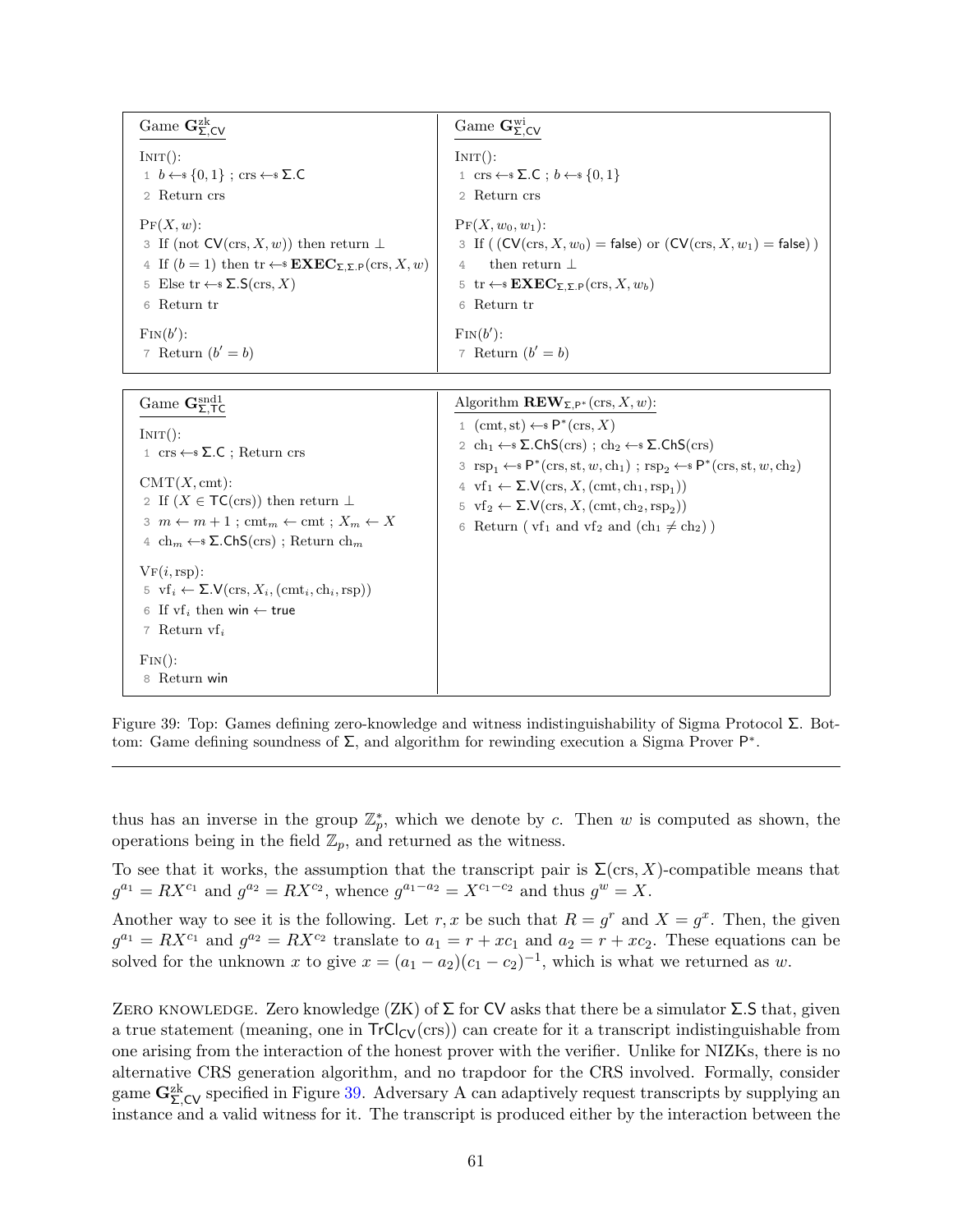<span id="page-61-4"></span>honest, witness-equipped prover with the verifier, or by the simulator  $\Sigma$ . The adversary outputs a guess b' as to whether the transcripts were real or simulated. Let  $\mathbf{Adv}_{\Sigma,\mathsf{CV}}^{\mathsf{zk}}(A) = 2 \Pr[\mathbf{G}_{\Sigma,\mathsf{CV}}^{\mathsf{zk}}(A)] - 1.$ The requirement for a Sigma protocol is perfect ZK, meaning  $\mathbf{Adv}_{\Sigma,\mathsf{CV}}^{\mathsf{zk}}(\mathsf{A}) = 0$  for all A, regardless of their running time. For this definition, we can restrict attention to adversaries making just one query to their Pf oracle.

Figure [38](#page-59-0) shows the simulator for the DL Sigma protocol  $\Sigma$ . The fact that  $\mathbf{Adv}_{\Sigma,\mathsf{CV}}^{z\mathsf{k}}(\mathsf{A})=0$  for all A is not formally proved in the literature. Perhaps it is seen as clear. But it is instructive to ask how one might give a rigorous proof. The key element is the following. Fix  $w, c \in \mathbb{Z}_p$  and let  $X = g^w$ . Define  $f_{w,c} \colon \mathbb{Z}_p \to \mathbb{G}$  by  $f_{w,c}(a) = g^{a-cw} = g^a X^{-c}$ . Then  $f_{w,c}$  is a bijection.

WITNESS INDISTINGUISHABILITY. This asks that, knowing  $X \in \text{TrCl}_{CV}(crs)$  and knowing two witnesses  $w_0, w_1 \in CV(\text{crs}, x)$ , it is hard to tell under which of the two a transcript has been computed. Consider game  $\mathbf{G}_{\Sigma,\mathsf{CV}}^{\text{wi}}$  specified in Figure [39.](#page-60-0) Let  $\mathbf{Adv}_{\Sigma,\mathsf{CV}}^{\text{wi}}(A) = 2 \Pr[\mathbf{G}_{\Sigma,\mathsf{CV}}^{\text{wi}}(A)] - 1$ .

RESET LEMMA. Algorithm  $\mathbf{REW}_{\Sigma,P^*}$  of Figure [39](#page-60-0) takes inputs crs, X, w. It then produces two, related transcripts of the interaction between Sigma Prover  $P^*$  and the verifier of  $\Sigma$  on these inputs, returning true if these transcripts are  $\Sigma(\text{crs}, X)$ -compatible. Let  $\textbf{Row}_{\Sigma,P^*}(\text{crs}, X, w)$  be the probability that  $\mathbf{REV}_{\Sigma,P^*}(\text{crs}, X, w)$  returns true. This is the rewinding probability. The Reset Lemma of [\[BP02\]](#page-69-12) relates the rewinding probability to the acceptance probability. We start with the following special case of Jensen's inequality.

<span id="page-61-0"></span>**Lemma 12.1** Let X be a real-valued random variable. Then  $\mathbf{E} \left[ X^2 \right] \geq \mathbf{E} \left[ X \right]^2$ .

**Proof of Lemma [12.1:](#page-61-0)** Let  $\mu = \mathbf{E}[X]$ . The random variable  $Y = (X - \mu)^2$  is non-negative, and hence its expectation is as well. Using linearity of expectation, we thus have

$$
0 \le \mathbf{E}[Y] = \mathbf{E}[(X - \mu)^2] = \mathbf{E}[X^2 - 2\mu \cdot X + \mu^2]
$$
  
=  $\mathbf{E}[X^2] - 2\mu \cdot \mathbf{E}[X] + \mu^2 = \mathbf{E}[X^2] - 2\mu \cdot \mu + \mu^2 = \mathbf{E}[X^2] - \mu^2$ ,

and thus  $\mu^2 \leq \mathbf{E} \left[ \mathsf{X}^2 \right]$ .

The following is the Reset Lemma of [\[BP02\]](#page-69-12). Its value stems from the rewinding probability Rew<sub>Σ</sub> $\mathbf{P}*(\text{crs}, X, w)$  being also the probability with which the Sigma extractor  $\Sigma$ .X succeeds in finding a witness  $w \in \text{CV}(\text{crs}, X)$ . This however does not figure explicitly in the statement.

<span id="page-61-1"></span>**Lemma 12.2** Let  $\Sigma$  be a Sigma protocol,  $P^*$  a Sigma Prover and CV a claim validator. Let  $\text{crs} \in [\Sigma \text{.} \mathsf{C}]$  and  $X, w \in \{0, 1\}^*$ . Let  $\epsilon_{\text{acc}} = \mathbf{Acc}_{\Sigma, \mathsf{P}^*}(\text{crs}, X, w)$  and  $\epsilon_{\text{rew}} = \mathbf{Row}_{\Sigma, \mathsf{P}^*}(\text{crs}, X, w)$ . Let  $N = |\Sigma \text{ChS}(\text{crs})|$ . Then

$$
\epsilon_{\text{rew}} \ge \epsilon_{\text{acc}} \cdot \left(\epsilon_{\text{acc}} - \frac{1}{N}\right) \tag{14}
$$

and

<span id="page-61-3"></span><span id="page-61-2"></span>
$$
\epsilon_{\rm acc} \le \frac{1}{N} + \sqrt{\epsilon_{\rm rew}} \ . \tag{15}
$$

Proof of Lemma [12.2:](#page-61-1) Let

 $X(\text{cmt}, \text{st}) = \Pr[\Sigma . \mathsf{V}(\text{crs}, X, (\text{cmt}, \text{ch}, \text{rsp})) = \text{true}]$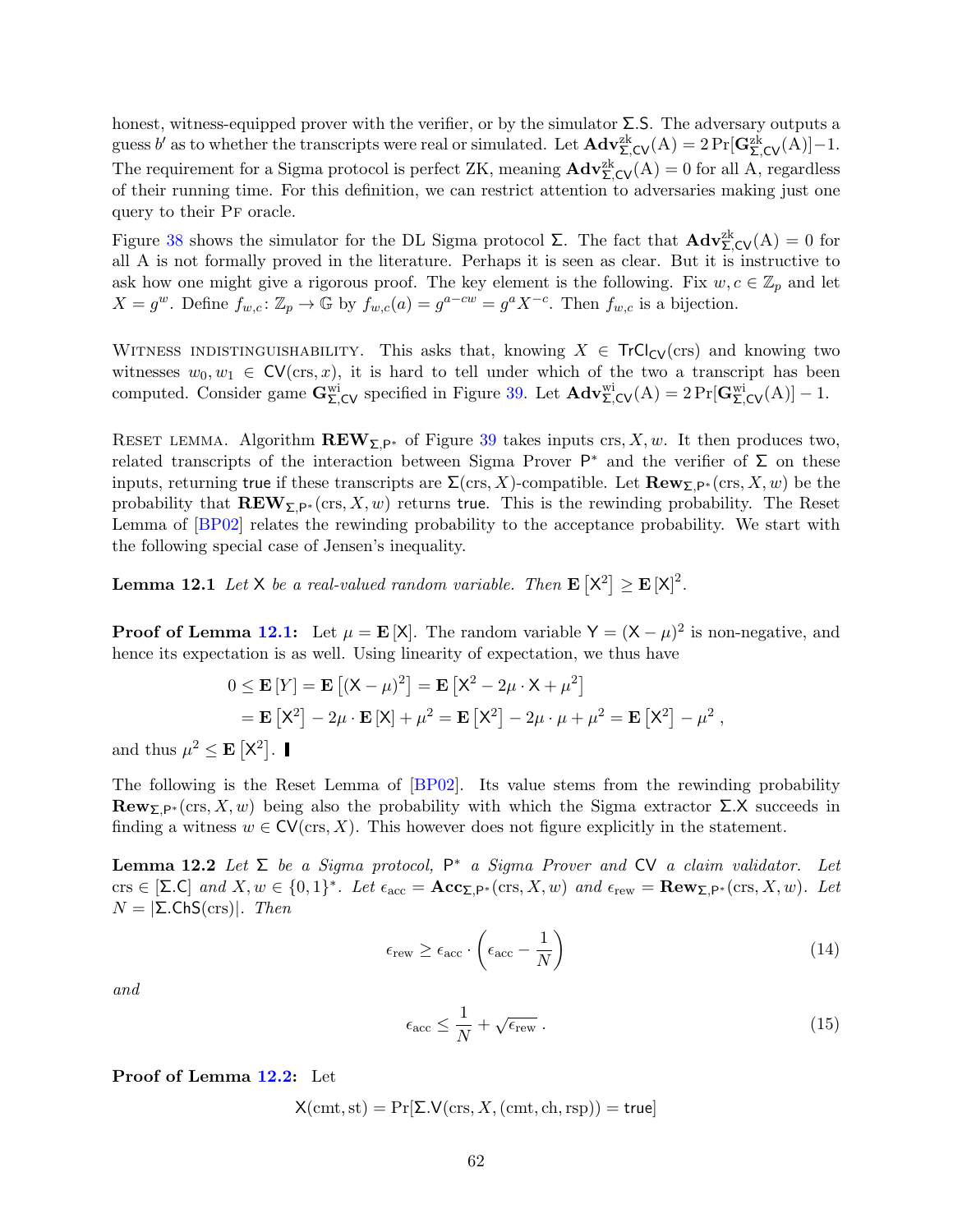where the probability is over ch  $\leftarrow$   $\Sigma$ .ChS(crs) and rsp  $\leftarrow$   $\mathbb{P}^*(\text{crs}, \text{st}, w, \text{ch})$ . Regard X as a random variable over the choice of  $($ cmt, st $) \leftarrow$   $\mathsf{P}^*(\text{crs}, X)$ . Then

<span id="page-62-1"></span><span id="page-62-0"></span>
$$
\mathbf{E}\left[\mathsf{X}\right]=\epsilon_{\rm acc}.
$$

Now we have

$$
\epsilon_{\text{rew}} \ge \mathbf{E}\left[\mathbf{X} \cdot \left(\mathbf{X} - \frac{1}{N}\right)\right] = \mathbf{E}\left[\mathbf{X}^2 - \frac{1}{N} \cdot \mathbf{X}\right]
$$

$$
= \mathbf{E}\left[\mathbf{X}^2\right] - \frac{1}{N} \cdot \mathbf{E}\left[\mathbf{X}\right]
$$
(16)
$$
\ge \mathbf{E}\left[\mathbf{X}^2\right]^2 - \frac{1}{N}\cdot \mathbf{E}\left[\mathbf{X}\right]
$$
(17)

$$
\geq \mathbf{E}[X]^2 - \frac{1}{N} \cdot \mathbf{E}[X]
$$
  
=  $\epsilon_{\text{acc}}^2 - \frac{1}{N} \cdot \epsilon_{\text{acc}} = \epsilon_{\text{acc}} \cdot \left(\epsilon_{\text{acc}} - \frac{1}{N}\right)$ . (17)

Equation  $(16)$  is by linearity of expectation. Equation  $(17)$  is by Lemma [12.1.](#page-61-0) This establishes Equation [\(14\)](#page-61-2).

Letting  $\alpha = 1/2N$ , from Equation [\(14\)](#page-61-2) we have

$$
\epsilon_{\text{rew}} \ge \epsilon_{\text{acc}}^2 - 2\alpha \epsilon_{\text{acc}} = (\epsilon_{\text{acc}} - \alpha)^2 - \alpha^2
$$

and thus

$$
\epsilon_{\text{acc}} - \alpha \leq \sqrt{\alpha^2 + \epsilon_{\text{rew}}}
$$
  

$$
\leq \alpha + \sqrt{\epsilon_{\text{rew}}},
$$

where the last inequality used the fact that  $\sqrt{a+b} \leq \sqrt{a}$ . √ b for any non-negative real-numbers a, b. This establishes Equation [\(15\)](#page-61-3).

SOUNDNESS. To Sigma protocol  $\Sigma$  and true-claim language TC we associate game  $\mathbf{G}_{\Sigma,\mathsf{TC}}^{\text{snd1}}$  of Figure [39.](#page-60-0) It is required that a VF(i, rsp) query of adversary A satisfy  $1 \leq i \leq m$ . Let  $\mathbf{Adv}_{\Sigma,\mathsf{TC}}^{\text{snd1}}(A) = \Pr[\mathbf{G}_{\Sigma,\mathsf{TC}}^{\text{snd1}}(A)]$  be the snd1-advantage of adversary A.

EQDL SIGMA PROTOCOL. Our next example is a protocol for proving equality of discrete loga-rithms, shown in Figure [40.](#page-63-0) The CRS  $(p, \mathbb{G})$  consists of a (description of a) group  $\mathbb{G}$  of prime order p. We regard these as fixed, so that  $\Sigma$ . C is the deterministic algorithm that simply returns this one CRS each time it is invoked. The claim validator is shown in the Figure.

The following establishes soundness of the EQDL Sigma Protocol  $\Sigma$ . Let  $\mathsf{P}^*$  be an arbitrary prover and crs =  $(p, \mathbb{G})$  a CRS. Let  $(g_1, g_2X_1, X_2)$  be a claim not in the language, meaning  $dlog_{\mathbb{G},g_1}(X_1) \neq$  $\text{dlog}_{\mathbb{G},g_2}(X_2)$ . Let w be an arbitrary string. What is the probability that the interaction between  $\mathsf{P}^*$ (initialized with crs,  $(g_1, g_2X_1, X_2), w$ ) and the verifier of  $\Sigma$  (initialized with crs, X) is accepting? This is  $\text{Acc}_{\Sigma,P^*}(\text{crs},(g_1,g_2X_1,X_2),w)$ . The Proposition says that this quantity is at most  $1/p$ . Below,  $q$  is a bound on the number of queries to CMT plus the number of queries to VF.

<span id="page-62-2"></span>**Proposition 12.3** Let  $\Sigma$  be the EQDL Sigma Protocol of Figure [40.](#page-63-0) Let A be an adversary making at most q queries across its CMT and  $VF$  oracles. Let  $N$  be the minimum value of  $p$  across all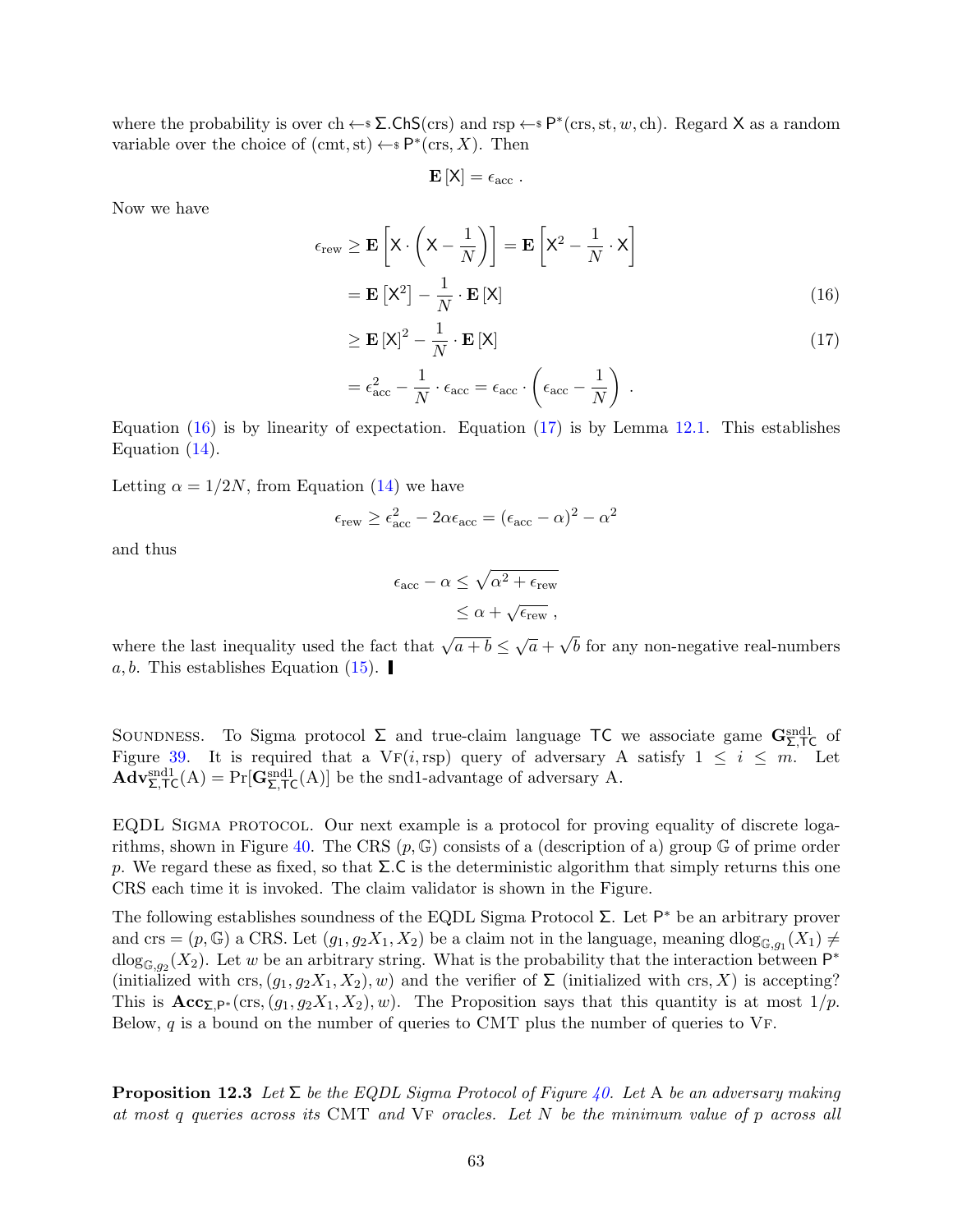<span id="page-63-0"></span>

| Prover                                                                         |                  | Verifier                                                       |
|--------------------------------------------------------------------------------|------------------|----------------------------------------------------------------|
| Input: $(p, \mathbb{G}), (g_1, g_2X_1, X_2), w$                                |                  | Input: $(p, \mathbb{G}), (q_1, q_2X_1, X_2)$                   |
| $r \leftarrow \mathcal{Z}_p$ ; $R_1 \leftarrow g_1^r$ ; $R_2 \leftarrow g_2^r$ | $(R_{1}, R_{2})$ |                                                                |
|                                                                                |                  | $c \leftarrow \in \mathbb{Z}_n$                                |
| $a \leftarrow r + wc$                                                          |                  |                                                                |
|                                                                                |                  | $d \leftarrow ((g_1^a = R_1 X_1^c)$ and $(g_2^a = R_2 X_2^c))$ |

| Prover $\Sigma$ . $P(crs, (q_1, q_2X_1, X_2))$ :                                           | Extractor $\Sigma$ . $X(crs, (q_1, q_2X_1, X_2), (R_1, R_2), c_1, c_2, a_1, a_2)$ :                                                |
|--------------------------------------------------------------------------------------------|------------------------------------------------------------------------------------------------------------------------------------|
| $1(p, \mathbb{G}) \leftarrow \text{crs}$                                                   | 11 $(p, \mathbb{G}) \leftarrow \text{crs}$                                                                                         |
| 2 $r \leftarrow \mathcal{Z}_n : R_1 \leftarrow q_1^r : R_2 \leftarrow q_2^r$               | 12 $c \leftarrow (c_1 - c_2)^{-1}$ ; $w \leftarrow (a_1 - a_2)c$                                                                   |
| 3 Return $((R_1, R_2), r)$                                                                 | 13 Return $w$                                                                                                                      |
| Prover $\Sigma.P(\text{crs}, r, w, c)$ :                                                   | Simulator $\Sigma$ . $S(\text{crs}, (g_1, g_2X_1, X_2))$ :                                                                         |
| 4 $(p, \mathbb{G}) \leftarrow \text{crs}$                                                  | 14 $(p, \mathbb{G}) \leftarrow \text{crs}$                                                                                         |
| $5\ a \leftarrow r + wc$                                                                   | 15 $c \leftarrow \mathcal{Z}_p$ ; $a \leftarrow \mathcal{Z}_p$ ; $R_1 \leftarrow q_1^a X_1^{-c}$ ; $R_2 \leftarrow q_2^a X_2^{-c}$ |
| 6 Return a                                                                                 | 16 Return $((R_1, R_2), c, a)$                                                                                                     |
| Verifier $\Sigma$ . $V(crs, (q_1, q_2X_1, X_2), ((R_1, R_2), c, a))$ :                     | Claim validator $CV(crs, (g_1, g_2X_1, X_2), w)$ :                                                                                 |
| 7 $(p, \mathbb{G}) \leftarrow \text{crs}$                                                  | 17 $(p, \mathbb{G}) \leftarrow \text{crs}$                                                                                         |
| $\delta d_1 \leftarrow ((q_1 \in Gen(\mathbb{G})) \text{ and } (q_2 \in Gen(\mathbb{G})))$ | 18 If $((g_1 \notin Gen(\mathbb{G}))$ or $(g_2 \notin Gen(\mathbb{G}))$ then return false                                          |
| 9 $d_2 \leftarrow ((q_1^a = R_1 X_1^c)$ and $(q_2^a = R_2 X_2^c))$                         | 19 Return ( $(w \in \mathbb{Z}_p)$ and $(g_1^w = X_1)$ and $(g_2^w = X_2)$ )                                                       |
| 10 Return $(d_1 \text{ and } d_2)$                                                         |                                                                                                                                    |
|                                                                                            |                                                                                                                                    |
| $\Sigma$ .ChS(crs) = $\mathbb{Z}_p$                                                        |                                                                                                                                    |

Figure 40: EQDL Sigma protocol, pictorial (top) and formal (bottom left) descriptions. Bottom right: Sigma extractor, simulator and the claim validator.

crs =  $(p, \mathbb{G}) \in [\Sigma, C]$ . Let  $TC = TrC_{CV}$  where CV is the claim validator of Figure [40.](#page-63-0) Then

$$
\mathbf{Adv}_{\Sigma,\mathsf{TC}}^{\text{snd1}}(A) \leq \frac{q}{N}.
$$

**Proof of Proposition [12.3:](#page-62-2)** We prove this for  $q = 1$ . The general case follows by the union bound.

Let  $(p, \mathbb{G}) \leftarrow \text{crs.}$  Let  $(g_1, g_2X_1, X_2), i$ , rsp be the VF query. Let  $w_1 = \text{dlog}_{\mathbb{G},g_1}(X_1)$  and  $w_2 =$  $\text{dlog}_{\mathbb{G},g_2}(X_2)$ . Let  $(R_1, R_2) = \text{cmt}_i$  be the prior CMT query corresponding to this VF query. Let  $r_1 = \text{dlog}_{\mathbb{G},g_1}(R_1)$  and  $r_2 = \text{dlog}_{\mathbb{G},g_2}(R_2)$ . Let

$$
S = \{ c \in \mathbb{Z}_p : \exists a \in \mathbb{Z}_p \left( (g_1^a = R_1 X_1^c) \text{ and } (g_2^a = R_2 X_2^c) \right) \}
$$
  
= 
$$
\{ c \in \mathbb{Z}_p : \exists a \in \mathbb{Z}_p \left( (a = r_1 + w_1 c) \text{ and } (a = r_2 + w_2 c) \right) \}
$$
  
= 
$$
\{ c \in \mathbb{Z}_p : r_1 + w_1 c = r_2 + w_2 c \}.
$$

Since  $(g_1, g_2X_1, X_2)$  is assumed to not be in  $TC(\text{crs})$ , we have  $w_1 \neq w_2$ . So  $x = w_1 - w_2 \neq 0$ , and thus has an inverse  $y \in \mathbb{Z}_p^*$ . Let  $c^* = (r_2 - r_1)y$ . Then S is the singleton set consisting of  $c^*$ . The verifier accepts only if  $ch_i \in S$ , which means if  $ch_i = c^*$ , which happens with probability  $1/p$ because  $\ch_i$  is chosen at random from  $\mathbb{Z}_p$  by CMT.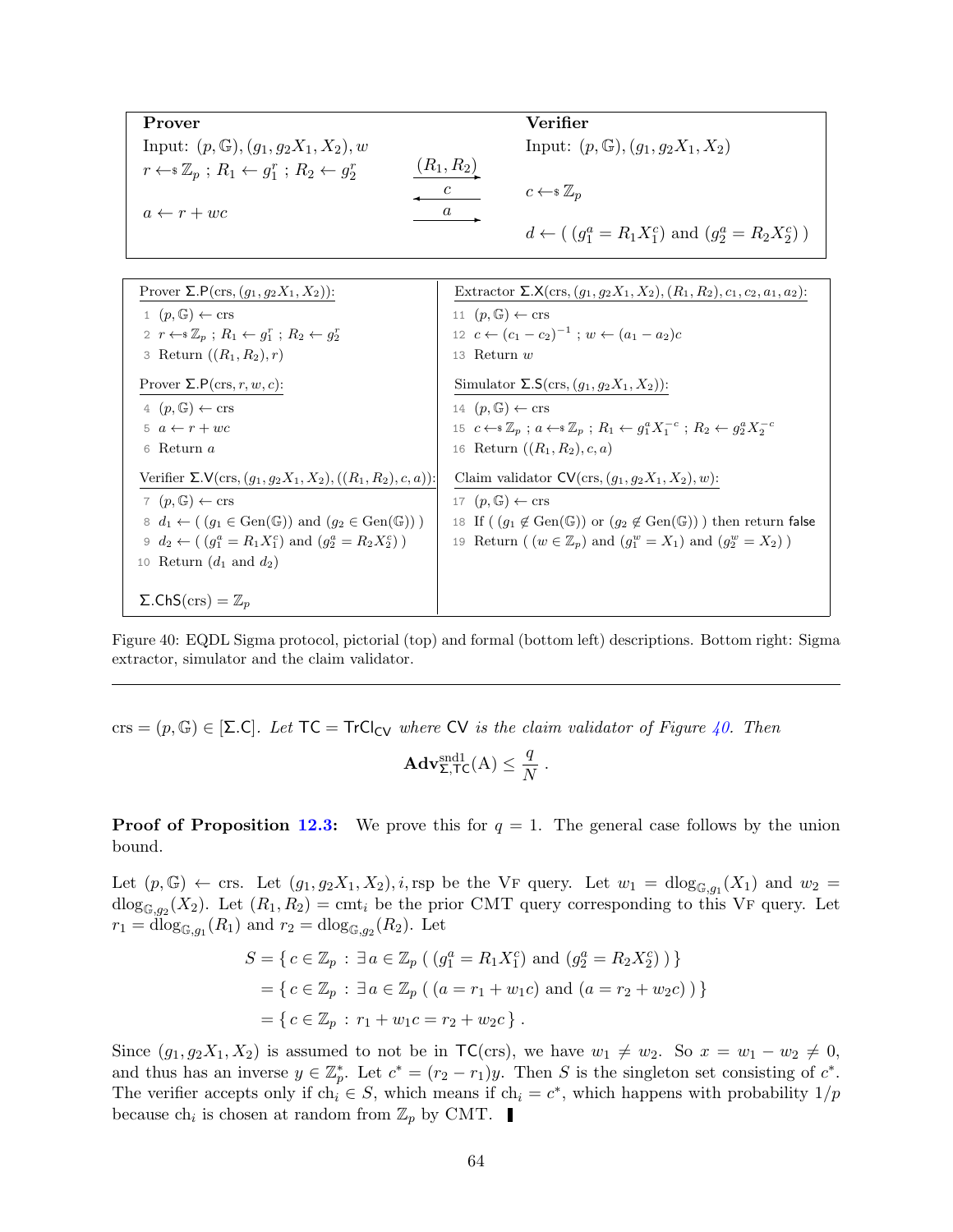### <span id="page-64-2"></span><span id="page-64-0"></span>13 NIZKs in the Random Oracle Model

Applying the Fiat-Shamir transform to Sigma protocols results in ROM (Random Oracle Model) NIZKs. We start with definitions about these following [\[BR93\]](#page-69-13).

ROM PROOF SYSTEMS. A ROM proof system  $\Pi$  specifies, as before, a CRS generation algorithm Π.C. It also associates to each crs ∈ [Π.C] a set Π.H(crs) of functions. Now Π.P(crs, ·, ·) and Π.V(crs, ·, ·) get oracle access to a function H ∈ Π.H(crs). Games specifying security attributes will draw H at random from Π.H(crs), so that H is the random oracle.

Completeness is required for all choices of H. Thus we say that Π has (perfect) completeness for CV if  $\Pi.\mathsf{V}^{\mathrm{H}}(\mathrm{crs},x,\Pi.\mathsf{P}^{\mathrm{H}}(\mathrm{crs},x,w)) = \mathsf{true}$  for all  $\mathrm{crs} \in [\Pi.\mathsf{C}],$  all  $x \in \mathsf{Tr} \mathsf{Cl}_{\mathsf{CV}}(\mathrm{crs})$  and all  $w \in \mathsf{CV}(\mathrm{crs},x)$ and all  $H \in [\Pi.H(\text{crs})]$ .

ZK AND WI. Game  $\mathbf{G}_{\Pi,\mathsf{CV},\mathsf{S}}^{\text{zk}}$  is shown in Figure [41.](#page-65-0) Table RT is a global variable in the game that starts out everywhere ⊥ and at any point contains the current content of the random oracle. The simulator-prover S.P gets RT as input, and can modify its contents, which then get reflected in further usage of the table across the game. This modification is the step of "programming" the random oracle. Let  $\mathbf{Adv}_{\Pi,\text{CV},\text{S}}^{zk}(A) = 2 \Pr[\mathbf{G}_{\Pi,\text{CV},\text{S}}^{zk}(A)] - 1.$ 

WI is as usual simpler since no simulator is involved. Game  $G_{\Pi,CV}^{wi}$  is shown in Figure [41](#page-65-0) and we let  $\mathbf{Adv}_{\Pi,\mathsf{CV}}^{\text{wi}}(A) = 2 \Pr[\mathbf{G}_{\Pi,\mathsf{CV}}^{\text{wi}}(A)] - 1.$ 

SND1 AND XT1. Game  $\mathbf{G}_{\Pi,\mathsf{T}\mathsf{C}}^{\text{snd1}}$  is shown in Figure [41.](#page-65-0) Let  $\mathbf{Adv}_{\Pi,\mathsf{T}\mathsf{C}}^{\text{snd1}}(A) = \Pr[\mathbf{G}_{\Pi,\mathsf{T}\mathsf{C}}^{\text{snd1}}(A)].$ 

Extractability is more troublesome, and it is not clear what definition strikes the best balance between the properties desired and what can be obtained via Lemma [12.2.](#page-61-1) I am not sure what is a good definition. To have one to consider, I have given game  $G_{\Pi,CV,S}^{xt1}$  of Figure [41.](#page-65-0) It is required that the adversary playing this game is deterministic. Its coins are represented by  $\rho$ , chosen by the game and returned to the adversary. This is done so that  $\rho$  can also be provided to the extractor S.X. Let  $\mathbf{Adv}_{\Pi,\text{CV},\text{S}}^{\text{xt1}}(A) = \Pr[\mathbf{G}_{\Pi,\text{CV},\text{S}}^{\text{xt1}}(A)].$ 

NIZKS FROM SIGMA PROTOCOLS. Let  $\Sigma$  be a Sigma protocol. We associate to it a ROM proof system  $\Pi\Sigma$  called a Sigma NIZK. Its CRS generator, prover and verifier algorithms are shown in Figure [42.](#page-66-0) The set of hash functions  $\Pi\Sigma$ . H(crs) it associates to crs is the set of all functions H:  ${0,1}^*$   $\rightarrow$  Σ.ChS(crs) whose range is the challenge space associated to crs, so that a random oracle returns random challenges.

SND1 of Sigma NIZK. The following says that the Sigma NIZK inherits the soundness of the Sigma protocol. However the number of oracle queries of the constructed snd1 adversary depends on the number of random-oracle queries of the starting one, and, when one combines the following with Proposition [12.3,](#page-62-2) this results in a bound that is linear in the number of random-oracle queries. Thus, while Equation [\(18\)](#page-65-1) looks tight, there is actually a significant degradation in concrete security in making the protocol non-interactive. This does not always seem recognized [\[DGS](#page-69-14)+18].

<span id="page-64-1"></span>**Proposition 13.1** Let  $\Sigma$  be a Sigma protocol, and  $\Pi\Sigma$  the associated Sigma NIZK as per Figure [42.](#page-66-0) Let TC be a true-claim language. Let  $A_{\Pi\Sigma}$  be an adversary making  $Q_{\rm VF}$  queries to its VF oracle and  $Q_{\text{RO}}$  queries to its RO oracle, and let  $q = Q_{\text{VF}} + Q_{\text{RO}}$ . Then we can construct an adversary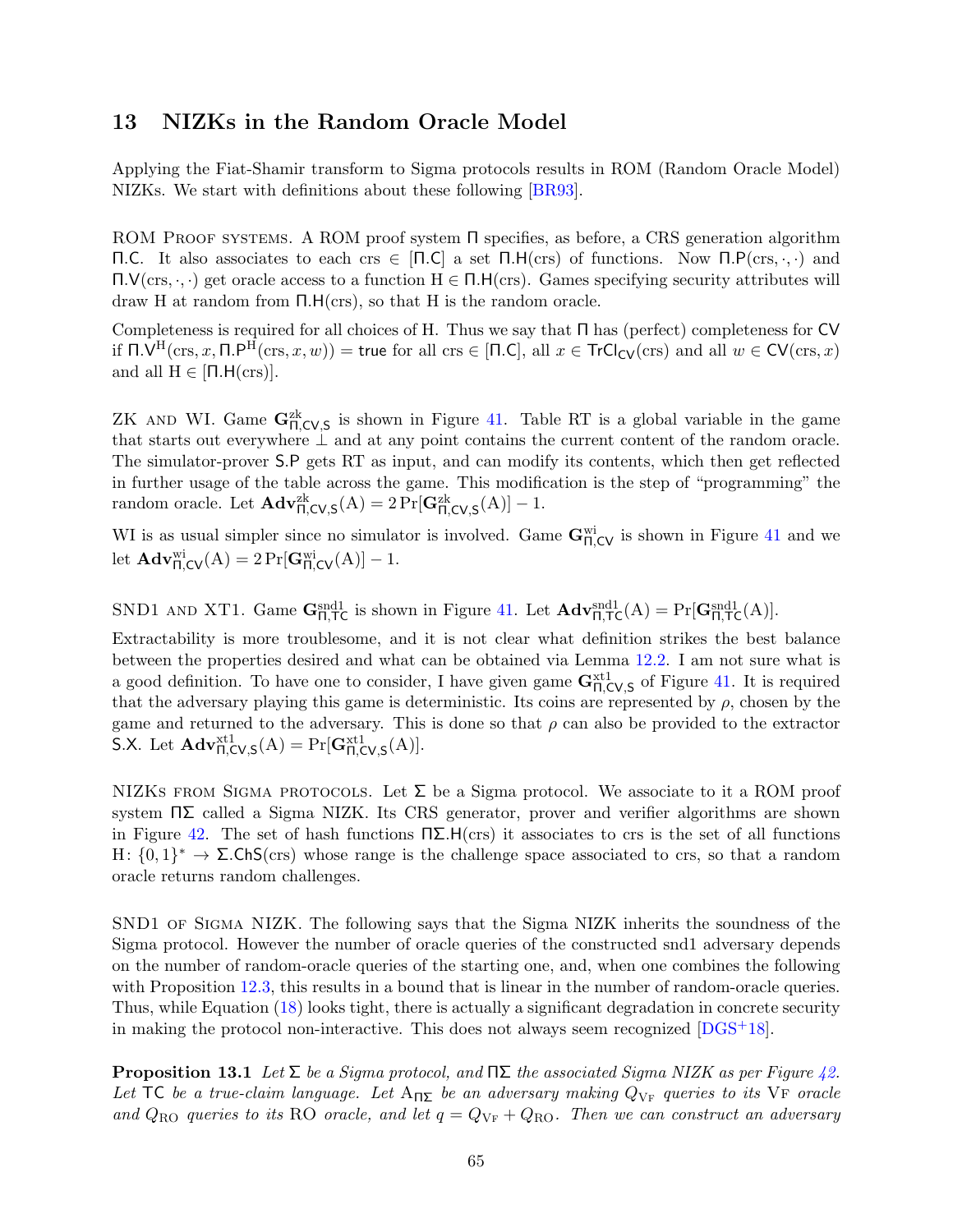<span id="page-65-0"></span>Game  $\mathbf{G}_{\Pi,\mathsf{CV},\mathsf{S}}^{\text{zk}}$  $INT():$  $1 \quad b \leftarrow s \{0, 1\}$ ; H $\leftarrow s \Pi.H(\text{crs})$ 2 If  $(b = 1)$  then crs  $\leftarrow$  T.C 3 Else (crs, td)  $\leftarrow$  \$ S.C 4 Return crs  $\Pr(X, w)$ : 5 If (not  $CV(crs, X, w)$ ) then return  $\perp$ 6 If  $(b = 1)$  then pf  $\leftarrow$  **n**.P<sup>RO</sup>(crs, *X*, *w*) 7 Else pf  $\leftarrow$  \$  $S.P(crs, td, RT, X)$ 8 Return pf  $RO(c)$ : 9 If  $(RT[c] = \bot)$  then  $RT[c] \leftarrow H(c)$ 10 Return  $RT[c]$  $\text{Fin}(b')$ : 11 Return  $(b' = b)$  $\rm{Game}\ G_{\Pi,\mathsf{CV}}^{\rm wi}$  $INT():$ 1 crs  $\leftarrow$   $\Pi$ .C ;  $b \leftarrow$   $\{0,1\}$ 2 Return crs  $PF(X, w_0, w_1):$ 3 If (  $(CV(crs, X, w_0) = false$ ) or  $(CV(crs, X, w_1) = false)$  ) 4 then return ⊥ 5 pf  $\leftarrow$   $\mathsf{F} \mathsf{R}^{\mathsf{RO}}(\text{crs}, X, w_b)$ 6 Return pf  $RO(c)$ : 7  $y \leftarrow H(c)$ ; Return y  $\text{Fin}(b')$ : 8 Return  $(b' = b)$ 

| Game $\mathbf{G}_{\mathbf{n}}^{\text{snd}1}$                              | Game $\mathbf{G}_{\Pi,\textsf{CV},\textsf{S}}^{\text{xt1}}$                                          |
|---------------------------------------------------------------------------|------------------------------------------------------------------------------------------------------|
| $INT()$ :                                                                 | $INT()$ :                                                                                            |
| 1 crs ← $\Pi$ .C; Return crs                                              | 1 (crs, td) $\leftarrow$ S.C; $\rho \leftarrow$ {0, 1} <sup>A.rl</sup> ; st $\leftarrow \varepsilon$ |
| VF(X,pf):                                                                 | 2 Return crs, $\rho$                                                                                 |
| 2 If $(X \in \mathsf{TC}(\text{crs}))$ then return false                  | $\mathrm{Ex}(X,\mathrm{pf})$ :                                                                       |
| $\beta$ vf $\leftarrow \Pi.\mathsf{V}^{\rm RO}(\text{crs}, X, \text{pf})$ | 3 If $(\Pi.V(\text{crs}, X, pf) = false)$ then return false                                          |
| 4 If vf then win $\leftarrow$ true                                        | 4 $(w, st) \leftarrow$ \$ $S.X^{RO}(crs, td, st, \rho, X, pf)$                                       |
| 5 Return vf                                                               | 5 vf $\leftarrow$ CV(crs, X, w)                                                                      |
| $RO(c)$ :                                                                 | 6 If (not vf) then win $\leftarrow$ true                                                             |
| 6 $y \leftarrow H(c)$ ; Return y                                          | 7 Return vf                                                                                          |
| $\text{Fin}()$ :                                                          | $RO(c)$ :                                                                                            |
| 7 Return win                                                              | $8 \, y \leftarrow H(c)$ ; Return y                                                                  |
|                                                                           | $\text{Fin}()$ :                                                                                     |
|                                                                           | Return win<br>9                                                                                      |

Figure 41: Top: Games defining zero-knowledge (relative to simulator S) and witness indistinguishability of ROM proof system Π. Bottom: Games defining soundness and extractability of ROM proof system Π.

 $A_{\Sigma}$  such that

<span id="page-65-1"></span>
$$
\mathbf{Adv}_{\Pi\Sigma,\mathsf{TC}}^{\text{snd1}}(A_{\Pi\Sigma}) \le \mathbf{Adv}_{\Sigma,\mathsf{TC}}^{\text{snd1}}(A_{\Sigma})\,. \tag{18}
$$

Adversary  $A_{\Sigma}$  makes at most q queries to its CMT oracle and at most q queries to its VF oracle. Its running time is about that of  $A_{\Pi\Sigma}$ .

**Proof of Proposition [13.1:](#page-64-1)** The adversary is shown in Figure [43.](#page-66-1)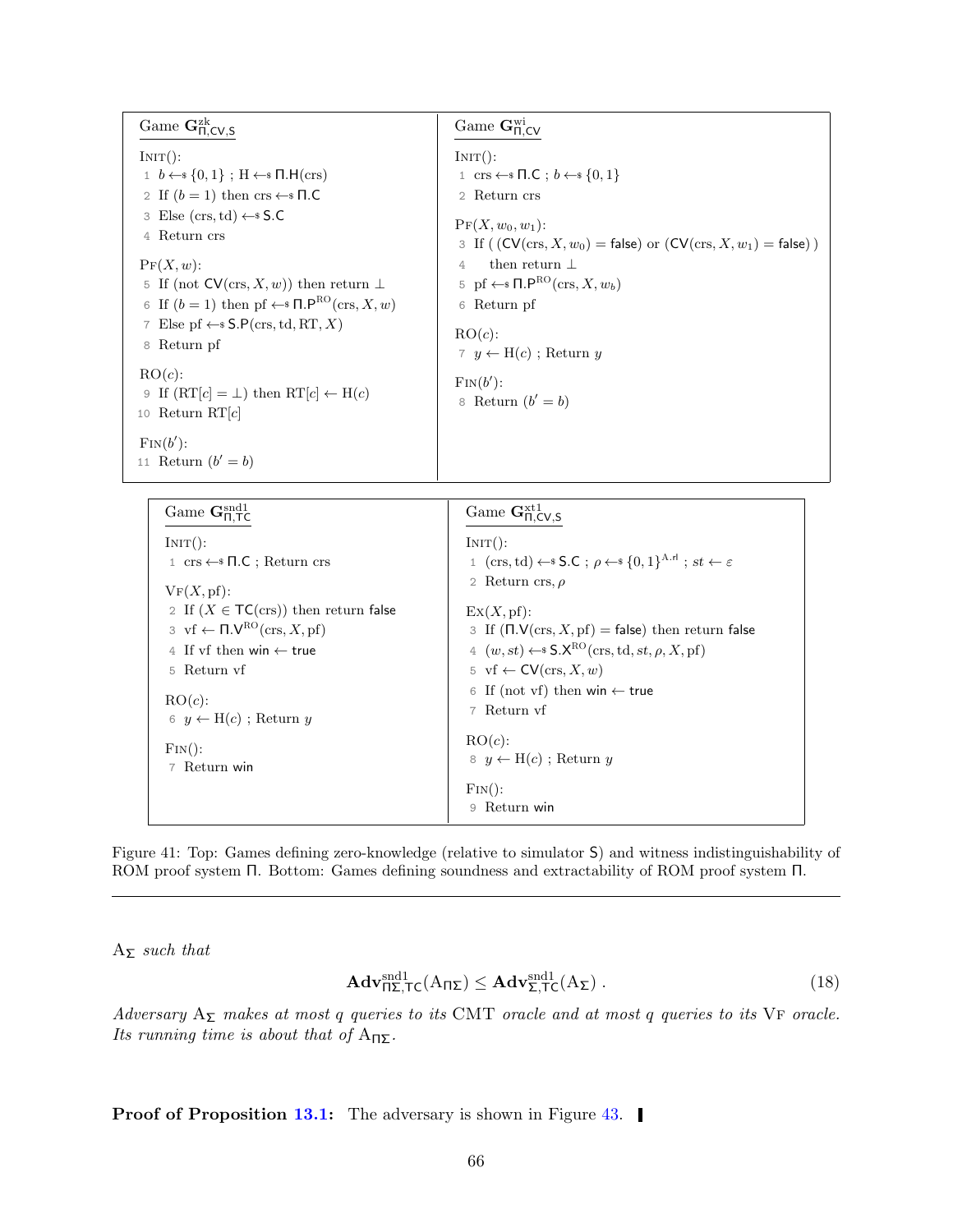<span id="page-66-0"></span>

| CRS generator $\Pi\Sigma$ .C:                                                                 | CRS simulator S.C:                                     |
|-----------------------------------------------------------------------------------------------|--------------------------------------------------------|
| $1 \text{ crs} \leftarrow \text{$\mathcal{S}$}$ . C : Return crs                              | 8 crs $\leftarrow$ \$ $\Sigma$ .C                      |
| Prover $\Pi\Sigma.P^H(\text{crs}, X, w)$ :<br>2 (cmt, st) $\leftarrow$ $\Sigma$ . $P(crs, X)$ | 9 td $\leftarrow \varepsilon$<br>10 Return $(crs, td)$ |
| $\beta$ ch $\leftarrow$ H( $(X, \text{cmt})$ )                                                | Proof simulator $S.P(crs, td, RT, X)$ :                |
| 4 rsp $\leftarrow \Sigma.P(\text{crs},\text{st},w,\text{ch})$                                 | 11 (cmt, ch, rsp) $\leftarrow$ $\Sigma$ . $S(crs, X)$  |
| $5$ Return (cmt, rsp)                                                                         | 12 RT $[(X, \text{cmt})] \leftarrow \text{ch}$         |
| Verifier $\Pi\Sigma \cdot V^H(\text{crs}, X, (\text{cmt}, \text{rsp}))$ :                     | 13 Return (cmt, rsp)                                   |
| $6 \text{ ch} \leftarrow H((X, \text{cmt}))$                                                  |                                                        |
| 7 Return $\Sigma.V(\text{crs}, X, (\text{cmt}, \text{ch}, \text{rsp}))$                       |                                                        |

<span id="page-66-1"></span>Figure 42: Sigma NIZK. Left: CRS generator, prover and verifier. Right: Simulator.



Figure 43: Adversary for Proposition [13.1.](#page-64-1)

ZK OF SIGMA NIZK. The simulator S for the Sigma NIZK is shown in Figure [42.](#page-66-0) The crs is the real one, and the there is no trapdoor. (Formally it is the empty string.) The proof simulator runs the Sigma simulator to get a transcript (cmt, ch,rsp). It then programs the random oracle by setting the value of table RT at entry  $(crs, X, cmt)$  to be ch. Recall that RT is a game global variable, so this assignment is now reflected in further uses of the table in the game. In case the table already had a value at  $(crs, X, cmt)$ , the simulator just redefines it. This is an error condition that will show up in the analysis below.

For the analysis, we define the commitment collision probability  $\Sigma$ .CC of a Sigma protocol  $\Sigma$ . This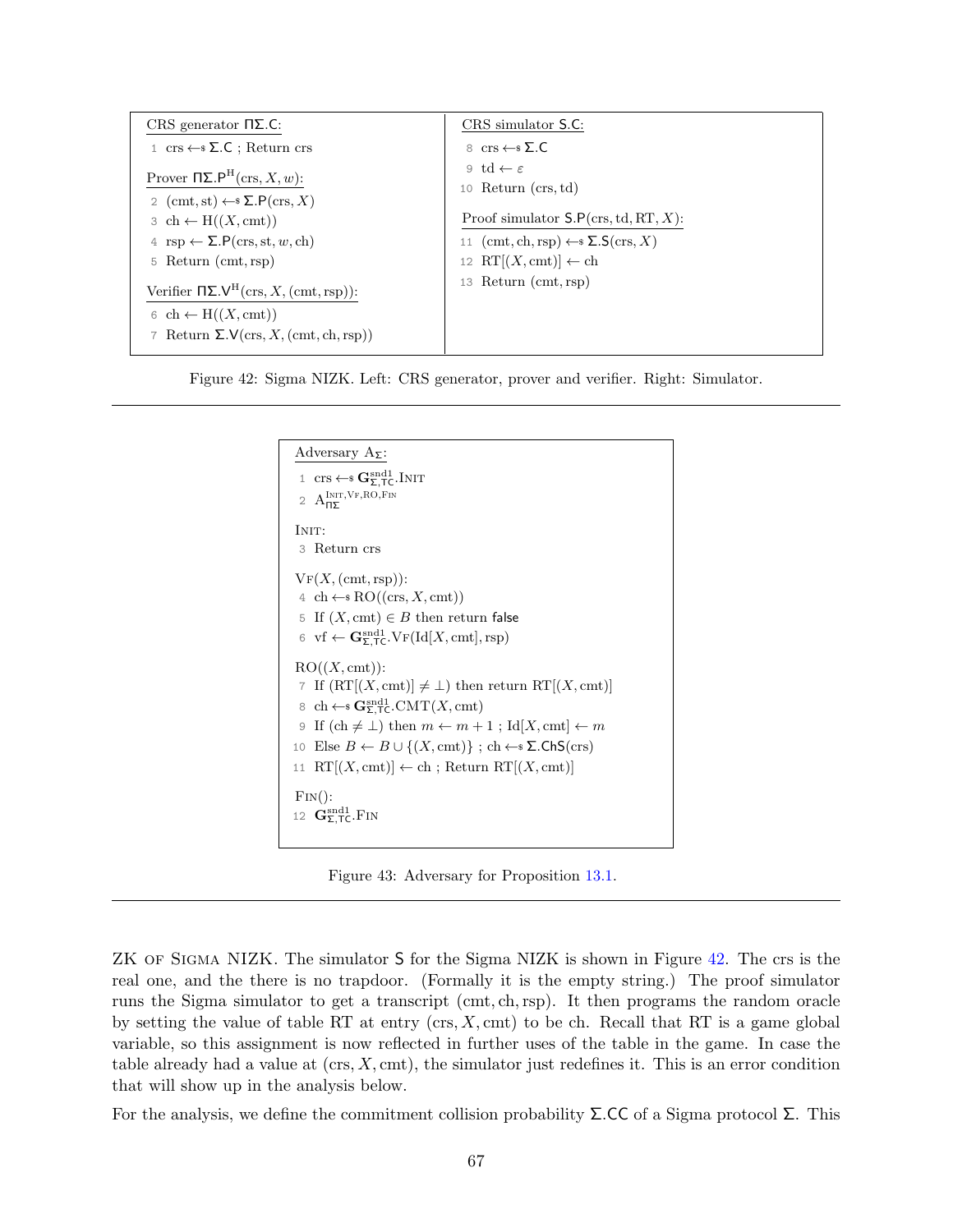<span id="page-67-1"></span>Games  $G_0$ ,  $\boxed{G_1}$ 

 $INT():$ 1 *b* ←  ${0, 1}$ ; crs ← Σ.C 2 Return crs  $\Pr(X, w)$ : 3 If (not  $CV(crs, X, w)$ ) then return  $\perp$ 4 (cmt, ch, rsp)  $\leftarrow$  \$  $\Sigma$ . S(crs, X) 5 If  $(RT[(X, cmt)] \neq \bot)$  then bad  $\leftarrow$  true ;  $\boxed{ch \leftarrow RT[(X, cmt)]}$  ; rsp  $\leftarrow$  s  $RSP(crs, X, w, cmt, ch)$ 6 RT $[(X, \text{cmt})] \leftarrow \text{ch}$ 7 Return (cmt, rsp)  $RO((X, cmt))$ : 8 If  $(RT[(X, \text{cmt})] = \bot)$  then  $RT[(X, \text{cmt})] \leftarrow$  **2. ChS(crs)** 9 Return  $RT[(X, cmt)]$  $\text{Fin}(b')$ : 10 Return  $(b' = 1)$ 

Figure 44: Games for proof of Proposition [13.2.](#page-67-0)

is done in two steps. First, let  $\Sigma$ .CC(crs, X) be the probability that cmt<sub>1</sub> = cmt<sub>2</sub> when we execute

 $(\text{cmt}_1, \text{st}_1) \leftarrow \text{S.P}(\text{crs}, X); (\text{cmt}_2, \text{st}_2) \leftarrow \text{S.P}(\text{crs}, X)$ 

the two executions being independent. Then, let  $\Sigma$ .CC(crs) be the maximum, over all X, of Σ.CC(crs, X). As examples, Σ.CC(crs) is 1/p for both the DL and the EQDL Sigma protocols, where p is the prime in crs. Finally let  $\Sigma$ .CC be the expected value of  $\Sigma$ .CC(crs), taken over  $\text{crs} \leftarrow \sSigma . C.$ 

<span id="page-67-0"></span>**Proposition 13.2** Let  $\Sigma$  be a Sigma protocol and  $\Pi\Sigma$  the associated Sigma NIZK as in Figure [42.](#page-66-0) Let  $CV$  be a claim validator. Let simulator S be as in Figure [42.](#page-66-0) Let A be an adversary making  $Q_{\rm PF}$  queries to its PF oracle and  $Q_{\rm RO}$  queries to its RO oracle. Then

 $\mathbf{Adv}_{\mathsf{P}\mathsf{I}\mathsf{X},\mathsf{CV},\mathsf{S}}^{\mathsf{z}\mathsf{k}}(\mathsf{A}) \leq Q_{\mathsf{P}\mathsf{F}}\cdot(Q_{\mathsf{RO}}+Q_{\mathsf{P}\mathsf{F}}-1)\cdot\mathsf{\Sigma}.\mathsf{CC}\;.$ 

**Proof of Proposition [13.2:](#page-67-0)** Let  $\omega$  denote the coins of the first stage of  $\Sigma$ . P. Let  $C(\text{crs}, X, \text{cmt})$ be the set of all  $\omega$  such the first component of the pair  $\Sigma.P(\text{crs}, X; \omega)$  is cmt. Then let RSP be the following algorithm:

Algorithm  $RSP(\text{crs}, X, w, \text{cmt}, \text{ch})$  $\omega \leftarrow$   $C(\text{crs}, X, \text{cmt})$  $(\text{cmt}, \text{st}) \leftarrow \Sigma \cdot P(\text{crs}, X; \omega)$  $rsp \leftarrow * \Sigma.P(crs, st, w, ch)$ Return rsp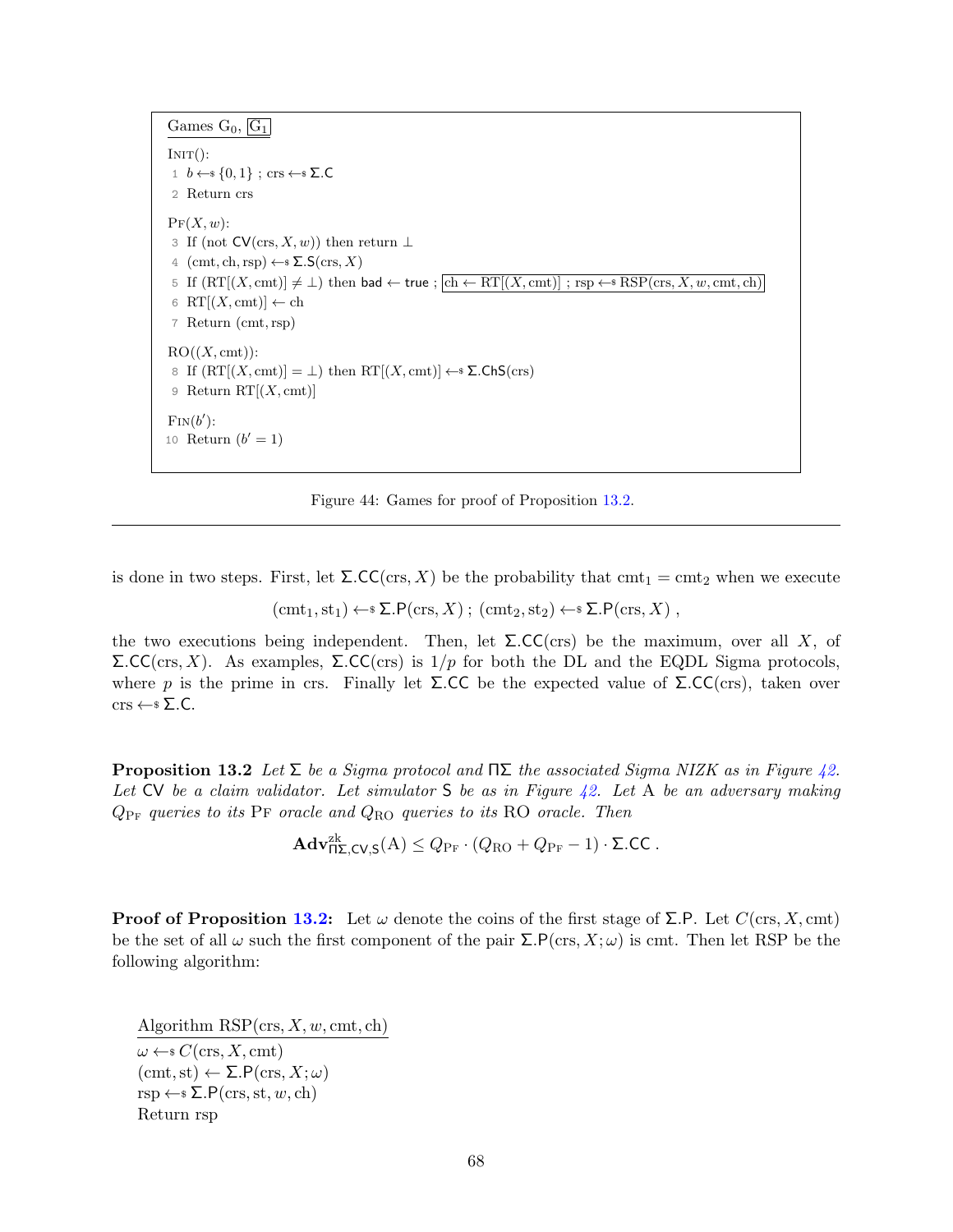Consider the games of Figure [44.](#page-67-1) Then

$$
\mathbf{Adv}_{\mathsf{H}\Sigma,\mathsf{CV},\mathsf{S}}^{\mathsf{zk}}(A) = \Pr[G_1(A)] - \Pr[G_0(A)]
$$
  
\n
$$
\leq \Pr[G_0(A) \text{ sets bad}]
$$
  
\n
$$
\leq Q_{\Pr} \cdot (Q_{\mathsf{RO}} + Q_{\Pr} - 1) \cdot \Sigma.\mathsf{CC}.
$$

This omits a lot of details that need to be filled in.

### <span id="page-68-0"></span>14 Acknowledgments

Thanks to Lad Steffko, Xiaohan Fu, Zaki Siddiqui, Zhuowen Zou (students, CSE 208 Wi20) for comments and corrections.

### References

- <span id="page-68-5"></span>[AFG+10] Masayuki Abe, Georg Fuchsbauer, Jens Groth, Kristiyan Haralambiev, and Miyako Ohkubo. Structure-preserving signatures and commitments to group elements. In Tal Rabin, editor, CRYPTO 2010, volume 6223 of LNCS, pages 209–236. Springer, Heidelberg, August 2010. (Cited on page [4.](#page-3-2))
- <span id="page-68-6"></span>[AGOT14] Masayuki Abe, Jens Groth, Miyako Ohkubo, and Mehdi Tibouchi. Structure-preserving signatures from type II pairings. In Juan A. Garay and Rosario Gennaro, editors, CRYPTO 2014, Part I, volume 8616 of LNCS, pages 390–407. Springer, Heidelberg, August 2014. (Cited on page [4.](#page-3-2))
- <span id="page-68-10"></span>[BBS04] Dan Boneh, Xavier Boyen, and Hovav Shacham. Short group signatures. In Matthew Franklin, editor, CRYPTO 2004, volume 3152 of LNCS, pages 41–55. Springer, Heidelberg, August 2004. (Cited on page [30.](#page-29-0))
- <span id="page-68-4"></span>[BCTV14] Eli Ben-Sasson, Alessandro Chiesa, Eran Tromer, and Madars Virza. Scalable zero knowledge via cycles of elliptic curves. In Juan A. Garay and Rosario Gennaro, editors, CRYPTO 2014, Part II, volume 8617 of LNCS, pages 276–294. Springer, Heidelberg, August 2014. (Cited on page [4.](#page-3-2))
- <span id="page-68-2"></span>[BDSMP91] Manuel Blum, Alfredo De Santis, Silvio Micali, and Giuseppe Persiano. Noninteractive zeroknowledge. SIAM Journal on Computing, 20(6):1084–1118, 1991. (Cited on page [4.](#page-3-2))
- <span id="page-68-8"></span>[BF03] Dan Boneh and Matthew K. Franklin. Identity based encryption from the Weil pairing. SIAM Journal on Computing, 32(3):586–615, 2003. (Cited on page [29.](#page-28-2))
- <span id="page-68-1"></span>[BFM88] Manuel Blum, Paul Feldman, and Silvio Micali. Non-interactive zero-knowledge and its applications (extended abstract). In 20th ACM STOC, pages 103–112. ACM Press, May 1988. (Cited on page [4.](#page-3-2))
- <span id="page-68-3"></span>[BG90] Mihir Bellare and Shafi Goldwasser. New paradigms for digital signatures and message authentication based on non-interative zero knowledge proofs. In Gilles Brassard, editor, CRYPTO'89. volume 435 of LNCS, pages 194–211. Springer, Heidelberg, August 1990. (Cited on page [4,](#page-3-2) [42.](#page-41-4))
- <span id="page-68-7"></span>[BG93] Mihir Bellare and Oded Goldreich. On defining proofs of knowledge. In Ernest F. Brickell, editor, CRYPTO'92, volume 740 of LNCS, pages 390–420. Springer, Heidelberg, August 1993. (Cited on page [19.](#page-18-1))
- <span id="page-68-9"></span>[BGN05] Dan Boneh, Eu-Jin Goh, and Kobbi Nissim. Evaluating 2-DNF formulas on ciphertexts. In Joe Kilian, editor, TCC 2005, volume 3378 of LNCS, pages 325–341. Springer, Heidelberg, February 2005. (Cited on page [29,](#page-28-2) [31.](#page-30-4))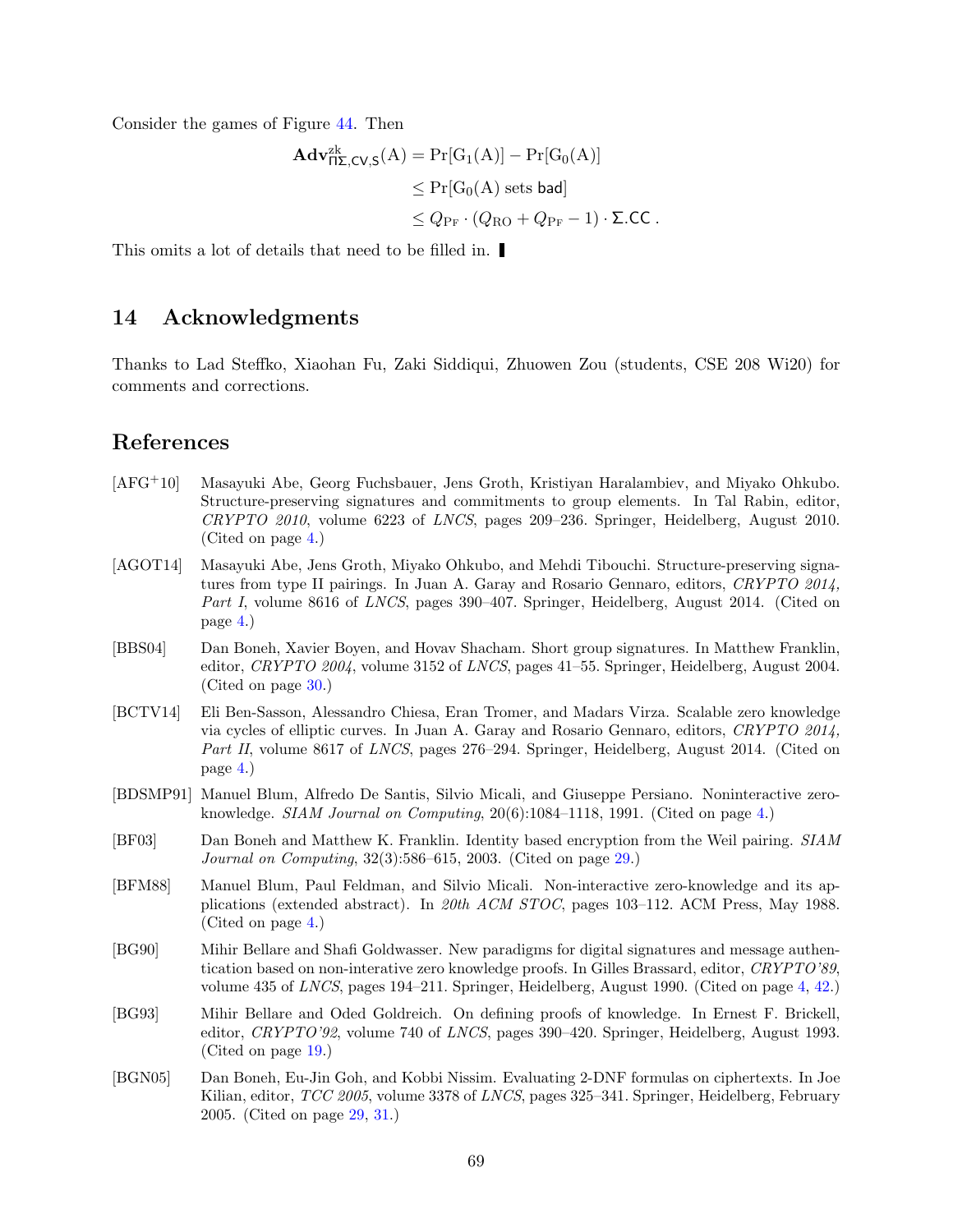- <span id="page-69-5"></span>[BH15] Mihir Bellare and Viet Tung Hoang. Adaptive witness encryption and asymmetric passwordbased cryptography. In Jonathan Katz, editor, PKC 2015, volume 9020 of LNCS, pages 308–331. Springer, Heidelberg, March / April 2015. (Cited on page [9.](#page-8-1))
- <span id="page-69-9"></span>[BHK15] Mihir Bellare, Dennis Hofheinz, and Eike Kiltz. Subtleties in the definition of IND-CCA: When and how should challenge decryption be disallowed? Journal of Cryptology, 28(1):29–48, January 2015. (Cited on page [25.](#page-24-2))
- <span id="page-69-7"></span>[BHR12] Mihir Bellare, Viet Tung Hoang, and Phillip Rogaway. Foundations of garbled circuits. In Ting Yu, George Danezis, and Virgil D. Gligor, editors, ACM CCS 2012, pages 784–796. ACM Press, October 2012. (Cited on page [12.](#page-11-0))
- <span id="page-69-4"></span>[BL13] Daniel J. Bernstein and Tanja Lange. Non-uniform cracks in the concrete: The power of free precomputation. In Kazue Sako and Palash Sarkar, editors, ASIACRYPT 2013, Part II, volume 8270 of LNCS, pages 321–340. Springer, Heidelberg, December 2013. (Cited on page [9.](#page-8-1))
- <span id="page-69-11"></span>[BMT14] Mihir Bellare, Sarah Meiklejohn, and Susan Thomson. Key-versatile signatures and applications: RKA, KDM and joint enc/sig. In Phong Q. Nguyen and Elisabeth Oswald, editors, EUROCRYPT 2014, volume 8441 of LNCS, pages 496–513. Springer, Heidelberg, May 2014. (Cited on page [40.](#page-39-2))
- <span id="page-69-12"></span>[BP02] Mihir Bellare and Adriana Palacio. GQ and Schnorr identification schemes: Proofs of security against impersonation under active and concurrent attacks. In Moti Yung, editor, CRYPTO 2002, volume 2442 of LNCS, pages 162–177. Springer, Heidelberg, August 2002. (Cited on page [62.](#page-61-4))
- <span id="page-69-13"></span>[BR93] Mihir Bellare and Phillip Rogaway. Random oracles are practical: A paradigm for designing efficient protocols. In Dorothy E. Denning, Raymond Pyle, Ravi Ganesan, Ravi S. Sandhu, and Victoria Ashby, editors, ACM CCS 93, pages 62–73. ACM Press, November 1993. (Cited on page [65.](#page-64-2))
- <span id="page-69-6"></span>[BR06] Mihir Bellare and Phillip Rogaway. The security of triple encryption and a framework for codebased game-playing proofs. In Serge Vaudenay, editor, EUROCRYPT 2006, volume 4004 of LNCS, pages 409–426. Springer, Heidelberg, May / June 2006. (Cited on page [10,](#page-9-1) [11.](#page-10-3))
- <span id="page-69-1"></span>[BY96] Mihir Bellare and Moti Yung. Certifying permutations: Noninteractive zero-knowledge based on any trapdoor permutation. Journal of Cryptology, 9(3):149–166, June 1996. (Cited on page [4.](#page-3-2))
- <span id="page-69-2"></span>[DDN00] Danny Dolev, Cynthia Dwork, and Moni Naor. Nonmalleable cryptography. SIAM Journal on *Computing*,  $30(2):391-437, 2000.$  (Cited on page [4.](#page-3-2))
- <span id="page-69-14"></span>[DGS+18] Alex Davidson, Ian Goldberg, Nick Sullivan, George Tankersley, and Filippo Valsorda. Privacy pass: Bypassing internet challenges anonymously. PoPETs, 2018(3):164–180, July 2018. (Cited on page [65.](#page-64-2))
- <span id="page-69-10"></span>[DHLW10] Yevgeniy Dodis, Kristiyan Haralambiev, Adriana López-Alt, and Daniel Wichs. Efficient publickey cryptography in the presence of key leakage. In Masayuki Abe, editor, ASIACRYPT 2010, volume 6477 of LNCS, pages 613–631. Springer, Heidelberg, December 2010. (Cited on page [40.](#page-39-2))
- <span id="page-69-8"></span>[DP92] Alfredo De Santis and Giuseppe Persiano. Zero-knowledge proofs of knowledge without interaction (extended abstract). In 33rd FOCS, pages 427–436. IEEE Computer Society Press, October 1992. (Cited on page [19.](#page-18-1))
- <span id="page-69-3"></span>[EG14] Alex Escala and Jens Groth. Fine-tuning Groth-Sahai proofs. In Hugo Krawczyk, editor, PKC 2014, volume 8383 of LNCS, pages 630–649. Springer, Heidelberg, March 2014. (Cited on page [4.](#page-3-2))
- <span id="page-69-0"></span>[FLS99] Uriel Feige, Dror Lapidot, and Adi Shamir. Multiple noninteractive zero knowledge proofs under general assumptions. *SIAM Journal on Computing*, 29(1):1–28, 1999. (Cited on page [4.](#page-3-2))